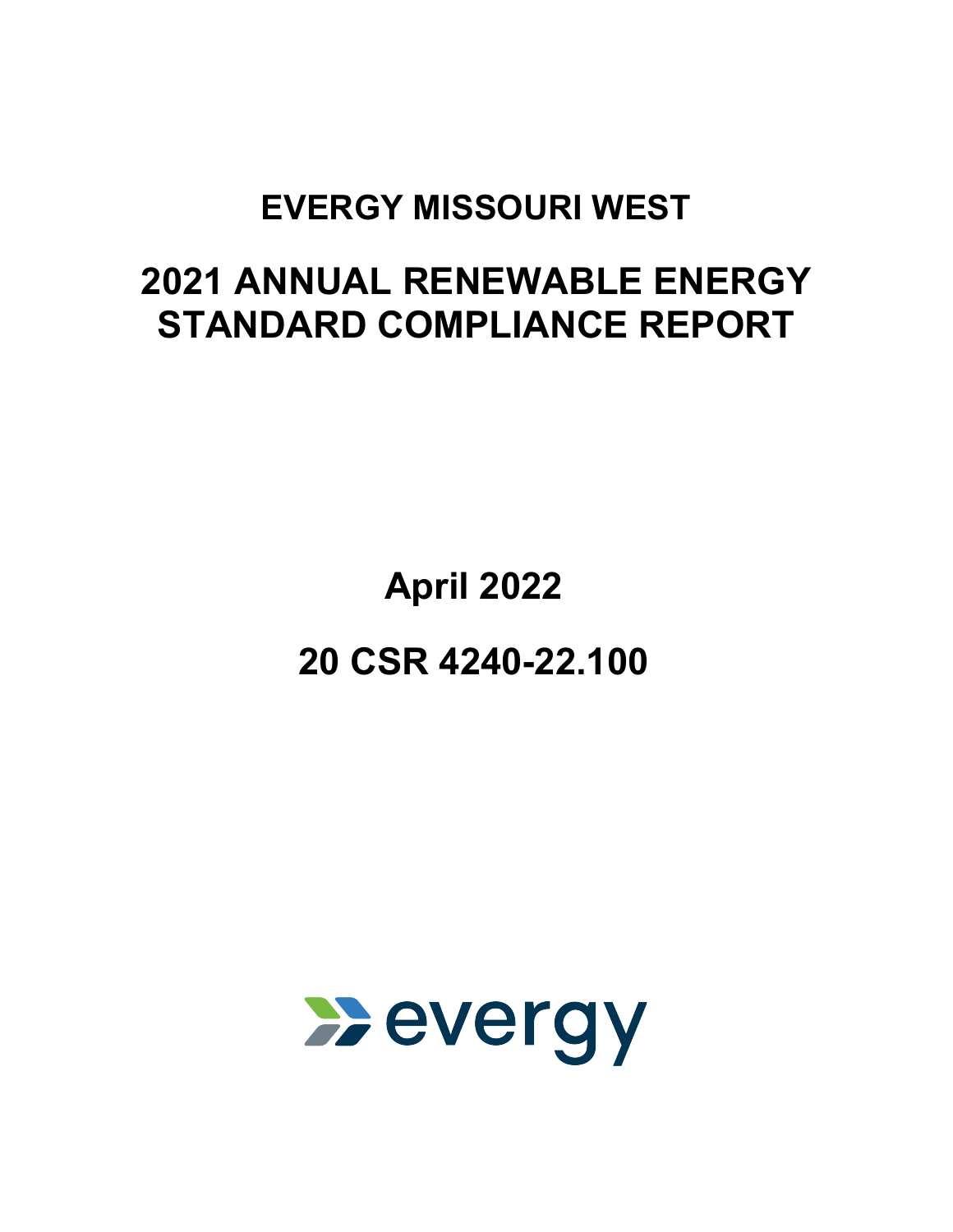## **TABLE OF CONTENTS**

| 2.1           |  |
|---------------|--|
| $2.2^{\circ}$ |  |
| 2.3           |  |
| 2.4           |  |
| 2.5           |  |
| 2.6           |  |
| 2.7           |  |
| 2.8           |  |
| 2.9           |  |
| 2.10          |  |
| 2.11          |  |
| 2.12          |  |
| 2.13          |  |
| 2.14          |  |
| 2.15          |  |
| 2.16          |  |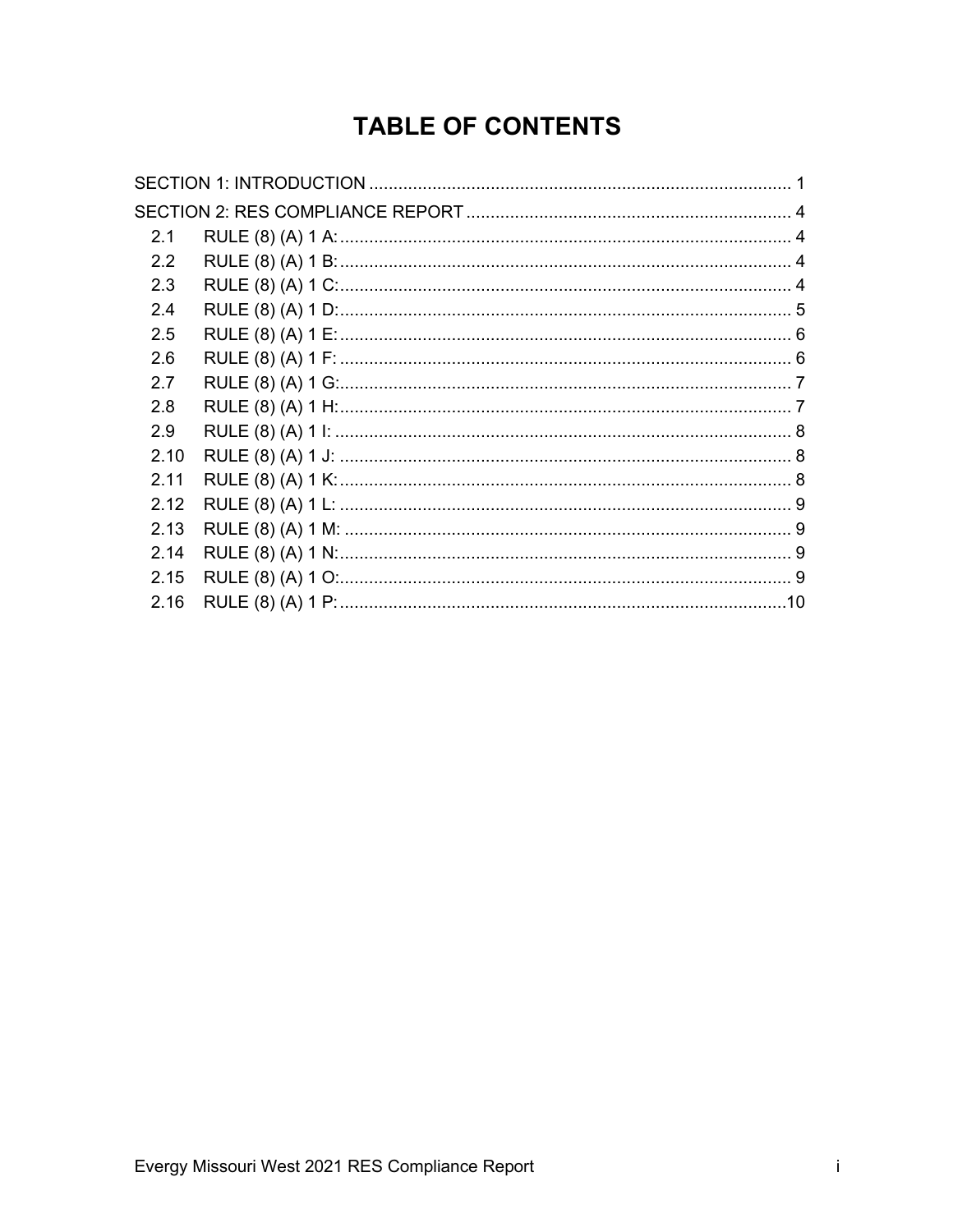## **TABLE OF TABLES**

| Table 2: Evergy Missouri West Owned Renewable Electrical Energy 5 |  |
|-------------------------------------------------------------------|--|
|                                                                   |  |
|                                                                   |  |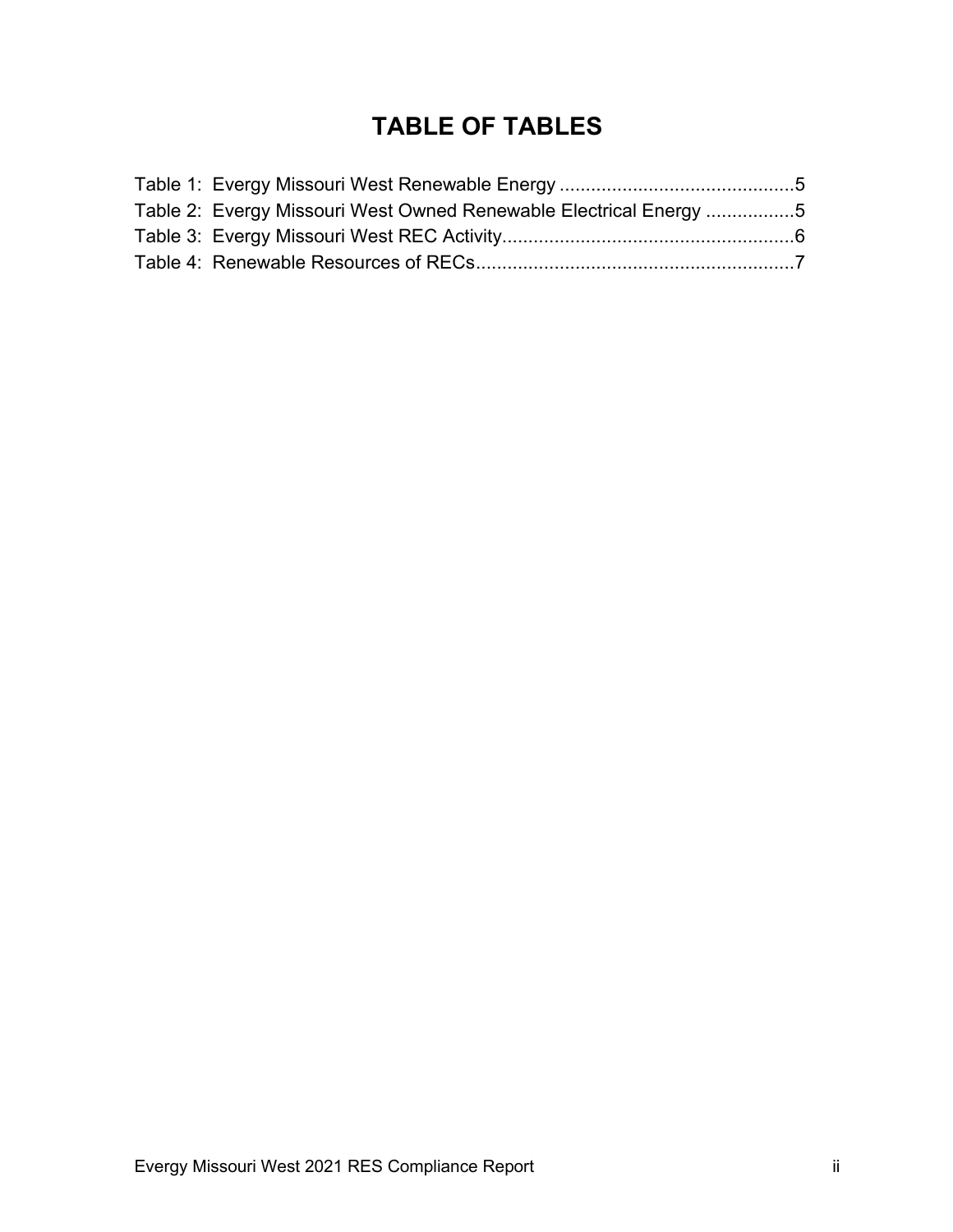## **TABLE OF APPENDICES**

**APPENDIX A:** 2021 NET METERED ACCOUNTS

**APPENDIX B:** RENEWABLE ENERGY CREDITS CARRY FORWARD LIST

**APPENDIX C:** 2021 PPA PAYMENTS CONF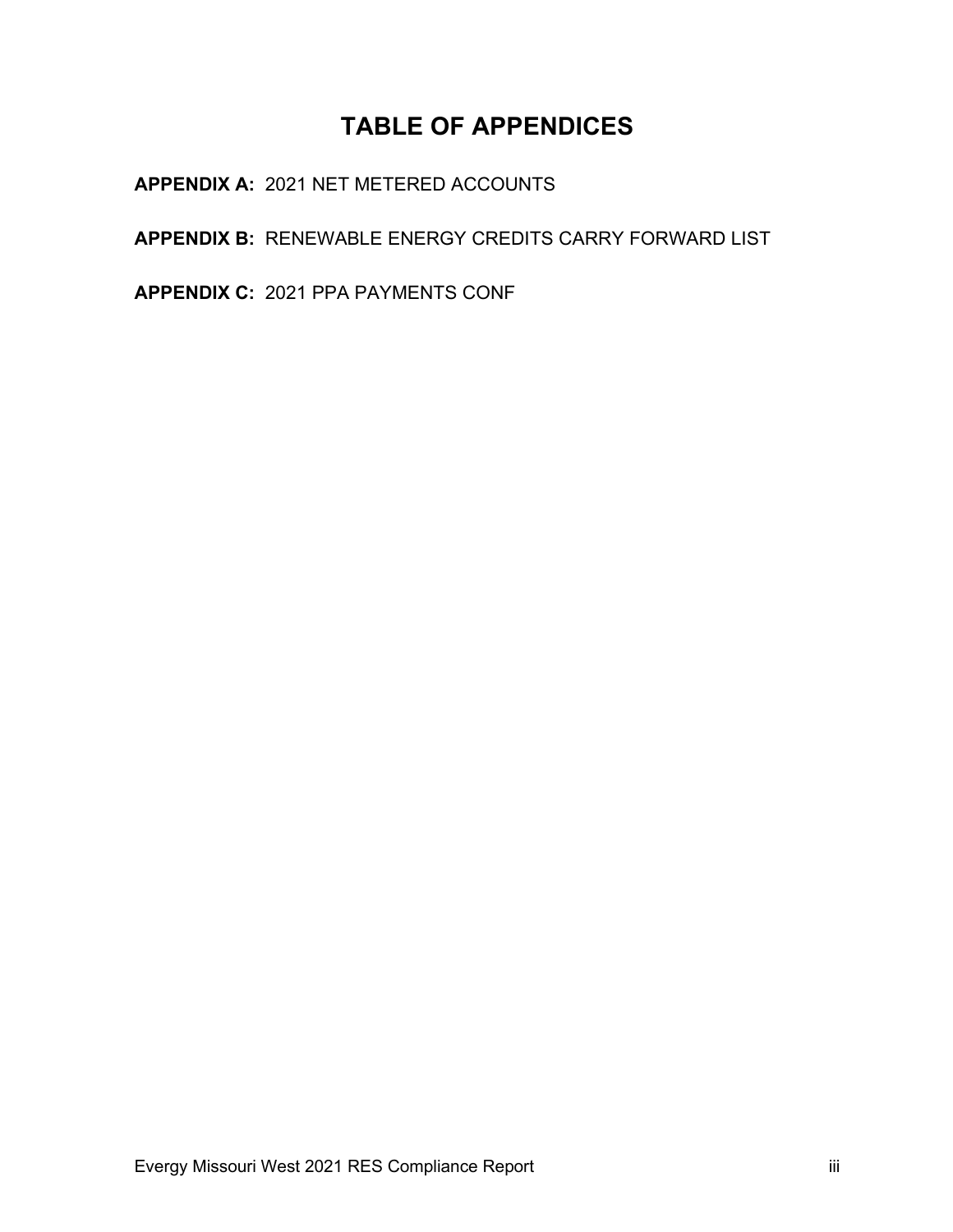### <span id="page-4-0"></span>**SECTION 1: INTRODUCTION**

Evergy Missouri West ("EMW" or "Company"), a Delaware Corporation, has filed its Annual Renewable Energy Standard Compliance Report in compliance with the Missouri Public Service Commission's ("Commission") Electric Utility Renewable Energy Standard Requirements [20 CSR 4240-20.100] ("Rule") that became effective September 30, 2010. Section (8) of the rule requires that each public utility file with the Commission a Renewable Energy Standard (RES) Compliance Report by April 15 of each year.

Specifically, Section 8 (A) of the rule requires the following information for the most recently completed calendar year.

- A. Total retail electric sales for the utility, as defined by the Rule;
- B. Total jurisdictional revenue from the total retail electric sales to Missouri customers as measured at the customers' meters;
- C. Total retail electric sales supplied by renewable energy resources, as defined by section 393.1025(5), RSMo, including the source of the energy;
- D. The number of RECs (Renewable Energy Credits) and S-RECs (Solar Renewable Energy Credits) created by electrical energy produced by renewable energy resources owned by the electric utility. For the electrical energy produced by these utility-owned renewable energy resources, the value of the energy created. For the RECs and S-RECs, a calculated REC or S-REC value for each source and each category of REC;
- E. The number of RECs acquired, sold, transferred, or retired by the utility during the calendar year;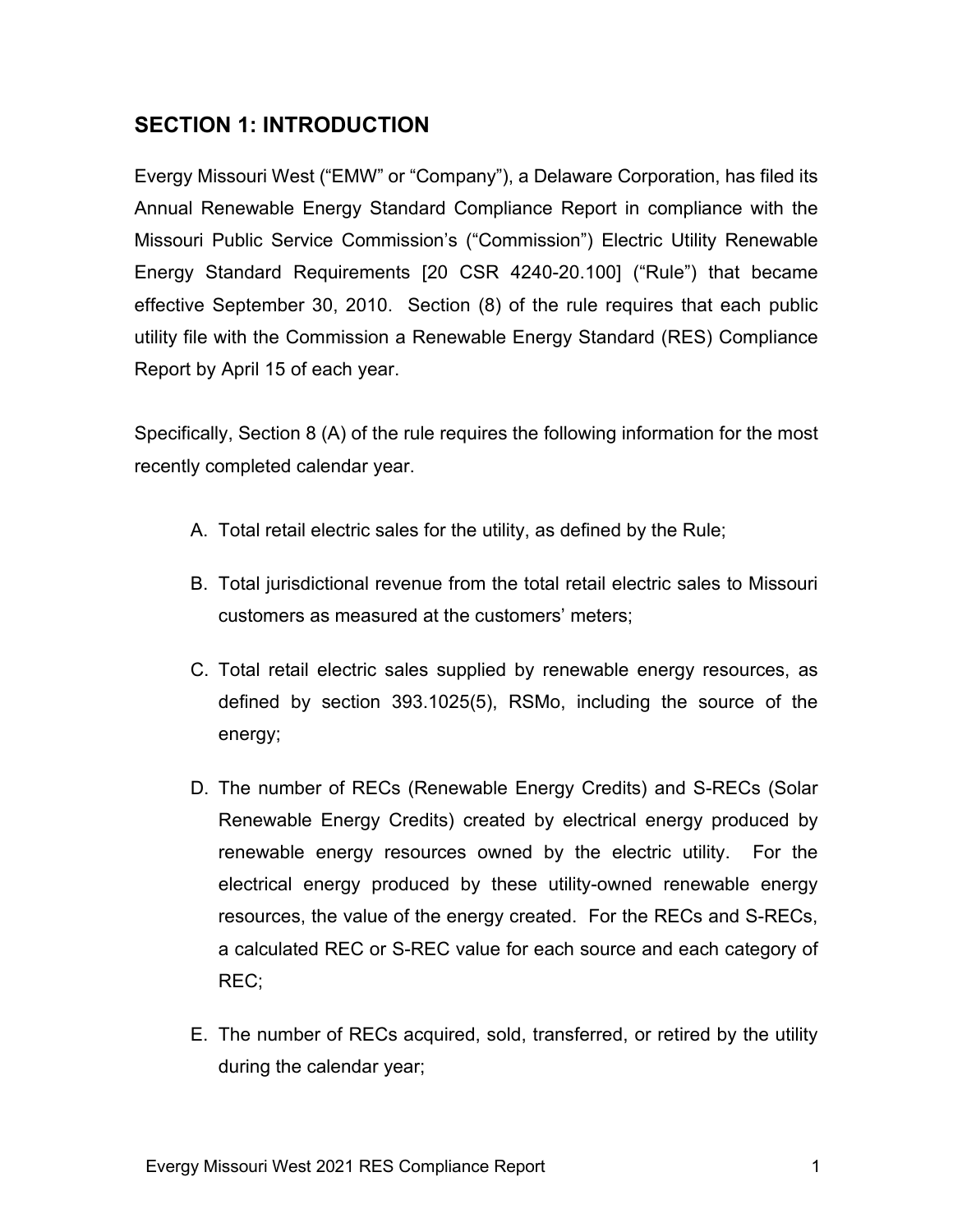- F. The source of all RECs acquired during the calendar year;
- G. The identification, by source and serial number, of any RECs that have been carried forward to a future calendar year;
- H. An explanation of how any gains or losses from sale or purchase of RECs for the calendar year have been accounted for in any rate adjustment mechanism that was in effect for the electric utility;
- I. For acquisition of electrical energy and/or RECs from a renewable energy resource that is not owned by the electric utility, except for systems owned by customer generators, the following information for each resource that has a rated capacity of ten (10) kW or greater:

I. Facility, city, state, and owner

II. That the energy was derived from an eligible renewable energy technology and that the renewable attributes of the energy have not been used to meet the requirements of any other local or state mandate;

III. The renewable energy technology utilized at the facility;

IV. The dates and amounts of all payments from the electric utility to the owner of the facility; and

V. All meter readings used for calculation of the payments referenced in part (IV) of this paragraph;

J. For acquisition of electrical energy and/or RECs from a customer generator:

I. Zip Code

II. Name of aggregated subaccount in which RECs are being tracking in;

III. Interconnection Date

IV. Annual estimated or measured generation; and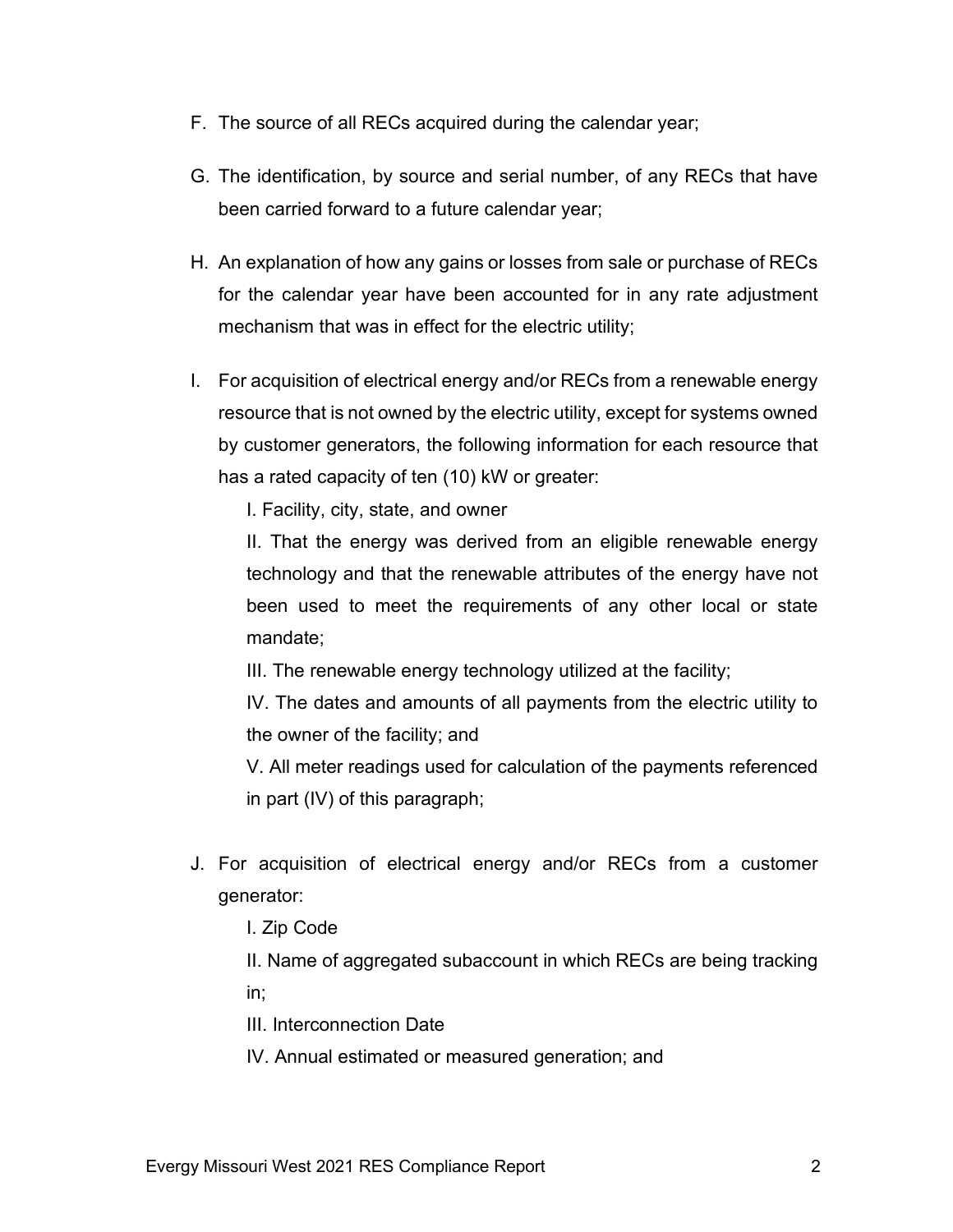V. The start and end date of any estimated or measured RECs being acquired.

- K. The total number of customers that applied and received a solar rebate in accordance with section (4) of the Rule;
- L. The total number of customers that were denied a solar rebate and the reason(s) for denial;
- M. The amount of funds expended by the electric utility for solar rebates, including the price and terms of future S-REC contracts associated with the facilities that qualified for the solar rebates;
- N. An affidavit documenting the electric utility's compliance with the RES Compliance Plan as described in this section during the calendar year.
- O. If compliance was not achieved, an explanation why the electric utility failed to meet the RES; and
- P. A calculation of its actual calendar year retail rate impact.

This Report represents EMW's renewable compliance efforts to achieve the requirements of 20 CSR 4240-20.100.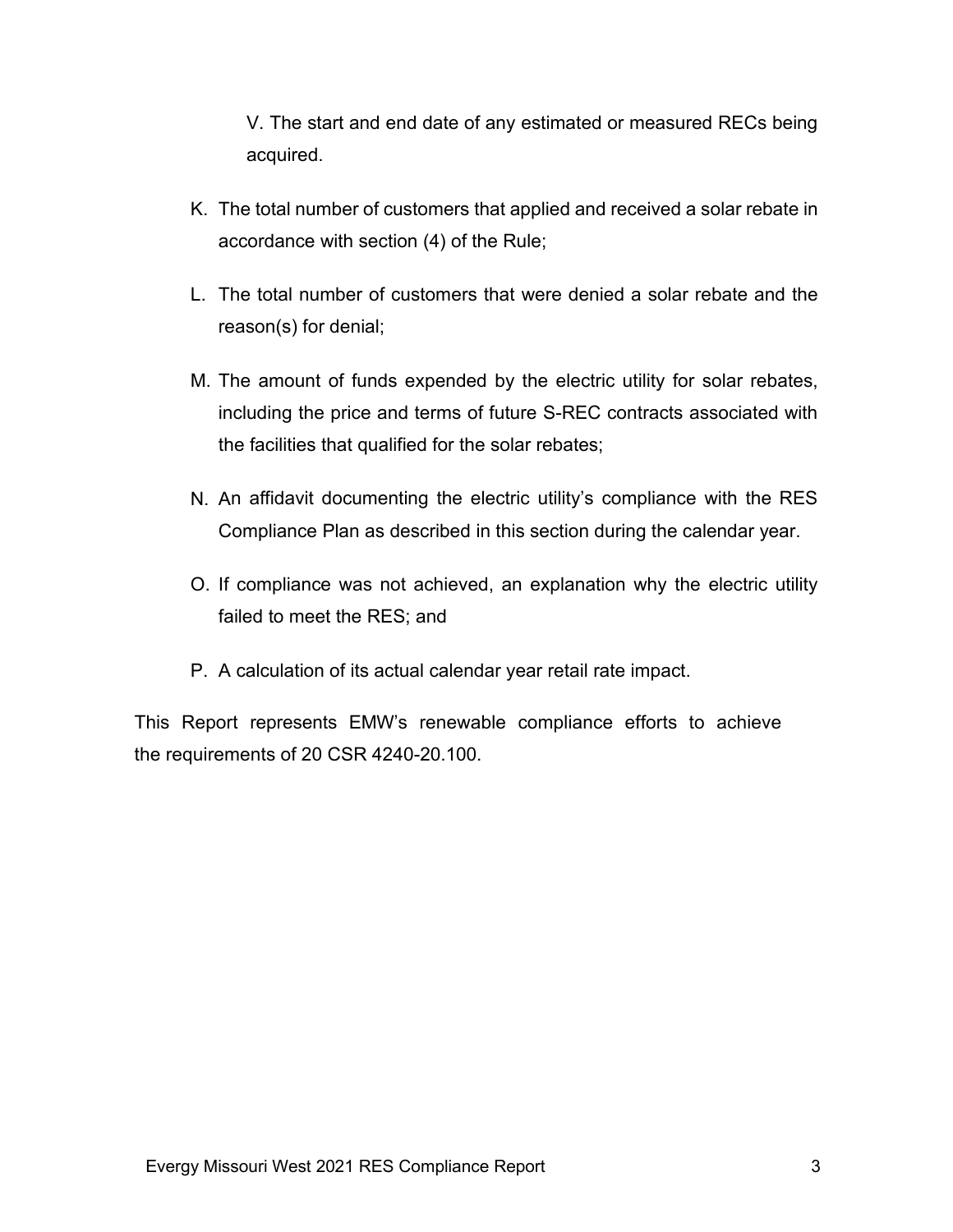#### <span id="page-7-0"></span>**SECTION 2: RES COMPLIANCE REPORT**

*Rule (8) (A) 1: The annual RES compliance report shall provide the following information for the most recently completed calendar year, as defined by the Rule.*

#### <span id="page-7-1"></span>**2.1 RULE (8) (A) 1 A:**

*Total retail electric sales for the utility, as defined by the Rule;* 

| <b>2021 Retail Sales</b><br>(MWh) |
|-----------------------------------|
| 8,320,976                         |

#### <span id="page-7-2"></span>**2.2 RULE (8) (A) 1 B:**

*Total jurisdictional revenue from the total retail electric sales to Missouri customers as measured at the customers' meter;* 

| <b>2021 Revenue from</b><br><b>Retail Electric Sales</b> |
|----------------------------------------------------------|
| \$753,904,248                                            |

#### <span id="page-7-3"></span>**2.3 RULE (8) (A) 1 C:**

*Total retail electric sales supplied by renewable energy resources, as defined by section 393.1025(5), RSMo, including the source of the energy***;** 

See [Table 1](#page-8-1) below: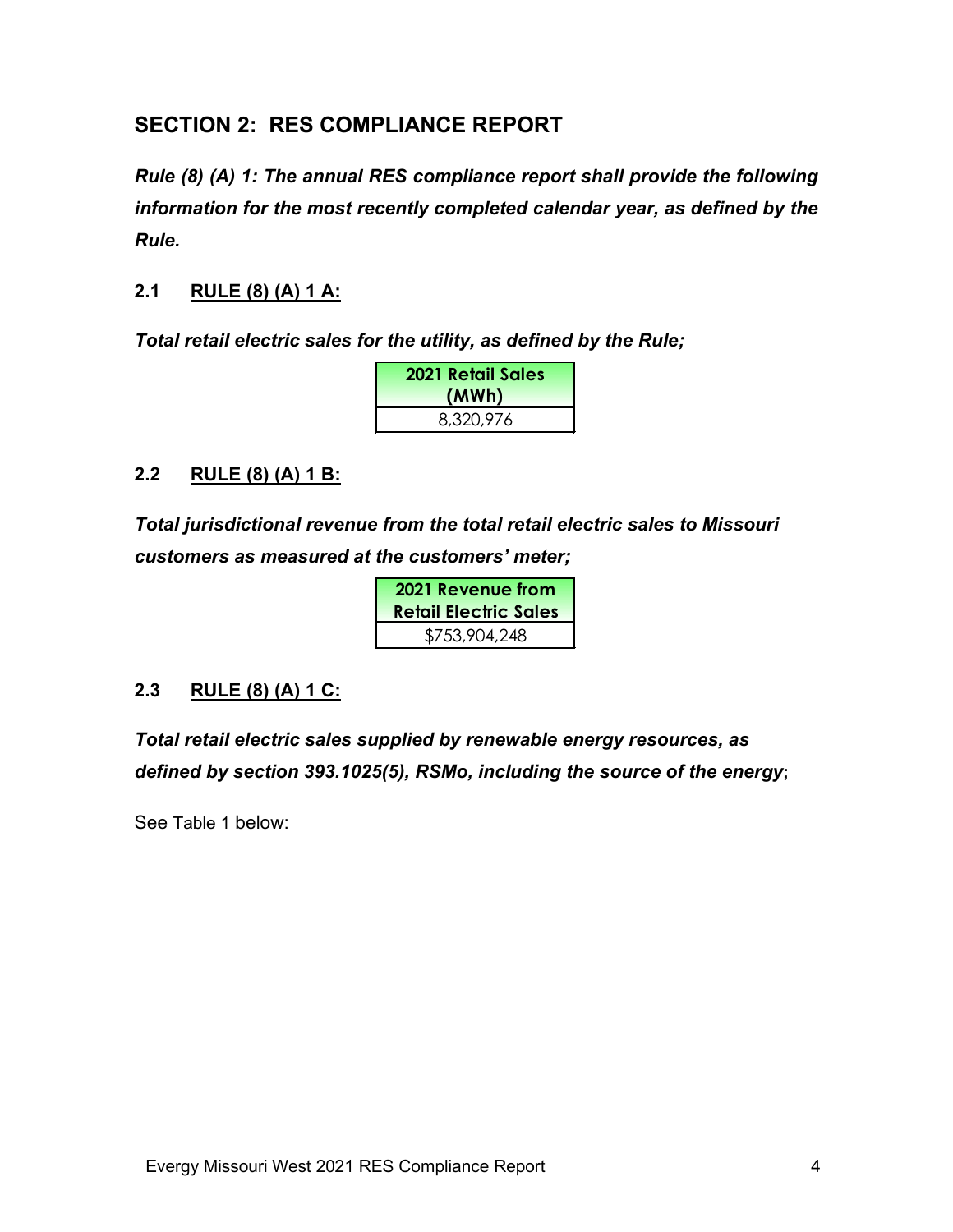| <b>Facility</b>         | <b>Energy (MWh)</b> | <b>Energy</b><br><b>Source</b> |
|-------------------------|---------------------|--------------------------------|
| <b>Gray County</b>      | 328,931             | Wind                           |
| Ensign                  | 368,518             | Wind                           |
| Osborn                  | 287,622             | Wind                           |
| <b>Prairie Queen</b>    | 334,864             | Wind                           |
| Pratt                   | 562,294             | Wind                           |
| <b>Rock Creek</b>       | 428,691             | Wind                           |
| Cimarron Bend 3         | 522,039             | Wind                           |
| St. Joseph Landfill Gas | 11,088              | <b>LFG</b>                     |
| Greenwood Solar         | 4,498               | Solar                          |
| Solar Rebates           | 48,377              | Solar                          |

<span id="page-8-1"></span>**Table 1: Evergy Missouri West Renewable Energy**

#### <span id="page-8-0"></span>**2.4 RULE (8) (A) 1 D:**

*The number of RECs and S-RECs created by electrical energy produced by renewable energy resources owned by the electric utility. For the electrical energy produced by these utility-owned renewable energy resources, the value of the energy created. For the RECs and S-RECs, a calculated REC or S-REC value for each source and each category of REC;*

<span id="page-8-2"></span>**Table 2: Evergy Missouri West Owned Renewable Electrical Energy**

| <b>Facility</b>         | <b>RECs produced by</b><br>owned renewable<br>energy resources | <b>Value of</b><br><b>Energy</b> | <b>Calculated</b><br><b>Value</b> |
|-------------------------|----------------------------------------------------------------|----------------------------------|-----------------------------------|
| St. Joseph Landfill Gas | 10,197                                                         | \$195,770                        | \$0                               |
| Greenwood Solar         | 4,651                                                          | \$122,561                        | \$0                               |

The RECs created from the St. Joseph Landfill Gas and Greenwood Solar facilities are reflected on the accounting records at zero value since they are an additional benefit from generation that is already in the existing rate structure.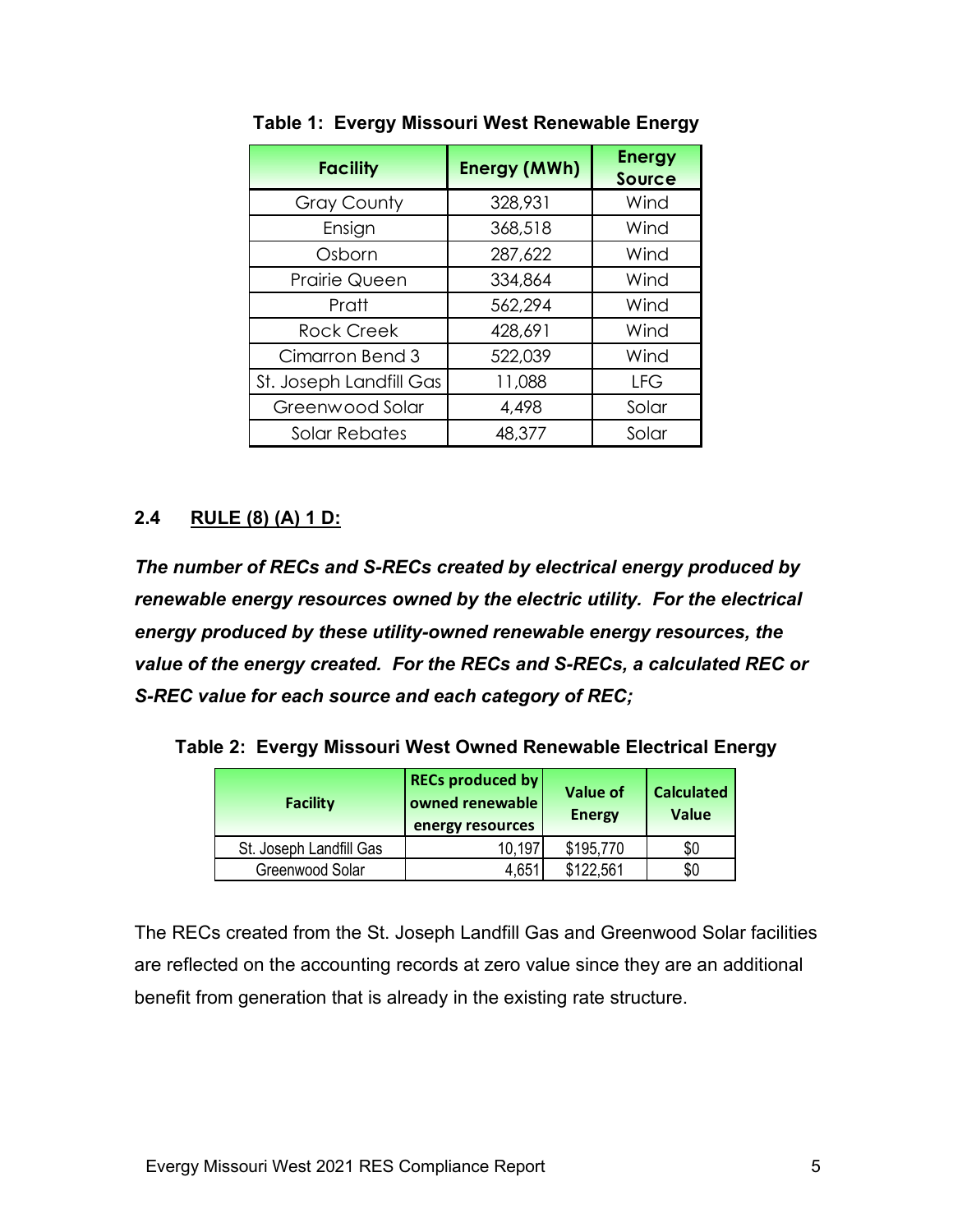#### <span id="page-9-0"></span>**2.5 RULE (8) (A) 1 E:**

## *The number of RECs acquired, sold, transferred, or retired by the utility during the calendar year;*

EMW utilizes the North American Renewable Registry ("NARR") as recommended by Missouri Public Service Commission Staff and approved by the Commission for tracking of all RECs.

<span id="page-9-2"></span>

|                    | <b>2021 RECs</b> | <b>2021 S-RECs</b> |
|--------------------|------------------|--------------------|
| Acquired           | 2,844,042        | 54,151             |
| Sold               | 396,000          |                    |
| <b>Transferred</b> |                  |                    |
| Retired*           | 1,089,659        | 19.970             |

**Table 3: Evergy Missouri West REC Activity** 

\*Missouri Equiv alent RECs and S-RECs are 1,223,183 and 24,963 respectiv ely

#### <span id="page-9-1"></span>**2.6 RULE (8) (A) 1 F:**

#### *The source of all RECs acquired during the calendar year;*

See [Table 4](#page-10-2) below for the renewable resources RECs are currently acquired from.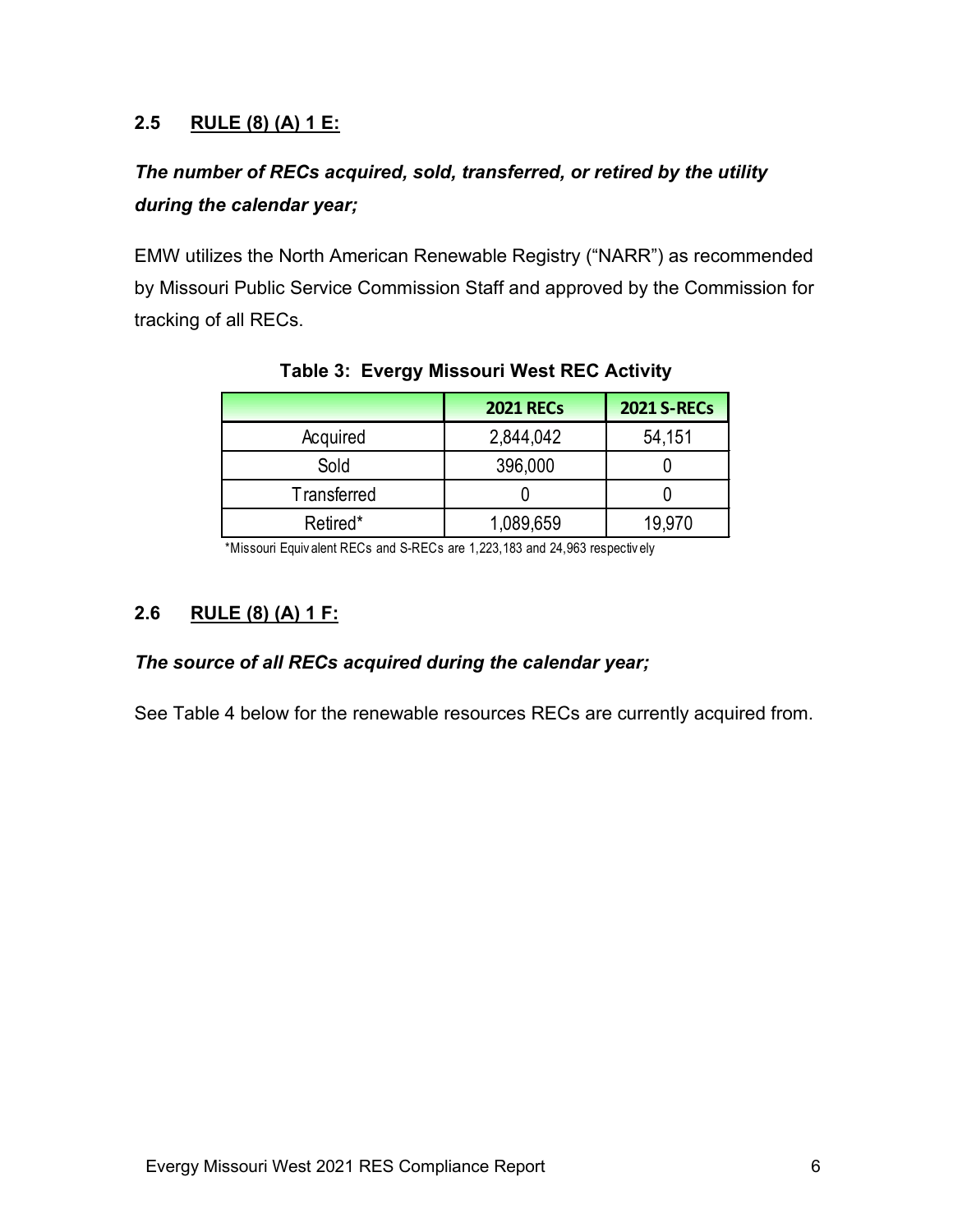<span id="page-10-2"></span>

| <b>Facility Name</b> | <b>COD</b><br>(Interconnection<br>Date) | Location                | Owner                | <b>Technology</b> |
|----------------------|-----------------------------------------|-------------------------|----------------------|-------------------|
| Gray County          | 11/26/2001                              | Montezuma, KS           | Next Era Energy      | Wind              |
| Ensign               | 11/22/2012                              | Ensign, KS              | Next Era Energy      | Wind              |
| Osborn               | 12/15/2016                              | Osborn, MO              | Next Era Energy      | Wind              |
| Prairie Queen        | 8/12/2019                               | Moran, KS               | EDP Renewables       | Wind              |
| Pratt                | 12/13/2018                              | Pratt, KS               | Next Era Energy      | Wind              |
| Rock Creek           | 11/8/2017                               | Tarkio, MO              | Enel Green Power     | Wind              |
| Cimarron Bend III    | 12/28/2020                              | Clark County,<br>KS.    | Enel Green Power     | Wind              |
| St. Joseph LFG       | 3/30/2012                               | St. Joseph, MO          | Evergy Missouri West | Landfill Gas      |
| Greenwood Solar      | 6/21/2012                               | Greenwood,<br><b>MO</b> | Evergy Missouri West | Solar             |

**Table 4: Renewable Resources of RECs**

Net metered accounts added in 2021 are included in Appendix A.

#### <span id="page-10-0"></span>**2.7 RULE (8) (A) 1 G:**

## *The identification, by source and serial number, of any RECs that have been carried forward to a future calendar year;*

Appendix B lists RECs carried forward to a future calendar year by source and serial number.

#### <span id="page-10-1"></span>**2.8 RULE (8) (A) 1 H:**

## *An explanation of how any gains or losses from sale or purchase of RECs for the calendar year have been accounted for in any rate adjustment mechanism that was in effect for the electric utility;*

During the calendar year, there were no sales or purchases of RECs outside of those bundled with purchased power or from qualified customer generator's operational solar electric systems as a condition of receiving solar rebates.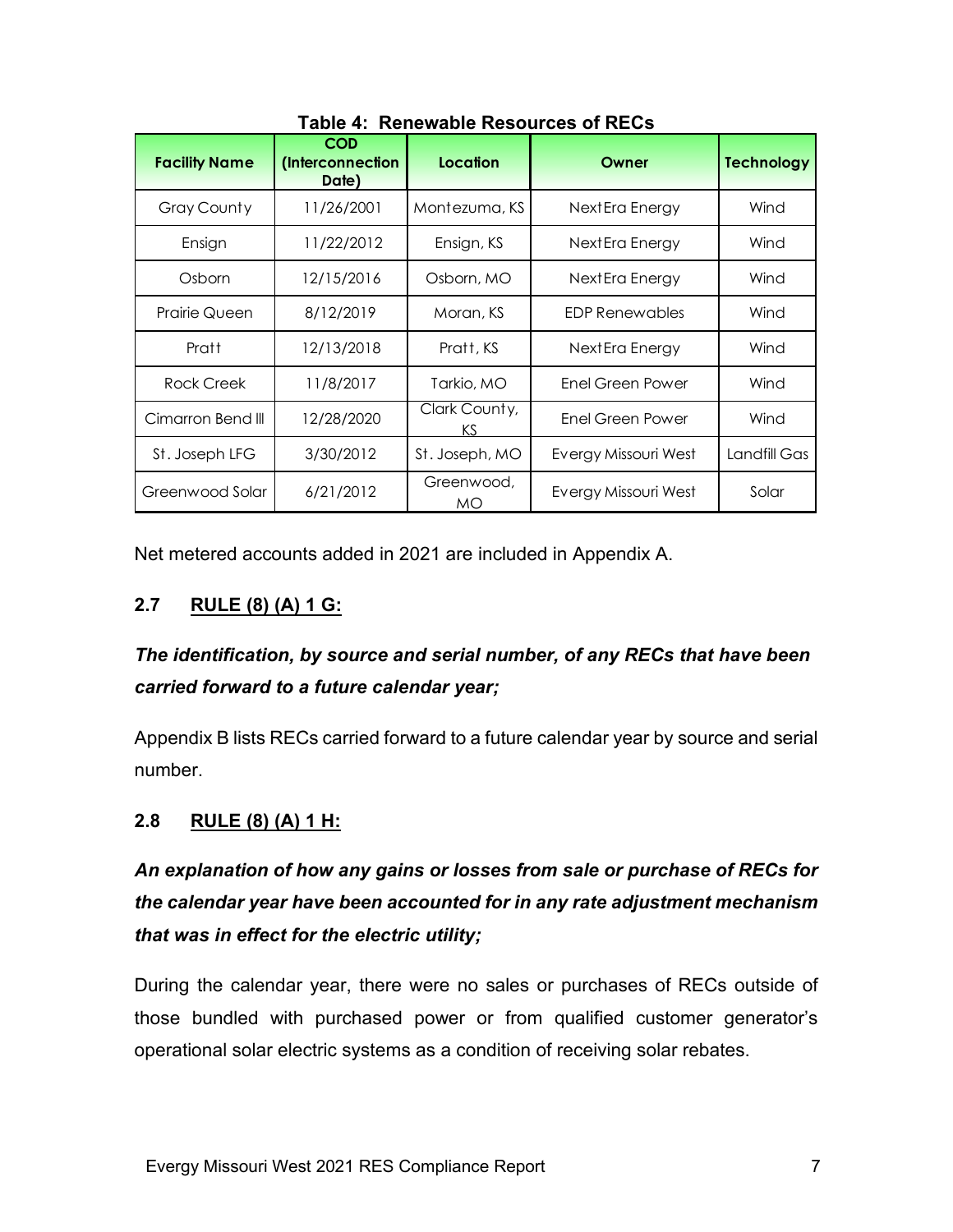#### <span id="page-11-0"></span>**2.9 RULE (8) (A) 1 I:**

*For acquisition of electrical energy and/or RECs from a renewable energy resource that is not owned by the electric utility, except for systems owned by customer generators, the following information for each resource that has a rated capacity of ten (10) kW or greater;* 

See [Table 4](#page-10-2) for the resource list which includes facility, city, state, and owner, and renewable technology used. Appendix C provides the payments to the renewable asset owners.

Gray County Wind, Ensign Wind, and Osborn Wind designated EMW as the NARR Generator Owner's Designation of Responsible Party which represents that the generator owner has not granted similar authority or permission to any other person for use in North American Renewables Registry or any similar registry or tracking system.

The only S-RECs acquired in the calendar year were from qualified customergenerator's operational solar electric systems as a condition of receiving solar rebates.

#### <span id="page-11-1"></span>**2.10 RULE (8) (A) 1 J:**

#### *For acquisition of electrical energy and/or RECs from a customer generator;*

Net metered accounts added in 2021 are included in Appendix A.

S-RECs acquired during the calendar year were from qualified customer generator's operational solar electric systems as a condition of receiving solar rebate.

#### <span id="page-11-2"></span>**2.11 RULE (8) (A) 1 K:**

*The total number of customers that applied and received a solar rebate in accordance with section (4) of the Rule;*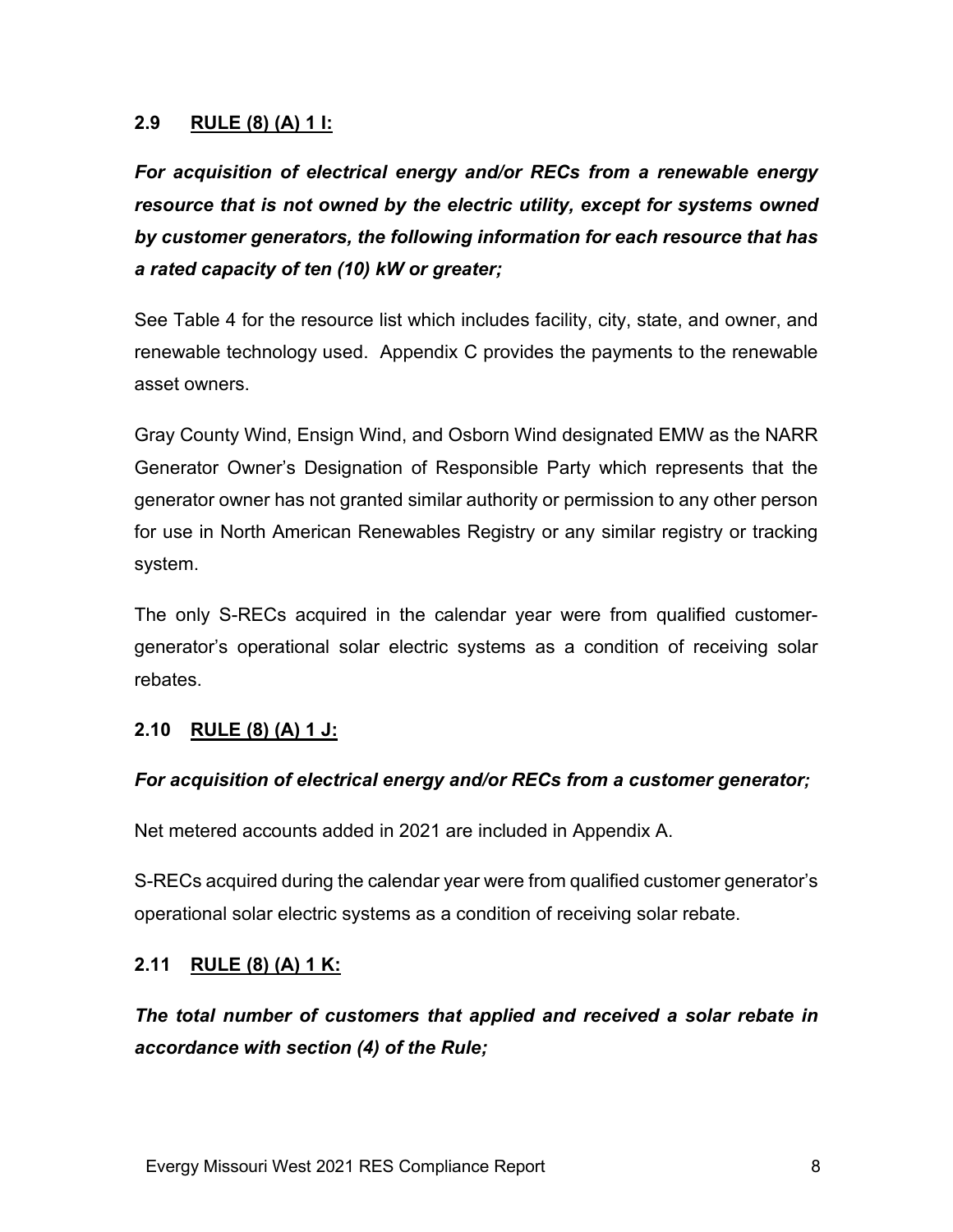| <b>EMW 2021</b>                                                     |     |
|---------------------------------------------------------------------|-----|
| Number of customers<br>applying for and<br>receiving a solar rebate | 232 |

#### <span id="page-12-0"></span>**2.12 RULE (8) (A) 1 L:**

*The total number of customers that were denied a solar rebate and the reason(s) for denial;* 

| <b>EMW 2021</b>                                           |  |  |
|-----------------------------------------------------------|--|--|
| Number of customers<br>denied receiving a solar<br>rebate |  |  |
| Reason: N/A                                               |  |  |

#### <span id="page-12-1"></span>**2.13 RULE (8) (A) 1 M:**

*The amount of funds expended by the electric utility for solar rebates, including the price and terms of future S-REC contracts associated with the facilities that qualified for the solar rebates;*

| <b>EMW 2021</b> |           |
|-----------------|-----------|
| Solar rebates   | \$918.873 |

#### <span id="page-12-2"></span>**2.14 RULE (8) (A) 1 N:**

*An affidavit documenting the electric utility's compliance with the RES compliance plan as described in this section during the calendar year;* See affidavit included with filing.

#### <span id="page-12-3"></span>**2.15 RULE (8) (A) 1 O:**

*If compliance was not achieved, an explanation why the electric utility failed to meet the RES;*

Evergy Missouri West has successfully met the Renewable Energy Standard.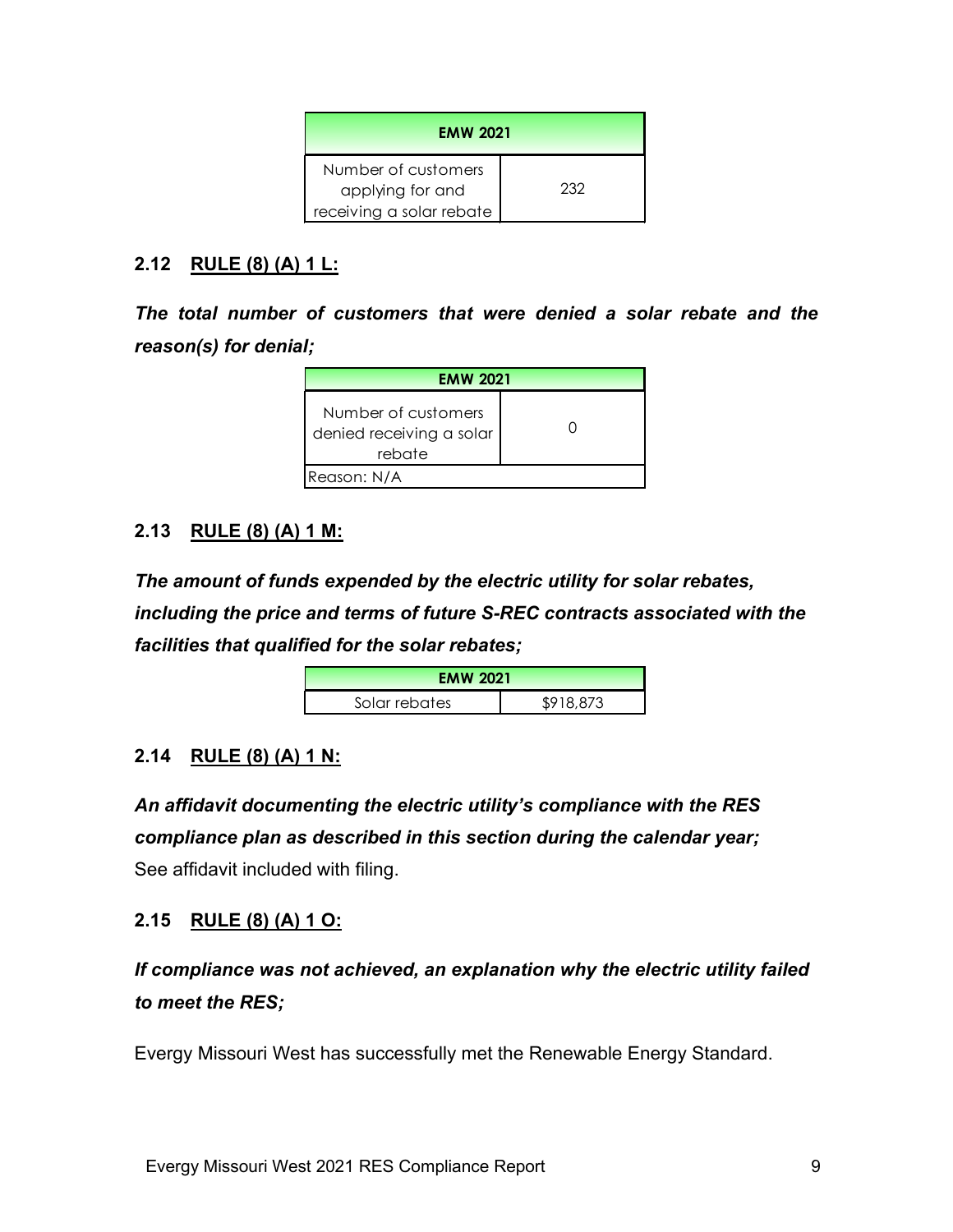#### <span id="page-13-0"></span>**2.16 RULE (8) (A) 1 P:**

#### *A calculation of its actual calendar year retail rate impact.*

Based upon a 10-year average, the RES Retail Rate Impact for 2021 was (0.437%).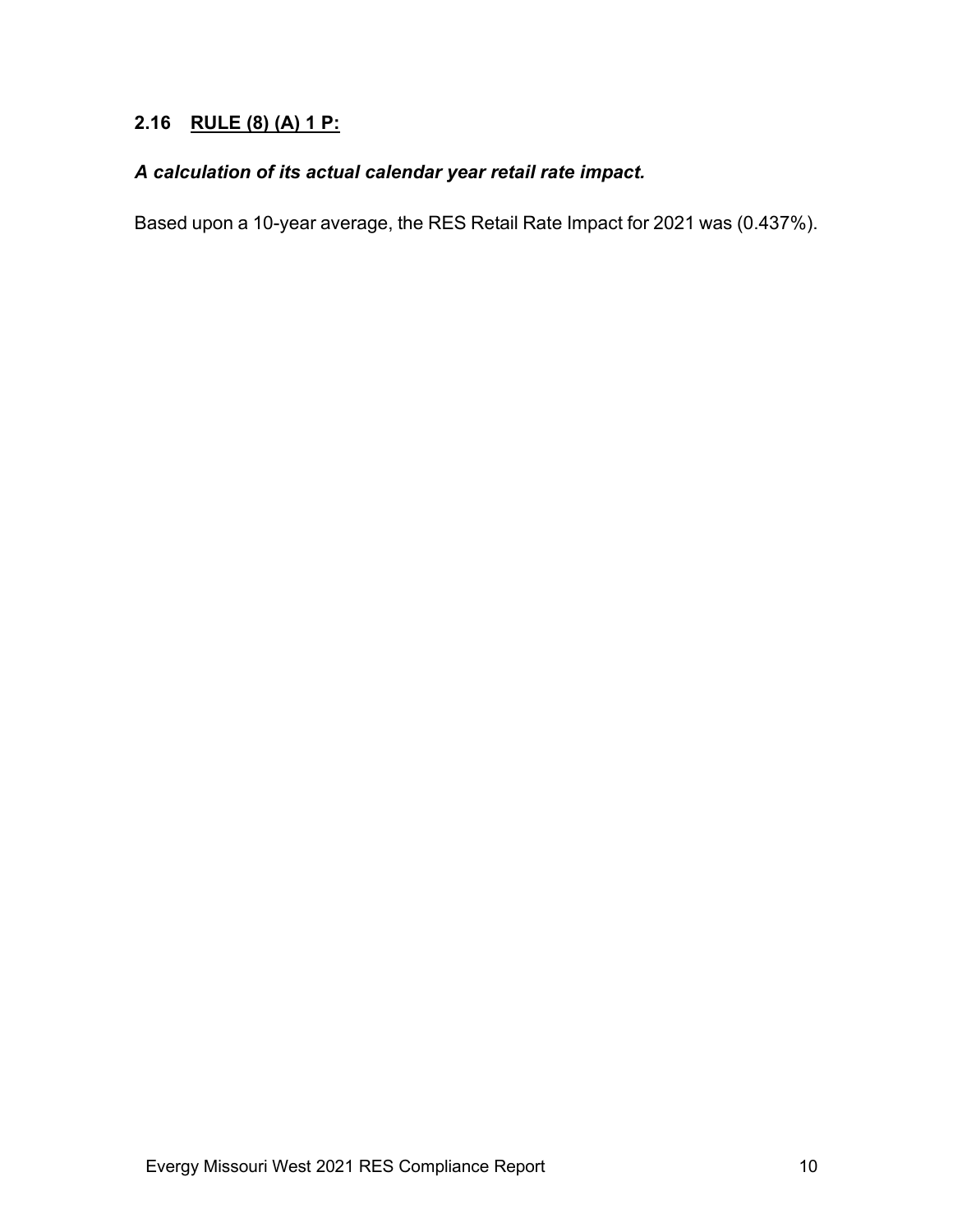**2021 Annual Renewable Energy Standard Compliance Report**

|  | Meter Meter Customer Generator Resource List |
|--|----------------------------------------------|
|--|----------------------------------------------|

|                 |                      |                      | <b>Annual</b>         |                   |                 |
|-----------------|----------------------|----------------------|-----------------------|-------------------|-----------------|
|                 |                      |                      | <b>Estimated</b>      |                   |                 |
|                 | Aggregated           | <b>Interconnecti</b> | Generation            |                   |                 |
| <b>Zip Code</b> | Subaccount           | on Date              | (MWh)                 | <b>Start Date</b> | <b>End Date</b> |
| 64133           | GMOMOPV41-001        | 01/04/2021           | 9.8277                | 1/4/2021          | 01/02/31        |
| 64098           | GMOMOPV41-002        | 01/04/2021           | 13.7687               | 1/4/2021          | 01/02/31        |
| 64761           | GMOMOPV41-003        | 01/04/2021           | 11.2800               | 1/4/2021          | 01/02/31        |
| 64030           | GMOMOPV41-004        | 01/04/2021           | 9.0311                | 1/4/2021          | 01/02/31        |
| 65301           | GMOMOPV41-005        | 01/04/2021           | 13.3245               | 1/4/2021          | 01/02/31        |
| 64444           | GMOMOPV41-006        | 01/12/2021           | 6.1984                | 1/12/2021         | 01/10/31        |
| 64083           | GMOMOPV41-007        | 01/12/2021           | 20.8116               | 1/12/2021         | 01/10/31        |
| 64446           | GMOMOPV41-008        | 01/12/2021           | 15.7920               | 1/12/2021         | 01/10/31        |
| 64097           | GMOMOPV41-009        | 01/12/2021           | 19.5426               | 1/12/2021         | 01/10/31        |
| 64487           | GMOMOPV41-010        | 01/12/2021           | $\frac{1}{9.7290}$    | 1/12/2021         | 01/10/31        |
| 64468           | GMOMOPV41-011        | 01/12/2021           | 128.4228              | 1/12/2021         | 01/10/31        |
| 64485           | <b>GMOMOPV41-012</b> | 01/12/2021           | 16.6944               | 1/12/2021         | 01/10/31        |
| 64485           | GMOMOPV41-013        | 01/12/2021           | 15.7920               | 1/12/2021         | 01/10/31        |
| 64068           | GMOMOPV41-014        | 01/12/2021           | 14.6640               | 1/12/2021         | 01/10/31        |
| 64082           | GMOMOPV41-015        | 01/12/2021           | 9.3977                | 1/12/2021         | 01/10/31        |
| 65335           | GMOMOPV41-016        | 01/12/2021           | 20.4309               | 1/12/2021         | 01/10/31        |
| 64163           | <b>GMOMOPV41-017</b> | 01/12/2021           | 7.9947                | 1/12/2021         | 01/10/31        |
| 64086           | GMOMOPV41-018        | 01/13/2021           | 26.7899               | 1/13/2021         | 01/11/31        |
| 64068           | GMOMOPV41-019        | 01/15/2021           | 11.6248               | 1/15/2021         | 01/13/31        |
| 64086           | GMOMOPV41-020        | 01/15/2021           | 19.4980               | 1/15/2021         | 01/13/31        |
| 64507           | GMOMOPV41-021        | 01/19/2021           | 46.4992               | 1/19/2021         | 01/17/31        |
| 64068           | <b>GMOMOPV41-022</b> | 01/19/2021           | 13.2761               | 1/19/2021         | 01/17/31        |
| 64072           | GMOMOPV41-023        | 01/19/2021           | 12.2523               | 1/19/2021         | 01/17/31        |
| 64081           | GMOMOPV41-024        | 01/19/2021           | 15.9445               | 1/19/2021         | 01/17/31        |
| 64068           | GMOMOPV41-025        | 01/19/2021           | 7.6090                | 1/19/2021         | 01/17/31        |
| 64068           | GMOMOPV41-026        | 01/19/2021           | 10.7860               | 1/19/2021         | 01/17/31        |
| 64726           | GMOMOPV41-027        | 01/19/2021           | 12.4835               | 1/19/2021         | 01/17/31        |
| 64063           | GMOMOPV41-028        | 01/19/2021           | 11.8362               | 1/19/2021         | 01/17/31        |
| 64068           | GMOMOPV41-029        | 01/19/2021           | 10.5680               | 1/19/2021         | 01/17/31        |
| 64064           | GMOMOPV41-030        | 01/22/2021           | 11.8177               | 1/22/2021         | 01/20/31        |
| 64080           | GMOMOPV41-031        | 01/22/2021           | $\overline{1}$ 9.0224 | 1/22/2021         | 01/20/31        |
| 64082           | GMOMOPV41-032        | 01/22/2021           | 14.0687               | 1/22/2021         | 01/20/31        |
| 64016           | GMOMOPV41-033        | 01/22/2021           | 5.6671                | 1/22/2021         | 01/20/31        |
| 64494           | GMOMOPV41-034        | 02/01/2021           | 10.1453               | 2/1/2021          | 01/30/31        |
| 64079           | <b>GMOMOPV41-035</b> | 02/01/2021           | 13.2232               | 2/1/2021          | 01/30/31        |
| 64064           | GMOMOPV41-036        | 02/01/2021           | 7.6724                | 2/1/2021          | 01/30/31        |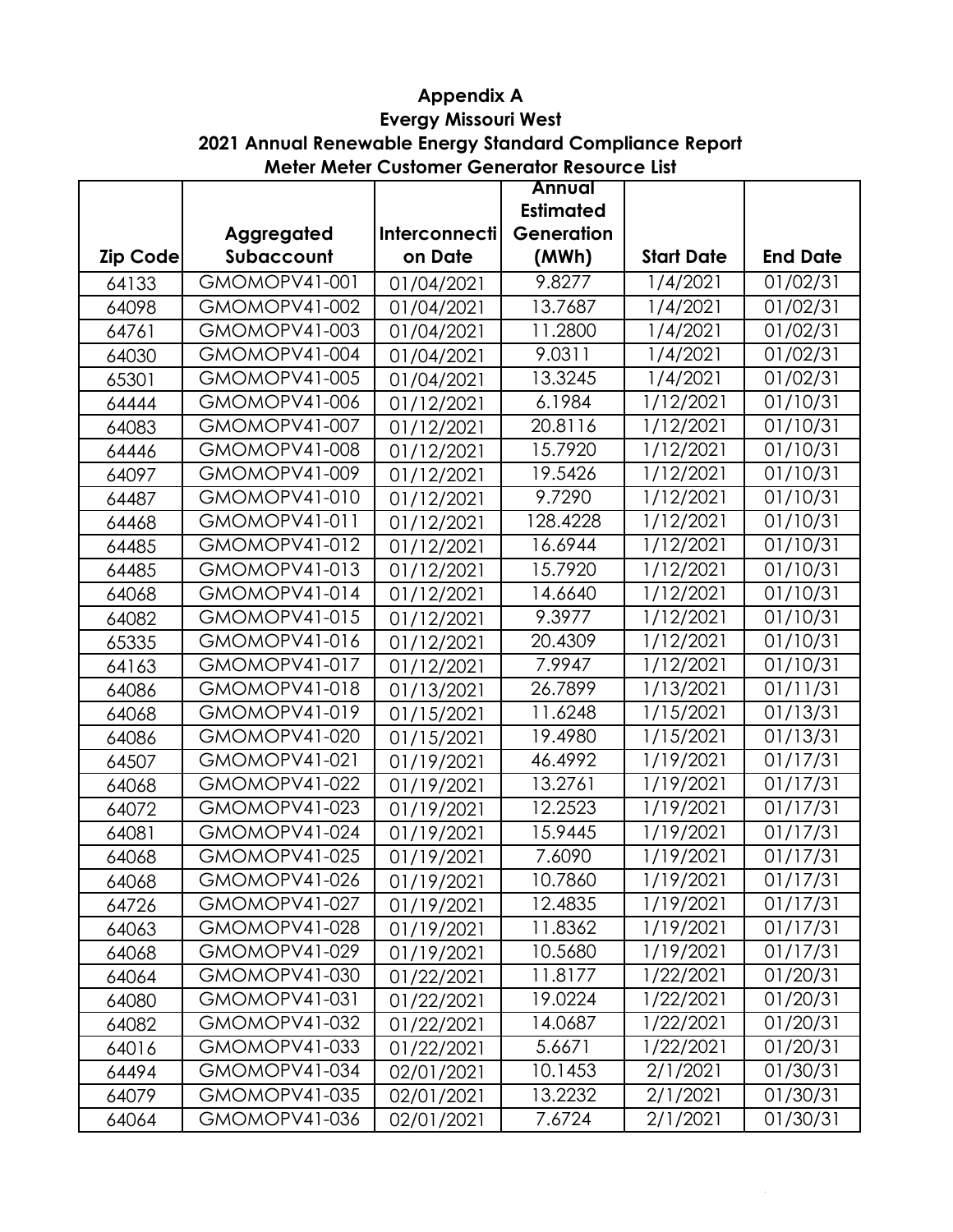**Meter Meter Customer Generator Resource List 2021 Annual Renewable Energy Standard Compliance Report**

| 64012 | <b>GMOMOPV41-037</b> | 02/01/2021 | 10.7331  | 2/1/2021  | 01/30/31 |
|-------|----------------------|------------|----------|-----------|----------|
| 64093 | GMOMOPV41-038        | 02/01/2021 | 8.9828   | 2/1/2021  | 01/30/31 |
| 64075 | GMOMOPV41-039        | 02/03/2021 | 81.8822  | 2/3/2021  | 02/01/31 |
| 64075 | GMOMOPV41-040        | 02/03/2021 | 27.4636  | 2/3/2021  | 02/01/31 |
| 64075 | GMOMOPV41-041        | 02/03/2021 | 68.1504  | 2/3/2021  | 02/01/31 |
| 64075 | GMOMOPV41-042        | 02/03/2021 | 88.4938  | 2/3/2021  | 02/01/31 |
| 64075 | GMOMOPV41-043        | 02/03/2021 | 107.4959 | 2/3/2021  | 02/01/31 |
| 64075 | GMOMOPV41-044        | 02/03/2021 | 35.0427  | 2/3/2021  | 02/01/31 |
| 64063 | GMOMOPV41-045        | 02/05/2021 | 19.3664  | 2/5/2021  | 02/03/31 |
| 64138 | GMOMOPV41-046        | 02/08/2021 | 15.7440  | 2/8/2021  | 02/06/31 |
| 64153 | GMOMOPV41-047        | 02/08/2021 | 19.5078  | 2/8/2021  | 02/06/31 |
| 64070 | GMOMOPV41-048        | 02/08/2021 | 17.1893  | 2/8/2021  | 02/06/31 |
| 64086 | GMOMOPV41-049        | 02/08/2021 | 14.3910  | 2/8/2021  | 02/06/31 |
| 64133 | GMOMOPV41-050        | 02/08/2021 | 17.7120  | 2/8/2021  | 02/06/31 |
| 64068 | GMOMOPV41-051        | 02/19/2021 | 8.6592   | 2/19/2021 | 02/17/31 |
| 64485 | <b>GMOMOPV41-052</b> | 02/19/2021 | 23.2470  | 2/19/2021 | 02/17/31 |
| 64029 | <b>GMOMOPV41-053</b> | 02/19/2021 | 15.2828  | 2/19/2021 | 02/17/31 |
| 64701 | GMOMOPV41-054        | 02/19/2021 | 9.6444   | 2/19/2021 | 02/17/31 |
| 64506 | GMOMOPV41-055        | 02/19/2021 | 6.7958   | 2/19/2021 | 02/17/31 |
| 64454 | GMOMOPV41-056        | 02/24/2021 | 12.9888  | 2/24/2021 | 02/22/31 |
| 64138 | GMOMOPV41-057        | 03/01/2021 | 15.0696  | 3/1/2021  | 02/27/31 |
| 64085 | <b>GMOMOPV41-058</b> | 03/03/2021 | 13.3253  | 3/3/2021  | 03/01/31 |
| 64075 | GMOMOPV41-059        | 03/08/2021 | 9.7980   | 3/8/2021  | 03/06/31 |
| 64081 | GMOMOPV41-060        | 03/08/2021 | 16.4275  | 3/8/2021  | 03/06/31 |
| 64070 | GMOMOPV42-061        | 03/08/2021 | 27.8226  | 3/8/2021  | 03/06/31 |
| 64079 | GMOMOPV42-062        | 03/10/2021 | 47.1705  | 3/10/2021 | 03/08/31 |
| 64034 | GMOMOPV42-063        | 03/12/2021 | 17.9580  | 3/12/2021 | 03/10/31 |
| 64012 | GMOMOPV42-064        | 03/15/2021 | 8.3948   | 3/15/2021 | 03/13/31 |
| 64012 | GMOMOPV42-065        | 03/15/2021 | 4.8708   | 3/15/2021 | 03/13/31 |
| 64083 | GMOMOPV42-066        | 03/15/2021 | 17.4537  | 3/15/2021 | 03/13/31 |
| 64034 | GMOMOPV42-067        | 03/15/2021 | 4.9446   | 3/15/2021 | 03/13/31 |
| 65301 | GMOMOPV42-068        | 03/15/2021 | 9.1943   | 3/15/2021 | 03/13/31 |
| 64068 | GMOMOPV42-069        | 03/22/2021 | 13.9728  | 3/22/2021 | 03/20/31 |
| 64064 | GMOMOPV42-070        | 03/26/2021 | 26.6357  | 3/26/2021 | 03/24/31 |
| 64012 | <b>GMOMOPV42-071</b> | 03/26/2021 | 18.8928  | 3/26/2021 | 03/24/31 |
| 64133 | GMOMOPV42-072        | 03/26/2021 | 9.4464   | 3/26/2021 | 03/24/31 |
| 64020 | GMOMOPV42-073        | 03/31/2021 | 14.3910  | 3/31/2021 | 03/29/31 |
| 64085 | GMOMOPV42-074        | 04/07/2021 | 11.8238  | 4/7/2021  | 04/05/31 |
| 64501 | GMOMOPV42-075        | 04/07/2021 | 8.3794   | 4/7/2021  | 04/05/31 |
| 64075 | GMOMOPV42-076        | 04/09/2021 | 10.1347  | 4/9/2021  | 04/07/31 |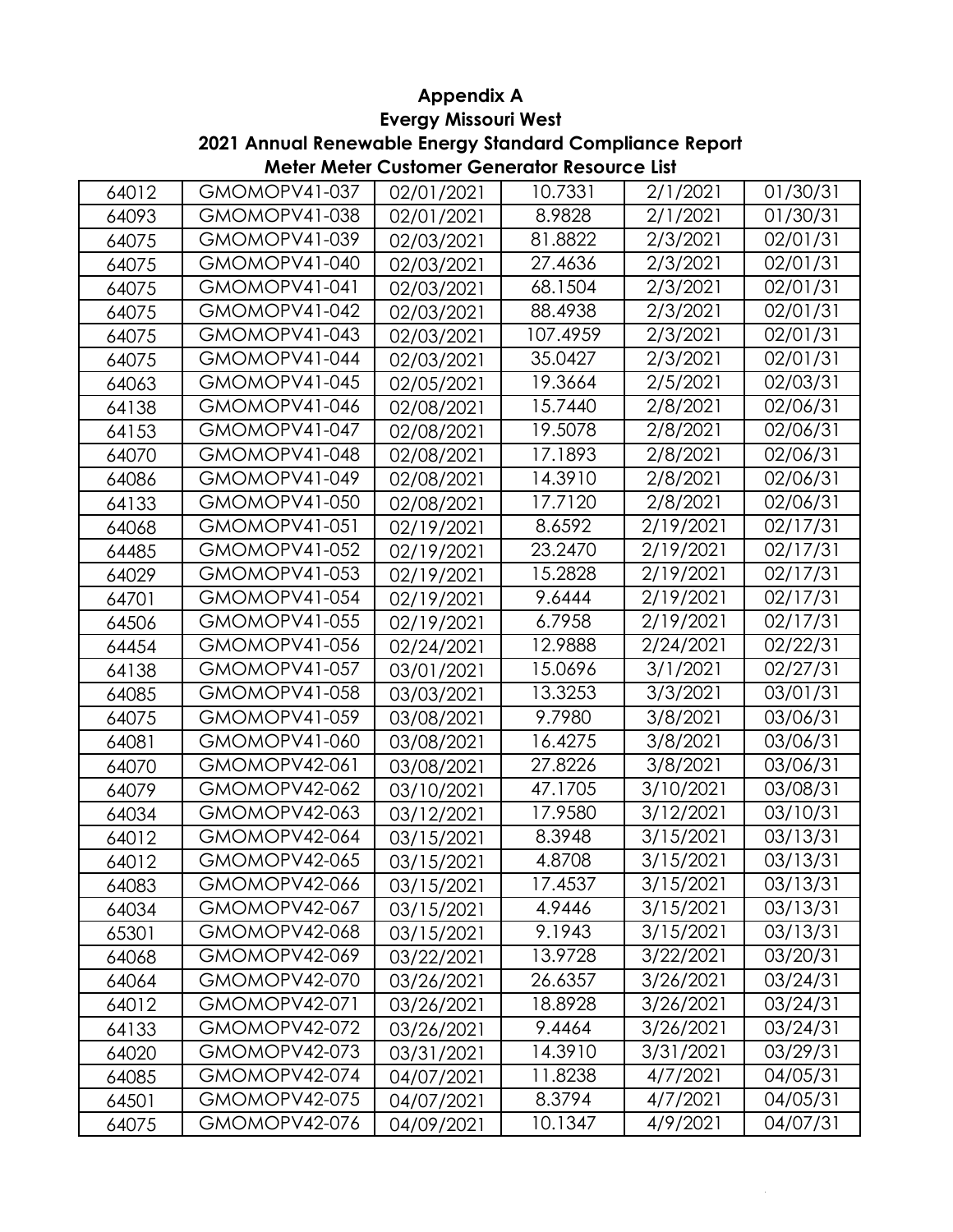**Meter Meter Customer Generator Resource List 2021 Annual Renewable Energy Standard Compliance Report**

| 64068 | GMOMOPV42-077        | 04/09/2021 | 6.2597   | 4/9/2021  | 04/07/31 |
|-------|----------------------|------------|----------|-----------|----------|
| 64083 | GMOMOPV42-078        | 04/09/2021 | 10.8799  | 4/9/2021  | 04/07/31 |
| 64068 | GMOMOPV42-079        | 04/16/2021 | 10.1899  | 4/16/2021 | 04/14/31 |
| 64090 | GMOMOPV42-080        | 04/16/2021 | 12.0226  | 4/16/2021 | 04/14/31 |
| 64761 | GMOMOPV42-081        | 04/16/2021 | 9.3895   | 4/16/2021 | 04/14/31 |
| 64075 | GMOMOPV42-082        | 04/16/2021 | 7.0656   | 4/16/2021 | 04/14/31 |
| 64075 | GMOMOPV42-083        | 04/16/2021 | 7.0656   | 4/16/2021 | 04/14/31 |
| 64012 | GMOMOPV42-084        | 04/16/2021 | 7.0546   | 4/16/2021 | 04/14/31 |
| 64468 | GMOMOPV42-085        | 04/19/2021 | 19.6733  | 4/19/2021 | 04/17/31 |
| 64468 | GMOMOPV42-086        | 04/19/2021 | 108.9648 | 4/19/2021 | 04/17/31 |
| 64064 | GMOMOPV42-087        | 04/23/2021 | 9.6710   | 4/23/2021 | 04/21/31 |
| 64093 | GMOMOPV42-088        | 04/27/2021 | 4.5926   | 4/27/2021 | 04/25/31 |
| 64742 | GMOMOPV42-089        | 04/27/2021 | 11.3050  | 4/27/2021 | 04/25/31 |
| 64093 | GMOMOPV42-090        | 04/27/2021 | 10.5653  | 4/27/2021 | 04/25/31 |
| 64012 | GMOMOPV42-091        | 05/05/2021 | 4.8973   | 5/5/2021  | 05/03/31 |
| 64029 | GMOMOPV42-092        | 05/05/2021 | 7.3256   | 5/5/2021  | 05/03/31 |
| 65301 | GMOMOPV42-093        | 05/12/2021 | 29.0700  | 5/12/2021 | 05/10/31 |
| 64505 | GMOMOPV42-094        | 05/12/2021 | 12.5970  | 5/12/2021 | 05/10/31 |
| 64157 | GMOMOPV42-095        | 05/12/2021 | 4.3411   | 5/12/2021 | 05/10/31 |
| 65301 | GMOMOPV42-096        | 05/12/2021 | 16.8897  | 5/12/2021 | 05/10/31 |
| 64473 | GMOMOPV42-097        | 05/14/2021 | 5.4942   | 5/14/2021 | 05/12/31 |
| 64081 | GMOMOPV42-098        | 05/14/2021 | 4.9613   | 5/14/2021 | 05/12/31 |
| 64083 | GMOMOPV42-099        | 05/14/2021 | 5.3537   | 5/14/2021 | 05/12/31 |
| 64501 | GMOMOPV42-100        | 05/14/2021 | 5.4942   | 5/14/2021 | 05/12/31 |
| 64014 | <b>GMOMOPV42-101</b> | 05/19/2021 | 4.4768   | 5/19/2021 | 05/17/31 |
| 64034 | GMOMOPV42-102        | 05/21/2021 | 14.7094  | 5/21/2021 | 05/19/31 |
| 64019 | GMOMOPV42-103        | 05/21/2021 | 3.7791   | 5/21/2021 | 05/19/31 |
| 64085 | GMOMOPV42-104        | 05/21/2021 | 20.9110  | 5/21/2021 | 05/19/31 |
| 64470 | GMOMOPV42-105        | 05/28/2021 | 8.9536   | 5/28/2021 | 05/26/31 |
| 64068 | GMOMOPV42-106        | 06/01/2021 | 7.0613   | 6/1/2021  | 05/30/31 |
| 64086 | GMOMOPV42-107        | 06/01/2021 | 6.4194   | 6/1/2021  | 05/30/31 |
| 64086 | GMOMOPV42-108        | 06/01/2021 | 7.4893   | 6/1/2021  | 05/30/31 |
| 64504 | GMOMOPV42-109        | 06/01/2021 | 6.5840   | 6/1/2021  | 05/30/31 |
| 64070 | GMOMOPV42-110        | 06/01/2021 | 5.6622   | 6/1/2021  | 05/30/31 |
| 64029 | GMOMOPV42-111        | 06/08/2021 | 17.5299  | 6/8/2021  | 06/06/31 |
| 64735 | GMOMOPV42-112        | 06/28/2021 | 19.0936  | 6/28/2021 | 06/26/31 |
| 64012 | <b>GMOMOPV42-113</b> | 06/28/2021 | 20.0154  | 6/28/2021 | 06/26/31 |
| 64015 | GMOMOPV42-114        | 07/02/2021 | 33.9342  | 7/2/2021  | 06/30/31 |
| 64149 | GMOMOPV42-115        | 07/02/2021 | 12.5849  | 7/2/2021  | 06/30/31 |
| 64068 | GMOMOPV42-116        | 07/02/2021 | 5.3935   | 7/2/2021  | 06/30/31 |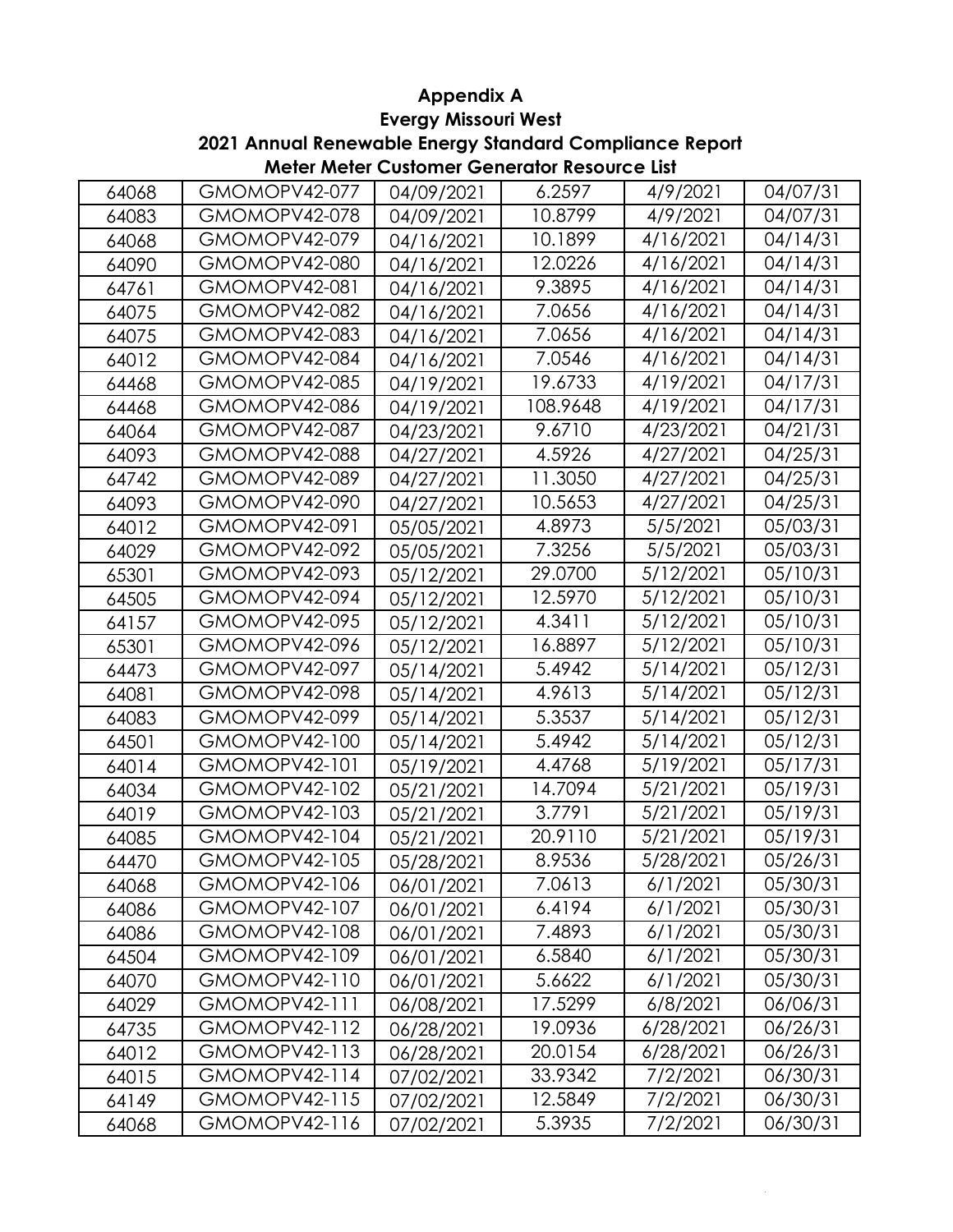**Meter Meter Customer Generator Resource List 2021 Annual Renewable Energy Standard Compliance Report**

| 06/30/31<br>GMOMOPV42-117<br>5.4480<br>7/2/2021<br>64068<br>07/02/2021<br>4.7942<br>GMOMOPV42-118<br>7/2/2021<br>06/30/31<br>64063<br>07/02/2021<br>GMOMOPV42-119<br>7.6272<br>06/30/31<br>7/2/2021<br>64020<br>07/02/2021<br>GMOMOPV42-120<br>4.0451<br>7/2/2021<br>06/30/31<br>64097<br>07/02/2021<br>65301<br>06/30/31<br>GMOMOPV42-121<br>4.5014<br>7/2/2021<br>07/02/2021<br>GMOMOPV42-122<br>14.2635<br>7/2/2021<br>06/30/31<br>64085<br>07/02/2021<br>64083<br>13.2795<br>06/30/31<br>GMOMOPV42-123<br>7/2/2021<br>07/02/2021<br>64079<br>GMOMOPV42-124<br>10.8960<br>06/30/31<br>7/2/2021<br>07/02/2021<br>64089<br>GMOMOPV42-125<br>6.3197<br>7/2/2021<br>06/30/31<br>07/02/2021<br>64015<br>06/30/31<br>GMOMOPV42-126<br>3.5412<br>7/2/2021<br>07/02/2021<br>64473<br>GMOMOPV42-127<br>2.6559<br>7/2/2021<br>06/30/31<br>07/02/2021<br>64014<br>5.1484<br>GMOMOPV42-128<br>7/2/2021<br>06/30/31<br>07/02/2021<br>64506<br>GMOMOPV42-129<br>6.4355<br>7/2/2021<br>06/30/31<br>07/02/2021<br>64735<br>6.4831<br>GMOMOPV42-130<br>7/2/2021<br>06/30/31<br>07/02/2021<br>64156<br>GMOMOPV42-131<br>6.0473<br>06/30/31<br>7/2/2021<br>07/02/2021<br>64014<br>GMOMOPV42-132<br>3.1939<br>06/30/31<br>7/2/2021<br>07/02/2021<br>64064<br>GMOMOPV42-133<br>6.5274<br>06/30/31<br>7/2/2021<br>07/02/2021<br>64030<br>GMOMOPV42-134<br>3.1462<br>7/2/2021<br>06/30/31<br>07/02/2021<br>64012<br>7.8656<br>GMOMOPV42-135<br>7/2/2021<br>06/30/31<br>07/02/2021<br>64444<br>GMOMOPV42-136<br>3.2688<br>7/2/2021<br>06/30/31<br>07/02/2021<br>64085<br>GMOMOPV42-137<br>10.8790<br>7/2/2021<br>06/30/31<br>07/02/2021<br>64436<br>GMOMOPV42-138<br>7.6272<br>7/2/2021<br>06/30/31<br>07/02/2021<br>64086<br>8.2810<br>7/2/2021<br>06/30/31<br>GMOMOPV42-139<br>07/02/2021<br>GMOMOPV42-140<br>06/30/31<br>64735<br>6.8645<br>7/2/2021<br>07/02/2021<br>GMOMOPV43-141<br>9.32<br>7/2/2021<br>06/30/31<br>64081<br>07/02/2021<br>13.03<br>GMOMOPV43-142<br>06/30/31<br>7/2/2021<br>64040<br>07/02/2021<br>GMOMOPV43-143<br>101.80<br>7/2/2021<br>06/30/31<br>64063<br>07/02/2021<br>GMOMOPV43-144<br>101.80<br>06/30/31<br>7/2/2021<br>64086<br>07/02/2021<br><b>GMOMOPV43-145</b><br>7/2/2021<br>06/30/31<br>85.17<br>64015<br>07/02/2021<br>GMOMOPV43-146<br>50.90<br>7/2/2021<br>06/30/31<br>64015<br>07/02/2021<br>10.62<br>06/30/31<br>GMOMOPV43-147<br>7/2/2021<br>64080<br>07/02/2021<br>3.24<br>06/30/31<br>GMOMOPV43-148<br>7/2/2021<br>64063<br>07/02/2021<br>5.93<br>06/30/31<br>GMOMOPV43-149<br>7/2/2021<br>64468<br>07/02/2021<br>4.35<br><b>GMOMOPV43-150</b><br>7/2/2021<br>06/30/31<br>64082<br>07/02/2021<br><b>GMOMOPV43-151</b><br>6.62<br>7/2/2021<br>06/30/31<br>64505<br>07/02/2021<br>8.15<br><b>GMOMOPV43-152</b><br>7/2/2021<br>06/30/31<br>65355<br>07/02/2021<br>6.97<br><b>GMOMOPV43-153</b><br>7/2/2021<br>06/30/31<br>64093<br>07/02/2021<br>6.97<br>GMOMOPV43-154<br>7/2/2021<br>06/30/31<br>64034<br>07/02/2021<br>4.14<br>06/30/31<br>GMOMOPV43-155<br>7/2/2021<br>64068<br>07/02/2021<br>06/30/31<br>GMOMOPV43-156<br>8.50<br>7/2/2021<br>64093<br>07/02/2021 |  |  |  |
|---------------------------------------------------------------------------------------------------------------------------------------------------------------------------------------------------------------------------------------------------------------------------------------------------------------------------------------------------------------------------------------------------------------------------------------------------------------------------------------------------------------------------------------------------------------------------------------------------------------------------------------------------------------------------------------------------------------------------------------------------------------------------------------------------------------------------------------------------------------------------------------------------------------------------------------------------------------------------------------------------------------------------------------------------------------------------------------------------------------------------------------------------------------------------------------------------------------------------------------------------------------------------------------------------------------------------------------------------------------------------------------------------------------------------------------------------------------------------------------------------------------------------------------------------------------------------------------------------------------------------------------------------------------------------------------------------------------------------------------------------------------------------------------------------------------------------------------------------------------------------------------------------------------------------------------------------------------------------------------------------------------------------------------------------------------------------------------------------------------------------------------------------------------------------------------------------------------------------------------------------------------------------------------------------------------------------------------------------------------------------------------------------------------------------------------------------------------------------------------------------------------------------------------------------------------------------------------------------------------------------------------------------------------------------------------------------------------------------------------------------------------------------------------------------------------------------------------------------------------------------------------------------------------------------------------------------------------------------------------------------------------------------------------------------------------------------------------------|--|--|--|
|                                                                                                                                                                                                                                                                                                                                                                                                                                                                                                                                                                                                                                                                                                                                                                                                                                                                                                                                                                                                                                                                                                                                                                                                                                                                                                                                                                                                                                                                                                                                                                                                                                                                                                                                                                                                                                                                                                                                                                                                                                                                                                                                                                                                                                                                                                                                                                                                                                                                                                                                                                                                                                                                                                                                                                                                                                                                                                                                                                                                                                                                                             |  |  |  |
|                                                                                                                                                                                                                                                                                                                                                                                                                                                                                                                                                                                                                                                                                                                                                                                                                                                                                                                                                                                                                                                                                                                                                                                                                                                                                                                                                                                                                                                                                                                                                                                                                                                                                                                                                                                                                                                                                                                                                                                                                                                                                                                                                                                                                                                                                                                                                                                                                                                                                                                                                                                                                                                                                                                                                                                                                                                                                                                                                                                                                                                                                             |  |  |  |
|                                                                                                                                                                                                                                                                                                                                                                                                                                                                                                                                                                                                                                                                                                                                                                                                                                                                                                                                                                                                                                                                                                                                                                                                                                                                                                                                                                                                                                                                                                                                                                                                                                                                                                                                                                                                                                                                                                                                                                                                                                                                                                                                                                                                                                                                                                                                                                                                                                                                                                                                                                                                                                                                                                                                                                                                                                                                                                                                                                                                                                                                                             |  |  |  |
|                                                                                                                                                                                                                                                                                                                                                                                                                                                                                                                                                                                                                                                                                                                                                                                                                                                                                                                                                                                                                                                                                                                                                                                                                                                                                                                                                                                                                                                                                                                                                                                                                                                                                                                                                                                                                                                                                                                                                                                                                                                                                                                                                                                                                                                                                                                                                                                                                                                                                                                                                                                                                                                                                                                                                                                                                                                                                                                                                                                                                                                                                             |  |  |  |
|                                                                                                                                                                                                                                                                                                                                                                                                                                                                                                                                                                                                                                                                                                                                                                                                                                                                                                                                                                                                                                                                                                                                                                                                                                                                                                                                                                                                                                                                                                                                                                                                                                                                                                                                                                                                                                                                                                                                                                                                                                                                                                                                                                                                                                                                                                                                                                                                                                                                                                                                                                                                                                                                                                                                                                                                                                                                                                                                                                                                                                                                                             |  |  |  |
|                                                                                                                                                                                                                                                                                                                                                                                                                                                                                                                                                                                                                                                                                                                                                                                                                                                                                                                                                                                                                                                                                                                                                                                                                                                                                                                                                                                                                                                                                                                                                                                                                                                                                                                                                                                                                                                                                                                                                                                                                                                                                                                                                                                                                                                                                                                                                                                                                                                                                                                                                                                                                                                                                                                                                                                                                                                                                                                                                                                                                                                                                             |  |  |  |
|                                                                                                                                                                                                                                                                                                                                                                                                                                                                                                                                                                                                                                                                                                                                                                                                                                                                                                                                                                                                                                                                                                                                                                                                                                                                                                                                                                                                                                                                                                                                                                                                                                                                                                                                                                                                                                                                                                                                                                                                                                                                                                                                                                                                                                                                                                                                                                                                                                                                                                                                                                                                                                                                                                                                                                                                                                                                                                                                                                                                                                                                                             |  |  |  |
|                                                                                                                                                                                                                                                                                                                                                                                                                                                                                                                                                                                                                                                                                                                                                                                                                                                                                                                                                                                                                                                                                                                                                                                                                                                                                                                                                                                                                                                                                                                                                                                                                                                                                                                                                                                                                                                                                                                                                                                                                                                                                                                                                                                                                                                                                                                                                                                                                                                                                                                                                                                                                                                                                                                                                                                                                                                                                                                                                                                                                                                                                             |  |  |  |
|                                                                                                                                                                                                                                                                                                                                                                                                                                                                                                                                                                                                                                                                                                                                                                                                                                                                                                                                                                                                                                                                                                                                                                                                                                                                                                                                                                                                                                                                                                                                                                                                                                                                                                                                                                                                                                                                                                                                                                                                                                                                                                                                                                                                                                                                                                                                                                                                                                                                                                                                                                                                                                                                                                                                                                                                                                                                                                                                                                                                                                                                                             |  |  |  |
|                                                                                                                                                                                                                                                                                                                                                                                                                                                                                                                                                                                                                                                                                                                                                                                                                                                                                                                                                                                                                                                                                                                                                                                                                                                                                                                                                                                                                                                                                                                                                                                                                                                                                                                                                                                                                                                                                                                                                                                                                                                                                                                                                                                                                                                                                                                                                                                                                                                                                                                                                                                                                                                                                                                                                                                                                                                                                                                                                                                                                                                                                             |  |  |  |
|                                                                                                                                                                                                                                                                                                                                                                                                                                                                                                                                                                                                                                                                                                                                                                                                                                                                                                                                                                                                                                                                                                                                                                                                                                                                                                                                                                                                                                                                                                                                                                                                                                                                                                                                                                                                                                                                                                                                                                                                                                                                                                                                                                                                                                                                                                                                                                                                                                                                                                                                                                                                                                                                                                                                                                                                                                                                                                                                                                                                                                                                                             |  |  |  |
|                                                                                                                                                                                                                                                                                                                                                                                                                                                                                                                                                                                                                                                                                                                                                                                                                                                                                                                                                                                                                                                                                                                                                                                                                                                                                                                                                                                                                                                                                                                                                                                                                                                                                                                                                                                                                                                                                                                                                                                                                                                                                                                                                                                                                                                                                                                                                                                                                                                                                                                                                                                                                                                                                                                                                                                                                                                                                                                                                                                                                                                                                             |  |  |  |
|                                                                                                                                                                                                                                                                                                                                                                                                                                                                                                                                                                                                                                                                                                                                                                                                                                                                                                                                                                                                                                                                                                                                                                                                                                                                                                                                                                                                                                                                                                                                                                                                                                                                                                                                                                                                                                                                                                                                                                                                                                                                                                                                                                                                                                                                                                                                                                                                                                                                                                                                                                                                                                                                                                                                                                                                                                                                                                                                                                                                                                                                                             |  |  |  |
|                                                                                                                                                                                                                                                                                                                                                                                                                                                                                                                                                                                                                                                                                                                                                                                                                                                                                                                                                                                                                                                                                                                                                                                                                                                                                                                                                                                                                                                                                                                                                                                                                                                                                                                                                                                                                                                                                                                                                                                                                                                                                                                                                                                                                                                                                                                                                                                                                                                                                                                                                                                                                                                                                                                                                                                                                                                                                                                                                                                                                                                                                             |  |  |  |
|                                                                                                                                                                                                                                                                                                                                                                                                                                                                                                                                                                                                                                                                                                                                                                                                                                                                                                                                                                                                                                                                                                                                                                                                                                                                                                                                                                                                                                                                                                                                                                                                                                                                                                                                                                                                                                                                                                                                                                                                                                                                                                                                                                                                                                                                                                                                                                                                                                                                                                                                                                                                                                                                                                                                                                                                                                                                                                                                                                                                                                                                                             |  |  |  |
|                                                                                                                                                                                                                                                                                                                                                                                                                                                                                                                                                                                                                                                                                                                                                                                                                                                                                                                                                                                                                                                                                                                                                                                                                                                                                                                                                                                                                                                                                                                                                                                                                                                                                                                                                                                                                                                                                                                                                                                                                                                                                                                                                                                                                                                                                                                                                                                                                                                                                                                                                                                                                                                                                                                                                                                                                                                                                                                                                                                                                                                                                             |  |  |  |
|                                                                                                                                                                                                                                                                                                                                                                                                                                                                                                                                                                                                                                                                                                                                                                                                                                                                                                                                                                                                                                                                                                                                                                                                                                                                                                                                                                                                                                                                                                                                                                                                                                                                                                                                                                                                                                                                                                                                                                                                                                                                                                                                                                                                                                                                                                                                                                                                                                                                                                                                                                                                                                                                                                                                                                                                                                                                                                                                                                                                                                                                                             |  |  |  |
|                                                                                                                                                                                                                                                                                                                                                                                                                                                                                                                                                                                                                                                                                                                                                                                                                                                                                                                                                                                                                                                                                                                                                                                                                                                                                                                                                                                                                                                                                                                                                                                                                                                                                                                                                                                                                                                                                                                                                                                                                                                                                                                                                                                                                                                                                                                                                                                                                                                                                                                                                                                                                                                                                                                                                                                                                                                                                                                                                                                                                                                                                             |  |  |  |
|                                                                                                                                                                                                                                                                                                                                                                                                                                                                                                                                                                                                                                                                                                                                                                                                                                                                                                                                                                                                                                                                                                                                                                                                                                                                                                                                                                                                                                                                                                                                                                                                                                                                                                                                                                                                                                                                                                                                                                                                                                                                                                                                                                                                                                                                                                                                                                                                                                                                                                                                                                                                                                                                                                                                                                                                                                                                                                                                                                                                                                                                                             |  |  |  |
|                                                                                                                                                                                                                                                                                                                                                                                                                                                                                                                                                                                                                                                                                                                                                                                                                                                                                                                                                                                                                                                                                                                                                                                                                                                                                                                                                                                                                                                                                                                                                                                                                                                                                                                                                                                                                                                                                                                                                                                                                                                                                                                                                                                                                                                                                                                                                                                                                                                                                                                                                                                                                                                                                                                                                                                                                                                                                                                                                                                                                                                                                             |  |  |  |
|                                                                                                                                                                                                                                                                                                                                                                                                                                                                                                                                                                                                                                                                                                                                                                                                                                                                                                                                                                                                                                                                                                                                                                                                                                                                                                                                                                                                                                                                                                                                                                                                                                                                                                                                                                                                                                                                                                                                                                                                                                                                                                                                                                                                                                                                                                                                                                                                                                                                                                                                                                                                                                                                                                                                                                                                                                                                                                                                                                                                                                                                                             |  |  |  |
|                                                                                                                                                                                                                                                                                                                                                                                                                                                                                                                                                                                                                                                                                                                                                                                                                                                                                                                                                                                                                                                                                                                                                                                                                                                                                                                                                                                                                                                                                                                                                                                                                                                                                                                                                                                                                                                                                                                                                                                                                                                                                                                                                                                                                                                                                                                                                                                                                                                                                                                                                                                                                                                                                                                                                                                                                                                                                                                                                                                                                                                                                             |  |  |  |
|                                                                                                                                                                                                                                                                                                                                                                                                                                                                                                                                                                                                                                                                                                                                                                                                                                                                                                                                                                                                                                                                                                                                                                                                                                                                                                                                                                                                                                                                                                                                                                                                                                                                                                                                                                                                                                                                                                                                                                                                                                                                                                                                                                                                                                                                                                                                                                                                                                                                                                                                                                                                                                                                                                                                                                                                                                                                                                                                                                                                                                                                                             |  |  |  |
|                                                                                                                                                                                                                                                                                                                                                                                                                                                                                                                                                                                                                                                                                                                                                                                                                                                                                                                                                                                                                                                                                                                                                                                                                                                                                                                                                                                                                                                                                                                                                                                                                                                                                                                                                                                                                                                                                                                                                                                                                                                                                                                                                                                                                                                                                                                                                                                                                                                                                                                                                                                                                                                                                                                                                                                                                                                                                                                                                                                                                                                                                             |  |  |  |
|                                                                                                                                                                                                                                                                                                                                                                                                                                                                                                                                                                                                                                                                                                                                                                                                                                                                                                                                                                                                                                                                                                                                                                                                                                                                                                                                                                                                                                                                                                                                                                                                                                                                                                                                                                                                                                                                                                                                                                                                                                                                                                                                                                                                                                                                                                                                                                                                                                                                                                                                                                                                                                                                                                                                                                                                                                                                                                                                                                                                                                                                                             |  |  |  |
|                                                                                                                                                                                                                                                                                                                                                                                                                                                                                                                                                                                                                                                                                                                                                                                                                                                                                                                                                                                                                                                                                                                                                                                                                                                                                                                                                                                                                                                                                                                                                                                                                                                                                                                                                                                                                                                                                                                                                                                                                                                                                                                                                                                                                                                                                                                                                                                                                                                                                                                                                                                                                                                                                                                                                                                                                                                                                                                                                                                                                                                                                             |  |  |  |
|                                                                                                                                                                                                                                                                                                                                                                                                                                                                                                                                                                                                                                                                                                                                                                                                                                                                                                                                                                                                                                                                                                                                                                                                                                                                                                                                                                                                                                                                                                                                                                                                                                                                                                                                                                                                                                                                                                                                                                                                                                                                                                                                                                                                                                                                                                                                                                                                                                                                                                                                                                                                                                                                                                                                                                                                                                                                                                                                                                                                                                                                                             |  |  |  |
|                                                                                                                                                                                                                                                                                                                                                                                                                                                                                                                                                                                                                                                                                                                                                                                                                                                                                                                                                                                                                                                                                                                                                                                                                                                                                                                                                                                                                                                                                                                                                                                                                                                                                                                                                                                                                                                                                                                                                                                                                                                                                                                                                                                                                                                                                                                                                                                                                                                                                                                                                                                                                                                                                                                                                                                                                                                                                                                                                                                                                                                                                             |  |  |  |
|                                                                                                                                                                                                                                                                                                                                                                                                                                                                                                                                                                                                                                                                                                                                                                                                                                                                                                                                                                                                                                                                                                                                                                                                                                                                                                                                                                                                                                                                                                                                                                                                                                                                                                                                                                                                                                                                                                                                                                                                                                                                                                                                                                                                                                                                                                                                                                                                                                                                                                                                                                                                                                                                                                                                                                                                                                                                                                                                                                                                                                                                                             |  |  |  |
|                                                                                                                                                                                                                                                                                                                                                                                                                                                                                                                                                                                                                                                                                                                                                                                                                                                                                                                                                                                                                                                                                                                                                                                                                                                                                                                                                                                                                                                                                                                                                                                                                                                                                                                                                                                                                                                                                                                                                                                                                                                                                                                                                                                                                                                                                                                                                                                                                                                                                                                                                                                                                                                                                                                                                                                                                                                                                                                                                                                                                                                                                             |  |  |  |
|                                                                                                                                                                                                                                                                                                                                                                                                                                                                                                                                                                                                                                                                                                                                                                                                                                                                                                                                                                                                                                                                                                                                                                                                                                                                                                                                                                                                                                                                                                                                                                                                                                                                                                                                                                                                                                                                                                                                                                                                                                                                                                                                                                                                                                                                                                                                                                                                                                                                                                                                                                                                                                                                                                                                                                                                                                                                                                                                                                                                                                                                                             |  |  |  |
|                                                                                                                                                                                                                                                                                                                                                                                                                                                                                                                                                                                                                                                                                                                                                                                                                                                                                                                                                                                                                                                                                                                                                                                                                                                                                                                                                                                                                                                                                                                                                                                                                                                                                                                                                                                                                                                                                                                                                                                                                                                                                                                                                                                                                                                                                                                                                                                                                                                                                                                                                                                                                                                                                                                                                                                                                                                                                                                                                                                                                                                                                             |  |  |  |
|                                                                                                                                                                                                                                                                                                                                                                                                                                                                                                                                                                                                                                                                                                                                                                                                                                                                                                                                                                                                                                                                                                                                                                                                                                                                                                                                                                                                                                                                                                                                                                                                                                                                                                                                                                                                                                                                                                                                                                                                                                                                                                                                                                                                                                                                                                                                                                                                                                                                                                                                                                                                                                                                                                                                                                                                                                                                                                                                                                                                                                                                                             |  |  |  |
|                                                                                                                                                                                                                                                                                                                                                                                                                                                                                                                                                                                                                                                                                                                                                                                                                                                                                                                                                                                                                                                                                                                                                                                                                                                                                                                                                                                                                                                                                                                                                                                                                                                                                                                                                                                                                                                                                                                                                                                                                                                                                                                                                                                                                                                                                                                                                                                                                                                                                                                                                                                                                                                                                                                                                                                                                                                                                                                                                                                                                                                                                             |  |  |  |
|                                                                                                                                                                                                                                                                                                                                                                                                                                                                                                                                                                                                                                                                                                                                                                                                                                                                                                                                                                                                                                                                                                                                                                                                                                                                                                                                                                                                                                                                                                                                                                                                                                                                                                                                                                                                                                                                                                                                                                                                                                                                                                                                                                                                                                                                                                                                                                                                                                                                                                                                                                                                                                                                                                                                                                                                                                                                                                                                                                                                                                                                                             |  |  |  |
|                                                                                                                                                                                                                                                                                                                                                                                                                                                                                                                                                                                                                                                                                                                                                                                                                                                                                                                                                                                                                                                                                                                                                                                                                                                                                                                                                                                                                                                                                                                                                                                                                                                                                                                                                                                                                                                                                                                                                                                                                                                                                                                                                                                                                                                                                                                                                                                                                                                                                                                                                                                                                                                                                                                                                                                                                                                                                                                                                                                                                                                                                             |  |  |  |
|                                                                                                                                                                                                                                                                                                                                                                                                                                                                                                                                                                                                                                                                                                                                                                                                                                                                                                                                                                                                                                                                                                                                                                                                                                                                                                                                                                                                                                                                                                                                                                                                                                                                                                                                                                                                                                                                                                                                                                                                                                                                                                                                                                                                                                                                                                                                                                                                                                                                                                                                                                                                                                                                                                                                                                                                                                                                                                                                                                                                                                                                                             |  |  |  |
|                                                                                                                                                                                                                                                                                                                                                                                                                                                                                                                                                                                                                                                                                                                                                                                                                                                                                                                                                                                                                                                                                                                                                                                                                                                                                                                                                                                                                                                                                                                                                                                                                                                                                                                                                                                                                                                                                                                                                                                                                                                                                                                                                                                                                                                                                                                                                                                                                                                                                                                                                                                                                                                                                                                                                                                                                                                                                                                                                                                                                                                                                             |  |  |  |
|                                                                                                                                                                                                                                                                                                                                                                                                                                                                                                                                                                                                                                                                                                                                                                                                                                                                                                                                                                                                                                                                                                                                                                                                                                                                                                                                                                                                                                                                                                                                                                                                                                                                                                                                                                                                                                                                                                                                                                                                                                                                                                                                                                                                                                                                                                                                                                                                                                                                                                                                                                                                                                                                                                                                                                                                                                                                                                                                                                                                                                                                                             |  |  |  |
|                                                                                                                                                                                                                                                                                                                                                                                                                                                                                                                                                                                                                                                                                                                                                                                                                                                                                                                                                                                                                                                                                                                                                                                                                                                                                                                                                                                                                                                                                                                                                                                                                                                                                                                                                                                                                                                                                                                                                                                                                                                                                                                                                                                                                                                                                                                                                                                                                                                                                                                                                                                                                                                                                                                                                                                                                                                                                                                                                                                                                                                                                             |  |  |  |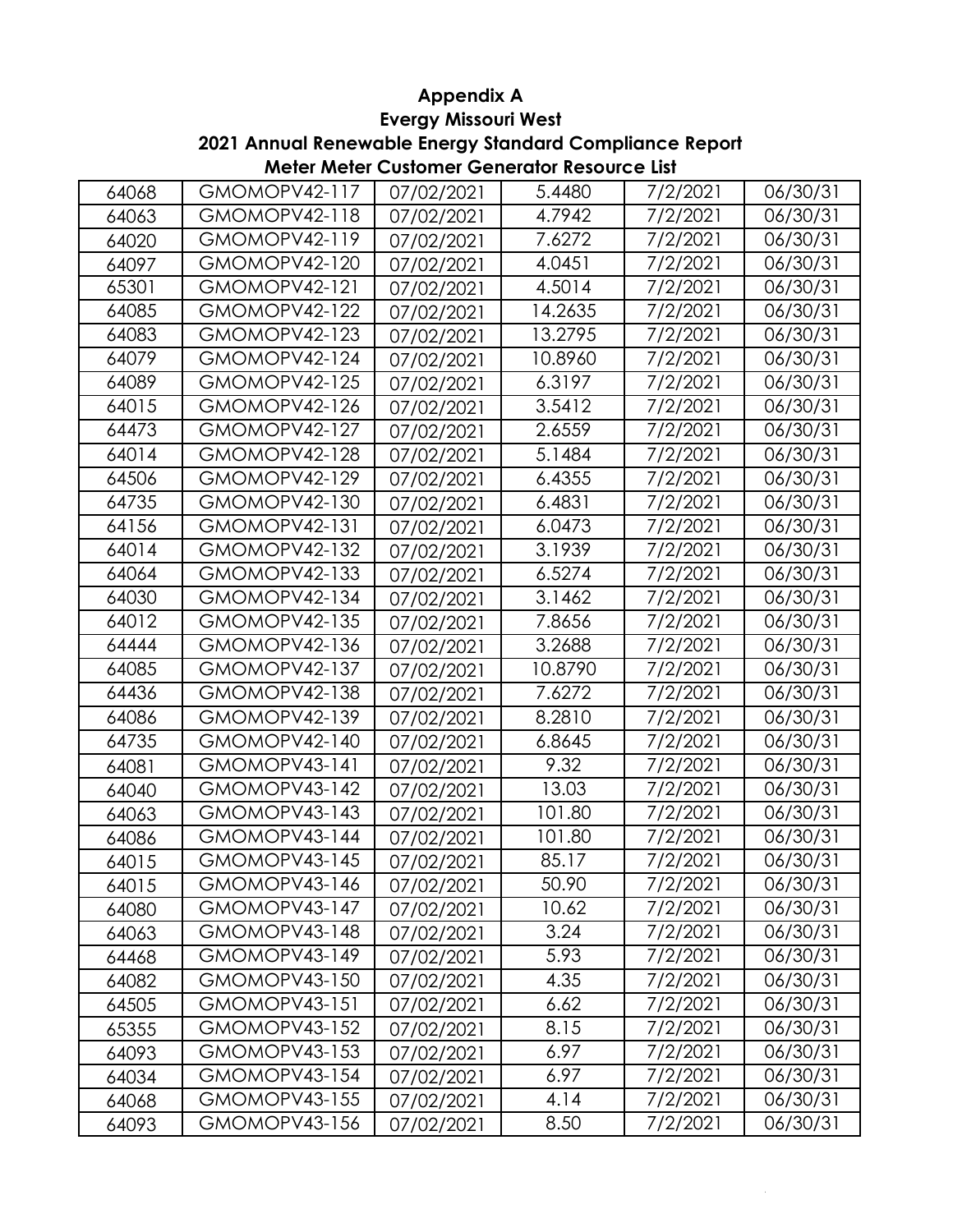**Meter Meter Customer Generator Resource List 2021 Annual Renewable Energy Standard Compliance Report**

| 64015 | GMOMOPV43-157        | 07/02/2021 | 4.59   | 7/2/2021  | 06/30/31 |
|-------|----------------------|------------|--------|-----------|----------|
| 64093 | GMOMOPV43-158        | 07/16/2021 | 5.36   | 7/16/2021 | 07/14/31 |
| 64161 | <b>GMOMOPV43-159</b> | 07/28/2021 | 2.45   | 7/28/2021 | 07/26/31 |
| 64505 | GMOMOPV43-160        | 07/28/2021 | 7.08   | 7/28/2021 | 07/26/31 |
| 64015 | GMOMOPV43-161        | 07/28/2021 | 46.87  | 7/28/2021 | 07/26/31 |
| 64093 | <b>GMOMOPV43-162</b> | 08/03/2021 | 0.64   | 8/3/2021  | 08/01/31 |
| 64083 | GMOMOPV43-163        | 08/03/2021 | 3.14   | 8/3/2021  | 08/01/31 |
| 64428 | GMOMOPV43-164        | 08/10/2021 | 6.14   | 8/10/2021 | 08/08/31 |
| 64157 | GMOMOPV43-165        | 08/10/2021 | 3.84   | 8/10/2021 | 08/08/31 |
| 65355 | GMOMOPV43-166        | 08/10/2021 | 4.22   | 8/10/2021 | 08/08/31 |
| 65301 | GMOMOPV43-167        | 08/10/2021 | 3.40   | 8/10/2021 | 08/08/31 |
| 64064 | GMOMOPV43-168        | 08/10/2021 | 4.71   | 8/10/2021 | 08/08/31 |
| 64068 | GMOMOPV43-169        | 08/10/2021 | 6.96   | 8/10/2021 | 08/08/31 |
| 64093 | <b>GMOMOPV43-170</b> | 08/20/2021 | 6.02   | 8/20/2021 | 08/18/31 |
| 64029 | <b>GMOMOPV43-171</b> | 08/20/2021 | 7.04   | 8/20/2021 | 08/18/31 |
| 64082 | <b>GMOMOPV43-172</b> | 08/20/2021 | 2.46   | 8/20/2021 | 08/18/31 |
| 65332 | <b>GMOMOPV43-173</b> | 08/20/2021 | 5.98   | 8/20/2021 | 08/18/31 |
| 64034 | GMOMOPV43-174        | 08/20/2021 | 2.84   | 8/20/2021 | 08/18/31 |
| 64506 | GMOMOPV43-175        | 08/20/2021 | 3.84   | 8/20/2021 | 08/18/31 |
| 64093 | GMOMOPV43-176        | 08/27/2021 | 4.40   | 8/27/2021 | 08/25/31 |
| 64133 | GMOMOPV43-177        | 09/03/2021 | 2.75   | 9/3/2021  | 09/01/31 |
| 64029 | <b>GMOMOPV43-178</b> | 09/03/2021 | 3.61   | 9/3/2021  | 09/01/31 |
| 64080 | <b>GMOMOPV43-179</b> | 09/03/2021 | 3.56   | 9/3/2021  | 09/01/31 |
| 64080 | <b>GMOMOPV43-180</b> | 09/03/2021 | 4.69   | 9/3/2021  | 09/01/31 |
| 64490 | <b>GMOMOPV43-181</b> | 09/03/2021 | 2.03   | 9/3/2021  | 09/01/31 |
| 64506 | <b>GMOMOPV43-182</b> | 09/03/2021 | 1.91   | 9/3/2021  | 09/01/31 |
| 64080 | GMOMOPV43-183        | 09/07/2021 | 1.81   | 9/7/2021  | 09/05/31 |
| 64083 | GMOMOPV43-184        | 09/07/2021 | 3.10   | 9/7/2021  | 09/05/31 |
| 64081 | <b>GMOMOPV43-185</b> | 09/07/2021 | 1.53   | 9/7/2021  | 09/05/31 |
| 64070 | GMOMOPV43-186        | 09/17/2021 | 7.19   | 9/17/2021 | 09/15/31 |
| 64063 | GMOMOPV43-187        | 09/21/2021 | 2.14   | 9/21/2021 | 09/19/31 |
| 64761 | GMOMOPV43-188        | 09/21/2021 | 5.14   | 9/21/2021 | 09/19/31 |
| 64133 | GMOMOPV43-189        | 09/21/2021 | 3.25   | 9/21/2021 | 09/19/31 |
| 64504 | GMOMOPV43-190        | 09/21/2021 | 3.22   | 9/21/2021 | 09/19/31 |
| 64133 | <b>GMOMOPV43-191</b> | 09/21/2021 | 5.41   | 9/21/2021 | 09/19/31 |
| 64081 | GMOMOPV43-192        | 09/21/2021 | 3.41   | 9/21/2021 | 09/19/31 |
| 64015 | GMOMOPV44-193        | 09/22/21   | 6.3342 | 9/22/2021 | 09/20/31 |
| 64034 | GMOMOPV44-194        | 09/22/21   | 6.2482 | 9/22/2021 | 09/20/31 |
| 64014 | GMOMOPV44-195        | 09/22/21   | 4.3636 | 9/22/2021 | 09/20/31 |
| 64501 | GMOMOPV44-196        | 09/22/21   | 2.9677 | 9/22/2021 | 09/20/31 |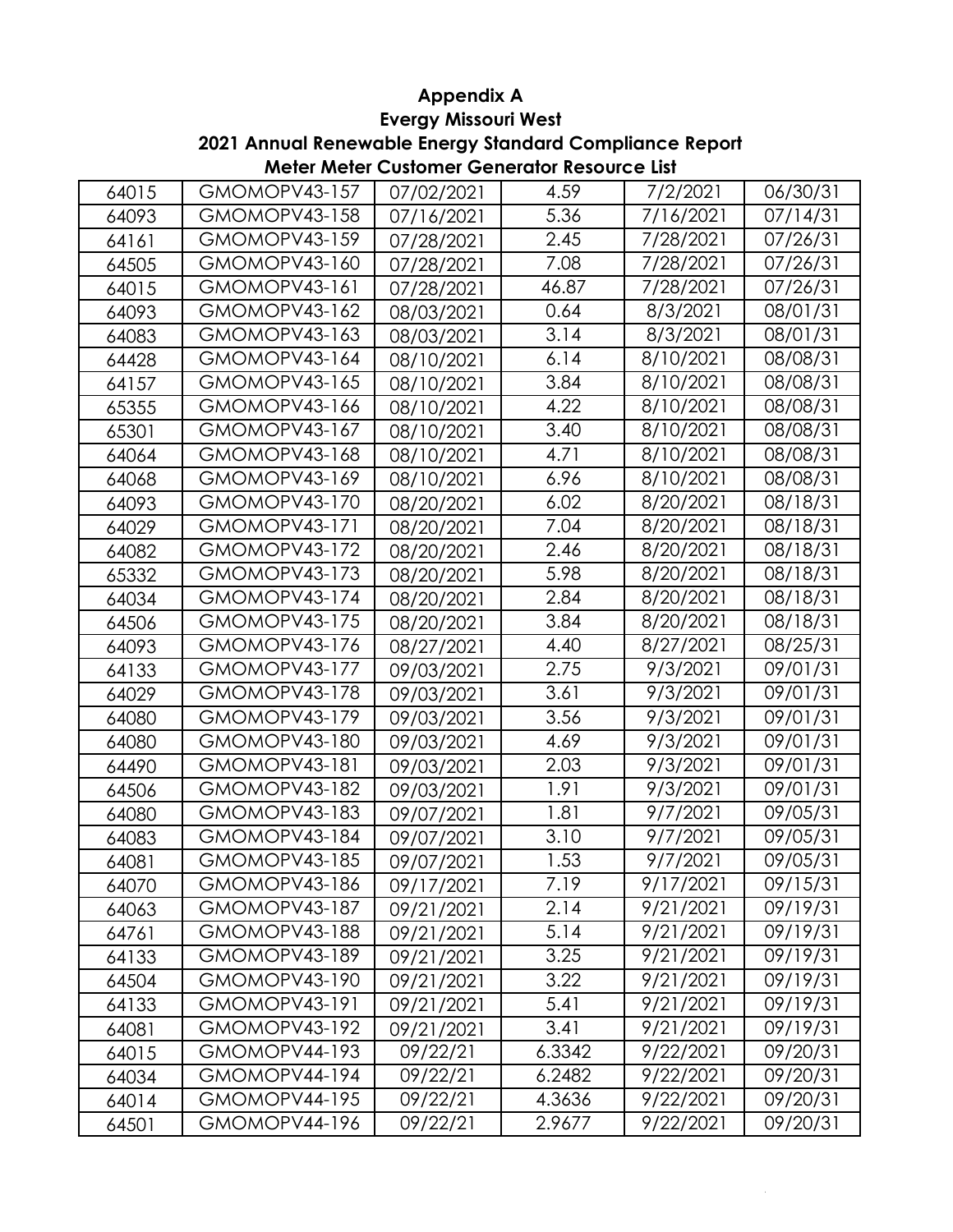**Meter Meter Customer Generator Resource List 2021 Annual Renewable Energy Standard Compliance Report**

| 64012 | GMOMOPV44-197        | 09/22/21 | 3.5034  | 9/22/2021  | 09/20/31 |
|-------|----------------------|----------|---------|------------|----------|
| 64012 | GMOMOPV44-198        | 09/22/21 | 2.1270  | 9/22/2021  | 09/20/31 |
| 64485 | GMOMOPV44-199        | 09/27/21 | 3.1280  | 9/27/2021  | 09/25/31 |
| 64506 | GMOMOPV44-200        | 10/04/21 | 1.3065  | 10/4/2021  | 10/02/31 |
| 64485 | GMOMOPV44-201        | 10/04/21 | 1.2194  | 10/4/2021  | 10/02/31 |
| 64506 | GMOMOPV44-202        | 10/04/21 | 1.7420  | 10/4/2021  | 10/02/31 |
| 64505 | GMOMOPV44-203        | 10/04/21 | 4.2880  | 10/4/2021  | 10/02/31 |
| 64029 | GMOMOPV44-204        | 10/04/21 | 2.9748  | 10/4/2021  | 10/02/31 |
| 64428 | GMOMOPV44-205        | 10/04/21 | 3.6019  | 10/4/2021  | 10/02/31 |
| 64668 | GMOMOPV44-206        | 10/04/21 | 1.4150  | 10/4/2021  | 10/02/31 |
| 64468 | GMOMOPV44-207        | 10/15/21 | 1.5437  | 10/15/2021 | 10/13/31 |
| 64093 | GMOMOPV44-208        | 10/15/21 | 2.1440  | 10/15/2021 | 10/13/31 |
| 64083 | GMOMOPV44-209        | 10/15/21 | 1.9564  | 10/15/2021 | 10/13/31 |
| 64772 | GMOMOPV44-210        | 10/15/21 | 3.4840  | 10/15/2021 | 10/13/31 |
| 64012 | <b>GMOMOPV44-211</b> | 10/15/21 | 2.9614  | 10/15/2021 | 10/13/31 |
| 64068 | GMOMOPV44-212        | 10/26/21 | 3.0874  | 10/26/2021 | 10/24/31 |
| 64507 | GMOMOPV44-213        | 10/26/21 | 1.7688  | 10/26/2021 | 10/24/31 |
| 65338 | GMOMOPV44-214        | 10/26/21 | 2.7416  | 10/26/2021 | 10/24/31 |
| 64080 | GMOMOPV44-215        | 10/26/21 | 2.5728  | 10/26/2021 | 10/24/31 |
| 64506 | GMOMOPV44-216        | 10/26/21 | 1.6549  | 10/26/2021 | 10/24/31 |
| 64061 | GMOMOPV44-217        | 10/26/21 | 3.2160  | 10/26/2021 | 10/24/31 |
| 64089 | GMOMOPV44-218        | 10/26/21 | 3.0874  | 10/26/2021 | 10/24/31 |
| 64034 | GMOMOPV44-219        | 10/26/21 | 4.3550  | 10/26/2021 | 10/24/31 |
| 64083 | GMOMOPV44-220        | 10/26/21 | 2.0582  | 10/26/2021 | 10/24/31 |
| 64020 | GMOMOPV44-221        | 11/03/21 | 6.4763  | 11/3/2021  | 11/01/31 |
| 64034 | GMOMOPV44-222        | 11/15/21 | 1.6061  | 11/15/2021 | 11/13/31 |
| 64064 | GMOMOPV44-223        | 11/16/21 | 0.7803  | 11/16/2021 | 11/14/31 |
| 64075 | GMOMOPV44-224        | 11/16/21 | 0.6877  | 11/16/2021 | 11/14/31 |
| 64086 | GMOMOPV44-225        | 11/16/21 | 0.9326  | 11/16/2021 | 11/14/31 |
| 64012 | GMOMOPV44-226        | 11/16/21 | 0.7473  | 11/16/2021 | 11/14/31 |
| 64061 | GMOMOPV44-227        | 11/16/21 | 0.9098  | 11/16/2021 | 11/14/31 |
| 64503 | GMOMOPV44-228        | 11/29/21 | 17.7190 | 11/29/2021 | 11/27/31 |
| 65301 | GMOMOPV44-229        | 12/10/21 | 4.4400  | 12/10/2021 | 12/08/31 |
| 65301 | GMOMOPV44-230        | 12/10/21 | 1.3616  | 12/10/2021 | 12/08/31 |
| 65301 | GMOMOPV44-231        | 12/30/21 | 29.6000 | 12/30/2021 | 12/28/31 |
| 65301 | GMOMOPV45-232        | 12/30/21 | 7.4000  | 12/30/2021 | 12/28/31 |
|       |                      |          |         |            |          |
|       |                      |          |         |            |          |
|       |                      |          |         |            |          |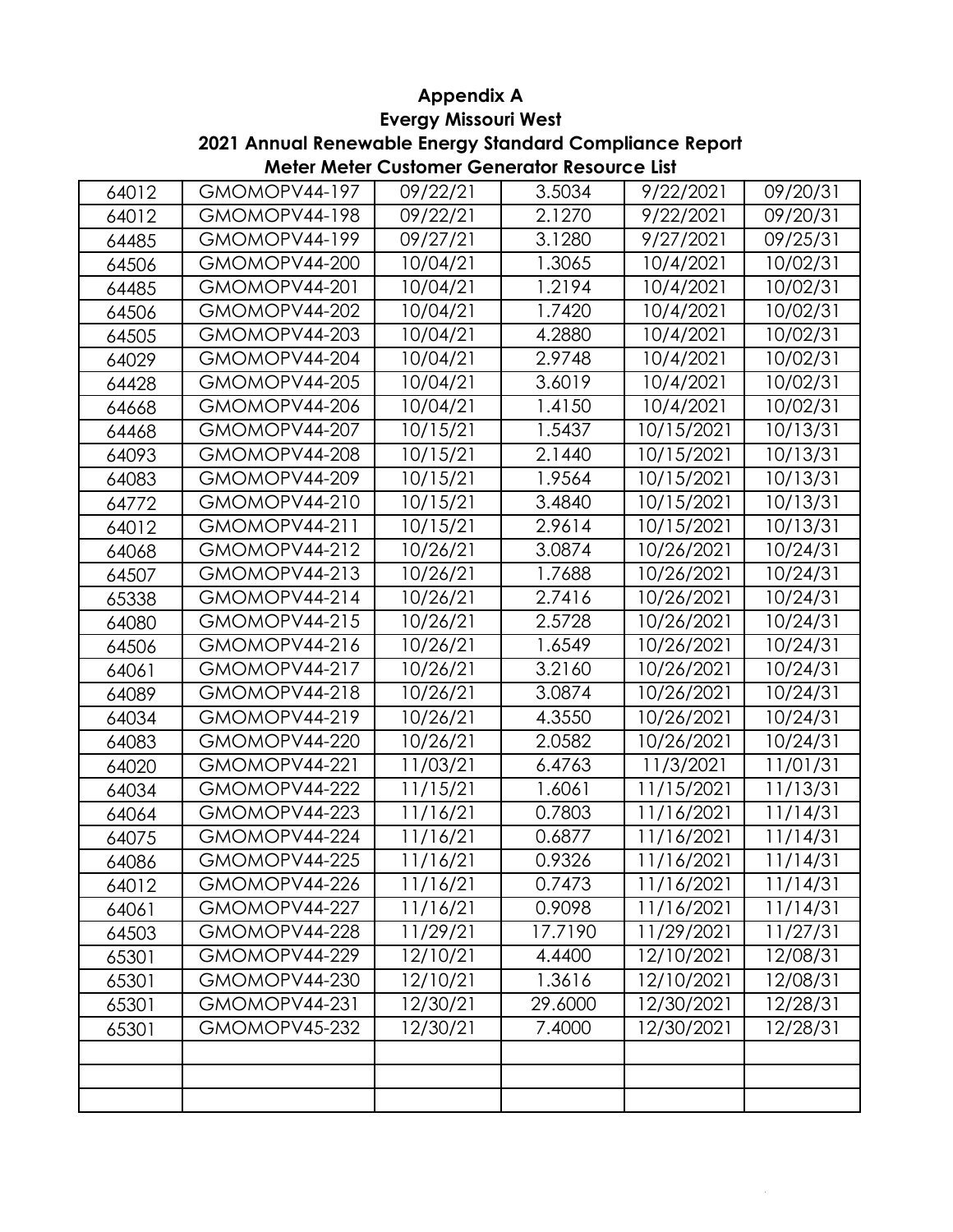|                                  |                                                                          |                                    | Appendix B                    |                                                                                                    |                |                                               |
|----------------------------------|--------------------------------------------------------------------------|------------------------------------|-------------------------------|----------------------------------------------------------------------------------------------------|----------------|-----------------------------------------------|
| <b>NARID</b>                     | Asset                                                                    | <b>Fuel/Project</b><br><b>Type</b> | <b>Certificate</b><br>Vintage | <b>Certificate Serial Numbers</b>                                                                  | Quantity       | <b>MO</b><br>Compliance<br><b>Equivalency</b> |
| AGG3320                          | Evergy_MO_West Net Meter Solar Solar                                     |                                    |                               | Jan-19 NAR-AGG-3320-MO-01-2019-104299-1 to 46                                                      | 46             | 57.5                                          |
| AGG1884<br>AGG1933               | GMO Net Meter Solar 1<br>GMO Net Meter Solar 10                          | Solar<br>Solar                     |                               | Jan-19 NAR-AGG-1884-MO-01-2019-111734-1 to 80<br>Jan-19 NAR-AGG-1933-MO-01-2019-111743-1 to 84     | 80<br>84       | 100<br>105                                    |
| AGG1934                          | GMO Net Meter Solar 11                                                   | Solar                              |                               | Jan-19 NAR-AGG-1934-MO-01-2019-111744-1 to 81                                                      | 81             | 101.25                                        |
| AGG1935                          | GMO Net Meter Solar 12                                                   | Solar                              |                               | Jan-19 NAR-AGG-1935-MO-01-2019-111745-1 to 79                                                      | 79             | 98.75                                         |
| AGG1936                          | GMO Net Meter Solar 13                                                   | Solar                              |                               | Jan-19 NAR-AGG-1936-MO-01-2019-111746-1 to 82                                                      | 82             | 102.5                                         |
| AGG1937                          | GMO Net Meter Solar 14                                                   | Solar                              |                               | Jan-19 NAR-AGG-1937-MO-01-2019-111747-1 to 82                                                      | 82             | 102.5                                         |
| AGG1938<br>AGG1939               | GMO Net Meter Solar 15<br>GMO Net Meter Solar 16                         | Solar<br>Solar                     |                               | Jan-19 NAR-AGG-1938-MO-01-2019-111748-1 to 79<br>Jan-19 NAR-AGG-1939-MO-01-2019-111749-1 to 85     | 79<br>85       | 98.75<br>106.25                               |
| AGG1940                          | GMO Net Meter Solar 17                                                   | Solar                              |                               | Jan-19 NAR-AGG-1940-MO-01-2019-111750-1 to 83                                                      | 83             | 103.75                                        |
| AGG1941                          | GMO Net Meter Solar 18                                                   | Solar                              |                               | Jan-19 NAR-AGG-1941-MO-01-2019-111751-1 to 78                                                      | 78             | 97.5                                          |
| AGG1942                          | GMO Net Meter Solar 19                                                   | Solar                              |                               | Jan-19 NAR-AGG-1942-MO-01-2019-111752-1 to 70                                                      | 70             | 87.5                                          |
| AGG1885                          | GMO Net Meter Solar 2                                                    | Solar                              |                               | Jan-19 NAR-AGG-1885-MO-01-2019-111735-1 to 15                                                      | 15             | 18.75                                         |
| AGG1943<br>AGG1944               | GMO Net Meter Solar 20<br>GMO Net Meter Solar 21                         | Solar<br>Solar                     |                               | Jan-19 NAR-AGG-1943-MO-01-2019-111753-1 to 6<br>Jan-19 NAR-AGG-1944-MO-01-2019-111754-1 to 86      | 6<br>86        | 7.5<br>107.5                                  |
| AGG1886                          | GMO Net Meter Solar 3                                                    | Solar                              |                               | Jan-19 NAR-AGG-1886-MO-01-2019-111736-1 to 82                                                      | 82             | 102.5                                         |
| AGG1927                          | GMO Net Meter Solar 4                                                    | Solar                              |                               | Jan-19 NAR-AGG-1927-MO-01-2019-111737-1 to 82                                                      | 82             | 102.5                                         |
| AGG1928                          | GMO Net Meter Solar 5                                                    | Solar                              |                               | Jan-19 NAR-AGG-1928-MO-01-2019-111738-1 to 79                                                      | 79             | 98.75                                         |
| AGG1929                          | GMO Net Meter Solar 6                                                    | Solar                              |                               | Jan-19 NAR-AGG-1929-MO-01-2019-111739-1 to 81                                                      | 81             | 101.25                                        |
| AGG1930<br>AGG1931               | GMO Net Meter Solar 7<br>GMO Net Meter Solar 8                           | Solar<br>Solar                     |                               | Jan-19 NAR-AGG-1930-MO-01-2019-111740-1 to 82<br>Jan-19 NAR-AGG-1931-MO-01-2019-111741-1 to 82     | 82<br>82       | 102.5<br>102.5                                |
| AGG1932                          | GMO Net Meter Solar 9                                                    | Solar                              |                               | Jan-19 NAR-AGG-1932-MO-01-2019-111742-1 to 78                                                      | 78             | 97.5                                          |
| GEN2462                          | Greenwood Energy Center - Gree Solar                                     |                                    |                               | Jan-19 NAR-REC-2462-MO-01-2019-83944-1 to 180                                                      | 180            | 225                                           |
| AGG3320                          | Evergy MO West Net Meter Solar Solar                                     |                                    |                               | Feb-19 NAR-AGG-3320-MO-02-2019-104300-1 to 89                                                      | 89             | 111.25                                        |
| AGG3321                          | Evergy_MO_West Net Meter Solar Solar                                     |                                    |                               | Feb-19 NAR-AGG-3321-MO-02-2019-104311-1 to 17                                                      | 17             | 21.25                                         |
| AGG1884<br>AGG1933               | GMO Net Meter Solar 1<br>GMO Net Meter Solar 10                          | Solar<br>Solar                     |                               | Feb-19 NAR-AGG-1884-MO-02-2019-111775-1 to 96<br>Feb-19 NAR-AGG-1933-MO-02-2019-111784-1 to 87     | 96<br>87       | 120<br>108.75                                 |
| AGG1934                          | GMO Net Meter Solar 11                                                   | Solar                              |                               | Feb-19 NAR-AGG-1934-MO-02-2019-111785-1 to 86                                                      | 86             | 107.5                                         |
| AGG1935                          | GMO Net Meter Solar 12                                                   | Solar                              |                               | Feb-19 NAR-AGG-1935-MO-02-2019-111786-1 to 83                                                      | 83             | 103.75                                        |
| AGG1936                          | GMO Net Meter Solar 13                                                   | Solar                              |                               | Feb-19 NAR-AGG-1936-MO-02-2019-111787-1 to 87                                                      | 87             | 108.75                                        |
| AGG1937                          | GMO Net Meter Solar 14                                                   | Solar                              |                               | Feb-19 NAR-AGG-1937-MO-02-2019-111788-1 to 86                                                      | 86             | 107.5                                         |
| AGG1938                          | GMO Net Meter Solar 15                                                   | Solar                              |                               | Feb-19 NAR-AGG-1938-MO-02-2019-111789-1 to 84                                                      | 84<br>88       | 105<br>110                                    |
| AGG1939<br>AGG1940               | GMO Net Meter Solar 16<br>GMO Net Meter Solar 17                         | Solar<br>Solar                     |                               | Feb-19 NAR-AGG-1939-MO-02-2019-111790-1 to 88<br>Feb-19 NAR-AGG-1940-MO-02-2019-111791-1 to 88     | 88             | 110                                           |
| AGG1941                          | GMO Net Meter Solar 18                                                   | Solar                              |                               | Feb-19 NAR-AGG-1941-MO-02-2019-111792-1 to 81                                                      | 81             | 101.25                                        |
| AGG1942                          | GMO Net Meter Solar 19                                                   | Solar                              |                               | Feb-19 NAR-AGG-1942-MO-02-2019-111793-1 to 74                                                      | 74             | 92.5                                          |
| AGG1885                          | GMO Net Meter Solar 2                                                    | Solar                              |                               | Feb-19 NAR-AGG-1885-MO-02-2019-111776-1 to 17                                                      | 17             | 21.25                                         |
| AGG1943                          | GMO Net Meter Solar 20                                                   | Solar                              |                               | Feb-19 NAR-AGG-1943-MO-02-2019-111794-1 to 7                                                       | 7              | 8.75                                          |
| AGG1944<br>AGG1886               | GMO Net Meter Solar 21<br>GMO Net Meter Solar 3                          | Solar<br>Solar                     |                               | Feb-19 NAR-AGG-1944-MO-02-2019-111795-1 to 87<br>Feb-19 NAR-AGG-1886-MO-02-2019-111777-1 to 85     | 87<br>85       | 108.75<br>106.25                              |
| AGG1927                          | GMO Net Meter Solar 4                                                    | Solar                              |                               | Feb-19 NAR-AGG-1927-MO-02-2019-111778-1 to 86                                                      | 86             | 107.5                                         |
| AGG1928                          | GMO Net Meter Solar 5                                                    | Solar                              |                               | Feb-19 NAR-AGG-1928-MO-02-2019-111779-1 to 82                                                      | 82             | 102.5                                         |
| AGG1929                          | GMO Net Meter Solar 6                                                    | Solar                              |                               | Feb-19 NAR-AGG-1929-MO-02-2019-111780-1 to 85                                                      | 85             | 106.25                                        |
| AGG1930<br>AGG1931               | GMO Net Meter Solar 7                                                    | Solar                              |                               | Feb-19 NAR-AGG-1930-MO-02-2019-111781-1 to 87<br>Feb-19 NAR-AGG-1931-MO-02-2019-111782-1 to 85     | 87<br>85       | 108.75<br>106.25                              |
| AGG1932                          | GMO Net Meter Solar 8<br>GMO Net Meter Solar 9                           | Solar<br>Solar                     |                               | Feb-19 NAR-AGG-1932-MO-02-2019-111783-1 to 83                                                      | 83             | 103.75                                        |
| GEN2462                          | Greenwood Energy Center - Gree Solar                                     |                                    |                               | Feb-19 NAR-REC-2462-MO-02-2019-83945-1 to 167                                                      | 167            | 208.75                                        |
| <b>GEN2845</b>                   | Pratt Wind LLC - Pratt Wind LLC                                          | Wind                               |                               | Feb-19 NAR-REC-2845-KS-02-2019-84502-522 to 41606                                                  | 41085          | 41085                                         |
| AGG3320                          | Evergy MO West Net Meter Solar Solar                                     |                                    |                               | Mar-19 NAR-AGG-3320-MO-03-2019-104301-1 to 123                                                     | 123            | 153.75                                        |
| AGG3321<br>AGG1884               | Evergy_MO_West Net Meter Solar Solar<br>GMO Net Meter Solar 1            | Solar                              |                               | Mar-19 NAR-AGG-3321-MO-03-2019-104312-1 to 106<br>Mar-19 NAR-AGG-1884-MO-03-2019-111816-1 to 119   | 106<br>119     | 132.5<br>148.75                               |
| AGG1933                          | GMO Net Meter Solar 10                                                   | Solar                              |                               | Mar-19 NAR-AGG-1933-MO-03-2019-111825-1 to 121                                                     | 121            | 151.25                                        |
| AGG1934                          | GMO Net Meter Solar 11                                                   | Solar                              |                               | Mar-19 NAR-AGG-1934-MO-03-2019-111826-1 to 118                                                     | 118            | 147.5                                         |
| AGG1935                          | GMO Net Meter Solar 12                                                   | Solar                              |                               | Mar-19 NAR-AGG-1935-MO-03-2019-111827-1 to 115                                                     | 115            | 143.75                                        |
| AGG1936                          | GMO Net Meter Solar 13                                                   | Solar                              |                               | Mar-19 NAR-AGG-1936-MO-03-2019-111828-1 to 119                                                     | 119            | 148.75                                        |
| AGG1937<br>AGG1938               | GMO Net Meter Solar 14<br>GMO Net Meter Solar 15                         | Solar<br>Solar                     |                               | Mar-19 NAR-AGG-1937-MO-03-2019-111829-1 to 119<br>Mar-19 NAR-AGG-1938-MO-03-2019-111830-1 to 116   | 119<br>116     | 148.75<br>145                                 |
| AGG1939                          | GMO Net Meter Solar 16                                                   | Solar                              |                               | Mar-19 NAR-AGG-1939-MO-03-2019-111831-1 to 121                                                     | 121            | 151.25                                        |
| AGG1940                          | GMO Net Meter Solar 17                                                   | Solar                              |                               | Mar-19 NAR-AGG-1940-MO-03-2019-111832-1 to 121                                                     | 121            | 151.25                                        |
| AGG1941                          | GMO Net Meter Solar 18                                                   | Solar                              |                               | Mar-19 NAR-AGG-1941-MO-03-2019-111833-1 to 112                                                     | 112            | 140                                           |
| AGG1942                          | GMO Net Meter Solar 19                                                   | Solar                              |                               | Mar-19 NAR-AGG-1942-MO-03-2019-111834-1 to 101                                                     | 101            | 126.25                                        |
| AGG1885<br>AGG1943               | GMO Net Meter Solar 2<br>GMO Net Meter Solar 20                          | Solar<br>Solar                     |                               | Mar-19 NAR-AGG-1885-MO-03-2019-111817-1 to 22<br>Mar-19 NAR-AGG-1943-MO-03-2019-111835-1 to 8      | 22<br>8        | 27.5<br>10                                    |
| AGG1944                          | GMO Net Meter Solar 21                                                   | Solar                              |                               | Mar-19 NAR-AGG-1944-MO-03-2019-111836-1 to 121                                                     | 121            | 151.25                                        |
| AGG1886                          | GMO Net Meter Solar 3                                                    | Solar                              |                               | Mar-19 NAR-AGG-1886-MO-03-2019-111818-1 to 118                                                     | 118            | 147.5                                         |
| AGG1927                          | GMO Net Meter Solar 4                                                    | Solar                              |                               | Mar-19 NAR-AGG-1927-MO-03-2019-111819-1 to 120                                                     | 120            | 150                                           |
| AGG1928<br>AGG1929               | GMO Net Meter Solar 5<br>GMO Net Meter Solar 6                           | Solar<br>Solar                     |                               | Mar-19 NAR-AGG-1928-MO-03-2019-111820-1 to 114<br>Mar-19 NAR-AGG-1929-MO-03-2019-111821-1 to 117   | 114<br>117     | 142.5<br>146.25                               |
| AGG1930                          | GMO Net Meter Solar 7                                                    | Solar                              |                               | Mar-19 NAR-AGG-1930-MO-03-2019-111822-1 to 121                                                     | 121            | 151.25                                        |
| AGG1931                          | GMO Net Meter Solar 8                                                    | Solar                              |                               | Mar-19 NAR-AGG-1931-MO-03-2019-111823-1 to 117                                                     | 117            | 146.25                                        |
| AGG1932                          | GMO Net Meter Solar 9                                                    | Solar                              |                               | Mar-19 NAR-AGG-1932-MO-03-2019-111824-1 to 114                                                     | 114            | 142.5                                         |
| GEN2462                          | Greenwood Energy Center - Gree Solar                                     |                                    |                               | Mar-19 NAR-REC-2462-MO-03-2019-84637-1 to 334                                                      | 334            | 417.5                                         |
| GEN2486                          | Osborn Wind Energy, LLC - Osborn Wind                                    | Wind                               |                               | Mar-19 NAR-REC-2486-MO-03-2019-84536-64597 to 730                                                  | 8467           | 10583.75                                      |
| <b>GEN2845</b><br><b>GEN2567</b> | Pratt Wind LLC - Pratt Wind LLC<br>Rock Creek - Rock Creek Wind Pro Wind |                                    |                               | Mar-19 NAR-REC-2845-KS-03-2019-85311-1 to 50273<br>Mar-19 NAR-REC-2567-MO-03-2019-85040-1 to 45849 | 50273<br>45849 | 50273<br>57311.25                             |
| <b>GEN339</b>                    | Ensign Wind, LLC - Ensign Wind                                           | Wind                               |                               | Apr-19 NAR-REC-339-KS-04-2019-85402-1 to 39473                                                     | 39473          | 39473                                         |
| AGG3320                          | Evergy_MO_West Net Meter Solar Solar                                     |                                    |                               | Apr-19 NAR-AGG-3320-MO-04-2019-104302-1 to 132                                                     | 132            | 165                                           |
| AGG3321                          | Evergy_MO_West Net Meter Solar Solar                                     |                                    |                               | Apr-19 NAR-AGG-3321-MO-04-2019-104313-1 to 130                                                     | 130            | 162.5                                         |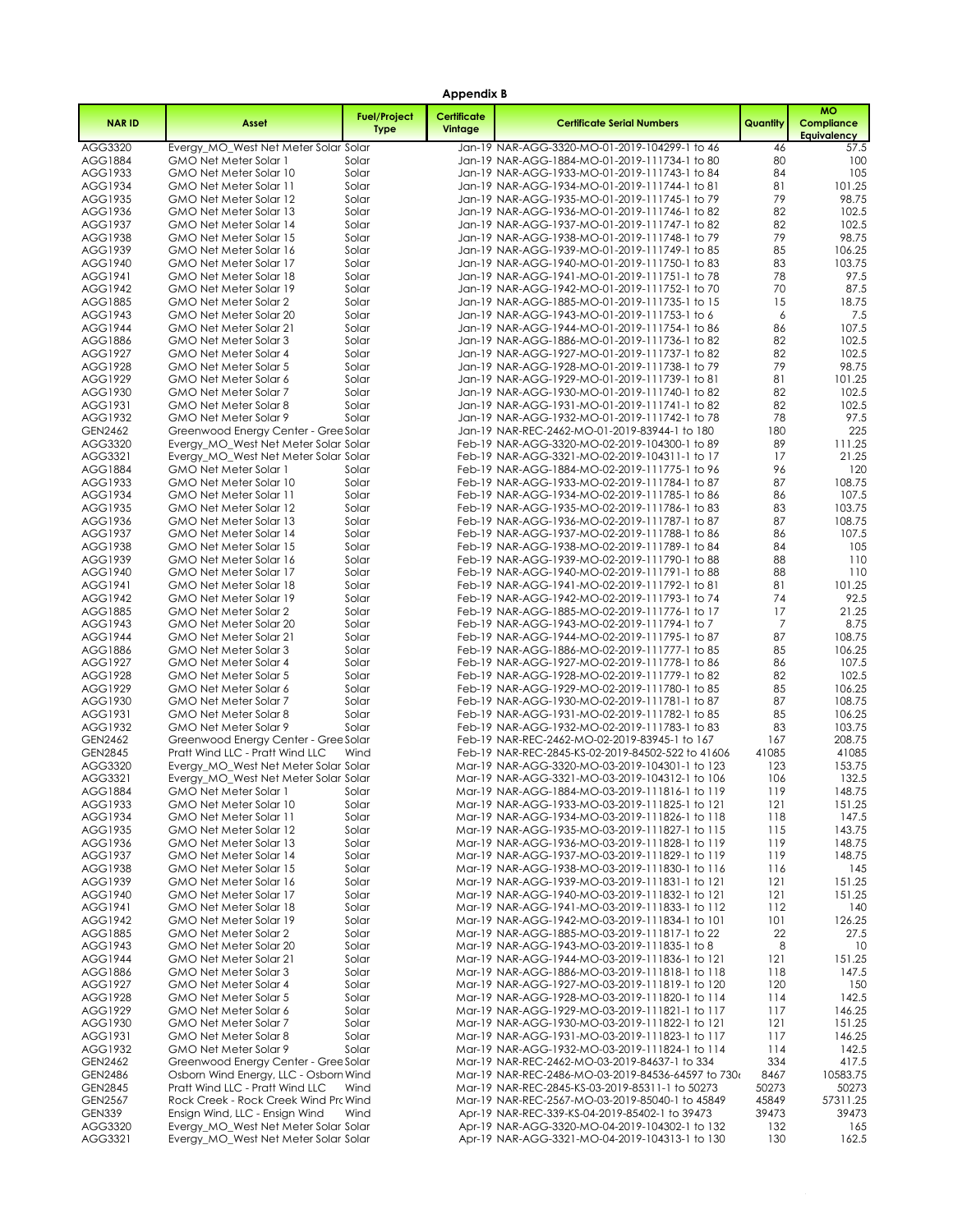|                           |                                                                              |                                    | <b>Appendix B</b>             |                                                                                                       |                 |                                               |
|---------------------------|------------------------------------------------------------------------------|------------------------------------|-------------------------------|-------------------------------------------------------------------------------------------------------|-----------------|-----------------------------------------------|
| <b>NARID</b>              | Asset                                                                        | <b>Fuel/Project</b><br><b>Type</b> | <b>Certificate</b><br>Vintage | <b>Certificate Serial Numbers</b>                                                                     | Quantity        | <b>MO</b><br>Compliance<br><b>Equivalency</b> |
| AGG3322                   | Evergy_MO_West Net Meter Solar Solar                                         |                                    |                               | Apr-19 NAR-AGG-3322-MO-04-2019-104322-1 to 74                                                         | 74              | 92.5                                          |
| AGG1884                   | GMO Net Meter Solar 1                                                        | Solar                              |                               | Apr-19 NAR-AGG-1884-MO-04-2019-111857-1 to 133                                                        | 133             | 166.25                                        |
| AGG1933                   | GMO Net Meter Solar 10                                                       | Solar                              |                               | Apr-19 NAR-AGG-1933-MO-04-2019-111866-1 to 131                                                        | 131             | 163.75                                        |
| AGG1934                   | GMO Net Meter Solar 11                                                       | Solar                              |                               | Apr-19 NAR-AGG-1934-MO-04-2019-111867-1 to 127                                                        | 127             | 158.75                                        |
| AGG1935<br>AGG1936        | GMO Net Meter Solar 12<br>GMO Net Meter Solar 13                             | Solar<br>Solar                     |                               | Apr-19 NAR-AGG-1935-MO-04-2019-111868-1 to 124<br>Apr-19 NAR-AGG-1936-MO-04-2019-111869-1 to 129      | 124<br>129      | 155<br>161.25                                 |
| AGG1937                   | GMO Net Meter Solar 14                                                       | Solar                              |                               | Apr-19 NAR-AGG-1937-MO-04-2019-111870-1 to 128                                                        | 128             | 160                                           |
| AGG1938                   | GMO Net Meter Solar 15                                                       | Solar                              |                               | Apr-19 NAR-AGG-1938-MO-04-2019-111871-1 to 125                                                        | 125             | 156.25                                        |
| AGG1939                   | GMO Net Meter Solar 16                                                       | Solar                              |                               | Apr-19 NAR-AGG-1939-MO-04-2019-111872-1 to 132                                                        | 132             | 165                                           |
| AGG1940                   | GMO Net Meter Solar 17                                                       | Solar                              |                               | Apr-19 NAR-AGG-1940-MO-04-2019-111873-1 to 130                                                        | 130             | 162.5                                         |
| AGG1941                   | GMO Net Meter Solar 18                                                       | Solar                              |                               | Apr-19 NAR-AGG-1941-MO-04-2019-111874-1 to 122                                                        | 122             | 152.5                                         |
| AGG1942                   | GMO Net Meter Solar 19                                                       | Solar                              |                               | Apr-19 NAR-AGG-1942-MO-04-2019-111875-1 to 110                                                        | 110             | 137.5                                         |
| AGG1885                   | GMO Net Meter Solar 2                                                        | Solar                              |                               | Apr-19 NAR-AGG-1885-MO-04-2019-111858-1 to 24                                                         | 24              | 30                                            |
| AGG1943                   | GMO Net Meter Solar 20                                                       | Solar                              |                               | Apr-19 NAR-AGG-1943-MO-04-2019-111876-1 to 8                                                          | 8               | 10                                            |
| AGG1944<br>AGG1886        | GMO Net Meter Solar 21<br>GMO Net Meter Solar 3                              | Solar<br>Solar                     |                               | Apr-19 NAR-AGG-1944-MO-04-2019-111877-1 to 130<br>Apr-19 NAR-AGG-1886-MO-04-2019-111859-1 to 128      | 130<br>128      | 162.5<br>160                                  |
| AGG1927                   | GMO Net Meter Solar 4                                                        | Solar                              |                               | Apr-19 NAR-AGG-1927-MO-04-2019-111860-1 to 129                                                        | 129             | 161.25                                        |
| AGG1928                   | GMO Net Meter Solar 5                                                        | Solar                              |                               | Apr-19 NAR-AGG-1928-MO-04-2019-111861-1 to 123                                                        | 123             | 153.75                                        |
| AGG1929                   | GMO Net Meter Solar 6                                                        | Solar                              |                               | Apr-19 NAR-AGG-1929-MO-04-2019-111862-1 to 127                                                        | 127             | 158.75                                        |
| AGG1930                   | GMO Net Meter Solar 7                                                        | Solar                              |                               | Apr-19 NAR-AGG-1930-MO-04-2019-111863-1 to 130                                                        | 130             | 162.5                                         |
| AGG1931                   | GMO Net Meter Solar 8                                                        | Solar                              |                               | Apr-19 NAR-AGG-1931-MO-04-2019-111864-1 to 127                                                        | 127             | 158.75                                        |
| AGG1932                   | GMO Net Meter Solar 9                                                        | Solar                              |                               | Apr-19 NAR-AGG-1932-MO-04-2019-111865-1 to 124                                                        | 124             | 155                                           |
| GEN42                     | Gray County Wind Energy, LLC - C Wind                                        |                                    |                               | Apr-19 NAR-REC-42-KS-04-2019-85399-1 to 16289                                                         | 16289           | 16289                                         |
| <b>GEN2462</b>            | Greenwood Energy Center - Gree Solar                                         |                                    |                               | Apr-19 NAR-REC-2462-MO-04-2019-85403-1 to 493                                                         | 493             | 616.25                                        |
| GEN2486<br><b>GEN2845</b> | Osborn Wind Energy, LLC - Osborn Wind<br>Pratt Wind LLC - Pratt Wind LLC     | Wind                               |                               | Apr-19 NAR-REC-2486-MO-04-2019-85078-44356 to 739.<br>Apr-19 NAR-REC-2845-KS-04-2019-87530-1 to 54473 | 29570<br>54473  | 36962.5<br>54473                              |
| <b>GEN2567</b>            | Rock Creek - Rock Creek Wind Pro Wind                                        |                                    |                               | Apr-19 NAR-REC-2567-MO-04-2019-85858-1 to 45976                                                       | 45976           | 57470                                         |
| <b>GEN304</b>             | St. Joseph Landfill Generating Stat BLF                                      |                                    |                               | Apr-19 NAR-REC-304-MO-04-2019-85400-1 to 282                                                          | 282             | 352.5                                         |
| <b>GEN339</b>             | Ensign Wind, LLC - Ensign Wind                                               | Wind                               |                               | May-19 NAR-REC-339-KS-05-2019-86599-1 to 33790                                                        | 33790           | 33790                                         |
| AGG3320                   | Evergy MO West Net Meter Solar Solar                                         |                                    |                               | May-19 NAR-AGG-3320-MO-05-2019-104303-1 to 143                                                        | 143             | 178.75                                        |
| AGG3321                   | Evergy_MO_West Net Meter Solar Solar                                         |                                    |                               | May-19 NAR-AGG-3321-MO-05-2019-104314-1 to 141                                                        | 4               | 176.25                                        |
| AGG3322                   | Evergy_MO_West Net Meter Solar Solar                                         |                                    |                               | May-19 NAR-AGG-3322-MO-05-2019-104323-1 to 145                                                        | 145             | 181.25                                        |
| AGG3323                   | Evergy_MO_West Net Meter Solar Solar                                         |                                    |                               | May-19 NAR-AGG-3323-MO-05-2019-104332-1 to 145                                                        | 145             | 181.25                                        |
| AGG3324<br>AGG1884        | Evergy_MO_West Net Meter Solar Solar                                         |                                    |                               | May-19 NAR-AGG-3324-MO-05-2019-104340-1 to 102                                                        | 102<br>138      | 127.5<br>172.5                                |
| AGG1933                   | GMO Net Meter Solar 1<br>GMO Net Meter Solar 10                              | Solar<br>Solar                     |                               | May-19 NAR-AGG-1884-MO-05-2019-111898-1 to 138<br>May-19 NAR-AGG-1933-MO-05-2019-111907-1 to 148      | 148             | 185                                           |
| AGG1934                   | GMO Net Meter Solar 11                                                       | Solar                              |                               | May-19 NAR-AGG-1934-MO-05-2019-111908-1 to 144                                                        | 144             | 180                                           |
| AGG1935                   | GMO Net Meter Solar 12                                                       | Solar                              |                               | May-19 NAR-AGG-1935-MO-05-2019-111909-1 to 140                                                        | 140             | 175                                           |
| AGG1936                   | GMO Net Meter Solar 13                                                       | Solar                              |                               | May-19 NAR-AGG-1936-MO-05-2019-111910-1 to 145                                                        | 145             | 181.25                                        |
| AGG1937                   | GMO Net Meter Solar 14                                                       | Solar                              |                               | May-19 NAR-AGG-1937-MO-05-2019-111911-1 to 144                                                        | 144             | 180                                           |
| AGG1938                   | GMO Net Meter Solar 15                                                       | Solar                              |                               | May-19 NAR-AGG-1938-MO-05-2019-111912-1 to 141                                                        | 4               | 176.25                                        |
| AGG1939                   | GMO Net Meter Solar 16                                                       | Solar                              |                               | May-19 NAR-AGG-1939-MO-05-2019-111913-1 to 149                                                        | 149             | 186.25                                        |
| AGG1940                   | GMO Net Meter Solar 17                                                       | Solar                              |                               | May-19 NAR-AGG-1940-MO-05-2019-111914-1 to 147                                                        | 147             | 183.75                                        |
| AGG1941<br>AGG1942        | GMO Net Meter Solar 18<br>GMO Net Meter Solar 19                             | Solar<br>Solar                     |                               | May-19 NAR-AGG-1941-MO-05-2019-111915-1 to 136                                                        | 136<br>123      | 170<br>153.75                                 |
| AGG1885                   | GMO Net Meter Solar 2                                                        | Solar                              |                               | May-19 NAR-AGG-1942-MO-05-2019-111916-1 to 123<br>May-19 NAR-AGG-1885-MO-05-2019-111899-1 to 26       | 26              | 32.5                                          |
| AGG1943                   | GMO Net Meter Solar 20                                                       | Solar                              |                               | May-19 NAR-AGG-1943-MO-05-2019-111917-1 to 11                                                         | $\overline{11}$ | 13.75                                         |
| AGG1944                   | GMO Net Meter Solar 21                                                       | Solar                              |                               | May-19 NAR-AGG-1944-MO-05-2019-111918-1 to 141                                                        | 4               | 176.25                                        |
| AGG1886                   | GMO Net Meter Solar 3                                                        | Solar                              |                               | May-19 NAR-AGG-1886-MO-05-2019-111900-1 to 144                                                        | 144             | 180                                           |
| AGG1927                   | GMO Net Meter Solar 4                                                        | Solar                              |                               | May-19 NAR-AGG-1927-MO-05-2019-111901-1 to 146                                                        | 146             | 182.5                                         |
| AGG1928                   | GMO Net Meter Solar 5                                                        | Solar                              |                               | May-19 NAR-AGG-1928-MO-05-2019-111902-1 to 139                                                        | 139             | 173.75                                        |
| AGG1929                   | GMO Net Meter Solar 6                                                        | Solar                              |                               | May-19 NAR-AGG-1929-MO-05-2019-111903-1 to 143                                                        | 143             | 178.75                                        |
| AGG1930                   | GMO Net Meter Solar 7                                                        | Solar                              |                               | May-19 NAR-AGG-1930-MO-05-2019-111904-1 to 146                                                        | 146             | 182.5                                         |
| AGG1931                   | GMO Net Meter Solar 8                                                        | Solar                              |                               | May-19 NAR-AGG-1931-MO-05-2019-111905-1 to 143                                                        | 143             | 178.75                                        |
| AGG1932<br>GEN42          | GMO Net Meter Solar 9<br>Gray County Wind Energy, LLC - C Wind               | Solar                              |                               | May-19 NAR-AGG-1932-MO-05-2019-111906-1 to 139<br>May-19 NAR-REC-42-KS-05-2019-86598-1 to 14961       | 139<br>14961    | 173.75<br>14961                               |
| GEN2462                   | Greenwood Energy Center - Gree Solar                                         |                                    |                               | May-19 NAR-REC-2462-MO-05-2019-86601-1 to 473                                                         | 473             | 591.25                                        |
| GEN2486                   | Osborn Wind Energy, LLC - Osborn Wind                                        |                                    |                               | May-19 NAR-REC-2486-MO-05-2019-86596-31894 to 531:                                                    | 21261           | 26576.25                                      |
| <b>GEN2981</b>            | Prairie Queen Wind Farm LLC (GM Wind                                         |                                    |                               | May-19 NAR-REC-2981-KS-05-2019-103586-1 to 510                                                        | 510             | 510                                           |
| <b>GEN2845</b>            | Pratt Wind LLC - Pratt Wind LLC                                              | Wind                               |                               | May-19 NAR-REC-2845-KS-05-2019-87206-1 to 44315                                                       | 44315           | 44315                                         |
| <b>GEN2567</b>            | Rock Creek - Rock Creek Wind Pro Wind                                        |                                    |                               | May-19 NAR-REC-2567-MO-05-2019-87034-1 to 35426                                                       | 35426           | 44282.5                                       |
| <b>GEN304</b>             | St. Joseph Landfill Generating Stat BLF                                      |                                    |                               | May-19 NAR-REC-304-MO-05-2019-86600-1 to 279                                                          | 279             | 348.75                                        |
| <b>GEN339</b>             | Ensign Wind, LLC - Ensign Wind                                               | Wind                               |                               | Jun-19 NAR-REC-339-KS-06-2019-87545-1 to 33824<br>Jun-19 NAR-AGG-3320-MO-06-2019-104304-1 to 138      | 33824           | 33824                                         |
| AGG3320<br>AGG3321        | Evergy_MO_West Net Meter Solar Solar<br>Evergy_MO_West Net Meter Solar Solar |                                    |                               | Jun-19 NAR-AGG-3321-MO-06-2019-104315-1 to 137                                                        | 138<br>137      | 172.5<br>171.25                               |
| AGG3322                   | Evergy_MO_West Net Meter Solar Solar                                         |                                    |                               | Jun-19 NAR-AGG-3322-MO-06-2019-104324-1 to 141                                                        | 4               | 176.25                                        |
| AGG3323                   | Evergy_MO_West Net Meter Solar Solar                                         |                                    |                               | Jun-19 NAR-AGG-3323-MO-06-2019-104333-1 to 141                                                        | 4               | 176.25                                        |
| AGG3324                   | Evergy_MO_West Net Meter Solar Solar                                         |                                    |                               | Jun-19 NAR-AGG-3324-MO-06-2019-104341-1 to 129                                                        | 129             | 161.25                                        |
| AGG3325                   | Evergy_MO_West Net Meter Solar Solar                                         |                                    |                               | Jun-19 NAR-AGG-3325-MO-06-2019-104348-1 to 133                                                        | 133             | 166.25                                        |
| AGG3326                   | Evergy_MO_West Net Meter Solar Solar                                         |                                    |                               | Jun-19 NAR-AGG-3326-MO-06-2019-104355-1 to 138                                                        | 138             | 172.5                                         |
| AGG3327                   | Evergy_MO_West Net Meter Solar Solar                                         |                                    |                               | Jun-19 NAR-AGG-3327-MO-06-2019-104362-1 to 110                                                        | 110             | 137.5                                         |
| AGG1884                   | GMO Net Meter Solar 1                                                        | Solar                              |                               | Jun-19 NAR-AGG-1884-MO-06-2019-111939-1 to 145                                                        | 145             | 181.25                                        |
| AGG1933                   | GMO Net Meter Solar 10                                                       | Solar                              |                               | Jun-19 NAR-AGG-1933-MO-06-2019-111948-1 to 143                                                        | 143             | 178.75                                        |
| AGG1934                   | GMO Net Meter Solar 11                                                       | Solar                              |                               | Jun-19 NAR-AGG-1934-MO-06-2019-111949-1 to 140                                                        | 140             | 175                                           |
| AGG1935<br>AGG1936        | GMO Net Meter Solar 12<br>GMO Net Meter Solar 13                             | Solar<br>Solar                     |                               | Jun-19 NAR-AGG-1935-MO-06-2019-111950-1 to 136<br>Jun-19 NAR-AGG-1936-MO-06-2019-111951-1 to 141      | 136<br>141      | 170<br>176.25                                 |
| AGG1937                   | GMO Net Meter Solar 14                                                       | Solar                              |                               | Jun-19 NAR-AGG-1937-MO-06-2019-111952-1 to 140                                                        | 140             | 175                                           |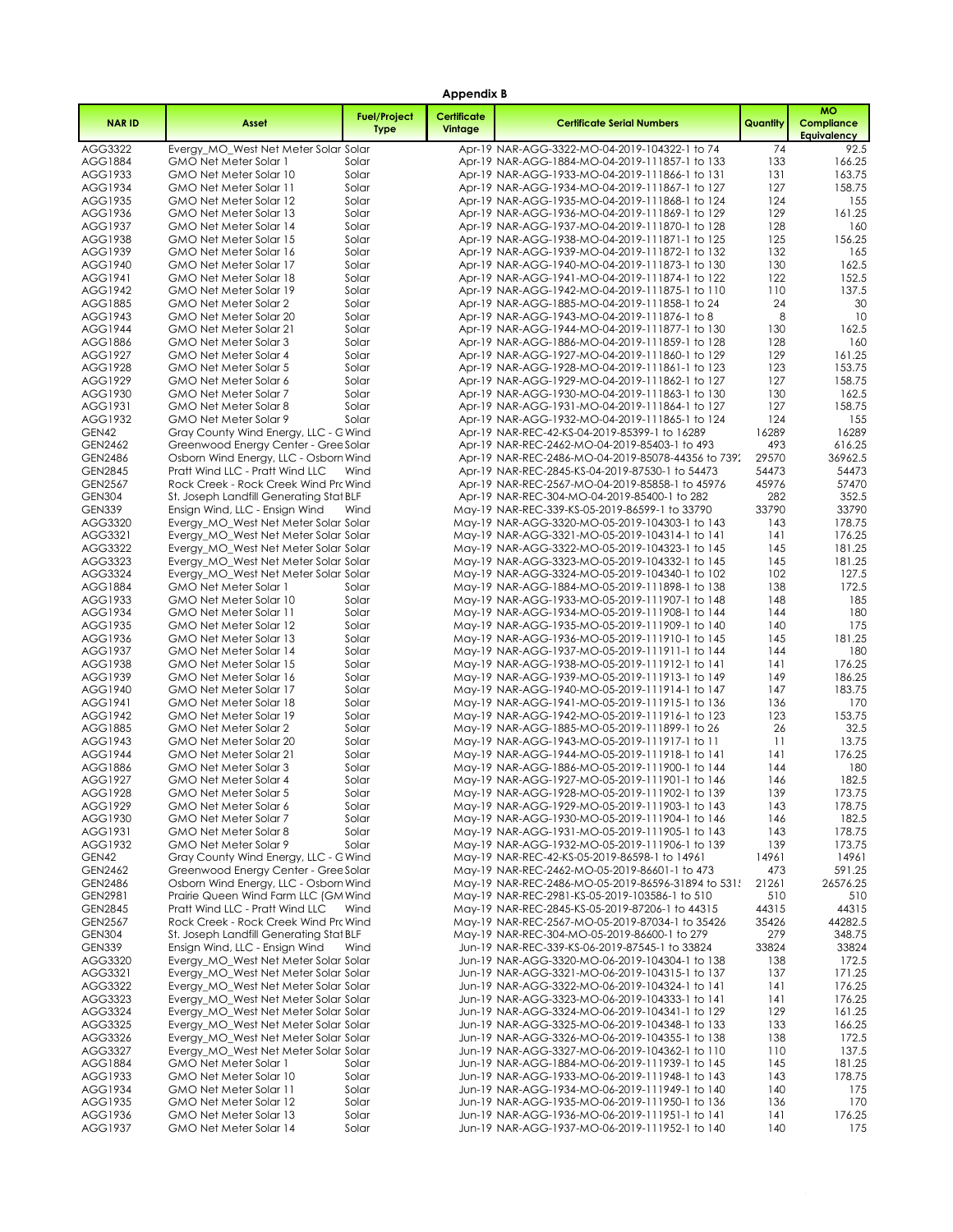|                                 |                                                                                  |                                    | Appendix B                    |                                                                                                     |                 |                                               |
|---------------------------------|----------------------------------------------------------------------------------|------------------------------------|-------------------------------|-----------------------------------------------------------------------------------------------------|-----------------|-----------------------------------------------|
| <b>NARID</b>                    | Asset                                                                            | <b>Fuel/Project</b><br><b>Type</b> | <b>Certificate</b><br>Vintage | <b>Certificate Serial Numbers</b>                                                                   | Quantity        | <b>MO</b><br>Compliance<br><b>Equivalency</b> |
| AGG1938                         | GMO Net Meter Solar 15                                                           | Solar                              |                               | Jun-19 NAR-AGG-1938-MO-06-2019-111953-1 to 136                                                      | 136             | 170                                           |
| AGG1939                         | GMO Net Meter Solar 16                                                           | Solar                              |                               | Jun-19 NAR-AGG-1939-MO-06-2019-111954-1 to 143                                                      | 143             | 178.75                                        |
| AGG1940                         | GMO Net Meter Solar 17                                                           | Solar                              |                               | Jun-19 NAR-AGG-1940-MO-06-2019-111955-1 to 143                                                      | 143             | 178.75                                        |
| AGG1941<br>AGG1942              | GMO Net Meter Solar 18<br>GMO Net Meter Solar 19                                 | Solar<br>Solar                     |                               | Jun-19 NAR-AGG-1941-MO-06-2019-111956-1 to 133<br>Jun-19 NAR-AGG-1942-MO-06-2019-111957-1 to 120    | 133<br>120      | 166.25<br>150                                 |
| AGG1885                         | GMO Net Meter Solar 2                                                            | Solar                              |                               | Jun-19 NAR-AGG-1885-MO-06-2019-111940-1 to 28                                                       | 28              | 35                                            |
| AGG1943                         | GMO Net Meter Solar 20                                                           | Solar                              |                               | Jun-19 NAR-AGG-1943-MO-06-2019-111958-1 to 10                                                       | 10              | 12.5                                          |
| AGG1944                         | GMO Net Meter Solar 21                                                           | Solar                              |                               | Jun-19 NAR-AGG-1944-MO-06-2019-111959-1 to 136                                                      | 136             | 170                                           |
| AGG1886                         | GMO Net Meter Solar 3                                                            | Solar                              |                               | Jun-19 NAR-AGG-1886-MO-06-2019-111941-1 to 139                                                      | 139             | 173.75                                        |
| AGG1927                         | GMO Net Meter Solar 4                                                            | Solar                              |                               | Jun-19 NAR-AGG-1927-MO-06-2019-111942-1 to 140                                                      | 140             | 175                                           |
| AGG1928                         | GMO Net Meter Solar 5                                                            | Solar                              |                               | Jun-19 NAR-AGG-1928-MO-06-2019-111943-1 to 134                                                      | 134             | 167.5                                         |
| AGG1929<br>AGG1930              | GMO Net Meter Solar 6<br>GMO Net Meter Solar 7                                   | Solar                              |                               | Jun-19 NAR-AGG-1929-MO-06-2019-111944-1 to 139                                                      | 139<br>142      | 173.75<br>177.5                               |
| AGG1931                         | GMO Net Meter Solar 8                                                            | Solar<br>Solar                     |                               | Jun-19 NAR-AGG-1930-MO-06-2019-111945-1 to 142<br>Jun-19 NAR-AGG-1931-MO-06-2019-111946-1 to 139    | 139             | 173.75                                        |
| AGG1932                         | GMO Net Meter Solar 9                                                            | Solar                              |                               | Jun-19 NAR-AGG-1932-MO-06-2019-111947-1 to 135                                                      | 135             | 168.75                                        |
| GEN42                           | Gray County Wind Energy, LLC - C Wind                                            |                                    |                               | Jun-19 NAR-REC-42-KS-06-2019-87544-1 to 18170                                                       | 18170           | 18170                                         |
| <b>GEN2462</b>                  | Greenwood Energy Center - Gree Solar                                             |                                    |                               | Jun-19 NAR-REC-2462-MO-06-2019-87546-1 to 576                                                       | 576             | 720                                           |
| <b>GEN2486</b>                  | Osborn Wind Energy, LLC - Osborn Wind                                            |                                    |                               | Jun-19 NAR-REC-2486-MO-06-2019-87537-30325 to 505.                                                  | 20215           | 25268.75                                      |
| <b>GEN2981</b>                  | Prairie Queen Wind Farm LLC (GM Wind                                             |                                    |                               | Jun-19 NAR-REC-2981-KS-06-2019-103584-1 to 7787                                                     | 7787            | 7787                                          |
| <b>GEN2845</b>                  | Pratt Wind LLC - Pratt Wind LLC                                                  | Wind                               |                               | Jun-19 NAR-REC-2845-KS-06-2019-87720-1 to 37889                                                     | 37889           | 37889                                         |
| <b>GEN2567</b><br><b>GEN304</b> | Rock Creek - Rock Creek Wind Pro Wind<br>St. Joseph Landfill Generating Stat BLF |                                    |                               | Jun-19 NAR-REC-2567-MO-06-2019-87640-1 to 29523<br>Jun-19 NAR-REC-304-MO-06-2019-87543-1 to 583     | 29523<br>583    | 36903.75<br>728.75                            |
| <b>GEN339</b>                   | Ensign Wind, LLC - Ensign Wind                                                   | Wind                               |                               | Jul-19 NAR-REC-339-KS-07-2019-87625-1 to 34720                                                      | 34720           | 34720                                         |
| AGG3320                         | Evergy_MO_West Net Meter Solar Solar                                             |                                    |                               | Jul-19 NAR-AGG-3320-MO-07-2019-104305-1 to 145                                                      | 145             | 181.25                                        |
| AGG3321                         | Evergy MO West Net Meter Solar Solar                                             |                                    |                               | Jul-19 NAR-AGG-3321-MO-07-2019-104316-1 to 143                                                      | 143             | 178.75                                        |
| AGG3322                         | Evergy_MO_West Net Meter Solar Solar                                             |                                    |                               | Jul-19 NAR-AGG-3322-MO-07-2019-104325-1 to 147                                                      | 147             | 183.75                                        |
| AGG3323                         | Evergy_MO_West Net Meter Solar Solar                                             |                                    |                               | Jul-19 NAR-AGG-3323-MO-07-2019-104334-1 to 147                                                      | 147             | 183.75                                        |
| AGG3324                         | Evergy MO West Net Meter Solar Solar                                             |                                    |                               | Jul-19 NAR-AGG-3324-MO-07-2019-104342-1 to 134                                                      | 134             | 167.5                                         |
| AGG3325                         | Everay MO West Net Meter Solar Solar                                             |                                    |                               | Jul-19 NAR-AGG-3325-MO-07-2019-104349-1 to 139                                                      | 139             | 173.75                                        |
| AGG3326<br>AGG3327              | Evergy_MO_West Net Meter Solar Solar                                             |                                    |                               | Jul-19 NAR-AGG-3326-MO-07-2019-104356-1 to 143<br>Jul-19 NAR-AGG-3327-MO-07-2019-104363-1 to 140    | 143<br>140      | 178.75<br>175                                 |
| AGG3328                         | Evergy_MO_West Net Meter Solar Solar<br>Evergy_MO_West Net Meter Solar Solar     |                                    |                               | Jul-19 NAR-AGG-3328-MO-07-2019-104369-1 to 147                                                      | 147             | 183.75                                        |
| AGG3329                         | Evergy_MO_West Net Meter Solar Solar                                             |                                    |                               | Jul-19 NAR-AGG-3329-MO-07-2019-104375-1 to 3                                                        | 3               | 3.75                                          |
| AGG1884                         | GMO Net Meter Solar 1                                                            | Solar                              |                               | Jul-19 NAR-AGG-1884-MO-07-2019-111980-1 to 143                                                      | 143             | 178.75                                        |
| AGG1933                         | GMO Net Meter Solar 10                                                           | Solar                              |                               | Jul-19 NAR-AGG-1933-MO-07-2019-111989-1 to 147                                                      | 147             | 183.75                                        |
| AGG1934                         | GMO Net Meter Solar 11                                                           | Solar                              |                               | Jul-19 NAR-AGG-1934-MO-07-2019-111990-1 to 144                                                      | 144             | 180                                           |
| AGG1935                         | GMO Net Meter Solar 12                                                           | Solar                              |                               | Jul-19 NAR-AGG-1935-MO-07-2019-111991-1 to 139                                                      | 139             | 173.75                                        |
| AGG1936                         | GMO Net Meter Solar 13                                                           | Solar                              |                               | Jul-19 NAR-AGG-1936-MO-07-2019-111992-1 to 146                                                      | 146             | 182.5                                         |
| AGG1937<br>AGG1938              | GMO Net Meter Solar 14<br>GMO Net Meter Solar 15                                 | Solar<br>Solar                     |                               | Jul-19 NAR-AGG-1937-MO-07-2019-111993-1 to 145<br>Jul-19 NAR-AGG-1938-MO-07-2019-111994-1 to 141    | 145<br> 4       | 181.25<br>176.25                              |
| AGG1939                         | GMO Net Meter Solar 16                                                           | Solar                              |                               | Jul-19 NAR-AGG-1939-MO-07-2019-111995-1 to 149                                                      | 149             | 186.25                                        |
| AGG1940                         | GMO Net Meter Solar 17                                                           | Solar                              |                               | Jul-19 NAR-AGG-1940-MO-07-2019-111996-1 to 147                                                      | 147             | 183.75                                        |
| AGG1941                         | GMO Net Meter Solar 18                                                           | Solar                              |                               | Jul-19 NAR-AGG-1941-MO-07-2019-111997-1 to 137                                                      | 137             | 171.25                                        |
| AGG1942                         | GMO Net Meter Solar 19                                                           | Solar                              |                               | Jul-19 NAR-AGG-1942-MO-07-2019-111998-1 to 123                                                      | 123             | 153.75                                        |
| AGG1885                         | GMO Net Meter Solar 2                                                            | Solar                              |                               | Jul-19 NAR-AGG-1885-MO-07-2019-111981-1 to 28                                                       | 28              | 35                                            |
| AGG1943                         | GMO Net Meter Solar 20                                                           | Solar                              |                               | Jul-19 NAR-AGG-1943-MO-07-2019-111999-1 to 11                                                       | $\overline{11}$ | 13.75                                         |
| AGG1944                         | GMO Net Meter Solar 21                                                           | Solar                              |                               | Jul-19 NAR-AGG-1944-MO-07-2019-112000-1 to 143                                                      | 143             | 178.75                                        |
| AGG1886<br>AGG1927              | GMO Net Meter Solar 3<br>GMO Net Meter Solar 4                                   | Solar<br>Solar                     |                               | Jul-19 NAR-AGG-1886-MO-07-2019-111982-1 to 144<br>Jul-19 NAR-AGG-1927-MO-07-2019-111983-1 to 146    | 144<br>146      | 180<br>182.5                                  |
| AGG1928                         | GMO Net Meter Solar 5                                                            | Solar                              |                               | Jul-19 NAR-AGG-1928-MO-07-2019-111984-1 to 139                                                      | 139             | 173.75                                        |
| AGG1929                         | GMO Net Meter Solar 6                                                            | Solar                              |                               | Jul-19 NAR-AGG-1929-MO-07-2019-111985-1 to 143                                                      | 143             | 178.75                                        |
| AGG1930                         | GMO Net Meter Solar 7                                                            | Solar                              |                               | Jul-19 NAR-AGG-1930-MO-07-2019-111986-1 to 147                                                      | 147             | 183.75                                        |
| AGG1931                         | GMO Net Meter Solar 8                                                            | Solar                              |                               | Jul-19 NAR-AGG-1931-MO-07-2019-111987-1 to 143                                                      | 143             | 178.75                                        |
| AGG1932                         | GMO Net Meter Solar 9                                                            | Solar                              |                               | Jul-19 NAR-AGG-1932-MO-07-2019-111988-1 to 139                                                      | 139             | 173.75                                        |
| GEN42                           | Gray County Wind Energy, LLC - C Wind                                            |                                    |                               | Jul-19 NAR-REC-42-KS-07-2019-87624-1 to 18337                                                       | 18337           | 18337                                         |
| <b>GEN2462</b>                  | Greenwood Energy Center - Gree Solar<br>Osborn Wind Energy, LLC - Osborn Wind    |                                    |                               | Jul-19 NAR-REC-2462-MO-07-2019-87627-1 to 591<br>Jul-19 NAR-REC-2486-MO-07-2019-87622-27093 to 451. | 591<br>18061    | 738.75<br>22576.25                            |
| GEN2486<br><b>GEN2981</b>       | Prairie Queen Wind Farm LLC (GM Wind                                             |                                    |                               | Jul-19 NAR-REC-2981-KS-07-2019-91402-1 to 11836                                                     | 11836           | 11836                                         |
| <b>GEN2845</b>                  | Pratt Wind LLC - Pratt Wind LLC                                                  | Wind                               |                               | Jul-19 NAR-REC-2845-KS-07-2019-91230-1 to 45725                                                     | 45725           | 45725                                         |
| <b>GEN2567</b>                  | Rock Creek - Rock Creek Wind Pro Wind                                            |                                    |                               | Jul-19 NAR-REC-2567-MO-07-2019-91382-1 to 29602                                                     | 29602           | 37002.5                                       |
| <b>GEN304</b>                   | St. Joseph Landfill Generating Stat BLF                                          |                                    |                               | Jul-19 NAR-REC-304-MO-07-2019-87626-1 to 738                                                        | 738             | 922.5                                         |
| <b>GEN339</b>                   | Ensign Wind, LLC - Ensign Wind                                                   | Wind                               |                               | Aug-19 NAR-REC-339-KS-08-2019-91205-1 to 28541                                                      | 28541           | 28541                                         |
| AGG3320                         | Evergy MO West Net Meter Solar Solar                                             |                                    |                               | Aug-19 NAR-AGG-3320-MO-08-2019-104306-1 to 139                                                      | 139             | 173.75                                        |
| AGG3321                         | Evergy_MO_West Net Meter Solar Solar                                             |                                    |                               | Aug-19 NAR-AGG-3321-MO-08-2019-104317-1 to 138                                                      | 138             | 172.5                                         |
| AGG3322<br>AGG3323              | Evergy_MO_West Net Meter Solar Solar<br>Evergy_MO_West Net Meter Solar Solar     |                                    |                               | Aug-19 NAR-AGG-3322-MO-08-2019-104327-1 to 142<br>Aug-19 NAR-AGG-3323-MO-08-2019-104335-1 to 141    | 142<br> 4       | 177.5<br>176.25                               |
| AGG3324                         | Evergy_MO_West Net Meter Solar Solar                                             |                                    |                               | Aug-19 NAR-AGG-3324-MO-08-2019-104343-1 to 129                                                      | 129             | 161.25                                        |
| AGG3325                         | Evergy_MO_West Net Meter Solar Solar                                             |                                    |                               | Aug-19 NAR-AGG-3325-MO-08-2019-104350-1 to 134                                                      | 134             | 167.5                                         |
| AGG3326                         | Evergy_MO_West Net Meter Solar Solar                                             |                                    |                               | Aug-19 NAR-AGG-3326-MO-08-2019-104357-1 to 138                                                      | 138             | 172.5                                         |
| AGG3327                         | Evergy_MO_West Net Meter Solar Solar                                             |                                    |                               | Aug-19 NAR-AGG-3327-MO-08-2019-104364-1 to 135                                                      | 135             | 168.75                                        |
| AGG3328                         | Evergy_MO_West Net Meter Solar Solar                                             |                                    |                               | Aug-19 NAR-AGG-3328-MO-08-2019-104370-1 to 142                                                      | 142             | 177.5                                         |
| AGG3329                         | Evergy_MO_West Net Meter Solar Solar                                             |                                    |                               | Aug-19 NAR-AGG-3329-MO-08-2019-104376-1 to 52                                                       | 52              | 65                                            |
| AGG1884                         | GMO Net Meter Solar 1                                                            | Solar                              |                               | Aug-19 NAR-AGG-1884-MO-08-2019-112021-1 to 138                                                      | 138             | 172.5                                         |
| AGG1933<br>AGG1934              | GMO Net Meter Solar 10<br>GMO Net Meter Solar 11                                 | Solar<br>Solar                     |                               | Aug-19 NAR-AGG-1933-MO-08-2019-112030-1 to 143<br>Aug-19 NAR-AGG-1934-MO-08-2019-112031-1 to 139    | 143<br>139      | 178.75<br>173.75                              |
| AGG1935                         | GMO Net Meter Solar 12                                                           | Solar                              |                               | Aug-19 NAR-AGG-1935-MO-08-2019-112032-1 to 136                                                      | 136             | 170                                           |
| AGG1936                         | GMO Net Meter Solar 13                                                           | Solar                              |                               | Aug-19 NAR-AGG-1936-MO-08-2019-112033-1 to 140                                                      | 140             | 175                                           |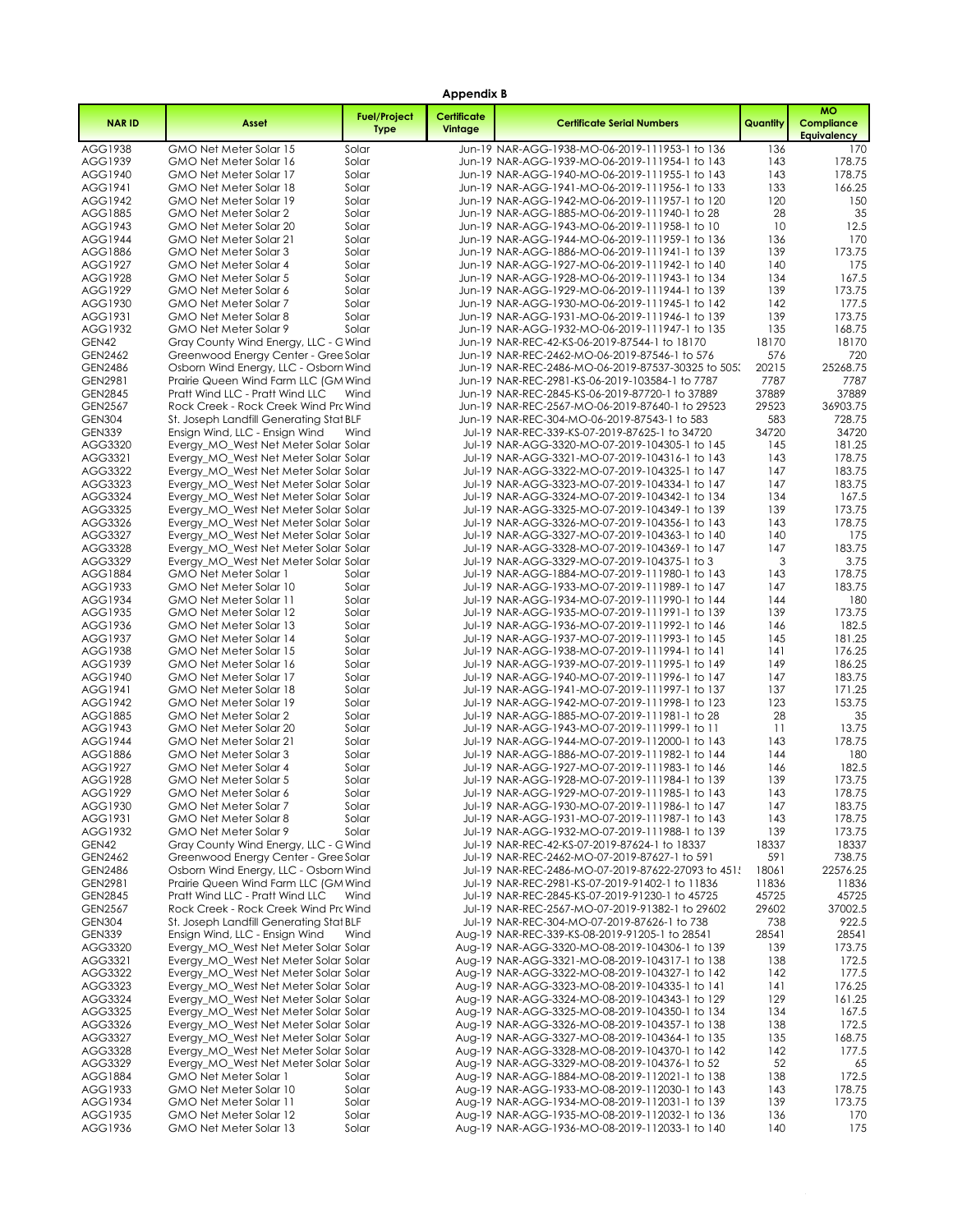|                                |                                                                              |                                    | <b>Appendix B</b>             |                                                                                                  |              |                                               |
|--------------------------------|------------------------------------------------------------------------------|------------------------------------|-------------------------------|--------------------------------------------------------------------------------------------------|--------------|-----------------------------------------------|
| <b>NARID</b>                   | Asset                                                                        | <b>Fuel/Project</b><br><b>Type</b> | <b>Certificate</b><br>Vintage | <b>Certificate Serial Numbers</b>                                                                | Quantity     | <b>MO</b><br>Compliance<br><b>Equivalency</b> |
| AGG1937                        | GMO Net Meter Solar 14                                                       | Solar                              |                               | Aug-19 NAR-AGG-1937-MO-08-2019-112034-1 to 140                                                   | 140          | 175                                           |
| AGG1938                        | GMO Net Meter Solar 15                                                       | Solar                              |                               | Aug-19 NAR-AGG-1938-MO-08-2019-112035-1 to 136                                                   | 136          | 170                                           |
| AGG1939                        | GMO Net Meter Solar 16                                                       | Solar                              |                               | Aug-19 NAR-AGG-1939-MO-08-2019-112036-1 to 143                                                   | 143          | 178.75                                        |
| AGG1940                        | GMO Net Meter Solar 17                                                       | Solar                              |                               | Aug-19 NAR-AGG-1940-MO-08-2019-112037-1 to 142                                                   | 142          | 177.5                                         |
| AGG1941<br>AGG1942             | GMO Net Meter Solar 18<br>GMO Net Meter Solar 19                             | Solar<br>Solar                     |                               | Aug-19 NAR-AGG-1941-MO-08-2019-112038-1 to 132<br>Aug-19 NAR-AGG-1942-MO-08-2019-112039-1 to 120 | 132<br>120   | 165<br>150                                    |
| AGG1885                        | GMO Net Meter Solar 2                                                        | Solar                              |                               | Aug-19 NAR-AGG-1885-MO-08-2019-112022-1 to 26                                                    | 26           | 32.5                                          |
| AGG1943                        | GMO Net Meter Solar 20                                                       | Solar                              |                               | Aug-19 NAR-AGG-1943-MO-08-2019-112040-1 to 9                                                     | 9            | 11.25                                         |
| AGG1944                        | GMO Net Meter Solar 21                                                       | Solar                              |                               | Aug-19 NAR-AGG-1944-MO-08-2019-112041-1 to 136                                                   | 136          | 170                                           |
| AGG1886                        | GMO Net Meter Solar 3                                                        | Solar                              |                               | Aug-19 NAR-AGG-1886-MO-08-2019-112023-1 to 139                                                   | 139          | 173.75                                        |
| AGG1927                        | GMO Net Meter Solar 4                                                        | Solar                              |                               | Aug-19 NAR-AGG-1927-MO-08-2019-112024-1 to 141                                                   | 4            | 176.25                                        |
| AGG1928                        | GMO Net Meter Solar 5                                                        | Solar                              |                               | Aug-19 NAR-AGG-1928-MO-08-2019-112025-1 to 134                                                   | 134          | 167.5                                         |
| AGG1929                        | GMO Net Meter Solar 6                                                        | Solar                              |                               | Aug-19 NAR-AGG-1929-MO-08-2019-112026-1 to 138                                                   | 138          | 172.5                                         |
| AGG1930                        | GMO Net Meter Solar 7                                                        | Solar                              |                               | Aug-19 NAR-AGG-1930-MO-08-2019-112027-1 to 141                                                   | 4            | 176.25                                        |
| AGG1931<br>AGG1932             | GMO Net Meter Solar 8                                                        | Solar<br>Solar                     |                               | Aug-19 NAR-AGG-1931-MO-08-2019-112028-1 to 139                                                   | 139<br>135   | 173.75<br>168.75                              |
| GEN42                          | GMO Net Meter Solar 9<br>Gray County Wind Energy, LLC - G Wind               |                                    |                               | Aug-19 NAR-AGG-1932-MO-08-2019-112029-1 to 135<br>Aug-19 NAR-REC-42-KS-08-2019-91204-1 to 16034  | 16034        | 16034                                         |
| GEN2462                        | Greenwood Energy Center - Gree Solar                                         |                                    |                               | Aug-19 NAR-REC-2462-MO-08-2019-91206-1 to 459                                                    | 459          | 573.75                                        |
| GEN2486                        | Osborn Wind Energy, LLC - Osborn Wind                                        |                                    |                               | Aug-19 NAR-REC-2486-MO-08-2019-91200-21472 to 3578                                               | 14313        | 17891.25                                      |
| <b>GEN2981</b>                 | Prairie Queen Wind Farm LLC (GM Wind                                         |                                    |                               | Aug-19 NAR-REC-2981-KS-08-2019-93309-1 to 12944                                                  | 12944        | 12944                                         |
| <b>GEN2845</b>                 | Pratt Wind LLC - Pratt Wind LLC                                              | Wind                               |                               | Aug-19 NAR-REC-2845-KS-08-2019-93168-1 to 37108                                                  | 37108        | 37108                                         |
| <b>GEN2567</b>                 | Rock Creek - Rock Creek Wind Pro Wind                                        |                                    |                               | Aug-19 NAR-REC-2567-MO-08-2019-92989-1 to 21132                                                  | 21132        | 26415                                         |
| <b>GEN304</b>                  | St. Joseph Landfill Generating Stat BLF                                      |                                    |                               | Aug-19 NAR-REC-304-MO-08-2019-91207-1 to 725                                                     | 725          | 906.25                                        |
| <b>GEN339</b>                  | Ensign Wind, LLC - Ensign Wind                                               | Wind                               |                               | Sep-19 NAR-REC-339-KS-09-2019-93223-1 to 42005                                                   | 42005        | 42005                                         |
| AGG3320                        | Evergy_MO_West Net Meter Solar Solar                                         |                                    |                               | Sep-19 NAR-AGG-3320-MO-09-2019-104307-1 to 120                                                   | 120          | 150                                           |
| AGG3321                        | Evergy MO West Net Meter Solar Solar                                         |                                    |                               | Sep-19 NAR-AGG-3321-MO-09-2019-104318-1 to 118                                                   | 118          | 147.5                                         |
| AGG3322                        | Evergy_MO_West Net Meter Solar Solar                                         |                                    |                               | Sep-19 NAR-AGG-3322-MO-09-2019-104328-1 to 122                                                   | 122          | 152.5                                         |
| AGG3323<br>AGG3324             | Evergy_MO_West Net Meter Solar Solar                                         |                                    |                               | Sep-19 NAR-AGG-3323-MO-09-2019-104336-1 to 123<br>Sep-19 NAR-AGG-3324-MO-09-2019-104344-1 to 112 | 123          | 153.75                                        |
| AGG3325                        | Evergy MO West Net Meter Solar Solar<br>Evergy_MO_West Net Meter Solar Solar |                                    |                               | Sep-19 NAR-AGG-3325-MO-09-2019-104351-1 to 115                                                   | 112<br>115   | 140<br>143.75                                 |
| AGG3326                        | Evergy MO West Net Meter Solar Solar                                         |                                    |                               | Sep-19 NAR-AGG-3326-MO-09-2019-104358-1 to 120                                                   | 120          | 150                                           |
| AGG3327                        | Evergy_MO_West Net Meter Solar Solar                                         |                                    |                               | Sep-19 NAR-AGG-3327-MO-09-2019-104365-1 to 116                                                   | 116          | 145                                           |
| AGG3328                        | Evergy_MO_West Net Meter Solar Solar                                         |                                    |                               | Sep-19 NAR-AGG-3328-MO-09-2019-104371-1 to 123                                                   | 123          | 153.75                                        |
| AGG3329                        | Evergy_MO_West Net Meter Solar Solar                                         |                                    |                               | Sep-19 NAR-AGG-3329-MO-09-2019-104377-1 to 99                                                    | 99           | 123.75                                        |
| AGG1884                        | GMO Net Meter Solar 1                                                        | Solar                              |                               | Sep-19 NAR-AGG-1884-MO-09-2019-112062-1 to 118                                                   | 118          | 147.5                                         |
| AGG1933                        | GMO Net Meter Solar 10                                                       | Solar                              |                               | Sep-19 NAR-AGG-1933-MO-09-2019-112071-1 to 118                                                   | 118          | 147.5                                         |
| AGG1934                        | GMO Net Meter Solar 11                                                       | Solar                              |                               | Sep-19 NAR-AGG-1934-MO-09-2019-112072-1 to 115                                                   | 115          | 143.75                                        |
| AGG1935                        | GMO Net Meter Solar 12                                                       | Solar                              |                               | Sep-19 NAR-AGG-1935-MO-09-2019-112073-1 to 112                                                   | 112          | 140                                           |
| AGG1936                        | GMO Net Meter Solar 13                                                       | Solar                              |                               | Sep-19 NAR-AGG-1936-MO-09-2019-112074-1 to 117                                                   | 117          | 146.25                                        |
| AGG1937                        | GMO Net Meter Solar 14                                                       | Solar                              |                               | Sep-19 NAR-AGG-1937-MO-09-2019-112075-1 to 115                                                   | 115          | 143.75                                        |
| AGG1938<br>AGG1939             | GMO Net Meter Solar 15<br>GMO Net Meter Solar 16                             | Solar                              |                               | Sep-19 NAR-AGG-1938-MO-09-2019-112076-1 to 113<br>Sep-19 NAR-AGG-1939-MO-09-2019-112077-1 to 119 | 113<br>119   | 141.25<br>148.75                              |
| AGG1940                        | GMO Net Meter Solar 17                                                       | Solar<br>Solar                     |                               | Sep-19 NAR-AGG-1940-MO-09-2019-112078-1 to 118                                                   | 118          | 147.5                                         |
| AGG1941                        | GMO Net Meter Solar 18                                                       | Solar                              |                               | Sep-19 NAR-AGG-1941-MO-09-2019-112079-1 to 110                                                   | 110          | 137.5                                         |
| AGG1942                        | GMO Net Meter Solar 19                                                       | Solar                              |                               | Sep-19 NAR-AGG-1942-MO-09-2019-112080-1 to 99                                                    | 99           | 123.75                                        |
| AGG1885                        | GMO Net Meter Solar 2                                                        | Solar                              |                               | Sep-19 NAR-AGG-1885-MO-09-2019-112063-1 to 21                                                    | 21           | 26.25                                         |
| AGG1943                        | GMO Net Meter Solar 20                                                       | Solar                              |                               | Sep-19 NAR-AGG-1943-MO-09-2019-112081-1 to 9                                                     | 9            | 11.25                                         |
| AGG1944                        | GMO Net Meter Solar 21                                                       | Solar                              |                               | Sep-19 NAR-AGG-1944-MO-09-2019-112082-1 to 119                                                   | 119          | 148.75                                        |
| AGG1886                        | GMO Net Meter Solar 3                                                        | Solar                              |                               | Sep-19 NAR-AGG-1886-MO-09-2019-112064-1 to 115                                                   | 115          | 143.75                                        |
| AGG1927                        | GMO Net Meter Solar 4                                                        | Solar                              |                               | Sep-19 NAR-AGG-1927-MO-09-2019-112065-1 to 116                                                   | 116          | 145                                           |
| AGG1928<br>AGG1929             | GMO Net Meter Solar 5                                                        | Solar                              |                               | Sep-19 NAR-AGG-1928-MO-09-2019-112066-1 to 111<br>Sep-19 NAR-AGG-1929-MO-09-2019-112067-1 to 115 | 111<br>115   | 138.75<br>143.75                              |
| AGG1930                        | GMO Net Meter Solar 6<br>GMO Net Meter Solar 7                               | Solar<br>Solar                     |                               | Sep-19 NAR-AGG-1930-MO-09-2019-112068-1 to 118                                                   | 118          | 147.5                                         |
| AGG1931                        | GMO Net Meter Solar 8                                                        | Solar                              |                               | Sep-19 NAR-AGG-1931-MO-09-2019-112069-1 to 114                                                   | 114          | 142.5                                         |
| AGG1932                        | GMO Net Meter Solar 9                                                        | Solar                              |                               | Sep-19 NAR-AGG-1932-MO-09-2019-112070-1 to 111                                                   | 111          | 138.75                                        |
| GEN42                          | Gray County Wind Energy, LLC - G Wind                                        |                                    |                               | Sep-19 NAR-REC-42-KS-09-2019-93221-1 to 23640                                                    | 23640        | 23640                                         |
| <b>GEN2462</b>                 | Greenwood Energy Center - Gree Solar                                         |                                    |                               | Sep-19 NAR-REC-2462-MO-09-2019-93245-1 to 460                                                    | 460          | 575                                           |
| GEN2486                        | Osborn Wind Energy, LLC - Osborn Wind                                        |                                    |                               | Sep-19 NAR-REC-2486-MO-09-2019-93246-38567 to 642.                                               | 25710        | 32137.5                                       |
| <b>GEN2981</b>                 | Prairie Queen Wind Farm LLC (GM Wind                                         |                                    |                               | Sep-19 NAR-REC-2981-KS-09-2019-94709-1 to 31947                                                  | 31947        | 31947                                         |
| <b>GEN2845</b>                 | Pratt Wind LLC - Pratt Wind LLC                                              | Wind                               |                               | Sep-19 NAR-REC-2845-KS-09-2019-93821-1 to 54238                                                  | 54238        | 54238                                         |
| <b>GEN2567</b>                 | Rock Creek - Rock Creek Wind Pro Wind                                        |                                    |                               | Sep-19 NAR-REC-2567-MO-09-2019-93834-1 to 42123                                                  | 42123        | 52653.75                                      |
| <b>GEN304</b><br><b>GEN339</b> | St. Joseph Landfill Generating Stat BLF<br>Ensign Wind, LLC - Ensign Wind    | Wind                               |                               | Sep-19 NAR-REC-304-MO-09-2019-93222-1 to 710<br>Oct-19 NAR-REC-339-KS-10-2019-93932-1 to 40131   | 710<br>40131 | 887.5<br>40131                                |
| AGG3320                        | Evergy_MO_West Net Meter Solar Solar                                         |                                    |                               | Oct-19 NAR-AGG-3320-MO-10-2019-104308-1 to 108                                                   | 108          | 135                                           |
| AGG3321                        | Evergy_MO_West Net Meter Solar Solar                                         |                                    |                               | Oct-19 NAR-AGG-3321-MO-10-2019-104319-1 to 108                                                   | 108          | 135                                           |
| AGG3322                        | Evergy_MO_West Net Meter Solar Solar                                         |                                    |                               | Oct-19 NAR-AGG-3322-MO-10-2019-104329-1 to 110                                                   | 110          | 137.5                                         |
| AGG3323                        | Evergy_MO_West Net Meter Solar Solar                                         |                                    |                               | Oct-19 NAR-AGG-3323-MO-10-2019-104337-1 to 110                                                   | 110          | 137.5                                         |
| AGG3324                        | Evergy_MO_West Net Meter Solar Solar                                         |                                    |                               | Oct-19 NAR-AGG-3324-MO-10-2019-104345-1 to 101                                                   | 101          | 126.25                                        |
| AGG3325                        | Evergy_MO_West Net Meter Solar Solar                                         |                                    |                               | Oct-19 NAR-AGG-3325-MO-10-2019-104352-1 to 105                                                   | 105          | 131.25                                        |
| AGG3326                        | Evergy_MO_West Net Meter Solar Solar                                         |                                    |                               | Oct-19 NAR-AGG-3326-MO-10-2019-104359-1 to 108                                                   | 108          | 135                                           |
| AGG3327                        | Evergy_MO_West Net Meter Solar Solar                                         |                                    |                               | Oct-19 NAR-AGG-3327-MO-10-2019-104366-1 to 105                                                   | 105          | 131.25                                        |
| AGG3328                        | Evergy_MO_West Net Meter Solar Solar                                         |                                    |                               | Oct-19 NAR-AGG-3328-MO-10-2019-104372-1 to 111                                                   | 111          | 138.75                                        |
| AGG3329                        | Evergy_MO_West Net Meter Solar Solar                                         |                                    |                               | Oct-19 NAR-AGG-3329-MO-10-2019-104378-1 to 108                                                   | 108          | 135                                           |
| AGG3330                        | Evergy_MO_West Net Meter Solar Solar                                         |                                    |                               | Oct-19 NAR-AGG-3330-MO-10-2019-104381-1 to 41                                                    | 41           | 51.25                                         |
| AGG1884<br>AGG1933             | GMO Net Meter Solar 1<br>GMO Net Meter Solar 10                              | Solar<br>Solar                     |                               | Oct-19 NAR-AGG-1884-MO-10-2019-112103-1 to 108<br>Oct-19 NAR-AGG-1933-MO-10-2019-112112-1 to 110 | 108<br>110   | 135<br>137.5                                  |
| AGG1934                        | GMO Net Meter Solar 11                                                       | Solar                              |                               | Oct-19 NAR-AGG-1934-MO-10-2019-112113-1 to 106                                                   | 106          | 132.5                                         |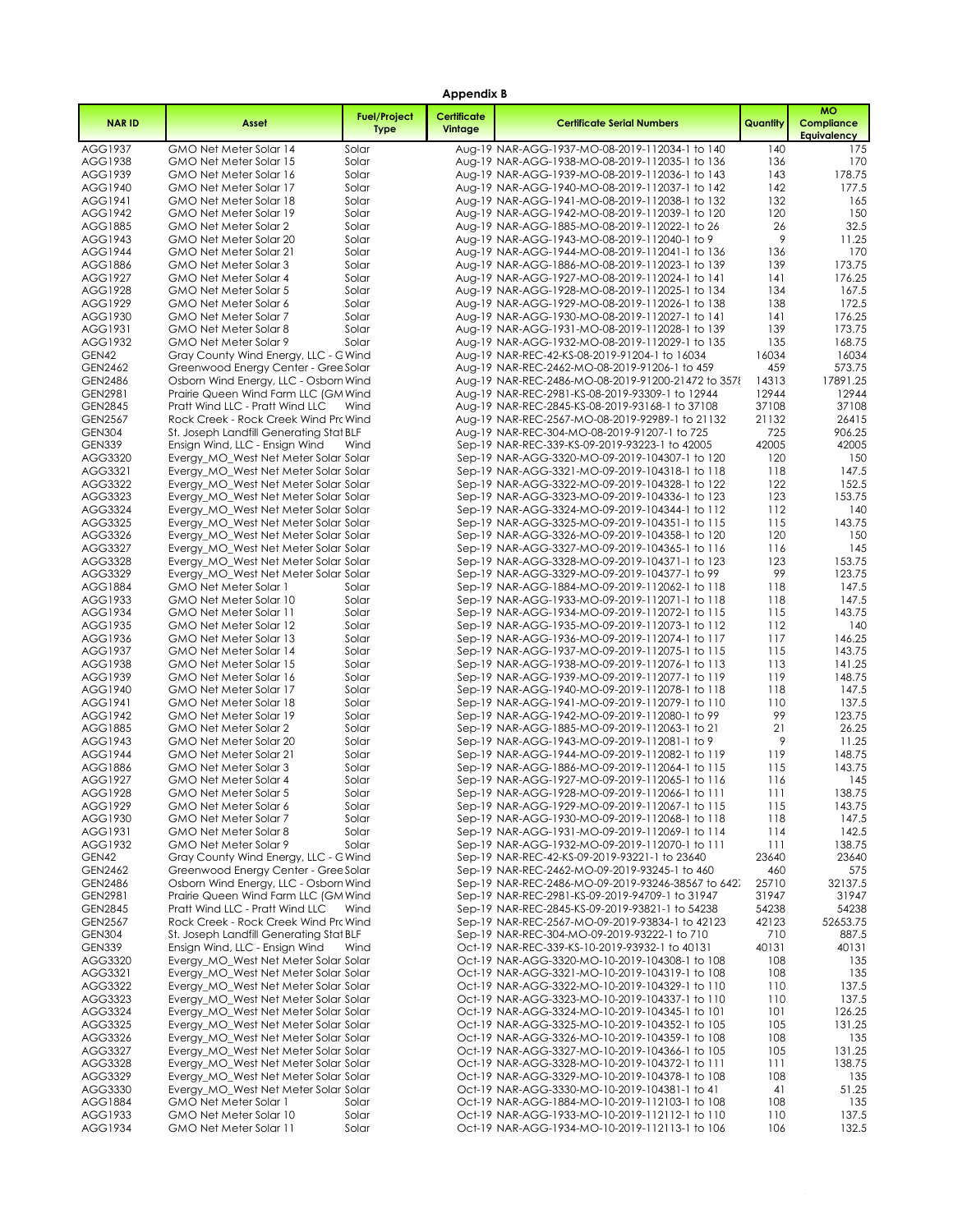|                                  |                                                                                  |                                    | Appendix B                    |                                                                                                    |                |                                                      |
|----------------------------------|----------------------------------------------------------------------------------|------------------------------------|-------------------------------|----------------------------------------------------------------------------------------------------|----------------|------------------------------------------------------|
| <b>NARID</b>                     | Asset                                                                            | <b>Fuel/Project</b><br><b>Type</b> | <b>Certificate</b><br>Vintage | <b>Certificate Serial Numbers</b>                                                                  | Quantity       | <b>MO</b><br><b>Compliance</b><br><b>Equivalency</b> |
| AGG1935                          | GMO Net Meter Solar 12                                                           | Solar                              |                               | Oct-19 NAR-AGG-1935-MO-10-2019-112114-1 to 104                                                     | 104            | 130                                                  |
| AGG1936                          | GMO Net Meter Solar 13                                                           | Solar                              |                               | Oct-19 NAR-AGG-1936-MO-10-2019-112115-1 to 107                                                     | 107            | 133.75                                               |
| AGG1937                          | GMO Net Meter Solar 14                                                           | Solar                              |                               | Oct-19 NAR-AGG-1937-MO-10-2019-112116-1 to 107                                                     | 107            | 133.75                                               |
| AGG1938                          | GMO Net Meter Solar 15                                                           | Solar                              |                               | Oct-19 NAR-AGG-1938-MO-10-2019-112117-1 to 105                                                     | 105<br>110     | 131.25<br>137.5                                      |
| AGG1939<br>AGG1940               | GMO Net Meter Solar 16<br>GMO Net Meter Solar 17                                 | Solar<br>Solar                     |                               | Oct-19 NAR-AGG-1939-MO-10-2019-112118-1 to 110<br>Oct-19 NAR-AGG-1940-MO-10-2019-112119-1 to 109   | 109            | 136.25                                               |
| AGG1941                          | GMO Net Meter Solar 18                                                           | Solar                              |                               | Oct-19 NAR-AGG-1941-MO-10-2019-112120-1 to 101                                                     | 101            | 126.25                                               |
| AGG1942                          | GMO Net Meter Solar 19                                                           | Solar                              |                               | Oct-19 NAR-AGG-1942-MO-10-2019-112121-1 to 91                                                      | 91             | 113.75                                               |
| AGG1885                          | GMO Net Meter Solar 2                                                            | Solar                              |                               | Oct-19 NAR-AGG-1885-MO-10-2019-112104-1 to 19                                                      | 19             | 23.75                                                |
| AGG1943                          | GMO Net Meter Solar 20                                                           | Solar                              |                               | Oct-19 NAR-AGG-1943-MO-10-2019-112122-1 to 7                                                       | 7              | 8.75                                                 |
| AGG1944                          | GMO Net Meter Solar 21                                                           | Solar                              |                               | Oct-19 NAR-AGG-1944-MO-10-2019-112123-1 to 106                                                     | 106            | 132.5                                                |
| AGG1886                          | GMO Net Meter Solar 3                                                            | Solar                              |                               | Oct-19 NAR-AGG-1886-MO-10-2019-112105-1 to 106                                                     | 106            | 132.5                                                |
| AGG1927<br>AGG1928               | GMO Net Meter Solar 4<br>GMO Net Meter Solar 5                                   | Solar<br>Solar                     |                               | Oct-19 NAR-AGG-1927-MO-10-2019-112106-1 to 108<br>Oct-19 NAR-AGG-1928-MO-10-2019-112107-1 to 103   | 108<br>103     | 135<br>128.75                                        |
| AGG1929                          | GMO Net Meter Solar 6                                                            | Solar                              |                               | Oct-19 NAR-AGG-1929-MO-10-2019-112108-1 to 106                                                     | 106            | 132.5                                                |
| AGG1930                          | GMO Net Meter Solar 7                                                            | Solar                              |                               | Oct-19 NAR-AGG-1930-MO-10-2019-112109-1 to 108                                                     | 108            | 135                                                  |
| AGG1931                          | GMO Net Meter Solar 8                                                            | Solar                              |                               | Oct-19 NAR-AGG-1931-MO-10-2019-112110-1 to 106                                                     | 106            | 132.5                                                |
| AGG1932                          | GMO Net Meter Solar 9                                                            | Solar                              |                               | Oct-19 NAR-AGG-1932-MO-10-2019-112111-1 to 103                                                     | 103            | 128.75                                               |
| GEN42                            | Gray County Wind Energy, LLC - C Wind                                            |                                    |                               | Oct-19 NAR-REC-42-KS-10-2019-93930-1 to 15625                                                      | 15625          | 15625                                                |
| GEN2462                          | Greenwood Energy Center - Gree Solar                                             |                                    |                               | Oct-19 NAR-REC-2462-MO-10-2019-93947-1 to 349                                                      | 349            | 436.25                                               |
| <b>GEN2486</b><br><b>GEN2981</b> | Osborn Wind Energy, LLC - Osborn Wind                                            |                                    |                               | Oct-19 NAR-REC-2486-MO-10-2019-93944-40318 to 6719                                                 | 26877          | 33596.25                                             |
| <b>GEN2845</b>                   | Prairie Queen Wind Farm LLC (GM Wind<br>Pratt Wind LLC - Pratt Wind LLC          | Wind                               |                               | Oct-19 NAR-REC-2981-KS-10-2019-95177-1 to 37770<br>Oct-19 NAR-REC-2845-KS-10-2019-95114-1 to 61126 | 37770<br>61126 | 37770<br>61126                                       |
| <b>GEN2567</b>                   | Rock Creek - Rock Creek Wind Pro Wind                                            |                                    |                               | Oct-19 NAR-REC-2567-MO-10-2019-94979-1 to 42843                                                    | 42843          | 53553.75                                             |
| <b>GEN304</b>                    | St. Joseph Landfill Generating Stat BLF                                          |                                    |                               | Oct-19 NAR-REC-304-MO-10-2019-93931-1 to 781                                                       | 781            | 976.25                                               |
| <b>GEN339</b>                    | Ensign Wind, LLC - Ensign Wind                                                   | Wind                               |                               | Nov-19 NAR-REC-339-KS-11-2019-95074-1 to 38941                                                     | 38941          | 38941                                                |
| AGG3320                          | Evergy_MO_West Net Meter Solar Solar                                             |                                    |                               | Nov-19 NAR-AGG-3320-MO-11-2019-104309-1 to 81                                                      | 81             | 101.25                                               |
| AGG3321                          | Evergy_MO_West Net Meter Solar Solar                                             |                                    |                               | Nov-19 NAR-AGG-3321-MO-11-2019-104320-1 to 80                                                      | 80             | 100                                                  |
| AGG3322                          | Evergy MO West Net Meter Solar Solar                                             |                                    |                               | Nov-19 NAR-AGG-3322-MO-11-2019-104330-1 to 83                                                      | 83             | 103.75                                               |
| AGG3323                          | Evergy MO West Net Meter Solar Solar                                             |                                    |                               | Nov-19 NAR-AGG-3323-MO-11-2019-104338-1 to 82                                                      | 82             | 102.5<br>93.75                                       |
| AGG3324<br>AGG3325               | Evergy_MO_West Net Meter Solar Solar<br>Evergy_MO_West Net Meter Solar Solar     |                                    |                               | Nov-19 NAR-AGG-3324-MO-11-2019-104346-1 to 75<br>Nov-19 NAR-AGG-3325-MO-11-2019-104353-1 to 78     | 75<br>78       | 97.5                                                 |
| AGG3326                          | Evergy_MO_West Net Meter Solar Solar                                             |                                    |                               | Nov-19 NAR-AGG-3326-MO-11-2019-104360-1 to 81                                                      | 81             | 101.25                                               |
| AGG3327                          | Evergy_MO_West Net Meter Solar Solar                                             |                                    |                               | Nov-19 NAR-AGG-3327-MO-11-2019-104367-1 to 79                                                      | 79             | 98.75                                                |
| AGG3328                          | Evergy_MO_West Net Meter Solar Solar                                             |                                    |                               | Nov-19 NAR-AGG-3328-MO-11-2019-104373-1 to 83                                                      | 83             | 103.75                                               |
| AGG3329                          | Evergy_MO_West Net Meter Solar Solar                                             |                                    |                               | Nov-19 NAR-AGG-3329-MO-11-2019-104379-1 to 81                                                      | 81             | 101.25                                               |
| AGG3330                          | Evergy_MO_West Net Meter Solar Solar                                             |                                    |                               | Nov-19 NAR-AGG-3330-MO-11-2019-104382-1 to 74                                                      | 74             | 92.5                                                 |
| AGG1884                          | GMO Net Meter Solar 1                                                            | Solar                              |                               | Nov-19 NAR-AGG-1884-MO-11-2019-112144-1 to 73                                                      | 73             | 91.25                                                |
| AGG1933<br>AGG1934               | GMO Net Meter Solar 10<br>GMO Net Meter Solar 11                                 | Solar<br>Solar                     |                               | Nov-19 NAR-AGG-1933-MO-11-2019-112153-1 to 76<br>Nov-19 NAR-AGG-1934-MO-11-2019-112154-1 to 75     | 76<br>75       | 95<br>93.75                                          |
| AGG1935                          | GMO Net Meter Solar 12                                                           | Solar                              |                               | Nov-19 NAR-AGG-1935-MO-11-2019-112155-1 to 72                                                      | 72             | 90                                                   |
| AGG1936                          | GMO Net Meter Solar 13                                                           | Solar                              |                               | Nov-19 NAR-AGG-1936-MO-11-2019-112156-1 to 76                                                      | 76             | 95                                                   |
| AGG1937                          | GMO Net Meter Solar 14                                                           | Solar                              |                               | Nov-19 NAR-AGG-1937-MO-11-2019-112157-1 to 75                                                      | 75             | 93.75                                                |
| AGG1938                          | GMO Net Meter Solar 15                                                           | Solar                              |                               | Nov-19 NAR-AGG-1938-MO-11-2019-112158-1 to 73                                                      | 73             | 91.25                                                |
| AGG1939                          | GMO Net Meter Solar 16                                                           | Solar                              |                               | Nov-19 NAR-AGG-1939-MO-11-2019-112159-1 to 77                                                      | 77             | 96.25                                                |
| AGG1940                          | GMO Net Meter Solar 17                                                           | Solar                              |                               | Nov-19 NAR-AGG-1940-MO-11-2019-112160-1 to 77                                                      | 77             | 96.25                                                |
| AGG1941<br>AGG1942               | GMO Net Meter Solar 18<br>GMO Net Meter Solar 19                                 | Solar<br>Solar                     |                               | Nov-19 NAR-AGG-1941-MO-11-2019-112161-1 to 71<br>Nov-19 NAR-AGG-1942-MO-11-2019-112162-1 to 64     | 71<br>64       | 88.75<br>80                                          |
| AGG1885                          | GMO Net Meter Solar 2                                                            | Solar                              |                               | Nov-19 NAR-AGG-1885-MO-11-2019-112145-1 to 13                                                      | 13             | 16.25                                                |
| AGG1943                          | GMO Net Meter Solar 20                                                           | Solar                              |                               | Nov-19 NAR-AGG-1943-MO-11-2019-112163-1 to 5                                                       | 5              | 6.25                                                 |
| AGG1944                          | GMO Net Meter Solar 21                                                           | Solar                              |                               | Nov-19 NAR-AGG-1944-MO-11-2019-112164-1 to 80                                                      | 80             | 100                                                  |
| AGG1886                          | GMO Net Meter Solar 3                                                            | Solar                              |                               | Nov-19 NAR-AGG-1886-MO-11-2019-112146-1 to 75                                                      | 75             | 93.75                                                |
| AGG1927                          | GMO Net Meter Solar 4                                                            | Solar                              |                               | Nov-19 NAR-AGG-1927-MO-11-2019-112147-1 to 76                                                      | 76             | 95                                                   |
| AGG1928                          | GMO Net Meter Solar 5                                                            | Solar                              |                               | Nov-19 NAR-AGG-1928-MO-11-2019-112148-1 to 72                                                      | 72             | 90                                                   |
| AGG1929<br>AGG1930               | GMO Net Meter Solar 6<br>GMO Net Meter Solar 7                                   | Solar<br>Solar                     |                               | Nov-19 NAR-AGG-1929-MO-11-2019-112149-1 to 74<br>Nov-19 NAR-AGG-1930-MO-11-2019-112150-1 to 76     | 74<br>76       | 92.5<br>95                                           |
| AGG1931                          | GMO Net Meter Solar 8                                                            | Solar                              |                               | Nov-19 NAR-AGG-1931-MO-11-2019-112151-1 to 75                                                      | 75             | 93.75                                                |
| AGG1932                          | GMO Net Meter Solar 9                                                            | Solar                              |                               | Nov-19 NAR-AGG-1932-MO-11-2019-112152-1 to 73                                                      | 73             | 91.25                                                |
| GEN42                            | Gray County Wind Energy, LLC - C Wind                                            |                                    |                               | Nov-19 NAR-REC-42-KS-11-2019-95075-1 to 19378                                                      | 19378          | 19378                                                |
| GEN2462                          | Greenwood Energy Center - Gree Solar                                             |                                    |                               | Nov-19 NAR-REC-2462-MO-11-2019-95073-1 to 288                                                      | 288            | 360                                                  |
| GEN2486                          | Osborn Wind Energy, LLC - Osborn Wind                                            |                                    |                               | Nov-19 NAR-REC-2486-MO-11-2019-95077-31156 to 519.                                                 | 20769          | 25961.25                                             |
| <b>GEN2981</b>                   | Prairie Queen Wind Farm LLC (GM Wind                                             |                                    |                               | Nov-19 NAR-REC-2981-KS-11-2019-95914-1 to 34910                                                    | 34910          | 34910                                                |
| <b>GEN2845</b>                   | Pratt Wind LLC - Pratt Wind LLC                                                  | Wind                               |                               | Nov-19 NAR-REC-2845-KS-11-2019-95622-1 to 52798<br>Nov-19 NAR-REC-2567-MO-11-2019-95528-1 to 38752 | 52798          | 52798<br>48440                                       |
| <b>GEN2567</b><br><b>GEN304</b>  | Rock Creek - Rock Creek Wind Pro Wind<br>St. Joseph Landfill Generating Stat BLF |                                    |                               | Nov-19 NAR-REC-304-MO-11-2019-95076-1 to 273                                                       | 38752<br>273   | 341.25                                               |
| <b>GEN339</b>                    | Ensign Wind, LLC - Ensign Wind                                                   | Wind                               |                               | Dec-19 NAR-REC-339-KS-12-2019-95536-1 to 35639                                                     | 35639          | 35639                                                |
| AGG3320                          | Evergy_MO_West Net Meter Solar Solar                                             |                                    |                               | Dec-19 NAR-AGG-3320-MO-12-2019-104310-1 to 72                                                      | 72             | 90                                                   |
| AGG3321                          | Evergy_MO_West Net Meter Solar Solar                                             |                                    |                               | Dec-19 NAR-AGG-3321-MO-12-2019-104321-1 to 71                                                      | 71             | 88.75                                                |
| AGG3322                          | Evergy_MO_West Net Meter Solar Solar                                             |                                    |                               | Dec-19 NAR-AGG-3322-MO-12-2019-104331-1 to 73                                                      | 73             | 91.25                                                |
| AGG3323                          | Evergy_MO_West Net Meter Solar Solar                                             |                                    |                               | Dec-19 NAR-AGG-3323-MO-12-2019-104339-1 to 74                                                      | 74             | 92.5                                                 |
| AGG3324                          | Evergy_MO_West Net Meter Solar Solar                                             |                                    |                               | Dec-19 NAR-AGG-3324-MO-12-2019-104347-1 to 67                                                      | 67             | 83.75                                                |
| AGG3325<br>AGG3326               | Evergy_MO_West Net Meter Solar Solar<br>Evergy_MO_West Net Meter Solar Solar     |                                    |                               | Dec-19 NAR-AGG-3325-MO-12-2019-104354-1 to 69<br>Dec-19 NAR-AGG-3326-MO-12-2019-104361-1 to 72     | 69<br>72       | 86.25<br>90                                          |
| AGG3327                          | Evergy_MO_West Net Meter Solar Solar                                             |                                    |                               | Dec-19 NAR-AGG-3327-MO-12-2019-104368-1 to 70                                                      | 70             | 87.5                                                 |
| AGG3328                          | Evergy_MO_West Net Meter Solar Solar                                             |                                    |                               | Dec-19 NAR-AGG-3328-MO-12-2019-104374-1 to 74                                                      | 74             | 92.5                                                 |
| AGG3329                          | Evergy_MO_West Net Meter Solar Solar                                             |                                    |                               | Dec-19 NAR-AGG-3329-MO-12-2019-104380-1 to 72                                                      | 72             | 90                                                   |
| AGG3330                          | Evergy_MO_West Net Meter Solar Solar                                             |                                    |                               | Dec-19 NAR-AGG-3330-MO-12-2019-104383-1 to 73                                                      | 73             | 91.25                                                |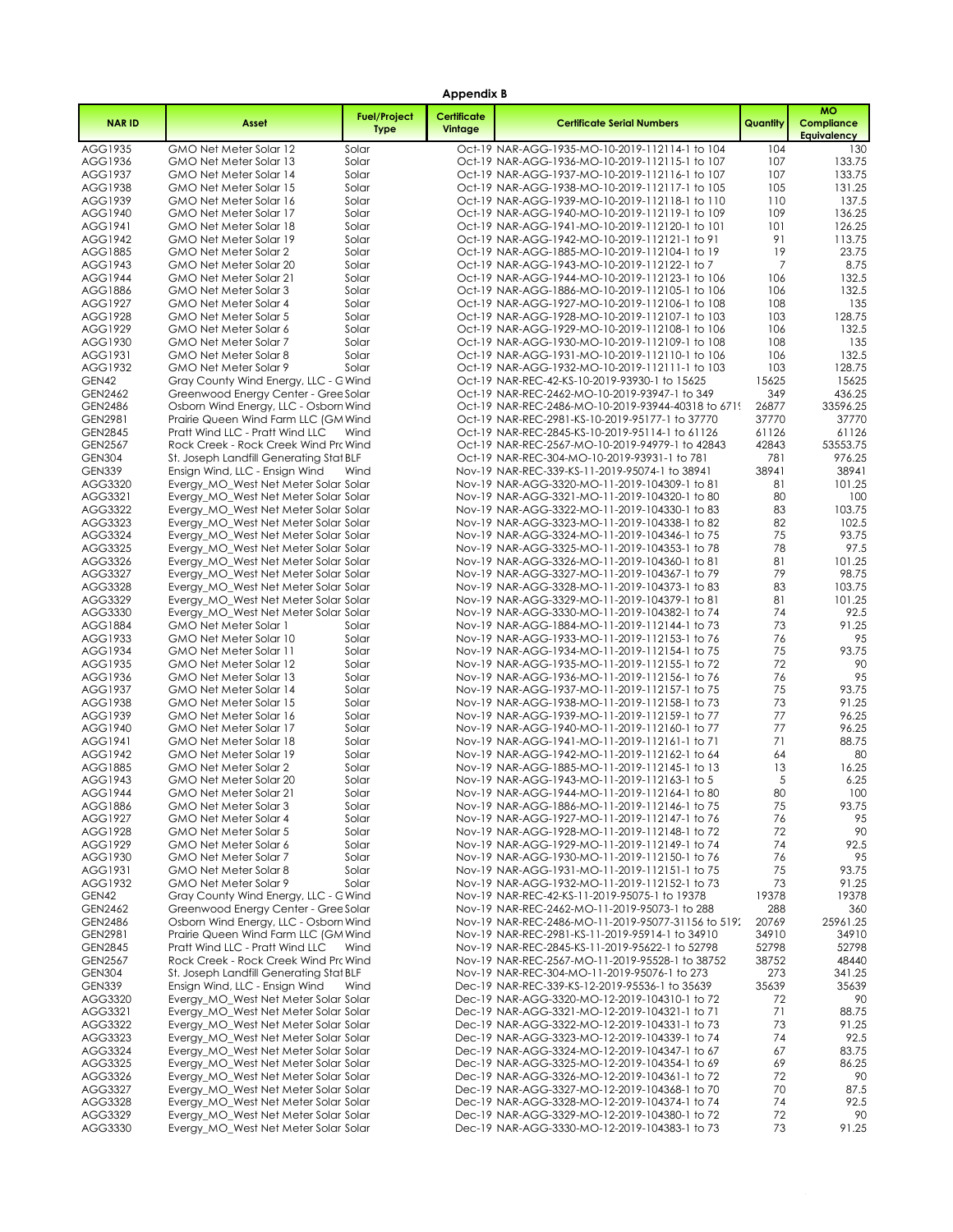|                                  |                                                                                  |                                    | Appendix B                    |                                                                                                    |                |                                               |
|----------------------------------|----------------------------------------------------------------------------------|------------------------------------|-------------------------------|----------------------------------------------------------------------------------------------------|----------------|-----------------------------------------------|
| <b>NARID</b>                     | Asset                                                                            | <b>Fuel/Project</b><br><b>Type</b> | <b>Certificate</b><br>Vintage | <b>Certificate Serial Numbers</b>                                                                  | Quantity       | <b>MO</b><br>Compliance<br><b>Eauivalency</b> |
| AGG3331                          | Evergy_MO_West Net Meter Solar Solar                                             |                                    |                               | Dec-19 NAR-AGG-3331-MO-12-2019-104384-1 to 26                                                      | 26             | 32.5                                          |
| AGG1884                          | GMO Net Meter Solar 1                                                            | Solar                              |                               | Dec-19 NAR-AGG-1884-MO-12-2019-112185-1 to 70                                                      | 70             | 87.5                                          |
| AGG1933                          | GMO Net Meter Solar 10<br>GMO Net Meter Solar 11                                 | Solar                              |                               | Dec-19 NAR-AGG-1933-MO-12-2019-112194-1 to 72<br>Dec-19 NAR-AGG-1934-MO-12-2019-112195-1 to 70     | 72<br>70       | 90                                            |
| AGG1934<br>AGG1935               | GMO Net Meter Solar 12                                                           | Solar<br>Solar                     |                               | Dec-19 NAR-AGG-1935-MO-12-2019-112196-1 to 69                                                      | 69             | 87.5<br>86.25                                 |
| AGG1936                          | GMO Net Meter Solar 13                                                           | Solar                              |                               | Dec-19 NAR-AGG-1936-MO-12-2019-112197-1 to 71                                                      | 71             | 88.75                                         |
| AGG1937                          | GMO Net Meter Solar 14                                                           | Solar                              |                               | Dec-19 NAR-AGG-1937-MO-12-2019-112198-1 to 71                                                      | 71             | 88.75                                         |
| AGG1938                          | GMO Net Meter Solar 15                                                           | Solar                              |                               | Dec-19 NAR-AGG-1938-MO-12-2019-112199-1 to 69                                                      | 69             | 86.25                                         |
| AGG1939<br>AGG1940               | GMO Net Meter Solar 16                                                           | Solar                              |                               | Dec-19 NAR-AGG-1939-MO-12-2019-112200-1 to 72<br>Dec-19 NAR-AGG-1940-MO-12-2019-112201-1 to 71     | 72<br>71       | 90<br>88.75                                   |
| AGG1941                          | GMO Net Meter Solar 17<br>GMO Net Meter Solar 18                                 | Solar<br>Solar                     |                               | Dec-19 NAR-AGG-1941-MO-12-2019-112202-1 to 67                                                      | 67             | 83.75                                         |
| AGG1942                          | GMO Net Meter Solar 19                                                           | Solar                              |                               | Dec-19 NAR-AGG-1942-MO-12-2019-112203-1 to 60                                                      | 60             | 75                                            |
| AGG1885                          | GMO Net Meter Solar 2                                                            | Solar                              |                               | Dec-19 NAR-AGG-1885-MO-12-2019-112186-1 to 12                                                      | 12             | 15                                            |
| AGG1943                          | GMO Net Meter Solar 20                                                           | Solar                              |                               | Dec-19 NAR-AGG-1943-MO-12-2019-112204-1 to 4                                                       | 4              | 5                                             |
| AGG1944                          | GMO Net Meter Solar 21                                                           | Solar                              |                               | Dec-19 NAR-AGG-1944-MO-12-2019-112205-1 to 71                                                      | 71             | 88.75                                         |
| AGG1886<br>AGG1927               | GMO Net Meter Solar 3<br>GMO Net Meter Solar 4                                   | Solar<br>Solar                     |                               | Dec-19 NAR-AGG-1886-MO-12-2019-112187-1 to 70<br>Dec-19 NAR-AGG-1927-MO-12-2019-112188-1 to 71     | 70<br>71       | 87.5<br>88.75                                 |
| AGG1928                          | GMO Net Meter Solar 5                                                            | Solar                              |                               | Dec-19 NAR-AGG-1928-MO-12-2019-112189-1 to 67                                                      | 67             | 83.75                                         |
| AGG1929                          | GMO Net Meter Solar 6                                                            | Solar                              |                               | Dec-19 NAR-AGG-1929-MO-12-2019-112190-1 to 70                                                      | 70             | 87.5                                          |
| AGG1930                          | GMO Net Meter Solar 7                                                            | Solar                              |                               | Dec-19 NAR-AGG-1930-MO-12-2019-112191-1 to 72                                                      | 72             | 90                                            |
| AGG1931                          | GMO Net Meter Solar 8                                                            | Solar                              |                               | Dec-19 NAR-AGG-1931-MO-12-2019-112192-1 to 69                                                      | 69             | 86.25                                         |
| AGG1932<br>GEN42                 | GMO Net Meter Solar 9                                                            | Solar                              |                               | Dec-19 NAR-AGG-1932-MO-12-2019-112193-1 to 68<br>Dec-19 NAR-REC-42-KS-12-2019-95534-1 to 17842     | 68<br>17842    | 85<br>17842                                   |
| GEN2462                          | Gray County Wind Energy, LLC - C Wind<br>Greenwood Energy Center - Gree Solar    |                                    |                               | Dec-19 NAR-REC-2462-MO-12-2019-95538-1 to 175                                                      | 175            | 218.75                                        |
| GEN2486                          | Osborn Wind Energy, LLC - Osborn Wind                                            |                                    |                               | Dec-19 NAR-REC-2486-MO-12-2019-95552-1 to 74                                                       | 74             | 92.5                                          |
| GEN2486                          | Osborn Wind Energy, LLC - Osborn Wind                                            |                                    |                               | Dec-19 NAR-REC-2486-MO-12-2019-95552-20332 to 204.                                                 | 98             | 122.5                                         |
| <b>GEN2486</b>                   | Osborn Wind Energy, LLC - Osborn Wind                                            |                                    |                               | Dec-19 NAR-REC-2486-MO-12-2019-95552-47043 to 784(                                                 | 31361          | 39201.25                                      |
| <b>GEN2981</b>                   | Prairie Queen Wind Farm LLC (GM Wind                                             |                                    |                               | Dec-19 NAR-REC-2981-KS-12-2019-96739-1 to 37832                                                    | 37832          | 37832                                         |
| <b>GEN2845</b><br><b>GEN2567</b> | Pratt Wind LLC - Pratt Wind LLC<br>Rock Creek - Rock Creek Wind Pro Wind         | Wind                               |                               | Dec-19 NAR-REC-2845-KS-12-2019-96633-1 to 49089<br>Dec-19 NAR-REC-2567-MO-12-2019-96530-1 to 45129 | 49089<br>45129 | 49089<br>56411.25                             |
| <b>GEN304</b>                    | St. Joseph Landfill Generating Stat BLF                                          |                                    |                               | Dec-19 NAR-REC-304-MO-12-2019-95535-1 to 763                                                       | 763            | 953.75                                        |
| <b>GEN339</b>                    | Ensign Wind, LLC - Ensign Wind                                                   | Wind                               |                               | Jan-20 NAR-REC-339-KS-01-2020-96331-1 to 33745                                                     | 33745          | 33745                                         |
| AGG3320                          | Evergy_MO_West Net Meter Solar Solar                                             |                                    |                               | Jan-20 NAR-AGG-3320-MO-01-2020-112275-1 to 87                                                      | 87             | 108.75                                        |
| AGG3321                          | Evergy_MO_West Net Meter Solar Solar                                             |                                    |                               | Jan-20 NAR-AGG-3321-MO-01-2020-112276-1 to 86                                                      | 86             | 107.5                                         |
| AGG3322                          | Evergy_MO_West Net Meter Solar Solar                                             |                                    |                               | Jan-20 NAR-AGG-3322-MO-01-2020-112277-1 to 89                                                      | 89             | 111.25                                        |
| AGG3323<br>AGG3324               | Evergy_MO_West Net Meter Solar Solar<br>Evergy_MO_West Net Meter Solar Solar     |                                    |                               | Jan-20 NAR-AGG-3323-MO-01-2020-112278-1 to 88<br>Jan-20 NAR-AGG-3324-MO-01-2020-112279-1 to 81     | 88<br>81       | 110<br>101.25                                 |
| AGG3325                          | Evergy_MO_West Net Meter Solar Solar                                             |                                    |                               | Jan-20 NAR-AGG-3325-MO-01-2020-112280-1 to 84                                                      | 84             | 105                                           |
| AGG3326                          | Evergy_MO_West Net Meter Solar Solar                                             |                                    |                               | Jan-20 NAR-AGG-3326-MO-01-2020-112281-1 to 86                                                      | 86             | 107.5                                         |
| AGG3327                          | Evergy_MO_West Net Meter Solar Solar                                             |                                    |                               | Jan-20 NAR-AGG-3327-MO-01-2020-112282-1 to 84                                                      | 84             | 105                                           |
| AGG3328                          | Evergy_MO_West Net Meter Solar Solar                                             |                                    |                               | Jan-20 NAR-AGG-3328-MO-01-2020-112283-1 to 89                                                      | 89             | 111.25                                        |
| AGG3329<br>AGG3330               | Evergy_MO_West Net Meter Solar Solar<br>Evergy_MO_West Net Meter Solar Solar     |                                    |                               | Jan-20 NAR-AGG-3329-MO-01-2020-112284-1 to 87<br>Jan-20 NAR-AGG-3330-MO-01-2020-112285-1 to 89     | 87<br>89       | 108.75<br>111.25                              |
| AGG3331                          | Evergy_MO_West Net Meter Solar Solar                                             |                                    |                               | Jan-20 NAR-AGG-3331-MO-01-2020-112286-1 to 33                                                      | 33             | 41.25                                         |
| AGG3673                          | Evergy MO West Net Meter Solar Solar                                             |                                    |                               | Jan-20 NAR-AGG-3673-MO-01-2020-113834-1 to 18                                                      | 18             | 22.5                                          |
| AGG1884                          | GMO Net Meter Solar 1                                                            | Solar                              |                               | Jan-20 NAR-AGG-1884-MO-01-2020-112226-1 to 80                                                      | 80             | 100                                           |
| AGG1933                          | GMO Net Meter Solar 10                                                           | Solar                              |                               | Jan-20 NAR-AGG-1933-MO-01-2020-112235-1 to 84                                                      | 84             | 105                                           |
| AGG1934<br>AGG1935               | GMO Net Meter Solar 11<br>GMO Net Meter Solar 12                                 | Solar<br>Solar                     |                               | Jan-20 NAR-AGG-1934-MO-01-2020-112236-1 to 82<br>Jan-20 NAR-AGG-1935-MO-01-2020-112237-1 to 79     | 82<br>79       | 102.5<br>98.75                                |
| AGG1936                          | GMO Net Meter Solar 13                                                           | Solar                              |                               | Jan-20 NAR-AGG-1936-MO-01-2020-112238-1 to 82                                                      | 82             | 102.5                                         |
| AGG1937                          | GMO Net Meter Solar 14                                                           | Solar                              |                               | Jan-20 NAR-AGG-1937-MO-01-2020-112239-1 to 82                                                      | 82             | 102.5                                         |
| AGG1938                          | GMO Net Meter Solar 15                                                           | Solar                              |                               | Jan-20 NAR-AGG-1938-MO-01-2020-112240-1 to 79                                                      | 79             | 98.75                                         |
| AGG1939                          | GMO Net Meter Solar 16                                                           | Solar                              |                               | Jan-20 NAR-AGG-1939-MO-01-2020-112241-1 to 84                                                      | 84             | 105                                           |
| AGG1940<br>AGG1941               | GMO Net Meter Solar 17<br>GMO Net Meter Solar 18                                 | Solar<br>Solar                     |                               | Jan-20 NAR-AGG-1940-MO-01-2020-112242-1 to 84<br>Jan-20 NAR-AGG-1941-MO-01-2020-112243-1 to 77     | 84<br>77       | 105<br>96.25                                  |
| AGG1942                          | GMO Net Meter Solar 19                                                           | Solar                              |                               | Jan-20 NAR-AGG-1942-MO-01-2020-112244-1 to 70                                                      | 70             | 87.5                                          |
| AGG1885                          | GMO Net Meter Solar 2                                                            | Solar                              |                               | Jan-20 NAR-AGG-1885-MO-01-2020-112227-1 to 15                                                      | 15             | 18.75                                         |
| AGG1943                          | GMO Net Meter Solar 20                                                           | Solar                              |                               | Jan-20 NAR-AGG-1943-MO-01-2020-112245-1 to 6                                                       | 6              | 7.5                                           |
| AGG1944                          | GMO Net Meter Solar 21                                                           | Solar                              |                               | Jan-20 NAR-AGG-1944-MO-01-2020-112246-1 to 86                                                      | 86             | 107.5                                         |
| AGG1886<br>AGG1927               | GMO Net Meter Solar 3<br>GMO Net Meter Solar 4                                   | Solar<br>Solar                     |                               | Jan-20 NAR-AGG-1886-MO-01-2020-112228-1 to 82<br>Jan-20 NAR-AGG-1927-MO-01-2020-112229-1 to 82     | 82<br>82       | 102.5<br>102.5                                |
| AGG1928                          | GMO Net Meter Solar 5                                                            | Solar                              |                               | Jan-20 NAR-AGG-1928-MO-01-2020-112230-1 to 79                                                      | 79             | 98.75                                         |
| AGG1929                          | GMO Net Meter Solar 6                                                            | Solar                              |                               | Jan-20 NAR-AGG-1929-MO-01-2020-112231-1 to 81                                                      | 81             | 101.25                                        |
| AGG1930                          | GMO Net Meter Solar 7                                                            | Solar                              |                               | Jan-20 NAR-AGG-1930-MO-01-2020-112232-1 to 82                                                      | 82             | 102.5                                         |
| AGG1931                          | GMO Net Meter Solar 8                                                            | Solar                              |                               | Jan-20 NAR-AGG-1931-MO-01-2020-112233-1 to 82                                                      | 82<br>79       | 102.5                                         |
| AGG1932<br>GEN42                 | GMO Net Meter Solar 9<br>Gray County Wind Energy, LLC - C Wind                   | Solar                              |                               | Jan-20 NAR-AGG-1932-MO-01-2020-112234-1 to 79<br>Jan-20 NAR-REC-42-KS-01-2020-96329-1 to 16655     | 16655          | 98.75<br>16655                                |
| GEN2462                          | Greenwood Energy Center - Gree Solar                                             |                                    |                               | Jan-20 NAR-REC-2462-MO-01-2020-96342-1 to 174                                                      | 174            | 217.5                                         |
| GEN2486                          | Osborn Wind Energy, LLC - Osborn Wind                                            |                                    |                               | Jan-20 NAR-REC-2486-MO-01-2020-96340-34579 to 576.                                                 | 23051          | 28813.75                                      |
| <b>GEN2981</b>                   | Prairie Queen Wind Farm LLC (GM Wind                                             |                                    |                               | Jan-20 NAR-REC-2981-KS-01-2020-97346-1 to 28802                                                    | 28802          | 28802                                         |
| <b>GEN2845</b>                   | Pratt Wind LLC - Pratt Wind LLC                                                  | Wind                               |                               | Jan-20 NAR-REC-2845-KS-01-2020-97165-1 to 45350                                                    | 45350          | 45350                                         |
| <b>GEN2567</b><br><b>GEN304</b>  | Rock Creek - Rock Creek Wind Pro Wind<br>St. Joseph Landfill Generating Stat BLF |                                    |                               | Jan-20 NAR-REC-2567-MO-01-2020-97327-1 to 39319<br>Jan-20 NAR-REC-304-MO-01-2020-96330-1 to 694    | 39319<br>694   | 49148.75<br>867.5                             |
| <b>GEN339</b>                    | Ensign Wind, LLC - Ensign Wind                                                   | Wind                               |                               | Feb-20 NAR-REC-339-KS-02-2020-96950-1 to 39013                                                     | 39013          | 39013                                         |
| AGG3320                          | Evergy_MO_West Net Meter Solar Solar                                             |                                    |                               | Feb-20 NAR-AGG-3320-MO-02-2020-112336-1 to 89                                                      | 89             | 111.25                                        |
| AGG3321                          | Evergy_MO_West Net Meter Solar Solar                                             |                                    |                               | Feb-20 NAR-AGG-3321-MO-02-2020-112337-1 to 88                                                      | 88             | 110                                           |
| AGG3322                          | Evergy_MO_West Net Meter Solar Solar                                             |                                    |                               | Feb-20 NAR-AGG-3322-MO-02-2020-112338-1 to 90                                                      | 90             | 112.5                                         |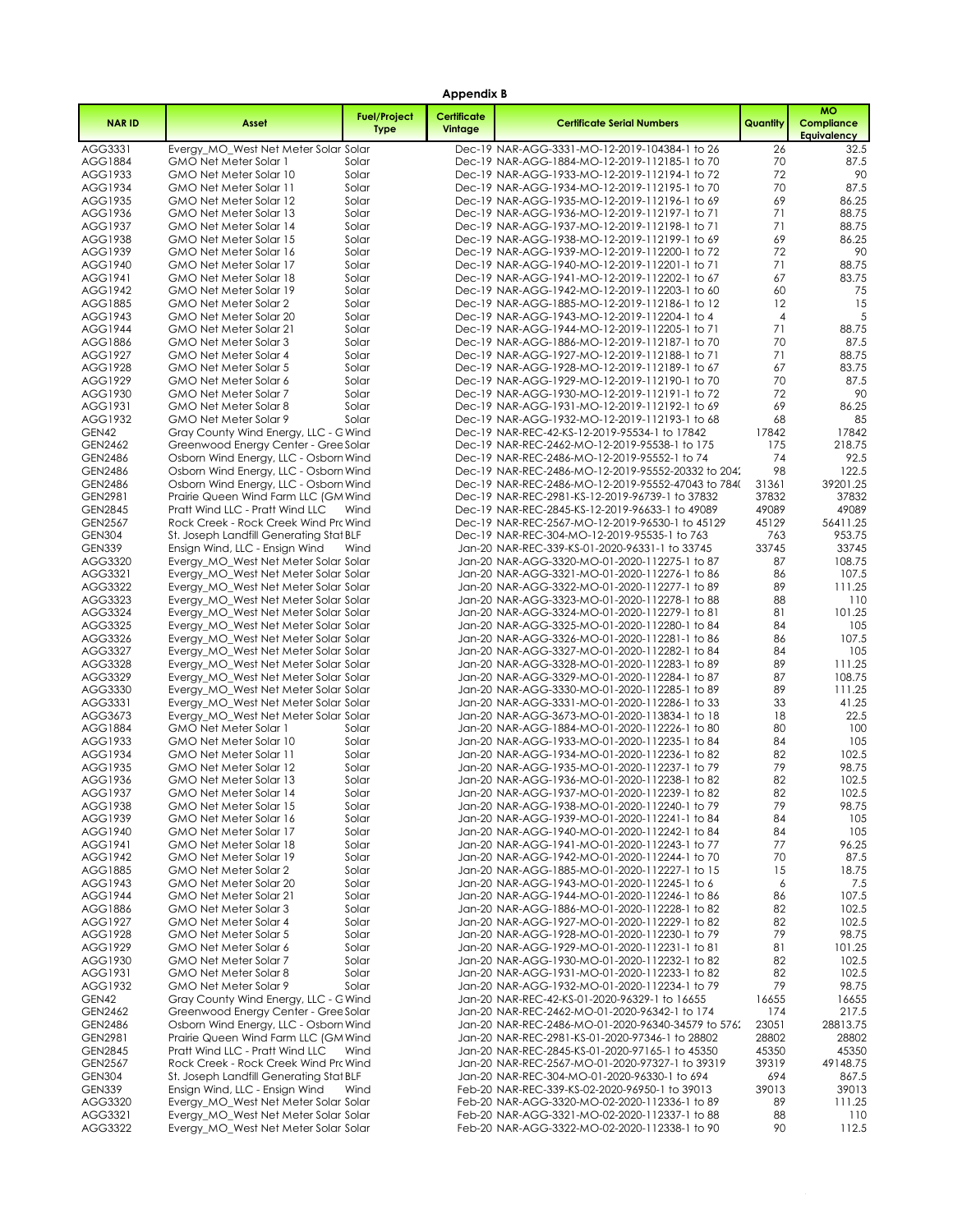|                                 | Appendix B                                                                       |                                    |                               |                                                                                                  |              |                                               |  |  |
|---------------------------------|----------------------------------------------------------------------------------|------------------------------------|-------------------------------|--------------------------------------------------------------------------------------------------|--------------|-----------------------------------------------|--|--|
| <b>NARID</b>                    | Asset                                                                            | <b>Fuel/Project</b><br><b>Type</b> | <b>Certificate</b><br>Vintage | <b>Certificate Serial Numbers</b>                                                                | Quantity     | <b>MO</b><br>Compliance<br><b>Eauivalency</b> |  |  |
| AGG3323                         | Evergy_MO_West Net Meter Solar Solar                                             |                                    |                               | Feb-20 NAR-AGG-3323-MO-02-2020-112339-1 to 91                                                    | 91           | 113.75                                        |  |  |
| AGG3324                         | Evergy_MO_West Net Meter Solar Solar                                             |                                    |                               | Feb-20 NAR-AGG-3324-MO-02-2020-112340-1 to 83                                                    | 83           | 103.75                                        |  |  |
| AGG3325                         | Evergy_MO_West Net Meter Solar Solar                                             |                                    |                               | Feb-20 NAR-AGG-3325-MO-02-2020-112341-1 to 86                                                    | 86           | 107.5                                         |  |  |
| AGG3326                         | Evergy MO West Net Meter Solar Solar                                             |                                    |                               | Feb-20 NAR-AGG-3326-MO-02-2020-112342-1 to 89                                                    | 89           | 111.25<br>107.5                               |  |  |
| AGG3327<br>AGG3328              | Evergy_MO_West Net Meter Solar Solar<br>Evergy_MO_West Net Meter Solar Solar     |                                    |                               | Feb-20 NAR-AGG-3327-MO-02-2020-112343-1 to 86<br>Feb-20 NAR-AGG-3328-MO-02-2020-112344-1 to 91   | 86<br>91     | 113.75                                        |  |  |
| AGG3329                         | Evergy_MO_West Net Meter Solar Solar                                             |                                    |                               | Feb-20 NAR-AGG-3329-MO-02-2020-112345-1 to 88                                                    | 88           | 110                                           |  |  |
| AGG3330                         | Evergy_MO_West Net Meter Solar Solar                                             |                                    |                               | Feb-20 NAR-AGG-3330-MO-02-2020-112346-1 to 90                                                    | 90           | 112.5                                         |  |  |
| AGG3331                         | Evergy_MO_West Net Meter Solar Solar                                             |                                    |                               | Feb-20 NAR-AGG-3331-MO-02-2020-112347-1 to 33                                                    | 33           | 41.25                                         |  |  |
| AGG3673                         | Evergy MO West Net Meter Solar Solar                                             |                                    |                               | Feb-20 NAR-AGG-3673-MO-02-2020-113835-1 to 42<br>Feb-20 NAR-AGG-1884-MO-02-2020-112287-1 to 96   | 42           | 52.5                                          |  |  |
| AGG1884<br>AGG1933              | GMO Net Meter Solar 1<br>GMO Net Meter Solar 10                                  | Solar<br>Solar                     |                               | Feb-20 NAR-AGG-1933-MO-02-2020-112296-1 to 88                                                    | 96<br>88     | 120<br>110                                    |  |  |
| AGG1934                         | GMO Net Meter Solar 11                                                           | Solar                              |                               | Feb-20 NAR-AGG-1934-MO-02-2020-112297-1 to 85                                                    | 85           | 106.25                                        |  |  |
| AGG1935                         | GMO Net Meter Solar 12                                                           | Solar                              |                               | Feb-20 NAR-AGG-1935-MO-02-2020-112298-1 to 83                                                    | 83           | 103.75                                        |  |  |
| AGG1936                         | GMO Net Meter Solar 13                                                           | Solar                              |                               | Feb-20 NAR-AGG-1936-MO-02-2020-112299-1 to 87                                                    | 87           | 108.75                                        |  |  |
| AGG1937                         | GMO Net Meter Solar 14                                                           | Solar                              |                               | Feb-20 NAR-AGG-1937-MO-02-2020-112300-1 to 86                                                    | 86           | 107.5                                         |  |  |
| AGG1938<br>AGG1939              | GMO Net Meter Solar 15<br>GMO Net Meter Solar 16                                 | Solar<br>Solar                     |                               | Feb-20 NAR-AGG-1938-MO-02-2020-112301-1 to 84<br>Feb-20 NAR-AGG-1939-MO-02-2020-112302-1 to 88   | 84<br>88     | 105<br>110                                    |  |  |
| AGG1940                         | GMO Net Meter Solar 17                                                           | Solar                              |                               | Feb-20 NAR-AGG-1940-MO-02-2020-112303-1 to 87                                                    | 87           | 108.75                                        |  |  |
| AGG1941                         | GMO Net Meter Solar 18                                                           | Solar                              |                               | Feb-20 NAR-AGG-1941-MO-02-2020-112304-1 to 82                                                    | 82           | 102.5                                         |  |  |
| AGG1942                         | GMO Net Meter Solar 19                                                           | Solar                              |                               | Feb-20 NAR-AGG-1942-MO-02-2020-112305-1 to 74                                                    | 74           | 92.5                                          |  |  |
| AGG1885                         | GMO Net Meter Solar 2                                                            | Solar                              |                               | Feb-20 NAR-AGG-1885-MO-02-2020-112288-1 to 18                                                    | 18           | 22.5                                          |  |  |
| AGG1943<br>AGG1944              | GMO Net Meter Solar 20                                                           | Solar                              |                               | Feb-20 NAR-AGG-1943-MO-02-2020-112306-1 to 7<br>Feb-20 NAR-AGG-1944-MO-02-2020-112307-1 to 88    | 7            | 8.75<br>110                                   |  |  |
| AGG1886                         | GMO Net Meter Solar 21<br>GMO Net Meter Solar 3                                  | Solar<br>Solar                     |                               | Feb-20 NAR-AGG-1886-MO-02-2020-112289-1 to 85                                                    | 88<br>85     | 106.25                                        |  |  |
| AGG1927                         | GMO Net Meter Solar 4                                                            | Solar                              |                               | Feb-20 NAR-AGG-1927-MO-02-2020-112290-1 to 87                                                    | 87           | 108.75                                        |  |  |
| AGG1928                         | GMO Net Meter Solar 5                                                            | Solar                              |                               | Feb-20 NAR-AGG-1928-MO-02-2020-112291-1 to 82                                                    | 82           | 102.5                                         |  |  |
| AGG1929                         | GMO Net Meter Solar 6                                                            | Solar                              |                               | Feb-20 NAR-AGG-1929-MO-02-2020-112292-1 to 85                                                    | 85           | 106.25                                        |  |  |
| AGG1930                         | GMO Net Meter Solar 7                                                            | Solar                              |                               | Feb-20 NAR-AGG-1930-MO-02-2020-112293-1 to 87                                                    | 87           | 108.75                                        |  |  |
| AGG1931<br>AGG1932              | GMO Net Meter Solar 8<br>GMO Net Meter Solar 9                                   | Solar                              |                               | Feb-20 NAR-AGG-1931-MO-02-2020-112294-1 to 85<br>Feb-20 NAR-AGG-1932-MO-02-2020-112295-1 to 82   | 85<br>82     | 106.25<br>102.5                               |  |  |
| GEN42                           | Gray County Wind Energy, LLC - C Wind                                            | Solar                              |                               | Feb-20 NAR-REC-42-KS-02-2020-96951-1 to 19707                                                    | 19707        | 19707                                         |  |  |
| GEN2462                         | Greenwood Energy Center - Gree Solar                                             |                                    |                               | Feb-20 NAR-REC-2462-MO-02-2020-96948-1 to 294                                                    | 294          | 367.5                                         |  |  |
| <b>GEN2486</b>                  | Osborn Wind Energy, LLC - Osborn Wind                                            |                                    |                               | Feb-20 NAR-REC-2486-MO-02-2020-96961-37958 to 632                                                | 25304        | 31630                                         |  |  |
| <b>GEN2981</b>                  | Prairie Queen Wind Farm LLC (GM Wind                                             |                                    |                               | Feb-20 NAR-REC-2981-KS-02-2020-97841-1 to 30078                                                  | 30078        | 30078                                         |  |  |
| <b>GEN2845</b>                  | Pratt Wind LLC - Pratt Wind LLC                                                  | Wind                               |                               | Feb-20 NAR-REC-2845-KS-02-2020-97592-1 to 47475                                                  | 47475        | 47475                                         |  |  |
| <b>GEN2567</b><br><b>GEN304</b> | Rock Creek - Rock Creek Wind Pro Wind<br>St. Joseph Landfill Generating Stat BLF |                                    |                               | Feb-20 NAR-REC-2567-MO-02-2020-97827-1 to 40756<br>Feb-20 NAR-REC-304-MO-02-2020-96949-1 to 709  | 40756<br>709 | 50945<br>886.25                               |  |  |
| <b>GEN339</b>                   | Ensign Wind, LLC - Ensign Wind                                                   | Wind                               |                               | Mar-20 NAR-REC-339-KS-03-2020-97788-1 to 37007                                                   | 37007        | 37007                                         |  |  |
| AGG3320                         | Evergy_MO_West Net Meter Solar Solar                                             |                                    |                               | Mar-20 NAR-AGG-3320-MO-03-2020-112397-1 to 123                                                   | 123          | 153.75                                        |  |  |
| AGG3321                         | Evergy_MO_West Net Meter Solar Solar                                             |                                    |                               | Mar-20 NAR-AGG-3321-MO-03-2020-112398-1 to 122                                                   | 122          | 152.5                                         |  |  |
| AGG3322                         | Evergy_MO_West Net Meter Solar Solar                                             |                                    |                               | Mar-20 NAR-AGG-3322-MO-03-2020-112399-1 to 126                                                   | 126          | 157.5<br>156.25                               |  |  |
| AGG3323<br>AGG3324              | Evergy_MO_West Net Meter Solar Solar<br>Evergy_MO_West Net Meter Solar Solar     |                                    |                               | Mar-20 NAR-AGG-3323-MO-03-2020-112400-1 to 125<br>Mar-20 NAR-AGG-3324-MO-03-2020-112401-1 to 114 | 125<br>114   | 142.5                                         |  |  |
| AGG3325                         | Evergy MO West Net Meter Solar Solar                                             |                                    |                               | Mar-20 NAR-AGG-3325-MO-03-2020-112402-1 to 118                                                   | 118          | 147.5                                         |  |  |
| AGG3326                         | Evergy_MO_West Net Meter Solar Solar                                             |                                    |                               | Mar-20 NAR-AGG-3326-MO-03-2020-112403-1 to 122                                                   | 122          | 152.5                                         |  |  |
| AGG3327                         | Evergy_MO_West Net Meter Solar Solar                                             |                                    |                               | Mar-20 NAR-AGG-3327-MO-03-2020-112404-1 to 120                                                   | 120          | 150                                           |  |  |
| AGG3328                         | Evergy MO West Net Meter Solar Solar                                             |                                    |                               | Mar-20 NAR-AGG-3328-MO-03-2020-112405-1 to 126                                                   | 126          | 157.5                                         |  |  |
| AGG3329<br>AGG3330              | Evergy MO West Net Meter Solar Solar<br>Evergy_MO_West Net Meter Solar Solar     |                                    |                               | Mar-20 NAR-AGG-3329-MO-03-2020-112406-1 to 123<br>Mar-20 NAR-AGG-3330-MO-03-2020-112407-1 to 125 | 123<br>125   | 153.75<br>156.25                              |  |  |
| AGG3331                         | Evergy_MO_West Net Meter Solar Solar                                             |                                    |                               | Mar-20 NAR-AGG-3331-MO-03-2020-112408-1 to 46                                                    | 46           | 57.5                                          |  |  |
| AGG3673                         | Evergy_MO_West Net Meter Solar Solar                                             |                                    |                               | Mar-20 NAR-AGG-3673-MO-03-2020-113836-1 to 127                                                   | 127          | 158.75                                        |  |  |
| AGG3674                         | Evergy_MO_West Net Meter Solar Solar                                             |                                    |                               | Mar-20 NAR-AGG-3674-MO-03-2020-113846-1 to 10                                                    | 10           | 12.5                                          |  |  |
| AGG1884                         | GMO Net Meter Solar 1                                                            | Solar                              |                               | Mar-20 NAR-AGG-1884-MO-03-2020-112348-1 to 119                                                   | 119          | 148.75                                        |  |  |
| AGG1933<br>AGG1934              | GMO Net Meter Solar 10<br>GMO Net Meter Solar 11                                 | Solar<br>Solar                     |                               | Mar-20 NAR-AGG-1933-MO-03-2020-112357-1 to 121<br>Mar-20 NAR-AGG-1934-MO-03-2020-112358-1 to 118 | 121<br>118   | 151.25<br>147.5                               |  |  |
| AGG1935                         | GMO Net Meter Solar 12                                                           | Solar                              |                               | Mar-20 NAR-AGG-1935-MO-03-2020-112359-1 to 115                                                   | 115          | 143.75                                        |  |  |
| AGG1936                         | GMO Net Meter Solar 13                                                           | Solar                              |                               | Mar-20 NAR-AGG-1936-MO-03-2020-112360-1 to 119                                                   | 119          | 148.75                                        |  |  |
| AGG1937                         | GMO Net Meter Solar 14                                                           | Solar                              |                               | Mar-20 NAR-AGG-1937-MO-03-2020-112361-1 to 118                                                   | 118          | 147.5                                         |  |  |
| AGG1938                         | GMO Net Meter Solar 15                                                           | Solar                              |                               | Mar-20 NAR-AGG-1938-MO-03-2020-112362-1 to 116                                                   | 116          | 145                                           |  |  |
| AGG1939<br>AGG1940              | GMO Net Meter Solar 16<br>GMO Net Meter Solar 17                                 | Solar<br>Solar                     |                               | Mar-20 NAR-AGG-1939-MO-03-2020-112363-1 to 122<br>Mar-20 NAR-AGG-1940-MO-03-2020-112364-1 to 121 | 122<br>121   | 152.5<br>151.25                               |  |  |
| AGG1941                         | GMO Net Meter Solar 18                                                           | Solar                              |                               | Mar-20 NAR-AGG-1941-MO-03-2020-112365-1 to 112                                                   | 112          | 140                                           |  |  |
| AGG1942                         | GMO Net Meter Solar 19                                                           | Solar                              |                               | Mar-20 NAR-AGG-1942-MO-03-2020-112366-1 to 101                                                   | 101          | 126.25                                        |  |  |
| AGG1885                         | GMO Net Meter Solar 2                                                            | Solar                              |                               | Mar-20 NAR-AGG-1885-MO-03-2020-112349-1 to 21                                                    | 21           | 26.25                                         |  |  |
| AGG1943                         | GMO Net Meter Solar 20                                                           | Solar                              |                               | Mar-20 NAR-AGG-1943-MO-03-2020-112367-1 to 8                                                     | 8            | 10                                            |  |  |
| AGG1944                         | GMO Net Meter Solar 21                                                           | Solar                              |                               | Mar-20 NAR-AGG-1944-MO-03-2020-112368-1 to 121                                                   | 121          | 151.25                                        |  |  |
| AGG1886<br>AGG1927              | GMO Net Meter Solar 3<br>GMO Net Meter Solar 4                                   | Solar<br>Solar                     |                               | Mar-20 NAR-AGG-1886-MO-03-2020-112350-1 to 118<br>Mar-20 NAR-AGG-1927-MO-03-2020-112351-1 to 119 | 118<br>119   | 147.5<br>148.75                               |  |  |
| AGG1928                         | GMO Net Meter Solar 5                                                            | Solar                              |                               | Mar-20 NAR-AGG-1928-MO-03-2020-112352-1 to 114                                                   | 114          | 142.5                                         |  |  |
| AGG1929                         | GMO Net Meter Solar 6                                                            | Solar                              |                               | Mar-20 NAR-AGG-1929-MO-03-2020-112353-1 to 117                                                   | 117          | 146.25                                        |  |  |
| AGG1930                         | GMO Net Meter Solar 7                                                            | Solar                              |                               | Mar-20 NAR-AGG-1930-MO-03-2020-112354-1 to 120                                                   | 120          | 150                                           |  |  |
| AGG1931                         | GMO Net Meter Solar 8                                                            | Solar                              |                               | Mar-20 NAR-AGG-1931-MO-03-2020-112355-1 to 117                                                   | 117          | 146.25                                        |  |  |
| AGG1932<br>GEN42                | GMO Net Meter Solar 9<br>Gray County Wind Energy, LLC - G Wind                   | Solar                              |                               | Mar-20 NAR-AGG-1932-MO-03-2020-112356-1 to 114<br>Mar-20 NAR-REC-42-KS-03-2020-97786-1 to 15032  | 114<br>15032 | 142.5<br>15032                                |  |  |
| <b>GEN2462</b>                  | Greenwood Energy Center - Gree Solar                                             |                                    |                               | Mar-20 NAR-REC-2462-MO-03-2020-97789-1 to 371                                                    | 371          | 463.75                                        |  |  |
| GEN2486                         | Osborn Wind Energy, LLC - Osborn Wind                                            |                                    |                               | Mar-20 NAR-REC-2486-MO-03-2020-97784-39388 to 656-                                               | 26257        | 32821.25                                      |  |  |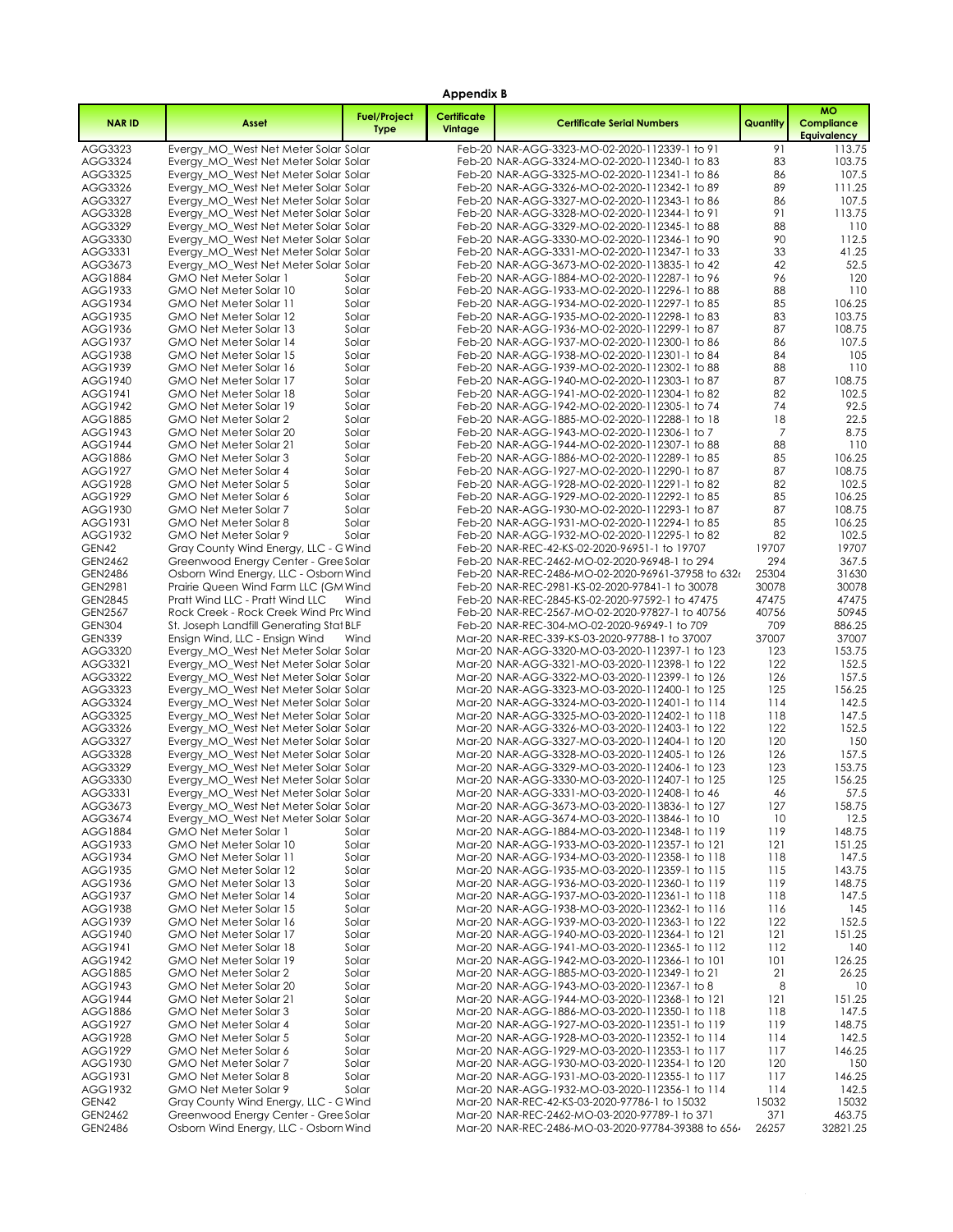| <b>Appendix B</b>  |                                                                              |                                    |                               |                                                                                                  |            |                                               |  |  |
|--------------------|------------------------------------------------------------------------------|------------------------------------|-------------------------------|--------------------------------------------------------------------------------------------------|------------|-----------------------------------------------|--|--|
| <b>NARID</b>       | Asset                                                                        | <b>Fuel/Project</b><br><b>Type</b> | <b>Certificate</b><br>Vintage | <b>Certificate Serial Numbers</b>                                                                | Quantity   | <b>MO</b><br>Compliance<br><b>Equivalency</b> |  |  |
| <b>GEN2981</b>     | Prairie Queen Wind Farm LLC (GM Wind                                         |                                    |                               | Mar-20 NAR-REC-2981-KS-03-2020-98289-1 to 33545                                                  | 33545      | 33545                                         |  |  |
| <b>GEN2845</b>     | Pratt Wind LLC - Pratt Wind LLC                                              | Wind                               |                               | Mar-20 NAR-REC-2845-KS-03-2020-98038-1 to 47927                                                  | 47927      | 47927                                         |  |  |
| <b>GEN2567</b>     | Rock Creek - Rock Creek Wind Pro Wind                                        |                                    |                               | Mar-20 NAR-REC-2567-MO-03-2020-98270-1 to 40373                                                  | 40373      | 50466.25                                      |  |  |
| <b>GEN304</b>      | St. Joseph Landfill Generating Stat BLF                                      |                                    |                               | Mar-20 NAR-REC-304-MO-03-2020-97787-1 to 778                                                     | 778        | 972.5                                         |  |  |
| <b>GEN339</b>      | Ensign Wind, LLC - Ensign Wind                                               | Wind                               |                               | Apr-20 NAR-REC-339-KS-04-2020-98097-1 to 37147                                                   | 37147      | 37147                                         |  |  |
| AGG3320<br>AGG3321 | Evergy_MO_West Net Meter Solar Solar<br>Evergy_MO_West Net Meter Solar Solar |                                    |                               | Apr-20 NAR-AGG-3320-MO-04-2020-112458-1 to 132<br>Apr-20 NAR-AGG-3321-MO-04-2020-112459-1 to 131 | 132<br>131 | 165<br>163.75                                 |  |  |
| AGG3322            | Evergy MO West Net Meter Solar Solar                                         |                                    |                               | Apr-20 NAR-AGG-3322-MO-04-2020-112460-1 to 134                                                   | 134        | 167.5                                         |  |  |
| AGG3323            | Evergy_MO_West Net Meter Solar Solar                                         |                                    |                               | Apr-20 NAR-AGG-3323-MO-04-2020-112461-1 to 134                                                   | 134        | 167.5                                         |  |  |
| AGG3324            | Evergy_MO_West Net Meter Solar Solar                                         |                                    |                               | Apr-20 NAR-AGG-3324-MO-04-2020-112462-1 to 123                                                   | 123        | 153.75                                        |  |  |
| AGG3325            | Evergy_MO_West Net Meter Solar Solar                                         |                                    |                               | Apr-20 NAR-AGG-3325-MO-04-2020-112463-1 to 127                                                   | 127        | 158.75                                        |  |  |
| AGG3326            | Evergy_MO_West Net Meter Solar Solar                                         |                                    |                               | Apr-20 NAR-AGG-3326-MO-04-2020-112464-1 to 131                                                   | 131        | 163.75                                        |  |  |
| AGG3327            | Evergy_MO_West Net Meter Solar Solar                                         |                                    |                               | Apr-20 NAR-AGG-3327-MO-04-2020-112465-1 to 128                                                   | 128        | 160                                           |  |  |
| AGG3328            | Evergy_MO_West Net Meter Solar Solar                                         |                                    |                               | Apr-20 NAR-AGG-3328-MO-04-2020-112466-1 to 135                                                   | 135        | 168.75                                        |  |  |
| AGG3329            | Evergy_MO_West Net Meter Solar Solar                                         |                                    |                               | Apr-20 NAR-AGG-3329-MO-04-2020-112467-1 to 131                                                   | 131        | 163.75                                        |  |  |
| AGG3330<br>AGG3331 | Evergy_MO_West Net Meter Solar Solar                                         |                                    |                               | Apr-20 NAR-AGG-3330-MO-04-2020-112468-1 to 135<br>Apr-20 NAR-AGG-3331-MO-04-2020-112469-1 to 49  | 135<br>49  | 168.75<br>61.25                               |  |  |
| AGG3673            | Evergy_MO_West Net Meter Solar Solar<br>Evergy_MO_West Net Meter Solar Solar |                                    |                               | Apr-20 NAR-AGG-3673-MO-04-2020-113837-1 to 135                                                   | 135        | 168.75                                        |  |  |
| AGG3674            | Evergy_MO_West Net Meter Solar Solar                                         |                                    |                               | Apr-20 NAR-AGG-3674-MO-04-2020-113847-1 to 60                                                    | 60         | 75                                            |  |  |
| AGG1884            | GMO Net Meter Solar 1                                                        | Solar                              |                               | Apr-20 NAR-AGG-1884-MO-04-2020-112409-1 to 133                                                   | 133        | 166.25                                        |  |  |
| AGG1933            | GMO Net Meter Solar 10                                                       | Solar                              |                               | Apr-20 NAR-AGG-1933-MO-04-2020-112418-1 to 131                                                   | 131        | 163.75                                        |  |  |
| AGG1934            | GMO Net Meter Solar 11                                                       | Solar                              |                               | Apr-20 NAR-AGG-1934-MO-04-2020-112419-1 to 128                                                   | 128        | 160                                           |  |  |
| AGG1935            | GMO Net Meter Solar 12                                                       | Solar                              |                               | Apr-20 NAR-AGG-1935-MO-04-2020-112420-1 to 124                                                   | 124        | 155                                           |  |  |
| AGG1936            | GMO Net Meter Solar 13                                                       | Solar                              |                               | Apr-20 NAR-AGG-1936-MO-04-2020-112421-1 to 129                                                   | 129        | 161.25                                        |  |  |
| AGG1937            | GMO Net Meter Solar 14                                                       | Solar                              |                               | Apr-20 NAR-AGG-1937-MO-04-2020-112422-1 to 128                                                   | 128        | 160                                           |  |  |
| AGG1938            | GMO Net Meter Solar 15                                                       | Solar                              |                               | Apr-20 NAR-AGG-1938-MO-04-2020-112423-1 to 125                                                   | 125        | 156.25                                        |  |  |
| AGG1939            | GMO Net Meter Solar 16                                                       | Solar                              |                               | Apr-20 NAR-AGG-1939-MO-04-2020-112424-1 to 132                                                   | 132        | 165                                           |  |  |
| AGG1940<br>AGG1941 | GMO Net Meter Solar 17<br>GMO Net Meter Solar 18                             | Solar                              |                               | Apr-20 NAR-AGG-1940-MO-04-2020-112425-1 to 131<br>Apr-20 NAR-AGG-1941-MO-04-2020-112426-1 to 121 | 131<br>121 | 163.75<br>151.25                              |  |  |
| AGG1942            | GMO Net Meter Solar 19                                                       | Solar<br>Solar                     |                               | Apr-20 NAR-AGG-1942-MO-04-2020-112427-1 to 110                                                   | 110        | 137.5                                         |  |  |
| AGG1885            | GMO Net Meter Solar 2                                                        | Solar                              |                               | Apr-20 NAR-AGG-1885-MO-04-2020-112410-1 to 24                                                    | 24         | 30                                            |  |  |
| AGG1943            | GMO Net Meter Solar 20                                                       | Solar                              |                               | Apr-20 NAR-AGG-1943-MO-04-2020-112428-1 to 9                                                     | 9          | 11.25                                         |  |  |
| AGG1944            | GMO Net Meter Solar 21                                                       | Solar                              |                               | Apr-20 NAR-AGG-1944-MO-04-2020-112429-1 to 130                                                   | 130        | 162.5                                         |  |  |
| AGG1886            | GMO Net Meter Solar 3                                                        | Solar                              |                               | Apr-20 NAR-AGG-1886-MO-04-2020-112411-1 to 128                                                   | 128        | 160                                           |  |  |
| AGG1927            | GMO Net Meter Solar 4                                                        | Solar                              |                               | Apr-20 NAR-AGG-1927-MO-04-2020-112412-1 to 129                                                   | 129        | 161.25                                        |  |  |
| AGG1928            | GMO Net Meter Solar 5                                                        | Solar                              |                               | Apr-20 NAR-AGG-1928-MO-04-2020-112413-1 to 123                                                   | 123        | 153.75                                        |  |  |
| AGG1929            | GMO Net Meter Solar 6                                                        | Solar                              |                               | Apr-20 NAR-AGG-1929-MO-04-2020-112414-1 to 127                                                   | 127        | 158.75                                        |  |  |
| AGG1930            | GMO Net Meter Solar 7                                                        | Solar                              |                               | Apr-20 NAR-AGG-1930-MO-04-2020-112415-1 to 130                                                   | 130        | 162.5                                         |  |  |
| AGG1931<br>AGG1932 | GMO Net Meter Solar 8<br>GMO Net Meter Solar 9                               | Solar<br>Solar                     |                               | Apr-20 NAR-AGG-1931-MO-04-2020-112416-1 to 127<br>Apr-20 NAR-AGG-1932-MO-04-2020-112417-1 to 124 | 127<br>124 | 158.75<br>155                                 |  |  |
| GEN42              | Gray County Wind Energy, LLC - C Wind                                        |                                    |                               | Apr-20 NAR-REC-42-KS-04-2020-98095-1 to 12134                                                    | 12134      | 12134                                         |  |  |
| GEN2462            | Greenwood Energy Center - Gree Solar                                         |                                    |                               | Apr-20 NAR-REC-2462-MO-04-2020-98094-1 to 461                                                    | 461        | 576.25                                        |  |  |
| GEN2486            | Osborn Wind Energy, LLC - Osborn Wind                                        |                                    |                               | Apr-20 NAR-REC-2486-MO-04-2020-98108-40757 to 679.                                               | 27170      | 33962.5                                       |  |  |
| <b>GEN2981</b>     | Prairie Queen Wind Farm LLC (GM Wind                                         |                                    |                               | Apr-20 NAR-REC-2981-KS-04-2020-102294-1 to 32562                                                 | 32562      | 32562                                         |  |  |
| <b>GEN2845</b>     | Pratt Wind LLC - Pratt Wind LLC                                              | Wind                               |                               | Apr-20 NAR-REC-2845-KS-04-2020-102226-1 to 49864                                                 | 49864      | 49864                                         |  |  |
| <b>GEN2567</b>     | Rock Creek - Rock Creek Wind Pro Wind                                        |                                    |                               | Apr-20 NAR-REC-2567-MO-04-2020-102275-1 to 42362                                                 | 42362      | 52952.5                                       |  |  |
| <b>GEN304</b>      | St. Joseph Landfill Generating Stat BLF                                      |                                    |                               | Apr-20 NAR-REC-304-MO-04-2020-98096-1 to 642                                                     | 642        | 802.5                                         |  |  |
| <b>GEN339</b>      | Ensign Wind, LLC - Ensign Wind                                               | Wind                               |                               | May-20 NAR-REC-339-KS-05-2020-102195-1 to 39596                                                  | 39596      | 39596                                         |  |  |
| AGG3320<br>AGG3321 | Evergy_MO_West Net Meter Solar Solar<br>Evergy_MO_West Net Meter Solar Solar |                                    |                               | May-20 NAR-AGG-3320-MO-05-2020-112519-1 to 143<br>May-20 NAR-AGG-3321-MO-05-2020-112520-1 to 141 | 143<br>141 | 178.75<br>176.25                              |  |  |
| AGG3322            | Evergy_MO_West Net Meter Solar Solar                                         |                                    |                               | May-20 NAR-AGG-3322-MO-05-2020-112521-1 to 145                                                   | 145        | 181.25                                        |  |  |
| AGG3323            | Evergy MO West Net Meter Solar Solar                                         |                                    |                               | May-20 NAR-AGG-3323-MO-05-2020-112522-1 to 146                                                   | 146        | 182.5                                         |  |  |
| AGG3324            | Evergy_MO_West Net Meter Solar Solar                                         |                                    |                               | May-20 NAR-AGG-3324-MO-05-2020-112523-1 to 132                                                   | 132        | 165                                           |  |  |
| AGG3325            | Evergy MO West Net Meter Solar Solar                                         |                                    |                               | May-20 NAR-AGG-3325-MO-05-2020-112524-1 to 137                                                   | 137        | 171.25                                        |  |  |
| AGG3326            | Evergy_MO_West Net Meter Solar Solar                                         |                                    |                               | May-20 NAR-AGG-3326-MO-05-2020-112525-1 to 142                                                   | 142        | 177.5                                         |  |  |
| AGG3327            | Evergy_MO_West Net Meter Solar Solar                                         |                                    |                               | May-20 NAR-AGG-3327-MO-05-2020-112526-1 to 138                                                   | 138        | 172.5                                         |  |  |
| AGG3328            | Evergy MO West Net Meter Solar Solar                                         |                                    |                               | May-20 NAR-AGG-3328-MO-05-2020-112527-1 to 146                                                   | 146        | 182.5                                         |  |  |
| AGG3329            | Evergy_MO_West Net Meter Solar Solar<br>Evergy MO West Net Meter Solar Solar |                                    |                               | May-20 NAR-AGG-3329-MO-05-2020-112528-1 to 142                                                   | 142        | 177.5                                         |  |  |
| AGG3330<br>AGG3331 | Evergy_MO_West Net Meter Solar Solar                                         |                                    |                               | May-20 NAR-AGG-3330-MO-05-2020-112529-1 to 145<br>May-20 NAR-AGG-3331-MO-05-2020-112530-1 to 53  | 145<br>53  | 181.25<br>66.25                               |  |  |
| AGG3673            | Evergy MO West Net Meter Solar Solar                                         |                                    |                               | May-20 NAR-AGG-3673-MO-05-2020-113838-1 to 146                                                   | 146        | 182.5                                         |  |  |
| AGG3674            | Evergy_MO_West Net Meter Solar Solar                                         |                                    |                               | May-20 NAR-AGG-3674-MO-05-2020-113848-1 to 146                                                   | 146        | 182.5                                         |  |  |
| AGG3675            | Evergy_MO_West Net Meter Solar Solar                                         |                                    |                               | May-20 NAR-AGG-3675-MO-05-2020-113856-1 to 19                                                    | 19         | 23.75                                         |  |  |
| AGG1884            | GMO Net Meter Solar 1                                                        | Solar                              |                               | May-20 NAR-AGG-1884-MO-05-2020-112470-1 to 138                                                   | 138        | 172.5                                         |  |  |
| AGG1933            | GMO Net Meter Solar 10                                                       | Solar                              |                               | May-20 NAR-AGG-1933-MO-05-2020-112479-1 to 147                                                   | 147        | 183.75                                        |  |  |
| AGG1934            | GMO Net Meter Solar 11                                                       | Solar                              |                               | May-20 NAR-AGG-1934-MO-05-2020-112480-1 to 144                                                   | 144        | 180                                           |  |  |
| AGG1935            | GMO Net Meter Solar 12                                                       | Solar                              |                               | May-20 NAR-AGG-1935-MO-05-2020-112481-1 to 140                                                   | 140        | 175                                           |  |  |
| AGG1936            | GMO Net Meter Solar 13                                                       | Solar                              |                               | May-20 NAR-AGG-1936-MO-05-2020-112482-1 to 146                                                   | 146        | 182.5                                         |  |  |
| AGG1937            | GMO Net Meter Solar 14                                                       | Solar                              |                               | May-20 NAR-AGG-1937-MO-05-2020-112483-1 to 145                                                   | 145        | 181.25                                        |  |  |
| AGG1938<br>AGG1939 | GMO Net Meter Solar 15<br>GMO Net Meter Solar 16                             | Solar<br>Solar                     |                               | May-20 NAR-AGG-1938-MO-05-2020-112484-1 to 141<br>May-20 NAR-AGG-1939-MO-05-2020-112485-1 to 148 | 4 <br>148  | 176.25<br>185                                 |  |  |
| AGG1940            | GMO Net Meter Solar 17                                                       | Solar                              |                               | May-20 NAR-AGG-1940-MO-05-2020-112486-1 to 147                                                   | 147        | 183.75                                        |  |  |
| AGG1941            | GMO Net Meter Solar 18                                                       | Solar                              |                               | May-20 NAR-AGG-1941-MO-05-2020-112487-1 to 137                                                   | 137        | 171.25                                        |  |  |
| AGG1942            | GMO Net Meter Solar 19                                                       | Solar                              |                               | May-20 NAR-AGG-1942-MO-05-2020-112488-1 to 123                                                   | 123        | 153.75                                        |  |  |
| AGG1885            | GMO Net Meter Solar 2                                                        | Solar                              |                               | May-20 NAR-AGG-1885-MO-05-2020-112471-1 to 27                                                    | 27         | 33.75                                         |  |  |
| AGG1943            | GMO Net Meter Solar 20                                                       | Solar                              |                               | May-20 NAR-AGG-1943-MO-05-2020-112489-1 to 10                                                    | 10         | 12.5                                          |  |  |
| AGG1944            | GMO Net Meter Solar 21                                                       | Solar                              |                               | May-20 NAR-AGG-1944-MO-05-2020-112490-1 to 140                                                   | 140        | 175                                           |  |  |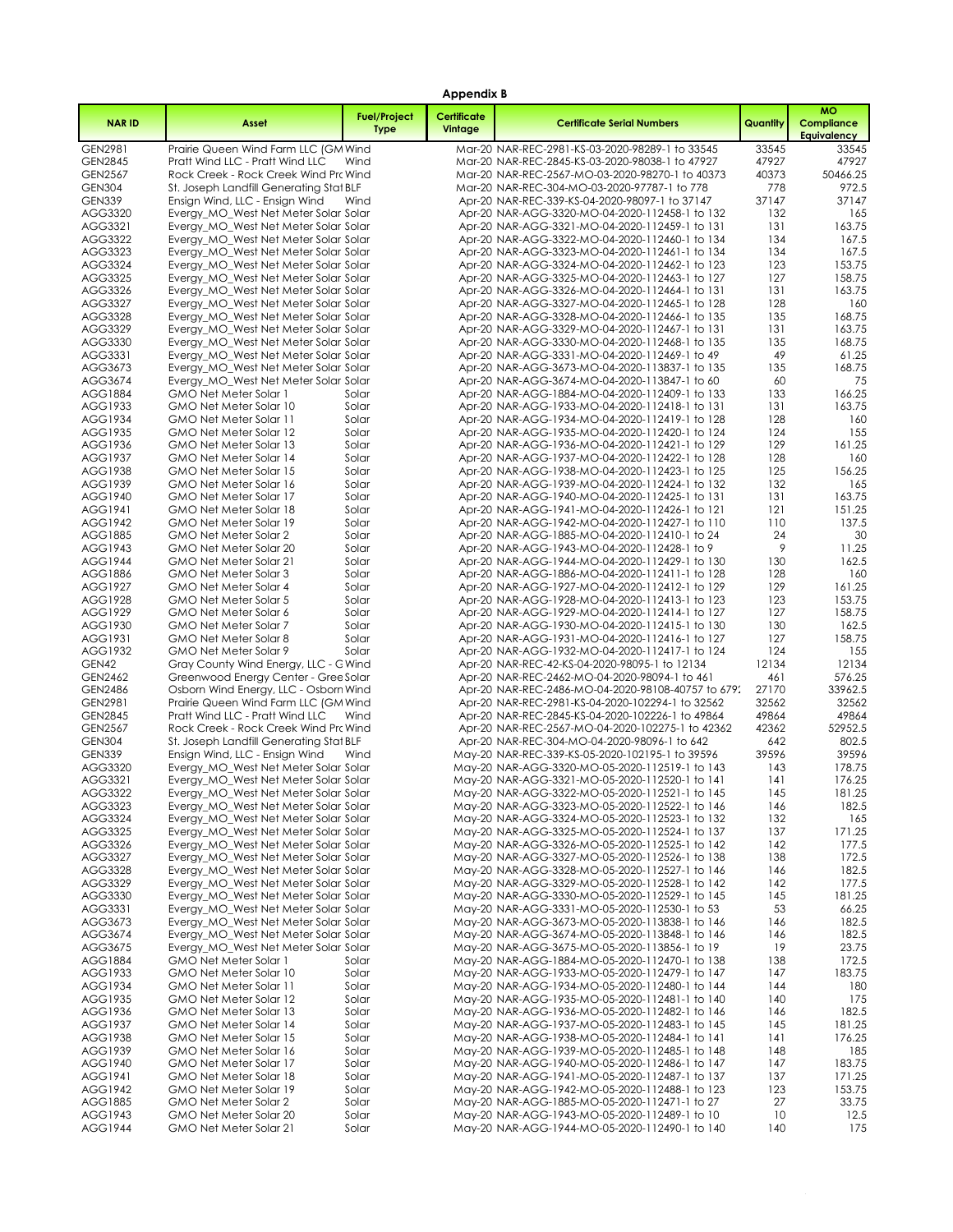| Appendix B                       |                                                                              |                                    |                               |                                                                                                      |                 |                                                      |  |  |
|----------------------------------|------------------------------------------------------------------------------|------------------------------------|-------------------------------|------------------------------------------------------------------------------------------------------|-----------------|------------------------------------------------------|--|--|
| <b>NARID</b>                     | Asset                                                                        | <b>Fuel/Project</b><br><b>Type</b> | <b>Certificate</b><br>Vintage | <b>Certificate Serial Numbers</b>                                                                    | Quantity        | <b>MO</b><br><b>Compliance</b><br><b>Equivalency</b> |  |  |
| AGG1886                          | GMO Net Meter Solar 3                                                        | Solar                              |                               | May-20 NAR-AGG-1886-MO-05-2020-112472-1 to 143                                                       | 143             | 178.75                                               |  |  |
| AGG1927                          | GMO Net Meter Solar 4                                                        | Solar                              |                               | May-20 NAR-AGG-1927-MO-05-2020-112473-1 to 146                                                       | 146             | 182.5                                                |  |  |
| AGG1928                          | GMO Net Meter Solar 5                                                        | Solar                              |                               | May-20 NAR-AGG-1928-MO-05-2020-112474-1 to 139                                                       | 139             | 173.75                                               |  |  |
| AGG1929                          | GMO Net Meter Solar 6                                                        | Solar                              |                               | May-20 NAR-AGG-1929-MO-05-2020-112475-1 to 144                                                       | 144             | 180                                                  |  |  |
| AGG1930<br>AGG1931               | GMO Net Meter Solar 7<br>GMO Net Meter Solar 8                               | Solar<br>Solar                     |                               | May-20 NAR-AGG-1930-MO-05-2020-112476-1 to 147<br>May-20 NAR-AGG-1931-MO-05-2020-112477-1 to 143     | 147<br>143      | 183.75<br>178.75                                     |  |  |
| AGG1932                          | GMO Net Meter Solar 9                                                        | Solar                              |                               | May-20 NAR-AGG-1932-MO-05-2020-112478-1 to 139                                                       | 139             | 173.75                                               |  |  |
| GEN42                            | Gray County Wind Energy, LLC - G Wind                                        |                                    |                               | May-20 NAR-REC-42-KS-05-2020-102197-1 to 22561                                                       | 22561           | 22561                                                |  |  |
| <b>GEN2462</b>                   | Greenwood Energy Center - Gree Solar                                         |                                    |                               | May-20 NAR-REC-2462-MO-05-2020-102194-1 to 432                                                       | 432             | 540                                                  |  |  |
| <b>GEN2486</b>                   | Osborn Wind Energy, LLC - Osborn Wind                                        |                                    |                               | May-20 NAR-REC-2486-MO-05-2020-102206-31196 to 519                                                   | 20796           | 25995                                                |  |  |
| <b>GEN2981</b>                   | Prairie Queen Wind Farm LLC (GM Wind                                         |                                    |                               | May-20 NAR-REC-2981-KS-05-2020-102966-1 to 24143                                                     | 24143           | 24143                                                |  |  |
| <b>GEN2845</b>                   | Pratt Wind LLC - Pratt Wind LLC                                              | Wind                               |                               | May-20 NAR-REC-2845-KS-05-2020-102786-1 to 45311                                                     | 45311           | 45311                                                |  |  |
| <b>GEN2567</b>                   | Rock Creek - Rock Creek Wind Pro Wind                                        |                                    |                               | May-20 NAR-REC-2567-MO-05-2020-102769-1 to 33603                                                     | 33603           | 42003.75                                             |  |  |
| <b>GEN304</b>                    | St. Joseph Landfill Generating Stat BLF                                      |                                    |                               | May-20 NAR-REC-304-MO-05-2020-102196-1 to 779                                                        | 779<br>48932    | 973.75                                               |  |  |
| <b>GEN339</b><br>AGG3320         | Ensign Wind, LLC - Ensign Wind<br>Evergy_MO_West Net Meter Solar Solar       | Wind                               |                               | Jun-20 NAR-REC-339-KS-06-2020-103219-1 to 48932<br>Jun-20 NAR-AGG-3320-MO-06-2020-112580-1 to 138    | 138             | 48932<br>172.5                                       |  |  |
| AGG3321                          | Evergy_MO_West Net Meter Solar Solar                                         |                                    |                               | Jun-20 NAR-AGG-3321-MO-06-2020-112581-1 to 137                                                       | 137             | 171.25                                               |  |  |
| AGG3322                          | Evergy_MO_West Net Meter Solar Solar                                         |                                    |                               | Jun-20 NAR-AGG-3322-MO-06-2020-112582-1 to 141                                                       | 4               | 176.25                                               |  |  |
| AGG3323                          | Evergy_MO_West Net Meter Solar Solar                                         |                                    |                               | Jun-20 NAR-AGG-3323-MO-06-2020-112583-1 to 141                                                       | 4               | 176.25                                               |  |  |
| AGG3324                          | Evergy MO West Net Meter Solar Solar                                         |                                    |                               | Jun-20 NAR-AGG-3324-MO-06-2020-112584-1 to 129                                                       | 129             | 161.25                                               |  |  |
| AGG3325                          | Evergy_MO_West Net Meter Solar Solar                                         |                                    |                               | Jun-20 NAR-AGG-3325-MO-06-2020-112585-1 to 134                                                       | 134             | 167.5                                                |  |  |
| AGG3326                          | Evergy_MO_West Net Meter Solar Solar                                         |                                    |                               | Jun-20 NAR-AGG-3326-MO-06-2020-112586-1 to 138                                                       | 138             | 172.5                                                |  |  |
| AGG3327                          | Evergy MO West Net Meter Solar Solar                                         |                                    |                               | Jun-20 NAR-AGG-3327-MO-06-2020-112587-1 to 134                                                       | 134             | 167.5                                                |  |  |
| AGG3328                          | Evergy_MO_West Net Meter Solar Solar                                         |                                    |                               | Jun-20 NAR-AGG-3328-MO-06-2020-112588-1 to 142                                                       | 142             | 177.5                                                |  |  |
| AGG3329<br>AGG3330               | Evergy MO West Net Meter Solar Solar                                         |                                    |                               | Jun-20 NAR-AGG-3329-MO-06-2020-112589-1 to 139<br>Jun-20 NAR-AGG-3330-MO-06-2020-112590-1 to 141     | 139<br> 4       | 173.75<br>176.25                                     |  |  |
| AGG3331                          | Evergy_MO_West Net Meter Solar Solar<br>Evergy MO West Net Meter Solar Solar |                                    |                               | Jun-20 NAR-AGG-3331-MO-06-2020-112591-1 to 52                                                        | 52              | 65                                                   |  |  |
| AGG3673                          | Evergy MO West Net Meter Solar Solar                                         |                                    |                               | Jun-20 NAR-AGG-3673-MO-06-2020-113839-1 to 142                                                       | 142             | 177.5                                                |  |  |
| AGG3674                          | Evergy_MO_West Net Meter Solar Solar                                         |                                    |                               | Jun-20 NAR-AGG-3674-MO-06-2020-113849-1 to 142                                                       | 142             | 177.5                                                |  |  |
| AGG3675                          | Evergy_MO_West Net Meter Solar Solar                                         |                                    |                               | Jun-20 NAR-AGG-3675-MO-06-2020-113857-1 to 114                                                       | 114             | 142.5                                                |  |  |
| AGG1884                          | GMO Net Meter Solar 1                                                        | Solar                              |                               | Jun-20 NAR-AGG-1884-MO-06-2020-112531-1 to 145                                                       | 145             | 181.25                                               |  |  |
| AGG1933                          | GMO Net Meter Solar 10                                                       | Solar                              |                               | Jun-20 NAR-AGG-1933-MO-06-2020-112540-1 to 143                                                       | 143             | 178.75                                               |  |  |
| AGG1934                          | GMO Net Meter Solar 11                                                       | Solar                              |                               | Jun-20 NAR-AGG-1934-MO-06-2020-112541-1 to 139                                                       | 139             | 173.75                                               |  |  |
| AGG1935                          | GMO Net Meter Solar 12                                                       | Solar                              |                               | Jun-20 NAR-AGG-1935-MO-06-2020-112542-1 to 136                                                       | 136             | 170                                                  |  |  |
| AGG1936                          | GMO Net Meter Solar 13                                                       | Solar                              |                               | Jun-20 NAR-AGG-1936-MO-06-2020-112543-1 to 140                                                       | 140             | 175                                                  |  |  |
| AGG1937<br>AGG1938               | GMO Net Meter Solar 14<br>GMO Net Meter Solar 15                             | Solar<br>Solar                     |                               | Jun-20 NAR-AGG-1937-MO-06-2020-112544-1 to 140<br>Jun-20 NAR-AGG-1938-MO-06-2020-112545-1 to 136     | 140<br>136      | 175<br>170                                           |  |  |
| AGG1939                          | GMO Net Meter Solar 16                                                       | Solar                              |                               | Jun-20 NAR-AGG-1939-MO-06-2020-112546-1 to 144                                                       | 144             | 180                                                  |  |  |
| AGG1940                          | GMO Net Meter Solar 17                                                       | Solar                              |                               | Jun-20 NAR-AGG-1940-MO-06-2020-112547-1 to 142                                                       | 142             | 177.5                                                |  |  |
| AGG1941                          | GMO Net Meter Solar 18                                                       | Solar                              |                               | Jun-20 NAR-AGG-1941-MO-06-2020-112548-1 to 132                                                       | 132             | 165                                                  |  |  |
| AGG1942                          | GMO Net Meter Solar 19                                                       | Solar                              |                               | Jun-20 NAR-AGG-1942-MO-06-2020-112549-1 to 120                                                       | 120             | 150                                                  |  |  |
| AGG1885                          | GMO Net Meter Solar 2                                                        | Solar                              |                               | Jun-20 NAR-AGG-1885-MO-06-2020-112532-1 to 27                                                        | 27              | 33.75                                                |  |  |
| AGG1943                          | GMO Net Meter Solar 20                                                       | Solar                              |                               | Jun-20 NAR-AGG-1943-MO-06-2020-112550-1 to 11                                                        | $\overline{11}$ | 13.75                                                |  |  |
| AGG1944                          | GMO Net Meter Solar 21                                                       | Solar                              |                               | Jun-20 NAR-AGG-1944-MO-06-2020-112551-1 to 137                                                       | 137             | 171.25                                               |  |  |
| AGG1886                          | GMO Net Meter Solar 3<br>GMO Net Meter Solar 4                               | Solar                              |                               | Jun-20 NAR-AGG-1886-MO-06-2020-112533-1 to 139                                                       | 139<br>140      | 173.75                                               |  |  |
| AGG1927<br>AGG1928               | GMO Net Meter Solar 5                                                        | Solar<br>Solar                     |                               | Jun-20 NAR-AGG-1927-MO-06-2020-112534-1 to 140<br>Jun-20 NAR-AGG-1928-MO-06-2020-112535-1 to 134     | 134             | 175<br>167.5                                         |  |  |
| AGG1929                          | GMO Net Meter Solar 6                                                        | Solar                              |                               | Jun-20 NAR-AGG-1929-MO-06-2020-112536-1 to 138                                                       | 138             | 172.5                                                |  |  |
| AGG1930                          | GMO Net Meter Solar 7                                                        | Solar                              |                               | Jun-20 NAR-AGG-1930-MO-06-2020-112537-1 to 142                                                       | 142             | 177.5                                                |  |  |
| AGG1931                          | GMO Net Meter Solar 8                                                        | Solar                              |                               | Jun-20 NAR-AGG-1931-MO-06-2020-112538-1 to 139                                                       | 139             | 173.75                                               |  |  |
| AGG1932                          | GMO Net Meter Solar 9                                                        | Solar                              |                               | Jun-20 NAR-AGG-1932-MO-06-2020-112539-1 to 135                                                       | 135             | 168.75                                               |  |  |
| GEN42                            | Gray County Wind Energy, LLC - G Wind                                        |                                    |                               | Jun-20 NAR-REC-42-KS-06-2020-103215-1 to 23874                                                       | 23874           | 23874                                                |  |  |
| GEN2462                          | Greenwood Energy Center - Gree Solar                                         |                                    |                               | Jun-20 NAR-REC-2462-MO-06-2020-103221-1 to 575                                                       | 575             | 718.75                                               |  |  |
| GEN2486                          | Osborn Wind Eneray, LLC - Osborn Wind                                        |                                    |                               | Jun-20 NAR-REC-2486-MO-06-2020-103166-33336 to 55.                                                   | 22222           | 27777.5                                              |  |  |
| <b>GEN2981</b><br><b>GEN2845</b> | Prairie Queen Wind Farm LLC (GM Wind<br>Pratt Wind LLC - Pratt Wind LLC      | Wind                               |                               | Jun-20 NAR-REC-2981-KS-06-2020-103503-1 to 31745<br>Jun-20 NAR-REC-2845-KS-06-2020-103301-1 to 65587 | 31745<br>65587  | 31745<br>65587                                       |  |  |
| <b>GEN2567</b>                   | Rock Creek - Rock Creek Wind Pro Wind                                        |                                    |                               | Jun-20 NAR-REC-2567-MO-06-2020-103281-1 to 36787                                                     | 36787           | 45983.75                                             |  |  |
| <b>GEN304</b>                    | St. Joseph Landfill Generating Stat BLF                                      |                                    |                               | Jun-20 NAR-REC-304-MO-06-2020-103217-1 to 619                                                        | 619             | 773.75                                               |  |  |
| AGG3320                          | Evergy MO West Net Meter Solar Solar                                         |                                    |                               | Jul-20 NAR-AGG-3320-MO-07-2020-112641-1 to 145                                                       | 145             | 181.25                                               |  |  |
| AGG3321                          | Evergy_MO_West Net Meter Solar Solar                                         |                                    |                               | Jul-20 NAR-AGG-3321-MO-07-2020-112642-1 to 143                                                       | 143             | 178.75                                               |  |  |
| AGG3322                          | Evergy MO West Net Meter Solar Solar                                         |                                    |                               | Jul-20 NAR-AGG-3322-MO-07-2020-112643-1 to 148                                                       | 148             | 185                                                  |  |  |
| AGG3323                          | Evergy_MO_West Net Meter Solar Solar                                         |                                    |                               | Jul-20 NAR-AGG-3323-MO-07-2020-112644-1 to 147                                                       | 147             | 183.75                                               |  |  |
| AGG3324                          | Evergy MO West Net Meter Solar Solar                                         |                                    |                               | Jul-20 NAR-AGG-3324-MO-07-2020-112645-1 to 135                                                       | 135             | 168.75                                               |  |  |
| AGG3325                          | Evergy_MO_West Net Meter Solar Solar                                         |                                    |                               | Jul-20 NAR-AGG-3325-MO-07-2020-112646-1 to 139                                                       | 139             | 173.75                                               |  |  |
| AGG3326<br>AGG3327               | Evergy_MO_West Net Meter Solar Solar<br>Evergy_MO_West Net Meter Solar Solar |                                    |                               | Jul-20 NAR-AGG-3326-MO-07-2020-112647-1 to 144<br>Jul-20 NAR-AGG-3327-MO-07-2020-112648-1 to 140     | 144<br>140      | 180<br>175                                           |  |  |
| AGG3328                          | Evergy_MO_West Net Meter Solar Solar                                         |                                    |                               | Jul-20 NAR-AGG-3328-MO-07-2020-112649-1 to 148                                                       | 148             | 185                                                  |  |  |
| AGG3329                          | Evergy_MO_West Net Meter Solar Solar                                         |                                    |                               | Jul-20 NAR-AGG-3329-MO-07-2020-112650-1 to 144                                                       | 144             | 180                                                  |  |  |
| AGG3330                          | Evergy_MO_West Net Meter Solar Solar                                         |                                    |                               | Jul-20 NAR-AGG-3330-MO-07-2020-112651-1 to 147                                                       | 147             | 183.75                                               |  |  |
| AGG3331                          | Evergy_MO_West Net Meter Solar Solar                                         |                                    |                               | Jul-20 NAR-AGG-3331-MO-07-2020-112652-1 to 53                                                        | 53              | 66.25                                                |  |  |
| AGG3673                          | Evergy_MO_West Net Meter Solar Solar                                         |                                    |                               | Jul-20 NAR-AGG-3673-MO-07-2020-113840-1 to 148                                                       | 148             | 185                                                  |  |  |
| AGG3674                          | Evergy_MO_West Net Meter Solar Solar                                         |                                    |                               | Jul-20 NAR-AGG-3674-MO-07-2020-113850-1 to 148                                                       | 148             | 185                                                  |  |  |
| AGG3675                          | Evergy_MO_West Net Meter Solar Solar                                         |                                    |                               | Jul-20 NAR-AGG-3675-MO-07-2020-113858-1 to 149                                                       | 149             | 186.25                                               |  |  |
| AGG3676                          | Evergy_MO_West Net Meter Solar Solar                                         |                                    |                               | Jul-20 NAR-AGG-3676-MO-07-2020-113864-1 to 70                                                        | 70              | 87.5                                                 |  |  |
| AGG1884<br>AGG1933               | GMO Net Meter Solar 1<br>GMO Net Meter Solar 10                              | Solar<br>Solar                     |                               | Jul-20 NAR-AGG-1884-MO-07-2020-112592-1 to 143<br>Jul-20 NAR-AGG-1933-MO-07-2020-112601-1 to 148     | 143<br>148      | 178.75<br>185                                        |  |  |
| AGG1934                          | GMO Net Meter Solar 11                                                       | Solar                              |                               | Jul-20 NAR-AGG-1934-MO-07-2020-112602-1 to 144                                                       | 144             | 180                                                  |  |  |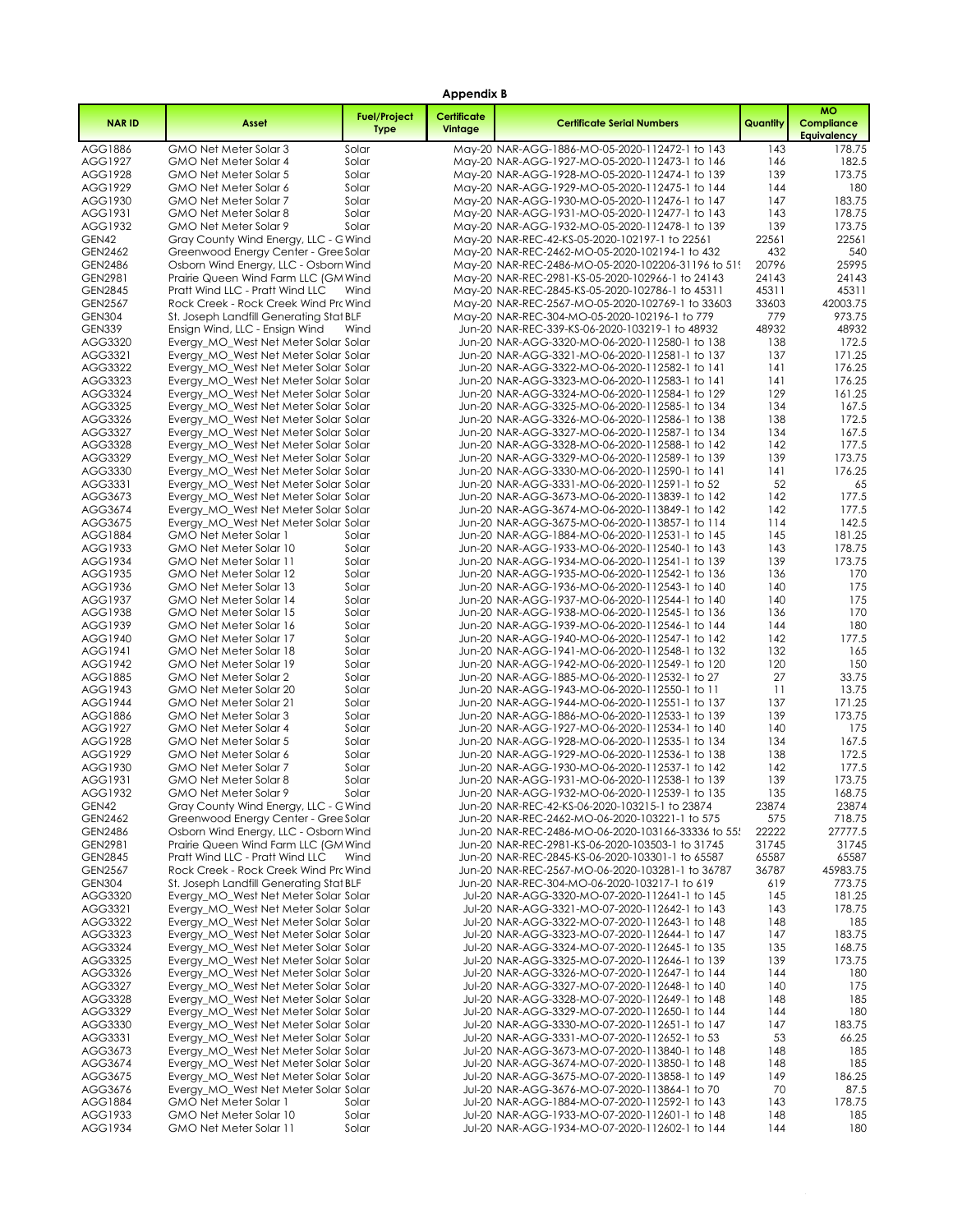| Appendix B         |                                                                              |                                    |                               |                                                                                                  |            |                                               |  |  |
|--------------------|------------------------------------------------------------------------------|------------------------------------|-------------------------------|--------------------------------------------------------------------------------------------------|------------|-----------------------------------------------|--|--|
| <b>NARID</b>       | Asset                                                                        | <b>Fuel/Project</b><br><b>Type</b> | <b>Certificate</b><br>Vintage | <b>Certificate Serial Numbers</b>                                                                | Quantity   | <b>MO</b><br>Compliance<br><b>Equivalency</b> |  |  |
| AGG1935            | GMO Net Meter Solar 12                                                       | Solar                              |                               | Jul-20 NAR-AGG-1935-MO-07-2020-112603-1 to 139                                                   | 139        | 173.75                                        |  |  |
| AGG1936            | GMO Net Meter Solar 13                                                       | Solar                              |                               | Jul-20 NAR-AGG-1936-MO-07-2020-112604-1 to 146                                                   | 146        | 182.5                                         |  |  |
| AGG1937<br>AGG1938 | GMO Net Meter Solar 14                                                       | Solar                              |                               | Jul-20 NAR-AGG-1937-MO-07-2020-112605-1 to 144<br>Jul-20 NAR-AGG-1938-MO-07-2020-112606-1 to 141 | 144        | 180                                           |  |  |
| AGG1939            | GMO Net Meter Solar 15<br>GMO Net Meter Solar 16                             | Solar<br>Solar                     |                               | Jul-20 NAR-AGG-1939-MO-07-2020-112607-1 to 148                                                   | 4 <br>148  | 176.25<br>185                                 |  |  |
| AGG1940            | GMO Net Meter Solar 17                                                       | Solar                              |                               | Jul-20 NAR-AGG-1940-MO-07-2020-112608-1 to 148                                                   | 148        | 185                                           |  |  |
| AGG1941            | GMO Net Meter Solar 18                                                       | Solar                              |                               | Jul-20 NAR-AGG-1941-MO-07-2020-112609-1 to 137                                                   | 137        | 171.25                                        |  |  |
| AGG1942            | GMO Net Meter Solar 19                                                       | Solar                              |                               | Jul-20 NAR-AGG-1942-MO-07-2020-112610-1 to 123                                                   | 123        | 153.75                                        |  |  |
| AGG1885            | GMO Net Meter Solar 2                                                        | Solar                              |                               | Jul-20 NAR-AGG-1885-MO-07-2020-112593-1 to 29                                                    | 29         | 36.25                                         |  |  |
| AGG1943<br>AGG1944 | GMO Net Meter Solar 20<br>GMO Net Meter Solar 21                             | Solar<br>Solar                     |                               | Jul-20 NAR-AGG-1943-MO-07-2020-112611-1 to 10<br>Jul-20 NAR-AGG-1944-MO-07-2020-112612-1 to 142  | 10<br>142  | 12.5<br>177.5                                 |  |  |
| AGG1886            | GMO Net Meter Solar 3                                                        | Solar                              |                               | Jul-20 NAR-AGG-1886-MO-07-2020-112594-1 to 144                                                   | 144        | 180                                           |  |  |
| AGG1927            | GMO Net Meter Solar 4                                                        | Solar                              |                               | Jul-20 NAR-AGG-1927-MO-07-2020-112595-1 to 146                                                   | 146        | 182.5                                         |  |  |
| AGG1928            | GMO Net Meter Solar 5                                                        | Solar                              |                               | Jul-20 NAR-AGG-1928-MO-07-2020-112596-1 to 139                                                   | 139        | 173.75                                        |  |  |
| AGG1929            | GMO Net Meter Solar 6                                                        | Solar                              |                               | Jul-20 NAR-AGG-1929-MO-07-2020-112597-1 to 143                                                   | 143        | 178.75                                        |  |  |
| AGG1930            | GMO Net Meter Solar 7                                                        | Solar                              |                               | Jul-20 NAR-AGG-1930-MO-07-2020-112598-1 to 146                                                   | 146        | 182.5                                         |  |  |
| AGG1931<br>AGG1932 | GMO Net Meter Solar 8<br>GMO Net Meter Solar 9                               | Solar<br>Solar                     |                               | Jul-20 NAR-AGG-1931-MO-07-2020-112599-1 to 143<br>Jul-20 NAR-AGG-1932-MO-07-2020-112600-1 to 139 | 143<br>139 | 178.75<br>173.75                              |  |  |
| GEN2462            | Greenwood Energy Center - Gree Solar                                         |                                    |                               | Jul-20 NAR-REC-2462-MO-07-2020-103222-1 to 512                                                   | 512        | 640                                           |  |  |
| <b>GEN2981</b>     | Prairie Queen Wind Farm LLC (GM Wind                                         |                                    |                               | Jul-20 NAR-REC-2981-KS-07-2020-104060-1 to 18886                                                 | 18886      | 18886                                         |  |  |
| <b>GEN304</b>      | St. Joseph Landfill Generating Stat BLF                                      |                                    |                               | Jul-20 NAR-REC-304-MO-07-2020-103218-1 to 698                                                    | 698        | 872.5                                         |  |  |
| AGG3320            | Evergy MO West Net Meter Solar Solar                                         |                                    |                               | Aug-20 NAR-AGG-3320-MO-08-2020-112702-1 to 139                                                   | 139        | 173.75                                        |  |  |
| AGG3321            | Evergy MO West Net Meter Solar Solar                                         |                                    |                               | Aug-20 NAR-AGG-3321-MO-08-2020-112703-1 to 137                                                   | 137        | 171.25                                        |  |  |
| AGG3322<br>AGG3323 | Evergy_MO_West Net Meter Solar Solar<br>Evergy MO West Net Meter Solar Solar |                                    |                               | Aug-20 NAR-AGG-3322-MO-08-2020-112704-1 to 141<br>Aug-20 NAR-AGG-3323-MO-08-2020-112705-1 to 141 | 4 <br> 4   | 176.25<br>176.25                              |  |  |
| AGG3324            | Evergy_MO_West Net Meter Solar Solar                                         |                                    |                               | Aug-20 NAR-AGG-3324-MO-08-2020-112706-1 to 129                                                   | 129        | 161.25                                        |  |  |
| AGG3325            | Evergy MO West Net Meter Solar Solar                                         |                                    |                               | Aug-20 NAR-AGG-3325-MO-08-2020-112707-1 to 134                                                   | 134        | 167.5                                         |  |  |
| AGG3326            | Evergy_MO_West Net Meter Solar Solar                                         |                                    |                               | Aug-20 NAR-AGG-3326-MO-08-2020-112708-1 to 138                                                   | 138        | 172.5                                         |  |  |
| AGG3327            | Evergy MO West Net Meter Solar Solar                                         |                                    |                               | Aug-20 NAR-AGG-3327-MO-08-2020-112709-1 to 135                                                   | 135        | 168.75                                        |  |  |
| AGG3328            | Evergy_MO_West Net Meter Solar Solar                                         |                                    |                               | Aug-20 NAR-AGG-3328-MO-08-2020-112710-1 to 142                                                   | 142        | 177.5                                         |  |  |
| AGG3329<br>AGG3330 | Evergy_MO_West Net Meter Solar Solar<br>Evergy_MO_West Net Meter Solar Solar |                                    |                               | Aug-20 NAR-AGG-3329-MO-08-2020-112711-1 to 138<br>Aug-20 NAR-AGG-3330-MO-08-2020-112712-1 to 141 | 138<br> 4  | 172.5<br>176.25                               |  |  |
| AGG3331            | Evergy_MO_West Net Meter Solar Solar                                         |                                    |                               | Aug-20 NAR-AGG-3331-MO-08-2020-112713-1 to 52                                                    | 52         | 65                                            |  |  |
| AGG3673            | Evergy_MO_West Net Meter Solar Solar                                         |                                    |                               | Aug-20 NAR-AGG-3673-MO-08-2020-113841-1 to 142                                                   | 142        | 177.5                                         |  |  |
| AGG3674            | Evergy_MO_West Net Meter Solar Solar                                         |                                    |                               | Aug-20 NAR-AGG-3674-MO-08-2020-113851-1 to 142                                                   | 142        | 177.5                                         |  |  |
| AGG3675            | Evergy_MO_West Net Meter Solar Solar                                         |                                    |                               | Aug-20 NAR-AGG-3675-MO-08-2020-113859-1 to 142                                                   | 142        | 177.5                                         |  |  |
| AGG3676            | Evergy_MO_West Net Meter Solar Solar                                         |                                    |                               | Aug-20 NAR-AGG-3676-MO-08-2020-113865-1 to 130                                                   | 130        | 162.5                                         |  |  |
| AGG1884<br>AGG1933 | GMO Net Meter Solar 1<br>GMO Net Meter Solar 10                              | Solar<br>Solar                     |                               | Aug-20 NAR-AGG-1884-MO-08-2020-112653-1 to 138<br>Aug-20 NAR-AGG-1933-MO-08-2020-112662-1 to 143 | 138<br>143 | 172.5<br>178.75                               |  |  |
| AGG1934            | GMO Net Meter Solar 11                                                       | Solar                              |                               | Aug-20 NAR-AGG-1934-MO-08-2020-112663-1 to 139                                                   | 139        | 173.75                                        |  |  |
| AGG1935            | GMO Net Meter Solar 12                                                       | Solar                              |                               | Aug-20 NAR-AGG-1935-MO-08-2020-112664-1 to 136                                                   | 136        | 170                                           |  |  |
| AGG1936            | GMO Net Meter Solar 13                                                       | Solar                              |                               | Aug-20 NAR-AGG-1936-MO-08-2020-112665-1 to 141                                                   | 4          | 176.25                                        |  |  |
| AGG1937            | GMO Net Meter Solar 14                                                       | Solar                              |                               | Aug-20 NAR-AGG-1937-MO-08-2020-112666-1 to 140                                                   | 140        | 175                                           |  |  |
| AGG1938<br>AGG1939 | GMO Net Meter Solar 15<br>GMO Net Meter Solar 16                             | Solar                              |                               | Aug-20 NAR-AGG-1938-MO-08-2020-112667-1 to 136                                                   | 136<br>144 | 170<br>180                                    |  |  |
| AGG1940            | GMO Net Meter Solar 17                                                       | Solar<br>Solar                     |                               | Aug-20 NAR-AGG-1939-MO-08-2020-112668-1 to 144<br>Aug-20 NAR-AGG-1940-MO-08-2020-112669-1 to 142 | 142        | 177.5                                         |  |  |
| AGG1941            | GMO Net Meter Solar 18                                                       | Solar                              |                               | Aug-20 NAR-AGG-1941-MO-08-2020-112670-1 to 133                                                   | 133        | 166.25                                        |  |  |
| AGG1942            | GMO Net Meter Solar 19                                                       | Solar                              |                               | Aug-20 NAR-AGG-1942-MO-08-2020-112671-1 to 120                                                   | 120        | 150                                           |  |  |
| AGG1885            | GMO Net Meter Solar 2                                                        | Solar                              |                               | Aug-20 NAR-AGG-1885-MO-08-2020-112654-1 to 25                                                    | 25         | 31.25                                         |  |  |
| AGG1943            | GMO Net Meter Solar 20                                                       | Solar                              |                               | Aug-20 NAR-AGG-1943-MO-08-2020-112672-1 to 10                                                    | 10         | 12.5                                          |  |  |
| AGG1944<br>AGG1886 | GMO Net Meter Solar 21<br>GMO Net Meter Solar 3                              | Solar<br>Solar                     |                               | Aug-20 NAR-AGG-1944-MO-08-2020-112673-1 to 137<br>Aug-20 NAR-AGG-1886-MO-08-2020-112655-1 to 139 | 137<br>139 | 171.25<br>173.75                              |  |  |
| AGG1927            | GMO Net Meter Solar 4                                                        | Solar                              |                               | Aug-20 NAR-AGG-1927-MO-08-2020-112656-1 to 141                                                   | 141        | 176.25                                        |  |  |
| AGG1928            | GMO Net Meter Solar 5                                                        | Solar                              |                               | Aug-20 NAR-AGG-1928-MO-08-2020-112657-1 to 134                                                   | 134        | 167.5                                         |  |  |
| AGG1929            | GMO Net Meter Solar 6                                                        | Solar                              |                               | Aug-20 NAR-AGG-1929-MO-08-2020-112658-1 to 139                                                   | 139        | 173.75                                        |  |  |
| AGG1930            | GMO Net Meter Solar 7                                                        | Solar                              |                               | Aug-20 NAR-AGG-1930-MO-08-2020-112659-1 to 142                                                   | 142        | 177.5                                         |  |  |
| AGG1931<br>AGG1932 | GMO Net Meter Solar 8<br>GMO Net Meter Solar 9                               | Solar<br>Solar                     |                               | Aug-20 NAR-AGG-1931-MO-08-2020-112660-1 to 138<br>Aug-20 NAR-AGG-1932-MO-08-2020-112661-1 to 135 | 138<br>135 | 172.5<br>168.75                               |  |  |
| GEN2462            | Greenwood Energy Center - Gree Solar                                         |                                    |                               | Aug-20 NAR-REC-2462-MO-08-2020-104234-1 to 543                                                   | 543        | 678.75                                        |  |  |
| <b>GEN2981</b>     | Prairie Queen Wind Farm LLC (GM Wind                                         |                                    |                               | Aug-20 NAR-REC-2981-KS-08-2020-104693-1 to 19598                                                 | 19598      | 19598                                         |  |  |
| <b>GEN304</b>      | St. Joseph Landfill Generating Stat BLF                                      |                                    |                               | Aug-20 NAR-REC-304-MO-08-2020-104231-1 to 678                                                    | 678        | 847.5                                         |  |  |
| AGG3320            | Evergy_MO_West Net Meter Solar Solar                                         |                                    |                               | Sep-20 NAR-AGG-3320-MO-09-2020-112763-1 to 120                                                   | 120        | 150                                           |  |  |
| AGG3321            | Evergy MO West Net Meter Solar Solar<br>Evergy MO West Net Meter Solar Solar |                                    |                               | Sep-20 NAR-AGG-3321-MO-09-2020-112764-1 to 119                                                   | 119        | 148.75                                        |  |  |
| AGG3322<br>AGG3323 | Evergy MO West Net Meter Solar Solar                                         |                                    |                               | Sep-20 NAR-AGG-3322-MO-09-2020-112765-1 to 122<br>Sep-20 NAR-AGG-3323-MO-09-2020-112766-1 to 123 | 122<br>123 | 152.5<br>153.75                               |  |  |
| AGG3324            | Evergy_MO_West Net Meter Solar Solar                                         |                                    |                               | Sep-20 NAR-AGG-3324-MO-09-2020-112767-1 to 112                                                   | 112        | 140                                           |  |  |
| AGG3325            | Evergy_MO_West Net Meter Solar Solar                                         |                                    |                               | Sep-20 NAR-AGG-3325-MO-09-2020-112768-1 to 115                                                   | 115        | 143.75                                        |  |  |
| AGG3326            | Evergy_MO_West Net Meter Solar Solar                                         |                                    |                               | Sep-20 NAR-AGG-3326-MO-09-2020-112769-1 to 120                                                   | 120        | 150                                           |  |  |
| AGG3327            | Evergy_MO_West Net Meter Solar Solar                                         |                                    |                               | Sep-20 NAR-AGG-3327-MO-09-2020-112770-1 to 116                                                   | 116        | 145                                           |  |  |
| AGG3328            | Evergy_MO_West Net Meter Solar Solar                                         |                                    |                               | Sep-20 NAR-AGG-3328-MO-09-2020-112771-1 to 123                                                   | 123        | 153.75                                        |  |  |
| AGG3329<br>AGG3330 | Evergy_MO_West Net Meter Solar Solar<br>Evergy_MO_West Net Meter Solar Solar |                                    |                               | Sep-20 NAR-AGG-3329-MO-09-2020-112772-1 to 120<br>Sep-20 NAR-AGG-3330-MO-09-2020-112773-1 to 122 | 120<br>122 | 150<br>152.5                                  |  |  |
| AGG3331            | Evergy_MO_West Net Meter Solar Solar                                         |                                    |                               | Sep-20 NAR-AGG-3331-MO-09-2020-112774-1 to 45                                                    | 45         | 56.25                                         |  |  |
| AGG3673            | Evergy_MO_West Net Meter Solar Solar                                         |                                    |                               | Sep-20 NAR-AGG-3673-MO-09-2020-113842-1 to 123                                                   | 123        | 153.75                                        |  |  |
| AGG3674            | Evergy_MO_West Net Meter Solar Solar                                         |                                    |                               | Sep-20 NAR-AGG-3674-MO-09-2020-113852-1 to 123                                                   | 123        | 153.75                                        |  |  |
| AGG3675            | Evergy_MO_West Net Meter Solar Solar                                         |                                    |                               | Sep-20 NAR-AGG-3675-MO-09-2020-113860-1 to 123                                                   | 123        | 153.75                                        |  |  |
| AGG3676            | Evergy_MO_West Net Meter Solar Solar                                         |                                    |                               | Sep-20 NAR-AGG-3676-MO-09-2020-113866-1 to 122                                                   | 122        | 152.5                                         |  |  |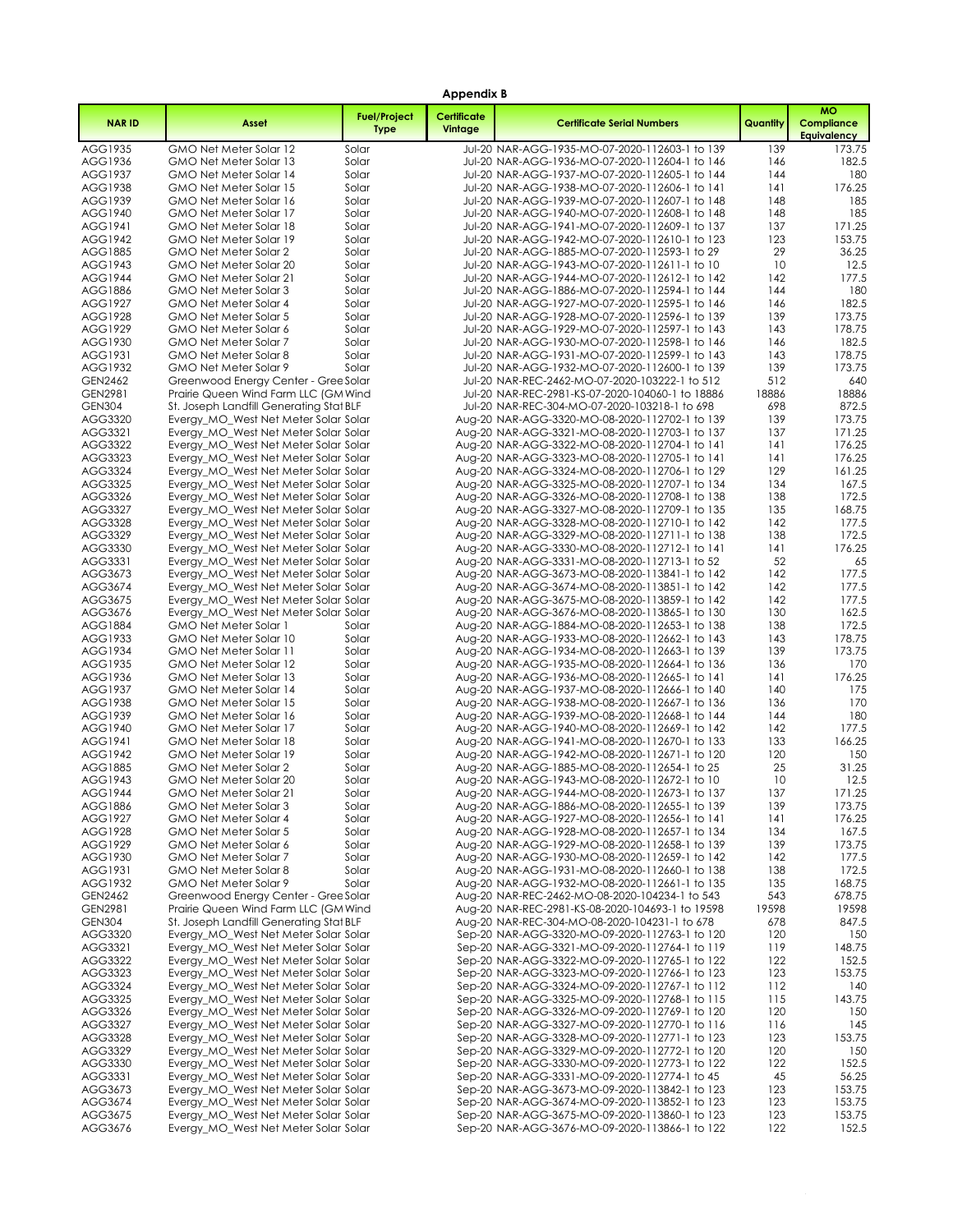|                           | Appendix B                                                                      |                                    |                               |                                                                                                  |               |                                                      |  |  |  |
|---------------------------|---------------------------------------------------------------------------------|------------------------------------|-------------------------------|--------------------------------------------------------------------------------------------------|---------------|------------------------------------------------------|--|--|--|
| <b>NARID</b>              | Asset                                                                           | <b>Fuel/Project</b><br><b>Type</b> | <b>Certificate</b><br>Vintage | <b>Certificate Serial Numbers</b>                                                                | Quantity      | <b>MO</b><br><b>Compliance</b><br><b>Equivalency</b> |  |  |  |
| AGG3677                   | Evergy_MO_West Net Meter Solar Solar                                            |                                    |                               | Sep-20 NAR-AGG-3677-MO-09-2020-113870-1 to 53                                                    | 53            | 66.25                                                |  |  |  |
| AGG1884                   | GMO Net Meter Solar 1                                                           | Solar                              |                               | Sep-20 NAR-AGG-1884-MO-09-2020-112714-1 to 118                                                   | 118           | 147.5                                                |  |  |  |
| AGG1933                   | GMO Net Meter Solar 10                                                          | Solar                              |                               | Sep-20 NAR-AGG-1933-MO-09-2020-112723-1 to 118                                                   | 118           | 147.5                                                |  |  |  |
| AGG1934                   | GMO Net Meter Solar 11                                                          | Solar                              |                               | Sep-20 NAR-AGG-1934-MO-09-2020-112724-1 to 115                                                   | 115           | 143.75                                               |  |  |  |
| AGG1935<br>AGG1936        | GMO Net Meter Solar 12<br>GMO Net Meter Solar 13                                | Solar<br>Solar                     |                               | Sep-20 NAR-AGG-1935-MO-09-2020-112725-1 to 112<br>Sep-20 NAR-AGG-1936-MO-09-2020-112726-1 to 116 | 112<br>116    | 140<br>145                                           |  |  |  |
| AGG1937                   | GMO Net Meter Solar 14                                                          | Solar                              |                               | Sep-20 NAR-AGG-1937-MO-09-2020-112727-1 to 116                                                   | 116           | 145                                                  |  |  |  |
| AGG1938                   | GMO Net Meter Solar 15                                                          | Solar                              |                               | Sep-20 NAR-AGG-1938-MO-09-2020-112728-1 to 113                                                   | 113           | 141.25                                               |  |  |  |
| AGG1939                   | GMO Net Meter Solar 16                                                          | Solar                              |                               | Sep-20 NAR-AGG-1939-MO-09-2020-112729-1 to 119                                                   | 119           | 148.75                                               |  |  |  |
| AGG1940                   | GMO Net Meter Solar 17                                                          | Solar                              |                               | Sep-20 NAR-AGG-1940-MO-09-2020-112730-1 to 118                                                   | 118           | 147.5                                                |  |  |  |
| AGG1941                   | GMO Net Meter Solar 18                                                          | Solar                              |                               | Sep-20 NAR-AGG-1941-MO-09-2020-112731-1 to 109                                                   | 109           | 136.25                                               |  |  |  |
| AGG1942                   | GMO Net Meter Solar 19                                                          | Solar                              |                               | Sep-20 NAR-AGG-1942-MO-09-2020-112732-1 to 99                                                    | 99            | 123.75                                               |  |  |  |
| AGG1885<br>AGG1943        | GMO Net Meter Solar 2<br>GMO Net Meter Solar 20                                 | Solar<br>Solar                     |                               | Sep-20 NAR-AGG-1885-MO-09-2020-112715-1 to 21<br>Sep-20 NAR-AGG-1943-MO-09-2020-112733-1 to 8    | 21<br>8       | 26.25<br>10                                          |  |  |  |
| AGG1944                   | GMO Net Meter Solar 21                                                          | Solar                              |                               | Sep-20 NAR-AGG-1944-MO-09-2020-112734-1 to 118                                                   | 118           | 147.5                                                |  |  |  |
| AGG1886                   | GMO Net Meter Solar 3                                                           | Solar                              |                               | Sep-20 NAR-AGG-1886-MO-09-2020-112716-1 to 116                                                   | 116           | 145                                                  |  |  |  |
| AGG1927                   | GMO Net Meter Solar 4                                                           | Solar                              |                               | Sep-20 NAR-AGG-1927-MO-09-2020-112717-1 to 116                                                   | 116           | 145                                                  |  |  |  |
| AGG1928                   | GMO Net Meter Solar 5                                                           | Solar                              |                               | Sep-20 NAR-AGG-1928-MO-09-2020-112718-1 to 111                                                   | 111           | 138.75                                               |  |  |  |
| AGG1929                   | GMO Net Meter Solar 6                                                           | Solar                              |                               | Sep-20 NAR-AGG-1929-MO-09-2020-112719-1 to 114                                                   | 114           | 142.5                                                |  |  |  |
| AGG1930                   | GMO Net Meter Solar 7                                                           | Solar                              |                               | Sep-20 NAR-AGG-1930-MO-09-2020-112720-1 to 117                                                   | 117           | 146.25                                               |  |  |  |
| AGG1931                   | GMO Net Meter Solar 8                                                           | Solar                              |                               | Sep-20 NAR-AGG-1931-MO-09-2020-112721-1 to 115                                                   | 115           | 143.75                                               |  |  |  |
| AGG1932<br><b>GEN2462</b> | GMO Net Meter Solar 9<br>Greenwood Energy Center - Gree Solar                   | Solar                              |                               | Sep-20 NAR-AGG-1932-MO-09-2020-112722-1 to 111<br>Sep-20 NAR-REC-2462-MO-09-2020-104235-1 to 438 | 111<br>438    | 138.75<br>547.5                                      |  |  |  |
| <b>GEN2981</b>            | Prairie Queen Wind Farm LLC (GM Wind                                            |                                    |                               | Sep-20 NAR-REC-2981-KS-09-2020-107400-1 to 23296                                                 | 23296         | 23296                                                |  |  |  |
| <b>GEN304</b>             | St. Joseph Landfill Generating Stat BLF                                         |                                    |                               | Sep-20 NAR-REC-304-MO-09-2020-104402-1 to 1161                                                   | 1161          | 1451.25                                              |  |  |  |
| AGG3320                   | Evergy_MO_West Net Meter Solar Solar                                            |                                    |                               | Oct-20 NAR-AGG-3320-MO-10-2020-112824-1 to 108                                                   | 108           | 135                                                  |  |  |  |
| AGG3321                   | Evergy_MO_West Net Meter Solar Solar                                            |                                    |                               | Oct-20 NAR-AGG-3321-MO-10-2020-112825-1 to 107                                                   | 107           | 133.75                                               |  |  |  |
| AGG3322                   | Evergy_MO_West Net Meter Solar Solar                                            |                                    |                               | Oct-20 NAR-AGG-3322-MO-10-2020-112826-1 to 110                                                   | 110           | 137.5                                                |  |  |  |
| AGG3323                   | Evergy MO West Net Meter Solar Solar                                            |                                    |                               | Oct-20 NAR-AGG-3323-MO-10-2020-112827-1 to 110                                                   | 110           | 137.5                                                |  |  |  |
| AGG3324                   | Evergy_MO_West Net Meter Solar Solar                                            |                                    |                               | Oct-20 NAR-AGG-3324-MO-10-2020-112828-1 to 100                                                   | 100           | 125                                                  |  |  |  |
| AGG3325<br>AGG3326        | Evergy_MO_West Net Meter Solar Solar<br>Evergy_MO_West Net Meter Solar Solar    |                                    |                               | Oct-20 NAR-AGG-3325-MO-10-2020-112829-1 to 105<br>Oct-20 NAR-AGG-3326-MO-10-2020-112830-1 to 108 | 105<br>108    | 131.25<br>135                                        |  |  |  |
| AGG3327                   | Evergy_MO_West Net Meter Solar Solar                                            |                                    |                               | Oct-20 NAR-AGG-3327-MO-10-2020-112831-1 to 105                                                   | 105           | 131.25                                               |  |  |  |
| AGG3328                   | Evergy_MO_West Net Meter Solar Solar                                            |                                    |                               | Oct-20 NAR-AGG-3328-MO-10-2020-112832-1 to 111                                                   | 111           | 138.75                                               |  |  |  |
| AGG3329                   | Evergy_MO_West Net Meter Solar Solar                                            |                                    |                               | Oct-20 NAR-AGG-3329-MO-10-2020-112833-1 to 108                                                   | 108           | 135                                                  |  |  |  |
| AGG3330                   | Evergy_MO_West Net Meter Solar Solar                                            |                                    |                               | Oct-20 NAR-AGG-3330-MO-10-2020-112834-1 to 111                                                   | 111           | 138.75                                               |  |  |  |
| AGG3331                   | Evergy_MO_West Net Meter Solar Solar                                            |                                    |                               | Oct-20 NAR-AGG-3331-MO-10-2020-112835-1 to 40                                                    | 40            | 50                                                   |  |  |  |
| AGG3673                   | Evergy_MO_West Net Meter Solar Solar                                            |                                    |                               | Oct-20 NAR-AGG-3673-MO-10-2020-113843-1 to 111                                                   | 111           | 138.75                                               |  |  |  |
| AGG3674                   | Evergy_MO_West Net Meter Solar Solar                                            |                                    |                               | Oct-20 NAR-AGG-3674-MO-10-2020-113853-1 to 111                                                   | 111           | 138.75<br>138.75                                     |  |  |  |
| AGG3675<br>AGG3676        | Evergy_MO_West Net Meter Solar Solar<br>Evergy_MO_West Net Meter Solar Solar    |                                    |                               | Oct-20 NAR-AGG-3675-MO-10-2020-113861-1 to 111<br>Oct-20 NAR-AGG-3676-MO-10-2020-113867-1 to 111 | 111<br>111    | 138.75                                               |  |  |  |
| AGG3677                   | Evergy_MO_West Net Meter Solar Solar                                            |                                    |                               | Oct-20 NAR-AGG-3677-MO-10-2020-113871-1 to 70                                                    | 70            | 87.5                                                 |  |  |  |
| AGG1884                   | GMO Net Meter Solar 1                                                           | Solar                              |                               | Oct-20 NAR-AGG-1884-MO-10-2020-112775-1 to 108                                                   | 108           | 135                                                  |  |  |  |
| AGG1933                   | GMO Net Meter Solar 10                                                          | Solar                              |                               | Oct-20 NAR-AGG-1933-MO-10-2020-112784-1 to 109                                                   | 109           | 136.25                                               |  |  |  |
| AGG1934                   | GMO Net Meter Solar 11                                                          | Solar                              |                               | Oct-20 NAR-AGG-1934-MO-10-2020-112785-1 to 107                                                   | 107           | 133.75                                               |  |  |  |
| AGG1935                   | GMO Net Meter Solar 12                                                          | Solar                              |                               | Oct-20 NAR-AGG-1935-MO-10-2020-112786-1 to 104                                                   | 104           | 130                                                  |  |  |  |
| AGG1936                   | GMO Net Meter Solar 13                                                          | Solar                              |                               | Oct-20 NAR-AGG-1936-MO-10-2020-112787-1 to 108                                                   | 108           | 135                                                  |  |  |  |
| AGG1937<br>AGG1938        | GMO Net Meter Solar 14<br>GMO Net Meter Solar 15                                | Solar<br>Solar                     |                               | Oct-20 NAR-AGG-1937-MO-10-2020-112788-1 to 107<br>Oct-20 NAR-AGG-1938-MO-10-2020-112789-1 to 105 | 107<br>105    | 133.75<br>131.25                                     |  |  |  |
| AGG1939                   | GMO Net Meter Solar 16                                                          | Solar                              |                               | Oct-20 NAR-AGG-1939-MO-10-2020-112790-1 to 110                                                   | 110           | 137.5                                                |  |  |  |
| AGG1940                   | GMO Net Meter Solar 17                                                          | Solar                              |                               | Oct-20 NAR-AGG-1940-MO-10-2020-112791-1 to 109                                                   | 109           | 136.25                                               |  |  |  |
| AGG1941                   | GMO Net Meter Solar 18                                                          | Solar                              |                               | Oct-20 NAR-AGG-1941-MO-10-2020-112792-1 to 102                                                   | 102           | 127.5                                                |  |  |  |
| AGG1942                   | GMO Net Meter Solar 19                                                          | Solar                              |                               | Oct-20 NAR-AGG-1942-MO-10-2020-112793-1 to 91                                                    | 91            | 113.75                                               |  |  |  |
| AGG1885                   | GMO Net Meter Solar 2                                                           | Solar                              |                               | Oct-20 NAR-AGG-1885-MO-10-2020-112776-1 to 19                                                    | 19            | 23.75                                                |  |  |  |
| AGG1943                   | GMO Net Meter Solar 20                                                          | Solar                              |                               | Oct-20 NAR-AGG-1943-MO-10-2020-112794-1 to 7                                                     | 7             | 8.75                                                 |  |  |  |
| AGG1944                   | GMO Net Meter Solar 21                                                          | Solar                              |                               | Oct-20 NAR-AGG-1944-MO-10-2020-112795-1 to 107                                                   | 107           | 133.75                                               |  |  |  |
| AGG1886<br>AGG1927        | GMO Net Meter Solar 3<br>GMO Net Meter Solar 4                                  | Solar<br>Solar                     |                               | Oct-20 NAR-AGG-1886-MO-10-2020-112777-1 to 106<br>Oct-20 NAR-AGG-1927-MO-10-2020-112778-1 to 108 | 106<br>108    | 132.5<br>135                                         |  |  |  |
| AGG1928                   | GMO Net Meter Solar 5                                                           | Solar                              |                               | Oct-20 NAR-AGG-1928-MO-10-2020-112779-1 to 103                                                   | 103           | 128.75                                               |  |  |  |
| AGG1929                   | GMO Net Meter Solar 6                                                           | Solar                              |                               | Oct-20 NAR-AGG-1929-MO-10-2020-112780-1 to 106                                                   | 106           | 132.5                                                |  |  |  |
| AGG1930                   | GMO Net Meter Solar 7                                                           | Solar                              |                               | Oct-20 NAR-AGG-1930-MO-10-2020-112781-1 to 109                                                   | 109           | 136.25                                               |  |  |  |
| AGG1931                   | GMO Net Meter Solar 8                                                           | Solar                              |                               | Oct-20 NAR-AGG-1931-MO-10-2020-112782-1 to 106                                                   | 106           | 132.5                                                |  |  |  |
| AGG1932                   | GMO Net Meter Solar 9                                                           | Solar                              |                               | Oct-20 NAR-AGG-1932-MO-10-2020-112783-1 to 103                                                   | 103           | 128.75                                               |  |  |  |
| <b>GEN2462</b>            | Greenwood Energy Center - Gree Solar                                            |                                    |                               | Oct-20 NAR-REC-2462-MO-10-2020-107477-1 to 342                                                   | 342           | 427.5                                                |  |  |  |
| GEN2981                   | Prairie Queen Wind Farm LLC (GM Wind                                            |                                    |                               | Oct-20 NAR-REC-2981-KS-10-2020-107890-1 to 34082                                                 | 34082<br>1287 | 34082<br>1608.75                                     |  |  |  |
| <b>GEN304</b><br>AGG3320  | St. Joseph Landfill Generating Stat BLF<br>Evergy_MO_West Net Meter Solar Solar |                                    |                               | Oct-20 NAR-REC-304-MO-10-2020-107548-1 to 1287<br>Nov-20 NAR-AGG-3320-MO-11-2020-112885-1 to 81  | 81            | 101.25                                               |  |  |  |
| AGG3321                   | Evergy_MO_West Net Meter Solar Solar                                            |                                    |                               | Nov-20 NAR-AGG-3321-MO-11-2020-112886-1 to 81                                                    | 81            | 101.25                                               |  |  |  |
| AGG3322                   | Evergy_MO_West Net Meter Solar Solar                                            |                                    |                               | Nov-20 NAR-AGG-3322-MO-11-2020-112887-1 to 83                                                    | 83            | 103.75                                               |  |  |  |
| AGG3323                   | Evergy_MO_West Net Meter Solar Solar                                            |                                    |                               | Nov-20 NAR-AGG-3323-MO-11-2020-112888-1 to 82                                                    | 82            | 102.5                                                |  |  |  |
| AGG3324                   | Evergy_MO_West Net Meter Solar Solar                                            |                                    |                               | Nov-20 NAR-AGG-3324-MO-11-2020-112889-1 to 76                                                    | 76            | 95                                                   |  |  |  |
| AGG3325                   | Evergy_MO_West Net Meter Solar Solar                                            |                                    |                               | Nov-20 NAR-AGG-3325-MO-11-2020-112890-1 to 78                                                    | 78            | 97.5                                                 |  |  |  |
| AGG3326                   | Evergy_MO_West Net Meter Solar Solar                                            |                                    |                               | Nov-20 NAR-AGG-3326-MO-11-2020-112891-1 to 81                                                    | 81            | 101.25                                               |  |  |  |
| AGG3327<br>AGG3328        | Evergy_MO_West Net Meter Solar Solar                                            |                                    |                               | Nov-20 NAR-AGG-3327-MO-11-2020-112892-1 to 79<br>Nov-20 NAR-AGG-3328-MO-11-2020-112893-1 to 83   | 79<br>83      | 98.75<br>103.75                                      |  |  |  |
| AGG3329                   | Evergy_MO_West Net Meter Solar Solar<br>Evergy_MO_West Net Meter Solar Solar    |                                    |                               | Nov-20 NAR-AGG-3329-MO-11-2020-112894-1 to 81                                                    | 81            | 101.25                                               |  |  |  |
| AGG3330                   | Evergy_MO_West Net Meter Solar Solar                                            |                                    |                               | Nov-20 NAR-AGG-3330-MO-11-2020-112895-1 to 82                                                    | 82            | 102.5                                                |  |  |  |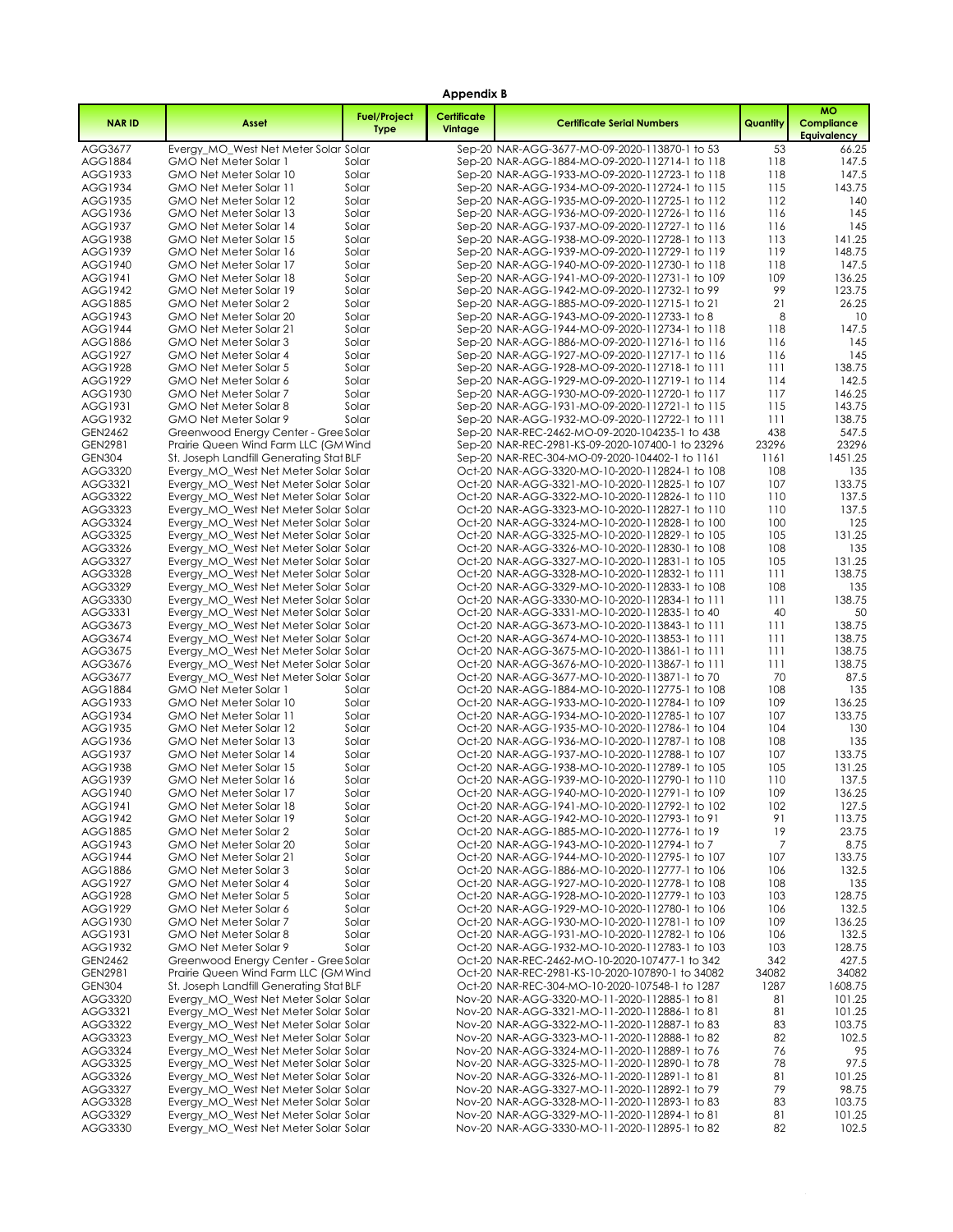|                                 | Appendix B                                                                      |                                    |                               |                                                                                                    |               |                                                      |  |  |
|---------------------------------|---------------------------------------------------------------------------------|------------------------------------|-------------------------------|----------------------------------------------------------------------------------------------------|---------------|------------------------------------------------------|--|--|
| <b>NARID</b>                    | Asset                                                                           | <b>Fuel/Project</b><br><b>Type</b> | <b>Certificate</b><br>Vintage | <b>Certificate Serial Numbers</b>                                                                  | Quantity      | <b>MO</b><br><b>Compliance</b><br><b>Equivalency</b> |  |  |
| AGG3331                         | Evergy_MO_West Net Meter Solar Solar                                            |                                    |                               | Nov-20 NAR-AGG-3331-MO-11-2020-112896-1 to 30                                                      | 30            | 37.5                                                 |  |  |
| AGG3673                         | Evergy_MO_West Net Meter Solar Solar                                            |                                    |                               | Nov-20 NAR-AGG-3673-MO-11-2020-113844-1 to 83                                                      | 83            | 103.75                                               |  |  |
| AGG3674                         | Evergy_MO_West Net Meter Solar Solar                                            |                                    |                               | Nov-20 NAR-AGG-3674-MO-11-2020-113854-1 to 83                                                      | 83            | 103.75                                               |  |  |
| AGG3675                         | Evergy MO West Net Meter Solar Solar                                            |                                    |                               | Nov-20 NAR-AGG-3675-MO-11-2020-113862-1 to 83                                                      | 83            | 103.75                                               |  |  |
| AGG3676                         | Evergy_MO_West Net Meter Solar Solar                                            |                                    |                               | Nov-20 NAR-AGG-3676-MO-11-2020-113868-1 to 82                                                      | 82            | 102.5                                                |  |  |
| AGG3677                         | Evergy_MO_West Net Meter Solar Solar                                            |                                    |                               | Nov-20 NAR-AGG-3677-MO-11-2020-113872-1 to 83                                                      | 83            | 103.75                                               |  |  |
| AGG3678                         | Evergy_MO_West Net Meter Solar Solar                                            |                                    |                               | Nov-20 NAR-AGG-3678-MO-11-2020-113874-1 to 57                                                      | 57            | 71.25                                                |  |  |
| AGG1884<br>AGG1933              | GMO Net Meter Solar 1                                                           | Solar                              |                               | Nov-20 NAR-AGG-1884-MO-11-2020-112836-1 to 73                                                      | 73            | 91.25                                                |  |  |
| AGG1934                         | GMO Net Meter Solar 10<br>GMO Net Meter Solar 11                                | Solar<br>Solar                     |                               | Nov-20 NAR-AGG-1933-MO-11-2020-112845-1 to 77<br>Nov-20 NAR-AGG-1934-MO-11-2020-112846-1 to 75     | 77<br>75      | 96.25<br>93.75                                       |  |  |
| AGG1935                         | GMO Net Meter Solar 12                                                          | Solar                              |                               | Nov-20 NAR-AGG-1935-MO-11-2020-112847-1 to 72                                                      | 72            | 90                                                   |  |  |
| AGG1936                         | GMO Net Meter Solar 13                                                          | Solar                              |                               | Nov-20 NAR-AGG-1936-MO-11-2020-112848-1 to 75                                                      | 75            | 93.75                                                |  |  |
| AGG1937                         | GMO Net Meter Solar 14                                                          | Solar                              |                               | Nov-20 NAR-AGG-1937-MO-11-2020-112849-1 to 75                                                      | 75            | 93.75                                                |  |  |
| AGG1938                         | GMO Net Meter Solar 15                                                          | Solar                              |                               | Nov-20 NAR-AGG-1938-MO-11-2020-112850-1 to 73                                                      | 73            | 91.25                                                |  |  |
| AGG1939                         | GMO Net Meter Solar 16                                                          | Solar                              |                               | Nov-20 NAR-AGG-1939-MO-11-2020-112851-1 to 77                                                      | 77            | 96.25                                                |  |  |
| AGG1940                         | GMO Net Meter Solar 17                                                          | Solar                              |                               | Nov-20 NAR-AGG-1940-MO-11-2020-112852-1 to 76                                                      | 76            | 95                                                   |  |  |
| AGG1941                         | GMO Net Meter Solar 18                                                          | Solar                              |                               | Nov-20 NAR-AGG-1941-MO-11-2020-112853-1 to 71                                                      | 71            | 88.75                                                |  |  |
| AGG1942                         | GMO Net Meter Solar 19                                                          | Solar                              |                               | Nov-20 NAR-AGG-1942-MO-11-2020-112854-1 to 64                                                      | 64            | 80                                                   |  |  |
| AGG1885                         | GMO Net Meter Solar 2                                                           | Solar                              |                               | Nov-20 NAR-AGG-1885-MO-11-2020-112837-1 to 13                                                      | 13            | 16.25                                                |  |  |
| AGG1943                         | GMO Net Meter Solar 20                                                          | Solar                              |                               | Nov-20 NAR-AGG-1943-MO-11-2020-112855-1 to 5                                                       | 5             | 6.25                                                 |  |  |
| AGG1944                         | GMO Net Meter Solar 21                                                          | Solar                              |                               | Nov-20 NAR-AGG-1944-MO-11-2020-112856-1 to 80                                                      | 80            | 100                                                  |  |  |
| AGG1886                         | GMO Net Meter Solar 3                                                           | Solar                              |                               | Nov-20 NAR-AGG-1886-MO-11-2020-112838-1 to 75                                                      | 75            | 93.75                                                |  |  |
| AGG1927<br>AGG1928              | GMO Net Meter Solar 4<br>GMO Net Meter Solar 5                                  | Solar<br>Solar                     |                               | Nov-20 NAR-AGG-1927-MO-11-2020-112839-1 to 76                                                      | 76<br>72      | 95<br>90                                             |  |  |
| AGG1929                         | GMO Net Meter Solar 6                                                           | Solar                              |                               | Nov-20 NAR-AGG-1928-MO-11-2020-112840-1 to 72<br>Nov-20 NAR-AGG-1929-MO-11-2020-112841-1 to 74     | 74            | 92.5                                                 |  |  |
| AGG1930                         | GMO Net Meter Solar 7                                                           | Solar                              |                               | Nov-20 NAR-AGG-1930-MO-11-2020-112842-1 to 76                                                      | 76            | 95                                                   |  |  |
| AGG1931                         | GMO Net Meter Solar 8                                                           | Solar                              |                               | Nov-20 NAR-AGG-1931-MO-11-2020-112843-1 to 75                                                      | 75            | 93.75                                                |  |  |
| AGG1932                         | GMO Net Meter Solar 9                                                           | Solar                              |                               | Nov-20 NAR-AGG-1932-MO-11-2020-112844-1 to 73                                                      | 73            | 91.25                                                |  |  |
| GEN2462                         | Greenwood Energy Center - Gree Solar                                            |                                    |                               | Nov-20 NAR-REC-2462-MO-11-2020-107541-1 to 269                                                     | 269           | 336.25                                               |  |  |
| <b>GEN2981</b>                  | Prairie Queen Wind Farm LLC (GM Wind                                            |                                    |                               | Nov-20 NAR-REC-2981-KS-11-2020-108559-1 to 38840                                                   | 38840         | 38840                                                |  |  |
| <b>GEN304</b>                   | St. Joseph Landfill Generating Stat BLF                                         |                                    |                               | Nov-20 NAR-REC-304-MO-11-2020-107539-1 to 1107                                                     | 1107          | 1383.75                                              |  |  |
| GEN3486                         | Cimarron Bend Wind III - Cimarron Wind                                          |                                    |                               | Dec-20 NAR-REC-3486-KS-12-2020-109277-1 to 3810                                                    | 3810          | 3810                                                 |  |  |
| AGG3320                         | Evergy_MO_West Net Meter Solar Solar                                            |                                    |                               | Dec-20 NAR-AGG-3320-MO-12-2020-112946-1 to 72                                                      | 72            | 90                                                   |  |  |
| AGG3321                         | Evergy_MO_West Net Meter Solar Solar                                            |                                    |                               | Dec-20 NAR-AGG-3321-MO-12-2020-112947-1 to 71                                                      | 71            | 88.75                                                |  |  |
| AGG3322                         | Evergy_MO_West Net Meter Solar Solar                                            |                                    |                               | Dec-20 NAR-AGG-3322-MO-12-2020-112948-1 to 74                                                      | 74            | 92.5                                                 |  |  |
| AGG3323<br>AGG3324              | Evergy_MO_West Net Meter Solar Solar                                            |                                    |                               | Dec-20 NAR-AGG-3323-MO-12-2020-112949-1 to 74                                                      | 74<br>67      | 92.5<br>83.75                                        |  |  |
| AGG3325                         | Evergy_MO_West Net Meter Solar Solar<br>Evergy_MO_West Net Meter Solar Solar    |                                    |                               | Dec-20 NAR-AGG-3324-MO-12-2020-112950-1 to 67<br>Dec-20 NAR-AGG-3325-MO-12-2020-112951-1 to 69     | 69            | 86.25                                                |  |  |
| AGG3326                         | Evergy_MO_West Net Meter Solar Solar                                            |                                    |                               | Dec-20 NAR-AGG-3326-MO-12-2020-112952-1 to 71                                                      | 71            | 88.75                                                |  |  |
| AGG3327                         | Evergy_MO_West Net Meter Solar Solar                                            |                                    |                               | Dec-20 NAR-AGG-3327-MO-12-2020-112953-1 to 70                                                      | 70            | 87.5                                                 |  |  |
| AGG3328                         | Evergy_MO_West Net Meter Solar Solar                                            |                                    |                               | Dec-20 NAR-AGG-3328-MO-12-2020-112954-1 to 74                                                      | 74            | 92.5                                                 |  |  |
| AGG3329                         | Evergy_MO_West Net Meter Solar Solar                                            |                                    |                               | Dec-20 NAR-AGG-3329-MO-12-2020-112955-1 to 72                                                      | 72            | 90                                                   |  |  |
| AGG3330                         | Evergy_MO_West Net Meter Solar Solar                                            |                                    |                               | Dec-20 NAR-AGG-3330-MO-12-2020-112956-1 to 74                                                      | 74            | 92.5                                                 |  |  |
| AGG3331                         | Evergy_MO_West Net Meter Solar Solar                                            |                                    |                               | Dec-20 NAR-AGG-3331-MO-12-2020-112957-1 to 27                                                      | 27            | 33.75                                                |  |  |
| AGG3673                         | Evergy MO West Net Meter Solar Solar                                            |                                    |                               | Dec-20 NAR-AGG-3673-MO-12-2020-113845-1 to 74                                                      | 74            | 92.5                                                 |  |  |
| AGG3674                         | Evergy MO West Net Meter Solar Solar                                            |                                    |                               | Dec-20 NAR-AGG-3674-MO-12-2020-113855-1 to 74                                                      | 74            | 92.5                                                 |  |  |
| AGG3675                         | Evergy_MO_West Net Meter Solar Solar                                            |                                    |                               | Dec-20 NAR-AGG-3675-MO-12-2020-113863-1 to 74                                                      | 74            | 92.5                                                 |  |  |
| AGG3676<br>AGG3677              | Evergy_MO_West Net Meter Solar Solar                                            |                                    |                               | Dec-20 NAR-AGG-3676-MO-12-2020-113869-1 to 74<br>Dec-20 NAR-AGG-3677-MO-12-2020-113873-1 to 73     | 74<br>73      | 92.5<br>91.25                                        |  |  |
| AGG3678                         | Evergy_MO_West Net Meter Solar Solar<br>Evergy_MO_West Net Meter Solar Solar    |                                    |                               | Dec-20 NAR-AGG-3678-MO-12-2020-113875-1 to 74                                                      | 74            | 92.5                                                 |  |  |
| AGG3679                         | Evergy MO West Net Meter Solar Solar                                            |                                    |                               | Dec-20 NAR-AGG-3679-MO-12-2020-113876-1 to 5                                                       | 5             | 6.25                                                 |  |  |
| AGG1884                         | GMO Net Meter Solar 1                                                           | Solar                              |                               | Dec-20 NAR-AGG-1884-MO-12-2020-112897-1 to 70                                                      | 70            | 87.5                                                 |  |  |
| AGG1933                         | GMO Net Meter Solar 10                                                          | Solar                              |                               | Dec-20 NAR-AGG-1933-MO-12-2020-112906-1 to 72                                                      | 72            | 90                                                   |  |  |
| AGG1934                         | GMO Net Meter Solar 11                                                          | Solar                              |                               | Dec-20 NAR-AGG-1934-MO-12-2020-112907-1 to 70                                                      | 70            | 87.5                                                 |  |  |
| AGG1935                         | GMO Net Meter Solar 12                                                          | Solar                              |                               | Dec-20 NAR-AGG-1935-MO-12-2020-112908-1 to 69                                                      | 69            | 86.25                                                |  |  |
| AGG1936                         | GMO Net Meter Solar 13                                                          | Solar                              |                               | Dec-20 NAR-AGG-1936-MO-12-2020-112909-1 to 71                                                      | 71            | 88.75                                                |  |  |
| AGG1937                         | GMO Net Meter Solar 14                                                          | Solar                              |                               | Dec-20 NAR-AGG-1937-MO-12-2020-112910-1 to 71                                                      | 71            | 88.75                                                |  |  |
| AGG1938                         | GMO Net Meter Solar 15                                                          | Solar                              |                               | Dec-20 NAR-AGG-1938-MO-12-2020-112911-1 to 69                                                      | 69            | 86.25                                                |  |  |
| AGG1939                         | GMO Net Meter Solar 16                                                          | Solar                              |                               | Dec-20 NAR-AGG-1939-MO-12-2020-112912-1 to 72                                                      | 72            | 90                                                   |  |  |
| AGG1940                         | GMO Net Meter Solar 17                                                          | Solar                              |                               | Dec-20 NAR-AGG-1940-MO-12-2020-112913-1 to 72                                                      | 72            | 90                                                   |  |  |
| AGG1941<br>AGG1942              | GMO Net Meter Solar 18                                                          | Solar                              |                               | Dec-20 NAR-AGG-1941-MO-12-2020-112914-1 to 66<br>Dec-20 NAR-AGG-1942-MO-12-2020-112915-1 to 60     | 66<br>60      | 82.5<br>75                                           |  |  |
| AGG1885                         | GMO Net Meter Solar 19<br>GMO Net Meter Solar 2                                 | Solar<br>Solar                     |                               | Dec-20 NAR-AGG-1885-MO-12-2020-112898-1 to 12                                                      | 12            | 15                                                   |  |  |
| AGG1943                         | GMO Net Meter Solar 20                                                          | Solar                              |                               | Dec-20 NAR-AGG-1943-MO-12-2020-112916-1 to 5                                                       | 5             | 6.25                                                 |  |  |
| AGG1944                         | GMO Net Meter Solar 21                                                          | Solar                              |                               | Dec-20 NAR-AGG-1944-MO-12-2020-112917-1 to 71                                                      | 71            | 88.75                                                |  |  |
| AGG1886                         | GMO Net Meter Solar 3                                                           | Solar                              |                               | Dec-20 NAR-AGG-1886-MO-12-2020-112899-1 to 70                                                      | 70            | 87.5                                                 |  |  |
| AGG1927                         | GMO Net Meter Solar 4                                                           | Solar                              |                               | Dec-20 NAR-AGG-1927-MO-12-2020-112900-1 to 71                                                      | 71            | 88.75                                                |  |  |
| AGG1928                         | GMO Net Meter Solar 5                                                           | Solar                              |                               | Dec-20 NAR-AGG-1928-MO-12-2020-112901-1 to 68                                                      | 68            | 85                                                   |  |  |
| AGG1929                         | GMO Net Meter Solar 6                                                           | Solar                              |                               | Dec-20 NAR-AGG-1929-MO-12-2020-112902-1 to 70                                                      | 70            | 87.5                                                 |  |  |
| AGG1930                         | GMO Net Meter Solar 7                                                           | Solar                              |                               | Dec-20 NAR-AGG-1930-MO-12-2020-112903-1 to 71                                                      | 71            | 88.75                                                |  |  |
| AGG1931                         | GMO Net Meter Solar 8                                                           | Solar                              |                               | Dec-20 NAR-AGG-1931-MO-12-2020-112904-1 to 69                                                      | 69            | 86.25                                                |  |  |
| AGG1932                         | GMO Net Meter Solar 9                                                           | Solar                              |                               | Dec-20 NAR-AGG-1932-MO-12-2020-112905-1 to 68                                                      | 68            | 85                                                   |  |  |
| <b>GEN2462</b>                  | Greenwood Energy Center - Gree Solar                                            |                                    |                               | Dec-20 NAR-REC-2462-MO-12-2020-108195-1 to 240                                                     | 240           | 300                                                  |  |  |
| <b>GEN2981</b><br><b>GEN304</b> | Prairie Queen Wind Farm LLC (GM Wind<br>St. Joseph Landfill Generating Stat BLF |                                    |                               | Dec-20 NAR-REC-2981-KS-12-2020-109935-1 to 32012<br>Dec-20 NAR-REC-304-MO-12-2020-108193-1 to 1045 | 32012<br>1045 | 32012<br>1306.25                                     |  |  |
| <b>GEN339</b>                   | Ensign Wind, LLC - Ensign Wind                                                  | Wind                               |                               | Jan-21 NAR-REC-339-KS-01-2021-110043-1 to 36545                                                    | 36545         | 36545                                                |  |  |
| GEN42                           | Gray County Wind Energy, LLC - G Wind                                           |                                    |                               | Jan-21 NAR-REC-42-KS-01-2021-110041-222 to 26226                                                   | 26005         | 26005                                                |  |  |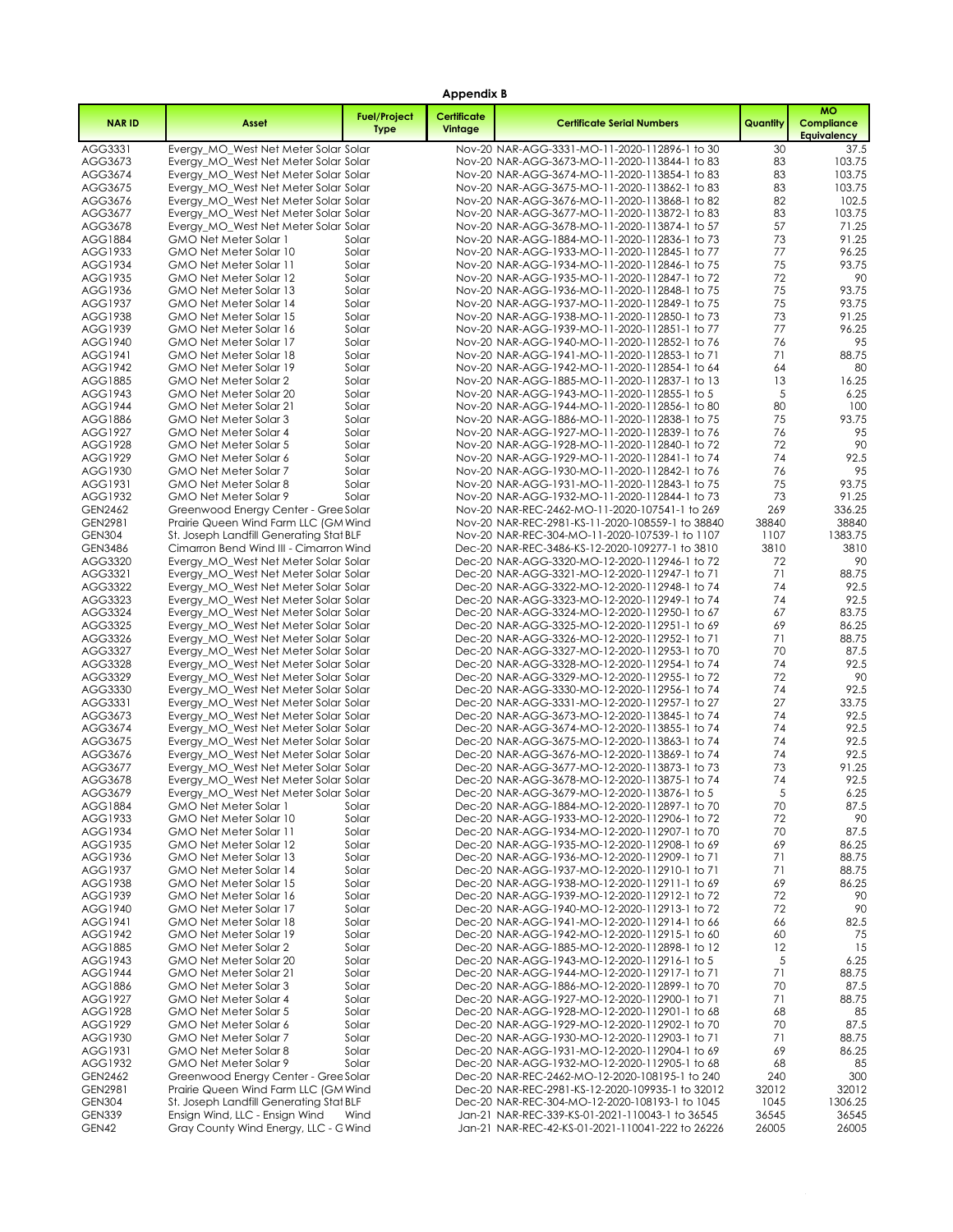| <b>Appendix B</b>                |                                                                                  |                                    |                               |                                                                                                         |                |                                                      |  |  |
|----------------------------------|----------------------------------------------------------------------------------|------------------------------------|-------------------------------|---------------------------------------------------------------------------------------------------------|----------------|------------------------------------------------------|--|--|
| <b>NARID</b>                     | Asset                                                                            | <b>Fuel/Project</b><br><b>Type</b> | <b>Certificate</b><br>Vintage | <b>Certificate Serial Numbers</b>                                                                       | Quantity       | <b>MO</b><br><b>Compliance</b><br><b>Equivalency</b> |  |  |
| GEN2462                          | Greenwood Energy Center - Gree Solar                                             |                                    |                               | Jan-21 NAR-REC-2462-MO-01-2021-110044-1 to 104                                                          | 104            | 130                                                  |  |  |
| GEN2486                          | Osborn Wind Energy, LLC - Osborn Wind                                            |                                    |                               | Jan-21 NAR-REC-2486-MO-01-2021-110055-1 to 25576                                                        | 25576          | 31970                                                |  |  |
| <b>GEN2981</b><br><b>GEN2845</b> | Prairie Queen Wind Farm LLC (GM Wind                                             |                                    |                               | Jan-21 NAR-REC-2981-KS-01-2021-111262-1 to 32159<br>Jan-21 NAR-REC-2845-KS-01-2021-111010-1 to 47636    | 32159<br>47636 | 32159<br>47636                                       |  |  |
| <b>GEN2567</b>                   | Pratt Wind LLC - Pratt Wind LLC<br>Rock Creek - Rock Creek Wind Pro Wind         | Wind                               |                               | Jan-21 NAR-REC-2567-MO-01-2021-111177-1 to 36735                                                        | 36735          | 45918.75                                             |  |  |
| <b>GEN304</b>                    | St. Joseph Landfill Generating Stat BLF                                          |                                    |                               | Jan-21 NAR-REC-304-MO-01-2021-110042-1 to 753                                                           | 753            | 941.25                                               |  |  |
| <b>GEN339</b>                    | Ensign Wind, LLC - Ensign Wind                                                   | Wind                               |                               | Feb-21 NAR-REC-339-KS-02-2021-111319-1 to 19477                                                         | 19477          | 19477                                                |  |  |
| GEN42                            | Gray County Wind Energy, LLC - G Wind                                            |                                    |                               | Feb-21 NAR-REC-42-KS-02-2021-111315-1 to 12943                                                          | 12943          | 12943                                                |  |  |
| GEN2462<br>GEN2486               | Greenwood Energy Center - Gree Solar<br>Osborn Wind Energy, LLC - Osborn Wind    |                                    |                               | Feb-21 NAR-REC-2462-MO-02-2021-111321-1 to 162<br>Feb-21 NAR-REC-2486-MO-02-2021-111312-1 to 20429      | 162<br>20429   | 202.5<br>25536.25                                    |  |  |
| <b>GEN2981</b>                   | Prairie Queen Wind Farm LLC (GM Wind                                             |                                    |                               | Feb-21 NAR-REC-2981-KS-02-2021-113137-1 to 22881                                                        | 22881          | 22881                                                |  |  |
| <b>GEN2845</b>                   | Pratt Wind LLC - Pratt Wind LLC                                                  | Wind                               |                               | Feb-21 NAR-REC-2845-KS-02-2021-113135-1 to 32964                                                        | 32964          | 32964                                                |  |  |
| <b>GEN2567</b>                   | Rock Creek - Rock Creek Wind Pro Wind                                            |                                    |                               | Feb-21 NAR-REC-2567-MO-02-2021-113117-1 to 29965                                                        | 29965          | 37456.25                                             |  |  |
| <b>GEN304</b>                    | St. Joseph Landfill Generating Stat BLF                                          |                                    |                               | Feb-21 NAR-REC-304-MO-02-2021-111317-1 to 460                                                           | 460            | 575                                                  |  |  |
| <b>GEN339</b><br>GEN42           | Ensign Wind, LLC - Ensign Wind<br>Gray County Wind Energy, LLC - C Wind          | Wind                               |                               | Mar-21 NAR-REC-339-KS-03-2021-111320-1 to 45733<br>Mar-21 NAR-REC-42-KS-03-2021-111316-1 to 37346       | 45733<br>37346 | 45733<br>37346                                       |  |  |
| GEN2462                          | Greenwood Energy Center - Gree Solar                                             |                                    |                               | Mar-21 NAR-REC-2462-MO-03-2021-111322-1 to 398                                                          | 398            | 497.5                                                |  |  |
| GEN2486                          | Osborn Wind Energy, LLC - Osborn Wind                                            |                                    |                               | Mar-21 NAR-REC-2486-MO-03-2021-111311-1 to 33556                                                        | 33556          | 41945                                                |  |  |
| <b>GEN2981</b>                   | Prairie Queen Wind Farm LLC (GM Wind                                             |                                    |                               | Mar-21 NAR-REC-2981-KS-03-2021-114114-1 to 43506                                                        | 43506          | 43506                                                |  |  |
| <b>GEN2845</b><br><b>GEN2567</b> | Pratt Wind LLC - Pratt Wind LLC                                                  | Wind                               |                               | Mar-21 NAR-REC-2845-KS-03-2021-113634-1 to 60732                                                        | 60732<br>50741 | 60732<br>63426.25                                    |  |  |
| <b>GEN304</b>                    | Rock Creek - Rock Creek Wind Pro Wind<br>St. Joseph Landfill Generating Stat BLF |                                    |                               | Mar-21 NAR-REC-2567-MO-03-2021-113650-1 to 50741<br>Mar-21 NAR-REC-304-MO-03-2021-111318-1 to 1012      | 1012           | 1265                                                 |  |  |
| <b>GEN339</b>                    | Ensign Wind, LLC - Ensign Wind                                                   | Wind                               |                               | Apr-21 NAR-REC-339-KS-04-2021-113439-1 to 41209                                                         | 41209          | 41209                                                |  |  |
| GEN42                            | Gray County Wind Energy, LLC - G Wind                                            |                                    |                               | Apr-21 NAR-REC-42-KS-04-2021-113437-1 to 33549                                                          | 33549          | 33549                                                |  |  |
| GEN2462                          | Greenwood Energy Center - Gree Solar                                             |                                    |                               | Apr-21 NAR-REC-2462-MO-04-2021-113440-1 to 509                                                          | 509            | 636.25                                               |  |  |
| GEN2486<br><b>GEN2981</b>        | Osborn Wind Energy, LLC - Osborn Wind<br>Prairie Queen Wind Farm LLC (GM Wind    |                                    |                               | Apr-21 NAR-REC-2486-MO-04-2021-113436-1 to 27179<br>Apr-21 NAR-REC-2981-KS-04-2021-114652-1 to 35298    | 27179<br>35298 | 33973.75<br>35298                                    |  |  |
| <b>GEN2845</b>                   | Pratt Wind LLC - Pratt Wind LLC                                                  | Wind                               |                               | Apr-21 NAR-REC-2845-KS-04-2021-114375-1 to 58994                                                        | 58994          | 58994                                                |  |  |
| <b>GEN2567</b>                   | Rock Creek - Rock Creek Wind Pro Wind                                            |                                    |                               | Apr-21 NAR-REC-2567-MO-04-2021-114632-1 to 42525                                                        | 42525          | 53156.25                                             |  |  |
| <b>GEN304</b>                    | St. Joseph Landfill Generating Stat BLF                                          |                                    |                               | Apr-21 NAR-REC-304-MO-04-2021-113438-1 to 1071                                                          | 1071           | 1338.75                                              |  |  |
| <b>GEN339</b>                    | Ensign Wind, LLC - Ensign Wind                                                   | Wind                               |                               | May-21 NAR-REC-339-KS-05-2021-114273-1 to 39764                                                         | 39764          | 39764                                                |  |  |
| GEN42<br>GEN2462                 | Gray County Wind Energy, LLC - C Wind<br>Greenwood Energy Center - Gree Solar    |                                    |                               | May-21 NAR-REC-42-KS-05-2021-114271-1 to 32434<br>May-21 NAR-REC-2462-MO-05-2021-114274-1 to 415        | 32434<br>415   | 32434<br>518.75                                      |  |  |
| GEN2486                          | Osborn Wind Energy, LLC - Osborn Wind                                            |                                    |                               | May-21 NAR-REC-2486-MO-05-2021-114270-1 to 22093                                                        | 22093          | 27616.25                                             |  |  |
| <b>GEN3004</b>                   | Prairie Queen Wind Farm LLC (KCI Wind                                            |                                    |                               | May-21 NAR-REC-3004-KS-05-2021-116029-1 to 24115                                                        | 24115          | 24115                                                |  |  |
| <b>GEN2845</b>                   | Pratt Wind LLC - Pratt Wind LLC                                                  | Wind                               |                               | May-21 NAR-REC-2845-KS-05-2021-118748-39900 to 8866                                                     | 48769          | 48769                                                |  |  |
| <b>GEN2567</b>                   | Rock Creek - Rock Creek Wind Pro Wind                                            |                                    |                               | May-21 NAR-REC-2567-MO-05-2021-115494-57332 to 95.                                                      | 38240          | 47800                                                |  |  |
| <b>GEN304</b><br><b>GEN339</b>   | St. Joseph Landfill Generating Stat BLF<br>Ensign Wind, LLC - Ensign Wind        | Wind                               |                               | May-21 NAR-REC-304-MO-05-2021-114272-1 to 1067<br>Jun-21 NAR-REC-339-KS-06-2021-115330-1 to 28084       | 1067<br>28084  | 1333.75<br>28084                                     |  |  |
| GEN42                            | Gray County Wind Energy, LLC - C Wind                                            |                                    |                               | Jun-21 NAR-REC-42-KS-06-2021-115328-1 to 22852                                                          | 22852          | 22852                                                |  |  |
| GEN2462                          | Greenwood Energy Center - Gree Solar                                             |                                    |                               | Jun-21 NAR-REC-2462-MO-06-2021-115331-1 to 490                                                          | 490            | 612.5                                                |  |  |
| GEN2486                          | Osborn Wind Energy, LLC - Osborn Wind                                            |                                    |                               | Jun-21 NAR-REC-2486-MO-06-2021-115342-1 to 15745                                                        | 15745          | 19681.25                                             |  |  |
| <b>GEN3004</b><br><b>GEN2845</b> | Prairie Queen Wind Farm LLC (KCI Wind<br>Pratt Wind LLC - Pratt Wind LLC         | Wind                               |                               | Jun-21 NAR-REC-3004-KS-06-2021-118459-1 to 17273<br>Jun-21 NAR-REC-2845-KS-06-2021-118456-28177 to 6262 | 17273<br>34444 | 17273<br>34444                                       |  |  |
| <b>GEN2567</b>                   | Rock Creek - Rock Creek Wind Pro Wind                                            |                                    |                               | Jun-21 NAR-REC-2567-MO-06-2021-117850-36889 to 61.                                                      | 24583          | 30728.75                                             |  |  |
| <b>GEN304</b>                    | St. Joseph Landfill Generating Stat BLF                                          |                                    |                               | Jun-21 NAR-REC-304-MO-06-2021-115329-1 to 924                                                           | 924            | 1155                                                 |  |  |
| GEN42                            | Gray County Wind Energy, LLC - C Wind                                            |                                    |                               | Jul-21 NAR-REC-42-KS-07-2021-117653-6681 to 19033                                                       | 12353          | 12353                                                |  |  |
| <b>GEN2462</b><br><b>GEN2567</b> | Greenwood Energy Center - Gree Solar<br>Rock Creek - Rock Creek Wind Pro Wind    |                                    |                               | Jul-21 NAR-REC-2462-MO-07-2021-117656-1 to 544<br>Jul-21 NAR-REC-2567-MO-07-2021-119045-28390 to 47.    | 544<br>18916   | 680<br>23645                                         |  |  |
| <b>GEN304</b>                    | St. Joseph Landfill Generating Stat BLF                                          |                                    |                               | Jul-21 NAR-REC-304-MO-07-2021-117654-1 to 1147                                                          | 1147           | 1433.75                                              |  |  |
| GEN42                            | Gray County Wind Energy, LLC - C Wind                                            |                                    |                               | Aug-21 NAR-REC-42-KS-08-2021-119440-1 to 26600                                                          | 26600          | 26600                                                |  |  |
| GEN2462                          | Greenwood Energy Center - Gree Solar                                             |                                    |                               | Aug-21 NAR-REC-2462-MO-08-2021-119446-1 to 544                                                          | 544            | 680                                                  |  |  |
| <b>GEN304</b>                    | St. Joseph Landfill Generating Stat BLF                                          |                                    |                               | Aug-21 NAR-REC-304-MO-08-2021-119442-1 to 1217                                                          | 1217           | 1521.25                                              |  |  |
| GEN3486<br>GEN42                 | Cimarron Bend Wind III - Cimarron Wind<br>Gray County Wind Energy, LLC - G Wind  |                                    |                               | Sep-21 NAR-REC-3486-KS-09-2021-121776-44921 to 4885<br>Sep-21 NAR-REC-42-KS-09-2021-119441-1 to 29370   | 3939<br>29370  | 3939<br>29370                                        |  |  |
| <b>GEN2462</b>                   | Greenwood Energy Center - Gree Solar                                             |                                    |                               | Sep-21 NAR-REC-2462-MO-09-2021-119447-1 to 491                                                          | 491            | 613.75                                               |  |  |
| <b>GEN2567</b>                   | Rock Creek - Rock Creek Wind Pro Wind                                            |                                    |                               | Sep-21 NAR-REC-2567-MO-09-2021-121744-49217 to 820                                                      | 32808          | 41010                                                |  |  |
| <b>GEN304</b>                    | St. Joseph Landfill Generating Stat BLF                                          |                                    |                               | Sep-21 NAR-REC-304-MO-09-2021-119443-1 to 22                                                            | 22             | 27.5                                                 |  |  |
| GEN3486                          | Cimarron Bend Wind III - Cimarron Wind                                           |                                    |                               | Oct-21 NAR-REC-3486-KS-10-2021-123119-1 to 40613                                                        | 40613          | 40613                                                |  |  |
| GEN42<br><b>GEN2462</b>          | Gray County Wind Energy, LLC - G Wind<br>Greenwood Energy Center - Gree Solar    |                                    |                               | Oct-21 NAR-REC-42-KS-10-2021-122271-1 to 25406<br>Oct-21 NAR-REC-2462-MO-10-2021-122277-1 to 320        | 25406<br>320   | 25406<br>400                                         |  |  |
| GEN2486                          | Osborn Wind Energy, LLC - Osborn Wind                                            |                                    |                               | Oct-21 NAR-REC-2486-MO-10-2021-122298-18917 to 25                                                       | 6265           | 7831.25                                              |  |  |
| <b>GEN2567</b>                   | Rock Creek - Rock Creek Wind Pro Wind                                            |                                    |                               | Oct-21 NAR-REC-2567-MO-10-2021-123088-54199 to 90.                                                      | 36124          | 45155                                                |  |  |
| <b>GEN304</b>                    | St. Joseph Landfill Generating Stat BLF                                          |                                    |                               | Oct-21 NAR-REC-304-MO-10-2021-122273-1 to 1186                                                          | 1186           | 1482.5                                               |  |  |
| GEN3486<br><b>GEN339</b>         | Cimarron Bend Wind III - Cimarron Wind                                           | Wind                               |                               | Nov-21 NAR-REC-3486-KS-11-2021-126359-1 to 39169                                                        | 39169<br>12784 | 39169<br>12784                                       |  |  |
| GEN42                            | Ensign Wind, LLC - Ensign Wind<br>Gray County Wind Energy, LLC - G Wind          |                                    |                               | Nov-21 NAR-REC-339-KS-11-2021-122276-8316 to 21099<br>Nov-21 NAR-REC-42-KS-11-2021-122272-1 to 29210    | 29210          | 29210                                                |  |  |
| GEN2462                          | Greenwood Energy Center - Gree Solar                                             |                                    |                               | Nov-21 NAR-REC-2462-MO-11-2021-122278-1 to 290                                                          | 290            | 362.5                                                |  |  |
| GEN2486                          | Osborn Wind Energy, LLC - Osborn Wind                                            |                                    |                               | Nov-21 NAR-REC-2486-MO-11-2021-122299-1 to 27899                                                        | 27899          | 34873.75                                             |  |  |
| <b>GEN3004</b>                   | Prairie Queen Wind Farm LLC (KCI Wind                                            |                                    |                               | Nov-21 NAR-REC-3004-KS-11-2021-128676-1 to 33946                                                        | 33946          | 33946                                                |  |  |
| <b>GEN2845</b>                   | Pratt Wind LLC - Pratt Wind LLC                                                  | Wind                               |                               | Nov-21 NAR-REC-2845-KS-11-2021-126820-40447 to 8989                                                     | 49453          | 49453                                                |  |  |
| <b>GEN2567</b><br><b>GEN304</b>  | Rock Creek - Rock Creek Wind Pro Wind<br>St. Joseph Landfill Generating Stat BLF |                                    |                               | Nov-21 NAR-REC-2567-MO-11-2021-126810-62348 to 10.<br>Nov-21 NAR-REC-304-MO-11-2021-122274-1 to 1099    | 41555<br>1099  | 51943.75<br>1373.75                                  |  |  |
| GEN3486                          | Cimarron Bend Wind III - Cimarron Wind                                           |                                    |                               | Dec-21 NAR-REC-3486-KS-12-2021-128587-10831 to 5718                                                     | 46357          | 46357                                                |  |  |
| <b>GEN339</b>                    | Ensign Wind, LLC - Ensign Wind                                                   | Wind                               |                               | Dec-21 NAR-REC-339-KS-12-2021-127423-1 to 29613                                                         | 29613          | 29613                                                |  |  |
| GEN42                            | Gray County Wind Energy, LLC - G Wind                                            |                                    |                               | Dec-21 NAR-REC-42-KS-12-2021-127421-1 to 33962                                                          | 33962          | 33962                                                |  |  |
| GEN2462                          | Greenwood Energy Center - Gree Solar                                             |                                    |                               | Dec-21 NAR-REC-2462-MO-12-2021-127424-1 to 231                                                          | 231            | 288.75                                               |  |  |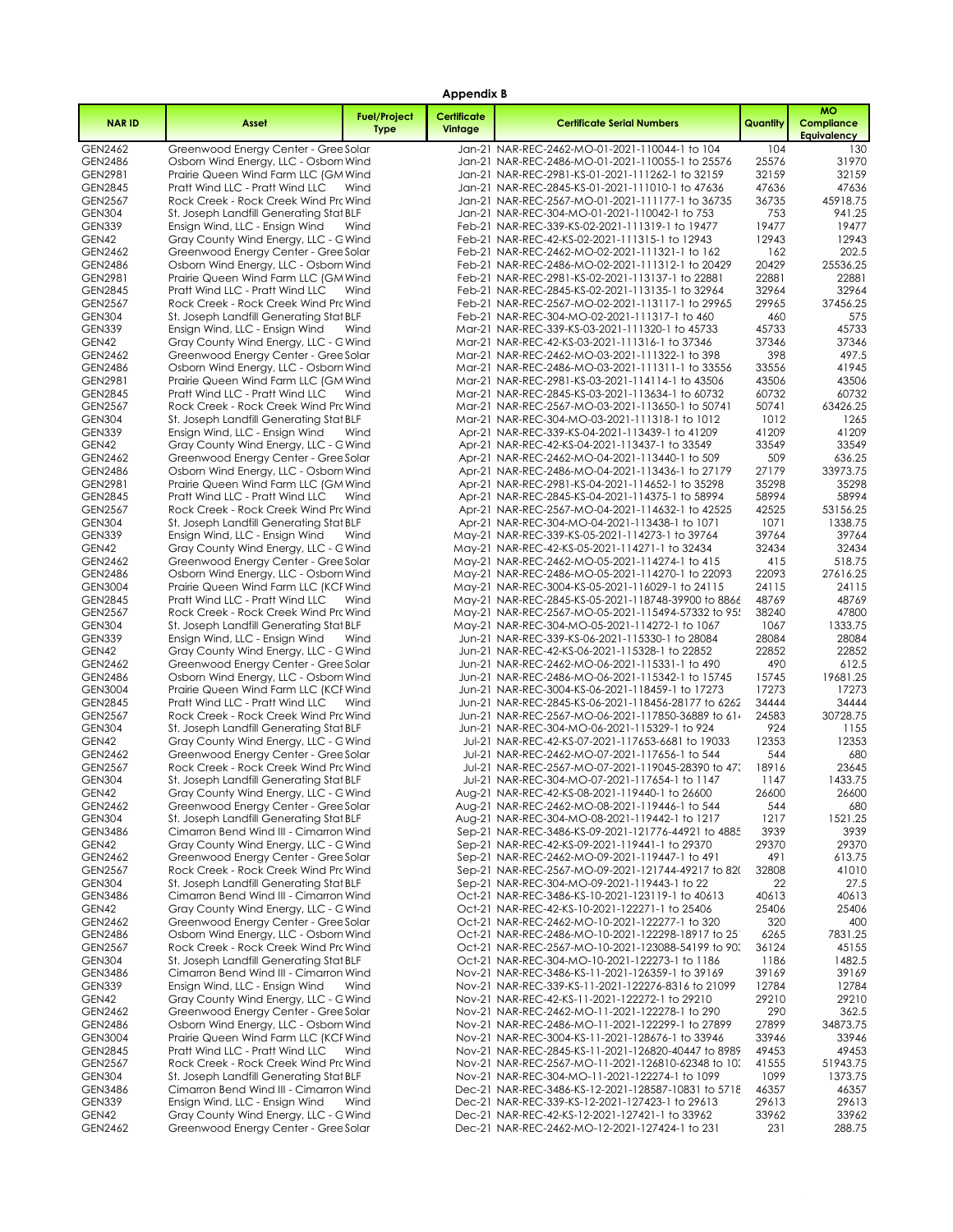#### **Appendix B**

| <b>NARID</b>   | Asset                                   | <b>Fuel/Project</b><br><b>Type</b> | Certificate<br>Vintage | <b>Certificate Serial Numbers</b>                   | Quantity | <b>MO</b><br>Compliance<br>Eauivalency |
|----------------|-----------------------------------------|------------------------------------|------------------------|-----------------------------------------------------|----------|----------------------------------------|
| GEN2486        | Osborn Wind Energy, LLC - Osborn Wind   |                                    |                        | Dec-21 NAR-REC-2486-MO-12-2021-127420-1 to 32434    | 32434    | 40542.5                                |
| <b>GEN3004</b> | Prairie Queen Wind Farm LLC (KCI Wind   |                                    |                        | Dec-21 NAR-REC-3004-KS-12-2021-128677-1 to 33705    | 33705    | 33705                                  |
| GEN2845        | Pratt Wind LLC - Pratt Wind LLC         | Wind                               |                        | Dec-21 NAR-REC-2845-KS-12-2021-128653-46297 to 1028 | 56587    | 56587                                  |
| <b>GEN2567</b> | Rock Creek - Rock Creek Wind Pro Wind   |                                    |                        | Dec-21 NAR-REC-2567-MO-12-2021-128838-67125 to 11   | 44746    | 55932.5                                |
| <b>GEN304</b>  | St. Joseph Landfill Generating Stat BLF |                                    |                        | Dec-21 NAR-REC-304-MO-12-2021-127422-1 to 1130      | 1130     | 1412.5                                 |
| <b>GEN339</b>  | Ensign Wind, LLC - Ensign Wind Wind     |                                    |                        | Jan-22 NAR-REC-339-KS-01-2022-128589-1 to 26101     | 26101    | 26101                                  |
| GEN42          | Gray County Wind Energy, LLC - C Wind   |                                    |                        | Jan-22 NAR-REC-42-KS-01-2022-128548-1 to 27378      | 27378    | 27378                                  |
| GEN2462        | Greenwood Energy Center - Gree Solar    |                                    |                        | Jan-22 NAR-REC-2462-MO-01-2022-128590-1 to 275      | 275      | 343.75                                 |
| <b>GEN304</b>  | St. Joseph Landfill Generating Stat BLF |                                    |                        | Jan-22 NAR-REC-304-MO-01-2022-128549-1 to 1158      | 1158     | 1447.5                                 |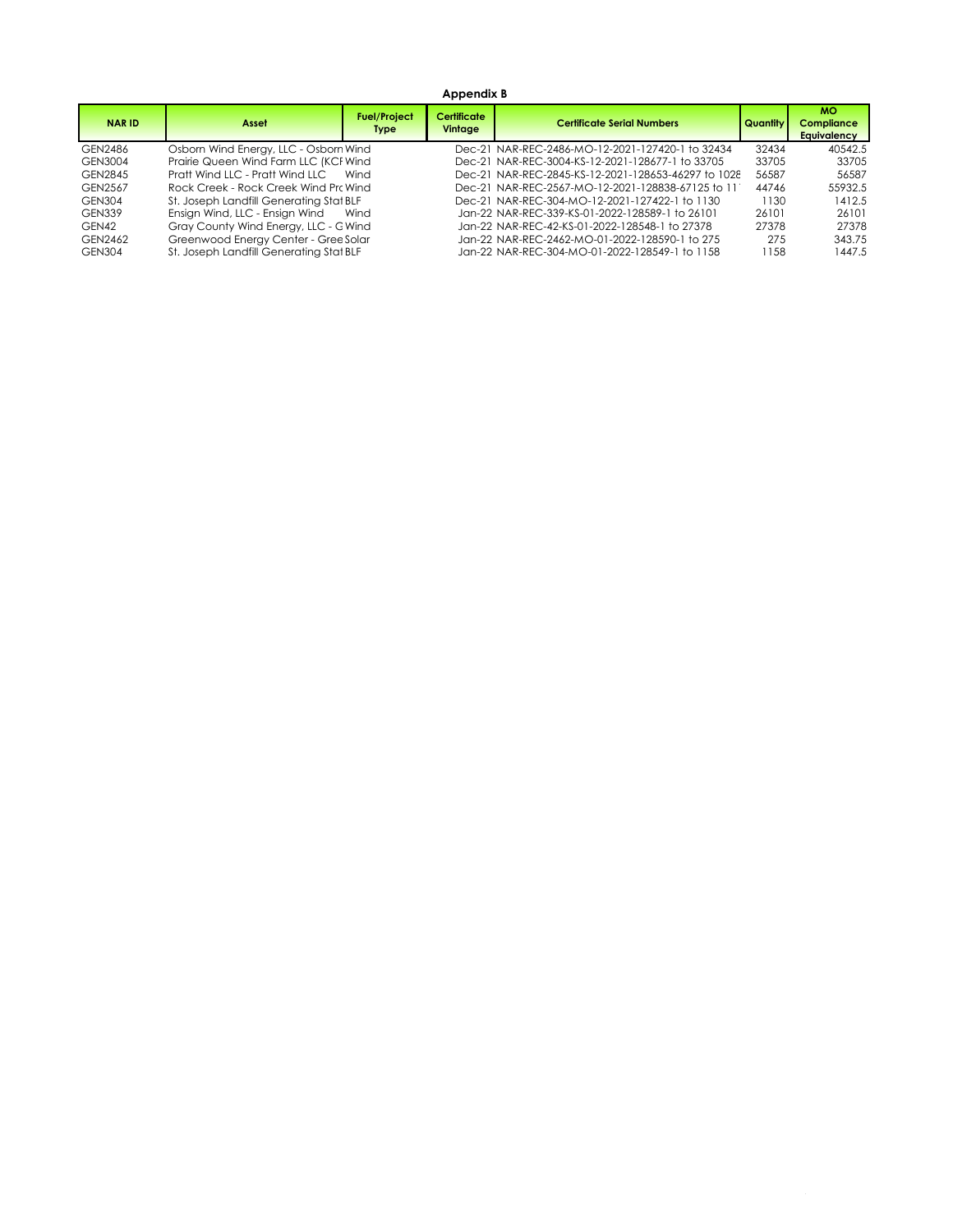#### **EVERGY MISSOURI WEST Appendix C**

**2021 Annual Missouri Renewable Energy Standard Compliance Report \*\* CONFIDENTIAL \*\* Payments as Applicable**

| <b>Seller</b>                     | Payment                 | Volume           | <b>Date</b>                   | <b>Seller</b>                                        | Payment                       | Volume           | Date                            |
|-----------------------------------|-------------------------|------------------|-------------------------------|------------------------------------------------------|-------------------------------|------------------|---------------------------------|
|                                   | Amount                  | (MWh)            |                               |                                                      | Amount                        | (MWh)            |                                 |
| <b>Ensign Wind</b>                |                         | 36,545           | January 2021                  | Prairie Queen                                        | \$                            | 32,159           | January 2021                    |
| <b>Ensign Wind</b>                | \$                      | 19,477           | February 2021                 | Prairie Queen                                        | \$                            | 22,881           | February 2021                   |
| <b>Ensign Wind</b>                |                         | 45,733           | March 2021                    | Prairie Queen                                        | \$                            | 43,506           | March 2021                      |
| Ensign Wind                       | 696                     | 41,209           | April 2021                    | Prairie Queen                                        | \$                            | 35,298           | April 2021                      |
| Ensign Wind                       |                         | 39,764           | May 2021                      | Prairie Queen                                        | \$                            | 24,115           | May 2021                        |
| Ensign Wind                       | \$                      | 28,084           | June 2021                     | Prairie Queen                                        | \$                            | 17,273           | June 2021                       |
| Ensign Wind                       | \$                      | 26,203           | <b>July 2021</b>              | Prairie Queen                                        | \$                            | 10,677           | <b>July 2021</b>                |
| Ensign Wind                       | $\overline{\mathsf{s}}$ | 31,330           | August 2021                   | Prairie Queen                                        | \$                            | 23,474           | August 2021                     |
| Ensign Wind                       | \$<br>\$                | 31,546           | September 2021                | Prairie Queen                                        | \$                            | 27,439           | September 2021                  |
| <b>Ensign Wind</b><br>Ensign Wind | $\overline{\mathbb{s}}$ | 17,915<br>21,099 | October 2021<br>November 2021 | Prairie Queen<br>Prairie Queen                       | \$<br>$\overline{\mathbb{s}}$ | 30,391<br>33,946 | October 2021<br>November 2021   |
| Ensign Wind                       | \$                      | 29,613           | December 2021                 | Prairie Queen                                        | S.                            | 33,705           | December 2021                   |
| Ensign Wind - Curtailment         | \$                      | 492              | January 2021                  | Prairie Queen - Curtailment                          | \$                            | 349              | January 2021                    |
| Ensign Wind - Curtailment         | s                       | 144              | February 2021                 | Prairie Queen - Curtailment                          | s                             | 488              | February 2021                   |
| Ensign Wind - Curtailment         | s                       | 675              | March 2021                    | Prairie Queen - Curtailment                          | \$                            | 648              | March 2021                      |
| Ensign Wind - Curtailment         | \$                      | 1,323            | April 2021                    | Prairie Queen - Curtailment                          | \$                            | 731              | April 2021                      |
| Ensign Wind - Curtailment         | s                       | 33               | <b>May 2021</b>               | Prairie Queen - Curtailment                          | \$                            |                  | May 2021                        |
| Ensign Wind - Curtailment         | $\overline{\mathsf{s}}$ | 443              | <b>June 2021</b>              | Prairie Queen - Curtailment                          | \$                            | 361              | June 2021                       |
| Ensign Wind - Curtailment         | S                       | 3                | <b>July 2021</b>              | Prairie Queen - Curtailment                          | S                             | 51               | <b>July 2021</b>                |
| Ensign Wind - Curtailment         | s                       | 207              | August 2021                   | Prairie Queen - Curtailment                          | s                             | 524              | August 2021                     |
| Ensign Wind - Curtailment         | s                       | 45               | September 2021                | Prairie Queen - Curtailment                          | \$                            | 761              | September 2021                  |
| Ensign Wind - Curtailment         | S                       | 210              | October 2021                  | Prairie Queen - Curtailment                          | \$                            | 17               | October 2021                    |
| Ensign Wind - Curtailment         | \$                      | ٠                | November 2021                 | Prairie Queen - Curtailment                          | \$                            | 4,721            | November 2021                   |
| Ensign Wind - Curtailment         | s                       | $\overline{37}$  | December 2021                 | Prairie Queen - Curtailment                          | \$                            | 3,649            | December 2021                   |
| <b>Gray County</b>                | \$                      | 26,226           | January 2021                  | <b>Pratt Wind</b>                                    | \$                            | 47,636           | January 2021                    |
| <b>Gray County</b>                | \$                      | 12,943           | February 2021                 | <b>Pratt Wind</b>                                    | \$                            | 32,964           | February 2021                   |
| <b>Gray County</b>                | $\overline{\mathsf{s}}$ | 37,346           | March 2021                    | <b>Pratt Wind</b>                                    | \$                            | 60,732           | March 2021                      |
| <b>Gray County</b>                | \$                      | 33,549           | April 2021                    | Pratt Wind                                           | \$                            | 58,994           | April 2021                      |
| Gray County                       | \$                      | 32,434           | May 2021                      | <b>Pratt Wind</b>                                    | \$                            | 48,807           | May 2021                        |
| <b>Gray County</b>                | $\overline{\mathbb{S}}$ | 22,852           | <b>June 2021</b>              | <b>Pratt Wind</b>                                    | $\overline{\mathbb{S}}$       | 34,444           | <b>June 2021</b>                |
| Gray County                       | \$                      | 19,033           | <b>July 2021</b>              | Pratt Wind                                           | \$                            | 31,647           | <b>July 2021</b>                |
| <b>Gray County</b>                | \$                      | 26,600           | August 2021                   | <b>Pratt Wind</b>                                    | \$                            | 45,096           | August 2021                     |
| <b>Gray County</b>                | $\overline{\mathbb{s}}$ | 29,370           | September 2021                | <b>Pratt Wind</b>                                    | s.                            | 48,334           | September 2021                  |
| <b>Gray County</b>                | $\overline{\mathbb{s}}$ | 25,406           | October 2021                  | <b>Pratt Wind</b>                                    | \$                            | 47,638           | October 2021                    |
| Gray County                       | s                       | 29,210           | November 2021                 | Pratt Wind                                           | \$                            | 49,453           | November 2021                   |
| <b>Gray County</b>                | \$                      | 33,962           | December 2021                 | <b>Pratt Wind</b>                                    | \$                            | 56,587           | December 2021                   |
| Osborn Wind                       | \$                      | 25,576           | January 2021                  | Pratt Wind - Curtailment                             | \$                            | 212              | January 2021                    |
| Osborn Wind                       | s                       | 20,429           | February 2021                 | Pratt Wind - Curtailment                             | \$                            | 36               | February 2021                   |
| Osborn Wind                       |                         | 33,556           | March 2021                    | Pratt Wind - Curtailment                             | \$                            | 423              | March 2021                      |
| Osborn Wind<br><b>Osborn Wind</b> | \$<br>\$                | 27,179<br>22,093 | April 2021<br>May 2021        | Pratt Wind - Curtailment<br>Pratt Wind - Curtailment | \$<br>\$                      | 182<br>75        | April 2021<br>May 2021          |
| Osborn Wind                       | \$                      | 15,745           | June 2021                     | Pratt Wind - Curtailment                             | \$                            | 119              | June 2021                       |
| Osborn Wind                       | \$                      | 12,960           | <b>July 2021</b>              | Pratt Wind - Curtailment                             | \$                            | 14               | <b>July 2021</b>                |
| Osborn Wind                       | \$                      | 21,730           | August 2021                   | Pratt Wind - Curtailment                             | \$                            | 209              | August 2021                     |
| <b>Osborn Wind</b>                | $\overline{\mathbb{s}}$ | 22,839           | September 2021                | Pratt Wind - Curtailment                             | s                             | 309              | September 2021                  |
| Osborn Wind                       | s                       | 25.181           | October 2021                  | Pratt Wind - Curtailment                             | s                             | 137              | October 2021                    |
| Osborn Wind                       | \$                      | 27,899           | November 2021                 | Pratt Wind - Curtailment                             | S                             | 108              | November 2021                   |
| Osborn Wind                       |                         | 32,434           | December 2021                 | Pratt Wind - Curtailment                             | s                             | 138              | December 2021                   |
| Osborn Wind - Curtailment         | s                       | 31               | January 2021                  | <b>Rock Creek</b>                                    |                               | 36,735           | January 2021                    |
| Osborn Wind - Curtailment         | \$                      | 979              | February 2021                 | <b>Rock Creek</b>                                    | \$                            | 29,965           | February 2021                   |
| Osborn Wind - Curtailment         | \$                      | 1,709            | March 2021                    | Rock Creek                                           |                               | 50,741           | March 2021                      |
| Osborn Wind - Curtailment         | \$                      | 890              | April 2021                    | <b>Rock Creek</b>                                    |                               | 42,525           | April 2021                      |
| Osborn Wind - Curtailment         | \$                      | 748              | May 2021                      | <b>Rock Creek</b>                                    |                               | 38,240           | May 2021                        |
| Osborn Wind - Curtailment         | s                       | 82               | <b>June 2021</b>              | <b>Rock Creek</b>                                    | \$                            | 24,583           | <b>June 2021</b>                |
| Osborn Wind - Curtailment         | s                       | 32               | <b>July 2021</b>              | <b>Rock Creek</b>                                    | \$                            | 18,916           | <b>July 2021</b>                |
| Osborn Wind - Curtailment         | \$                      | 5                | August 2021                   | <b>Rock Creek</b>                                    | \$                            | 31,753           | August 2021                     |
| Osborn Wind - Curtailment         | \$                      | 2,113            | September 2021                | <b>Rock Creek</b>                                    | \$                            | 32,808           | September 2021                  |
| Osborn Wind - Curtailment         | \$                      | 785              | October 2021                  | <b>Rock Creek</b>                                    |                               | 36,124           | October 2021                    |
| Osborn Wind - Curtailment         | \$                      | 1,655            | November 2021                 | Rock Creek                                           | \$                            | 41,555           | November 2021                   |
| Osborn Wind - Curtailment         | $\overline{\mathbf{s}}$ | 559              | December 2021                 | <b>Rock Creek</b>                                    |                               | 44,746           | December 2021                   |
|                                   |                         |                  |                               | Rock Creek - Curtailment                             | \$                            | 3                | January 2021                    |
|                                   |                         |                  |                               | Rock Creek - Curtailment                             | \$                            | 246              | February 2021                   |
|                                   |                         |                  |                               | Rock Creek - Curtailment                             | \$                            | 465              | March 2021                      |
|                                   |                         |                  |                               | Rock Creek - Curtailment                             | \$                            | 172              | April 2021                      |
|                                   |                         |                  |                               | Rock Creek - Curtailment<br>Rock Creek - Curtailment | \$                            | 8                | May 2021<br><b>June 2021</b>    |
|                                   |                         |                  |                               |                                                      | \$                            | 18               |                                 |
|                                   |                         |                  |                               | Rock Creek - Curtailment<br>Rock Creek - Curtailment | \$<br>\$                      | 4<br>7           | <b>July 2021</b><br>August 2021 |
|                                   |                         |                  |                               | Rock Creek - Curtailment                             | \$                            | 950              | September 2021                  |
|                                   |                         |                  |                               | Rock Creek - Curtailment                             | \$                            | 232              | October 2021                    |
|                                   |                         |                  |                               | Rock Creek - Curtailment                             | \$                            | 75               | November 2021                   |
|                                   |                         |                  |                               | Rock Creek - Curtailment                             | S                             | 97               | December 2021                   |